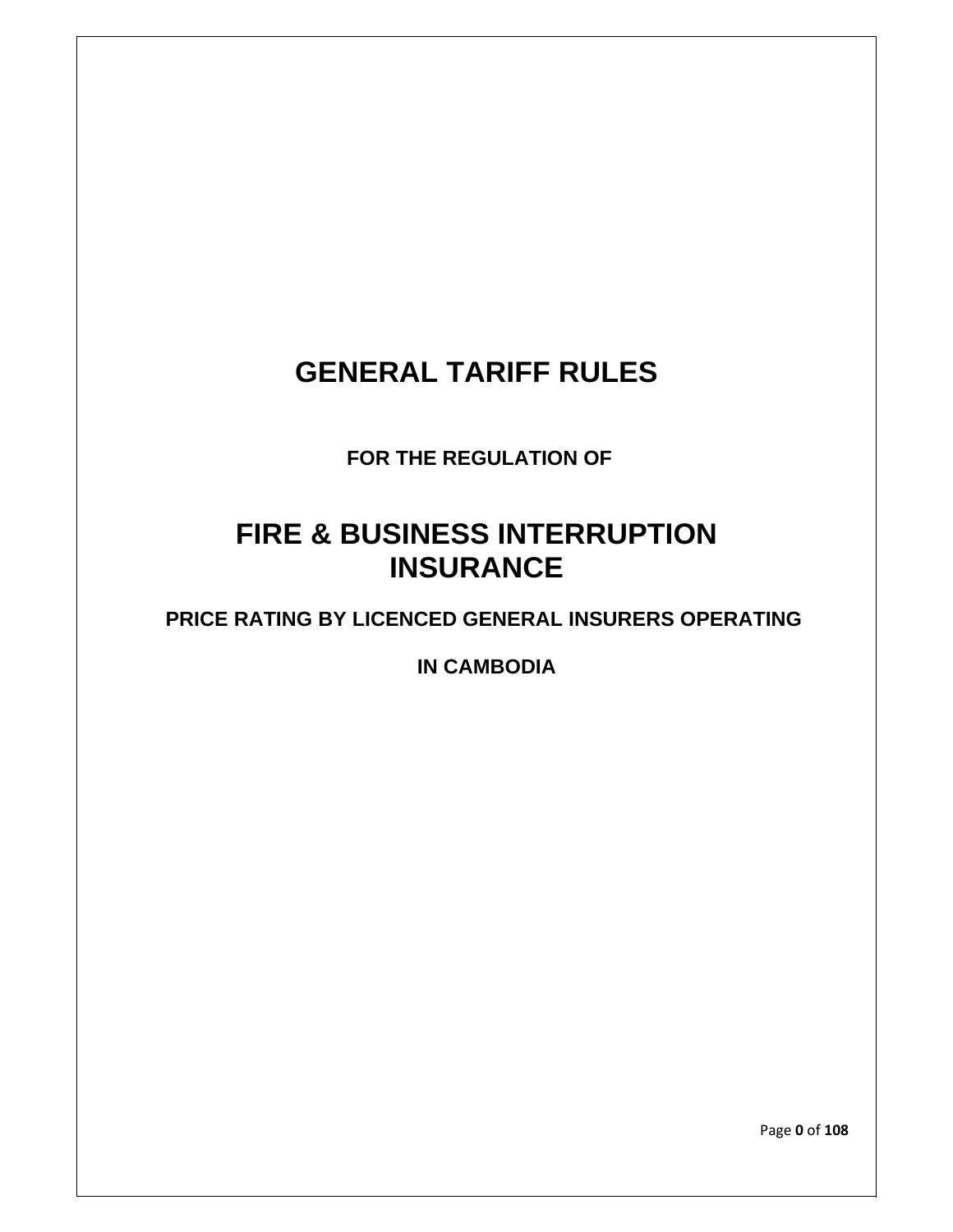# **Contents Pages**

| Section1             | General Rule for the Regulation of Fire Insurance    | $1 - 12$  |
|----------------------|------------------------------------------------------|-----------|
| Section <sub>2</sub> | <b>Rule for Construction Classification</b>          | 13        |
| Section <sub>3</sub> | Schedule of Rate and Trade Occupation Classification | 14-19     |
| Section4             | Additional Perils Rate and Perils Endorsements       | $20 - 27$ |
| Section <sub>5</sub> | Fire Extinguishing Appliances                        | 28-42     |
| Section6             | Fire Insurance Policy                                | $43 - 54$ |
| Section7             | <b>Clauses and Endorsements</b>                      | 55-70     |
| Section <sub>8</sub> | <b>Voluntary Deductible</b>                          | 71        |
| Section9             | <b>Statistic Format</b>                              | $72 - 75$ |
| Section10            | <b>Enforcement of Fire Tariff</b>                    | 76-80     |
|                      | Section 11 Rules for Fire Consequential Loss         | 81-109    |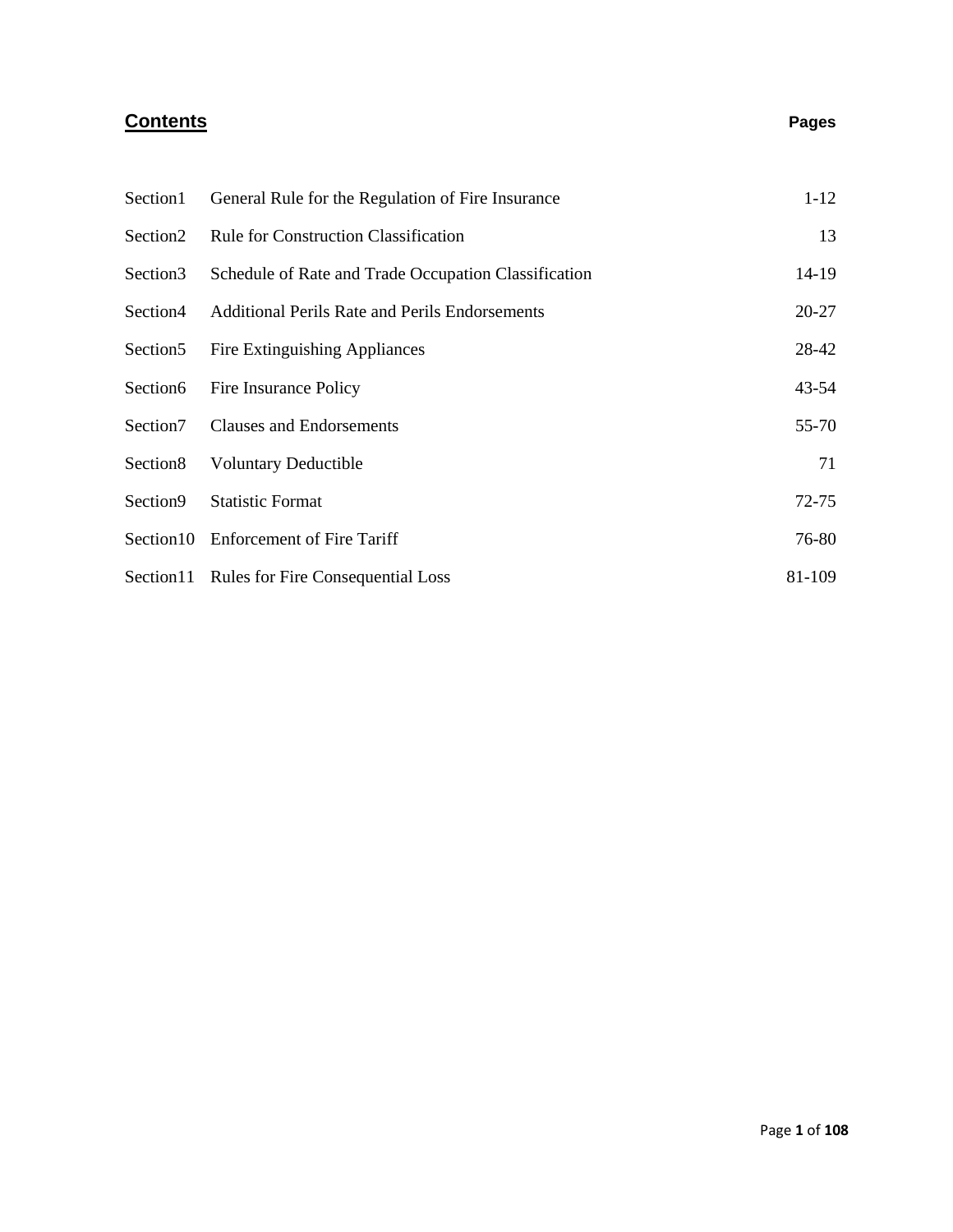# **SECTION 1**

# **GENERAL RULES FOR THE REGULATION OF FIRE INSURANCE BUSINESS IN CAMBODIA**

# **1.0 APPLICATION OF TARIFF**

This Tariff applies to all insurances covering Fire with or without other perils up to a sum insured of US10 million (Fire material damage and Fire Consequential Loss sum insured separately or combined) at one location whether issued in the Fire or Miscellaneous department other than Engineering or Cargo insurance except to the extent otherwise provided in these rules.

The general rules apply to all sections of this tariff. Where these general rules are not consistent with the specific rules in other sections of the tariff, the specific rules will prevail. Likewise, members should refer to the specific rules in the relevant sections of the tariff for the use of the specific clauses/ endorsements/ warranties, where applicable.

# **1.1 POLICIES**

The use of the Policy conditions set out in Section 6 is obligatory and may not be varied.

# **1.2 DATE OF OPERATION OF TARIFF**

In the absence of any special provision to the contrary all Tariff rates, rules and regulations come into force on the date specified in the official notice, but not before that date, and are to be applied to all new insurances after that date and to all existing insurances on next renewal but not before. They are deemed to be in force and binding until the date on which their repeal or alteration has been officially announced.

# **1.3 NOTICE TO OFFICIALS, ETC.**

Every Company is bound, on receipt of an official notice of any Tariff measure having been adopted, immediately to give such instructions to its officials and other representatives and shall ensure the application by them of such Tariff measure at and after, but not before, the date at which it comes into operation.

# **1.4 COMPANY RESPONSIBILITY**

Every Company is responsible for any act relating to Tariff measures of every official, agent or other person authorised to represent it, and any infringement by any such person of a Tariff rate, rule or regulation constitutes a violation by that Company of its Tariff obligations.

In the event of any Company infringing a Tariff rate, rule or regulation, it must, upon such infringement being discovered at once inform the insured of the mistake and indicate what the correct rate and provisions are and immediately. Failure to do so is deemed to be non-compliance to the tariff and disciplinary action will be initiated as per Clause 6 - Procedures for Enforcement of the Revised Fire Tariff of Section 10 of the Tariff.

# **1.5 REINSURANCE/COINSURANCE**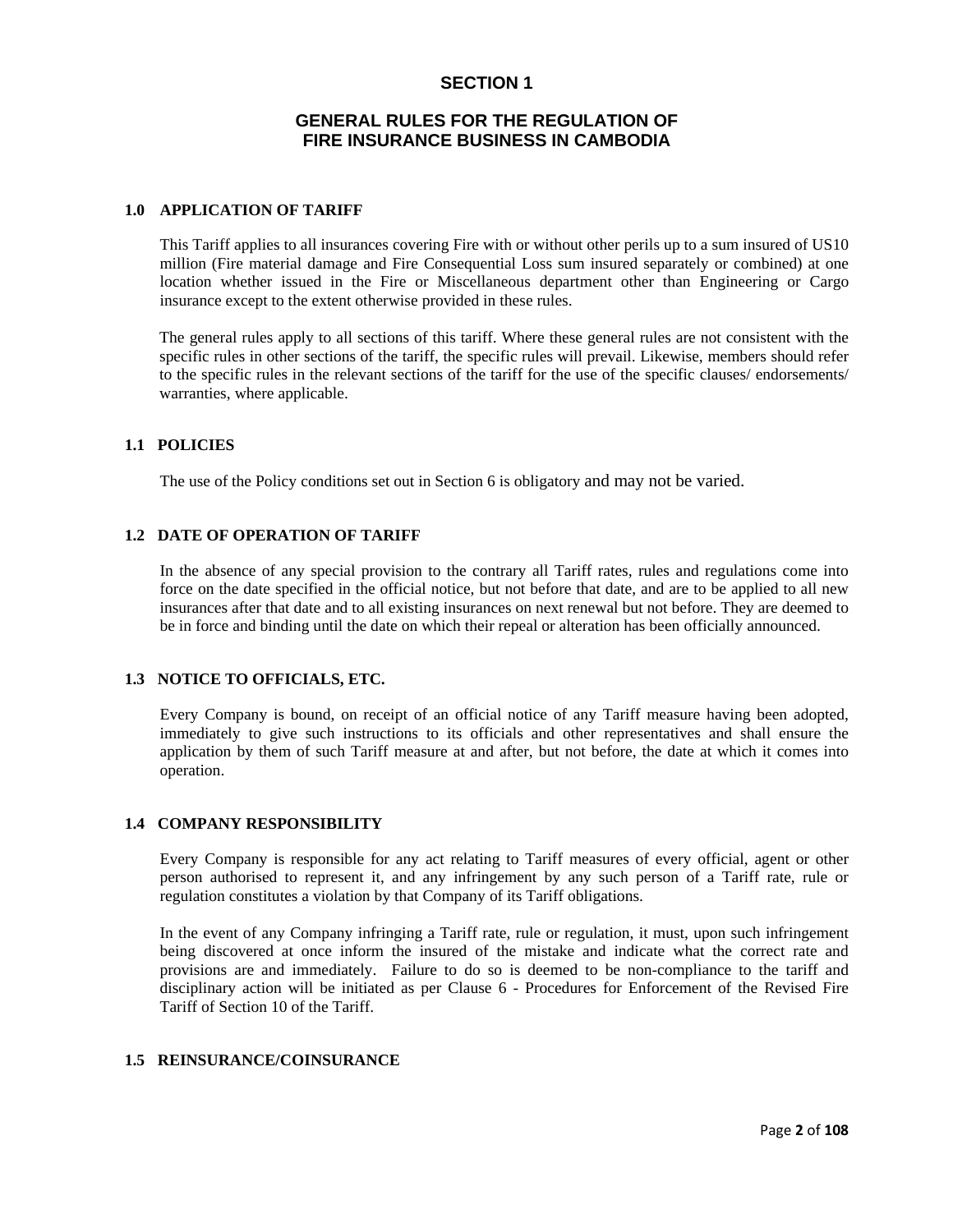No company being a member of the Association shall accept facultative reinsurance/coinsurance from a company which is not a member of the Association on a risk situated in the area to which the tariff applies unless such company has insured the risk subject to all the rates and provisions of the said tariff.

As between companies pro rata premium may be charged for broken periods or for mid-term cancellation of reinsurance/coinsurance provided that annual rate has been charged on the original policy, but where short period rate has been charged, the reinsurer/coinsurer shall be paid proportionately.

# **1.6 COMMISSION/BROKERAGE/CO-INSURANCE COST**

The maximum amount payable by way of commissions will be as follows:-

Commission to Agents and Brokers licensed by Ministry of Economy & Finance:15%

Contribution by Co-Insurers to Expenses of the Lead-Coinsurer: Maximum 2.5% on net(after Commission to Agents/Brokers ) on their co-insurance share.

Where the Insurance is taken up by the full time employees of the insurance company or the insurance company itself covering his/her/their property without an agent or broker as intermediary, the Insurer may allow a discount on the premium receivable not exceeding 15%. Any discount allowed shall be specified in the Policy schedule. For any other parties except those stated, discount/rebate is strictly prohibited.

# **1.7 INFORMATION TO BE SHOWN ON POLICY**

Every policy schedule shall show the Tariff rate for basic Fire and Lightning and the total additional perils with rates applicable to selected items to be shown separately for ease of premium computation (or the special rate), trade code, premium charged and the class of construction adopted for determination of the premium rates.

# **1.8 INTERPRETATION OF TARIFF**

Where any doubt exists as to the correct application of any Tariff rate, rule or regulation reference is to be made to the Association for a ruling.

# **1.9 NOTIFICATION OF LOSSES**

Members shall advise the Association of any claim received for loss or damage by any of the perils covered by the Tariff, where the amount or estimated amount of the loss is USD50,000 or over, within fourteen (14) days of notification of the claim.

Where a risk is coinsured, the leading insurer shall advise such claim to the Association.

# **1.10 SUBMISSION OF FIRE STATISTICS**

Statistics in respect of insurances governed by this tariff must be submitted to the Association or its authorised representative(s) in the prescribed forms and manner as specified in Section 9 of this Tariff.

Insurers should report data on all Fire Department business (including Fire Consequential Loss Insurance) on a monthly basis to the Secretariat in the prescribed forms. Such data may be supplied through electronic date by computer using layout and language compatible with the computer used by the Secretariat.

# **1.11 FLOATING POLICIES - SPECIFIED LOCATIONS**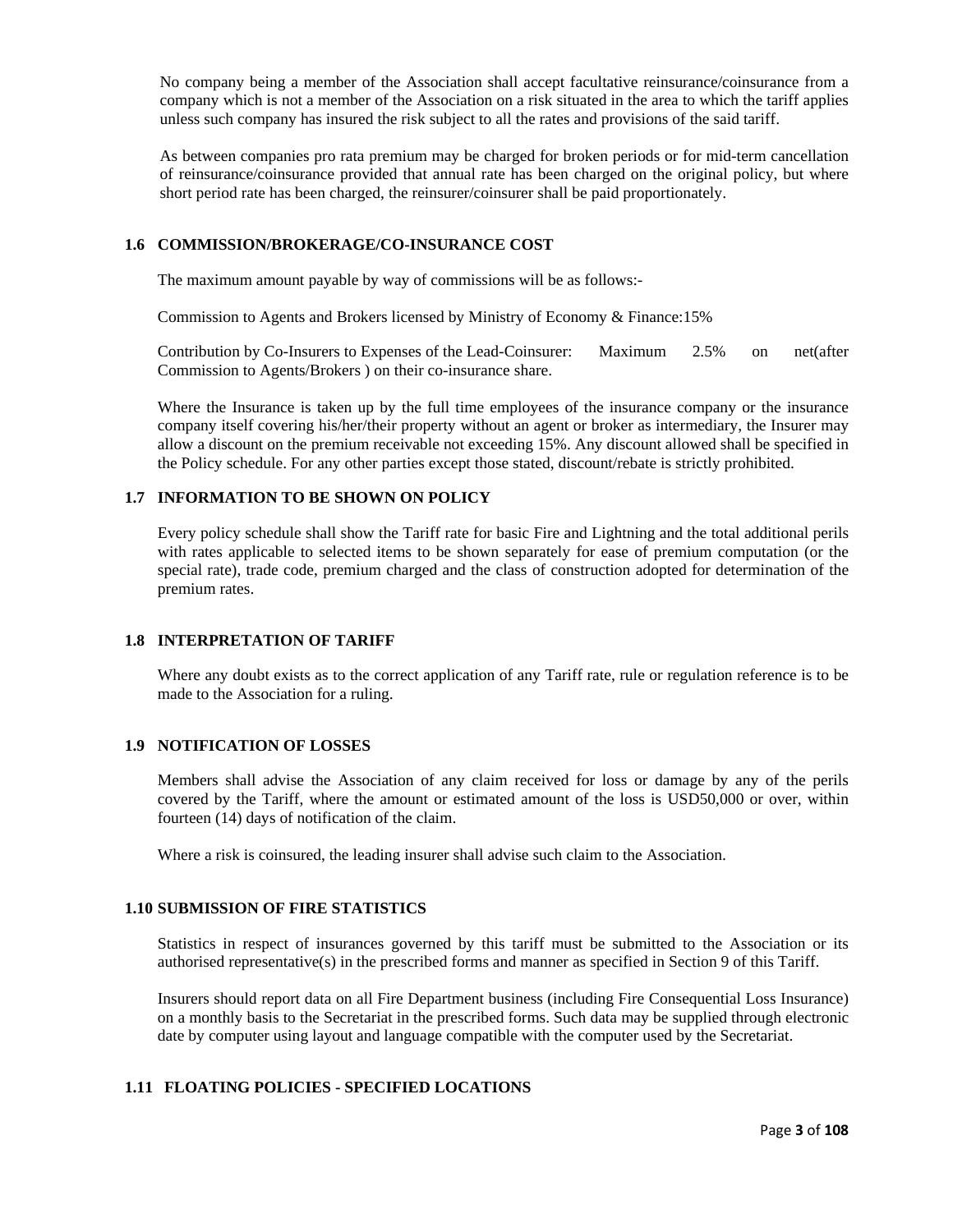Floating insurance covering material damage of property situated at more than one location under a single sum insured is strictly prohibited but it is permissible to issue a floating cover under the following conditions:-

#### 1.11.1 Specified Locations

To insure stocks at more than one location under a single sum insured provided :-

- a) The insured stocks must be specified as a separate item in the policy schedule.
- b) All the locations concerned must be specifically described in the policy.
- c) The sum insured declared in the policy schedule shall represent the full value of the insured stocks at all the locations concerned.
- d) The rate to be applied shall be the highest among the rates applicable to the various locations concerned.

The use of Clause 32 in Section 7 is obligatory.

# **1.12 BASIS OF INSURANCE**

Except otherwise as provided for in Rules 1.15 - Contract Price, 1.16 - Agreed Value Insurance and 1.17 - Self Insurance, the sum insured must represent the full value of the property insured. Insurance on First Loss Basis is strictly prohibited.

The full value of the property insured shall be on market value basis unless otherwise as provided for in Rules 1.21 - Reinstatement Value, 1.22 - Reinstatement to Requirement of Public Authority, and 1.23 - Declaration Policies respectively.

#### **1.13 BASIS OF SETTLEMENT**

It is not permissible to insert in a policy a provision for loss settlement :-

- 1.13.1 in which the value of the insured interest is admitted except as provided for in Rules 1.12 Basis of insurance, 1.15 - Contract Price, and 1.16 - Agreed Value respectively; or
- 1.13.2 whereby settlement of the loss is to be made on any other basis than the actual market value at the time of the loss or damage except as provided for in Rules 1.21 - Reinstatement Value, 1.22 - Reinstatement to Requirement of Public Authority, and 1.23 - Declaration Policies.

# **1.14 SPECIAL PERILS**

It is not permissible to cover in one policy fire and other perils except when the Special Perils are limited to those included in Section 4 and subject to the rates and conditions thereof.

# **1.15 CONTRACT PRICE**

An insurance on the basis of Contract Price may only be granted in the case of goods sold but not delivered subject to the provisions of Clause 7 in Section 7.

# **1.16 AGREED VALUE INSURANCE**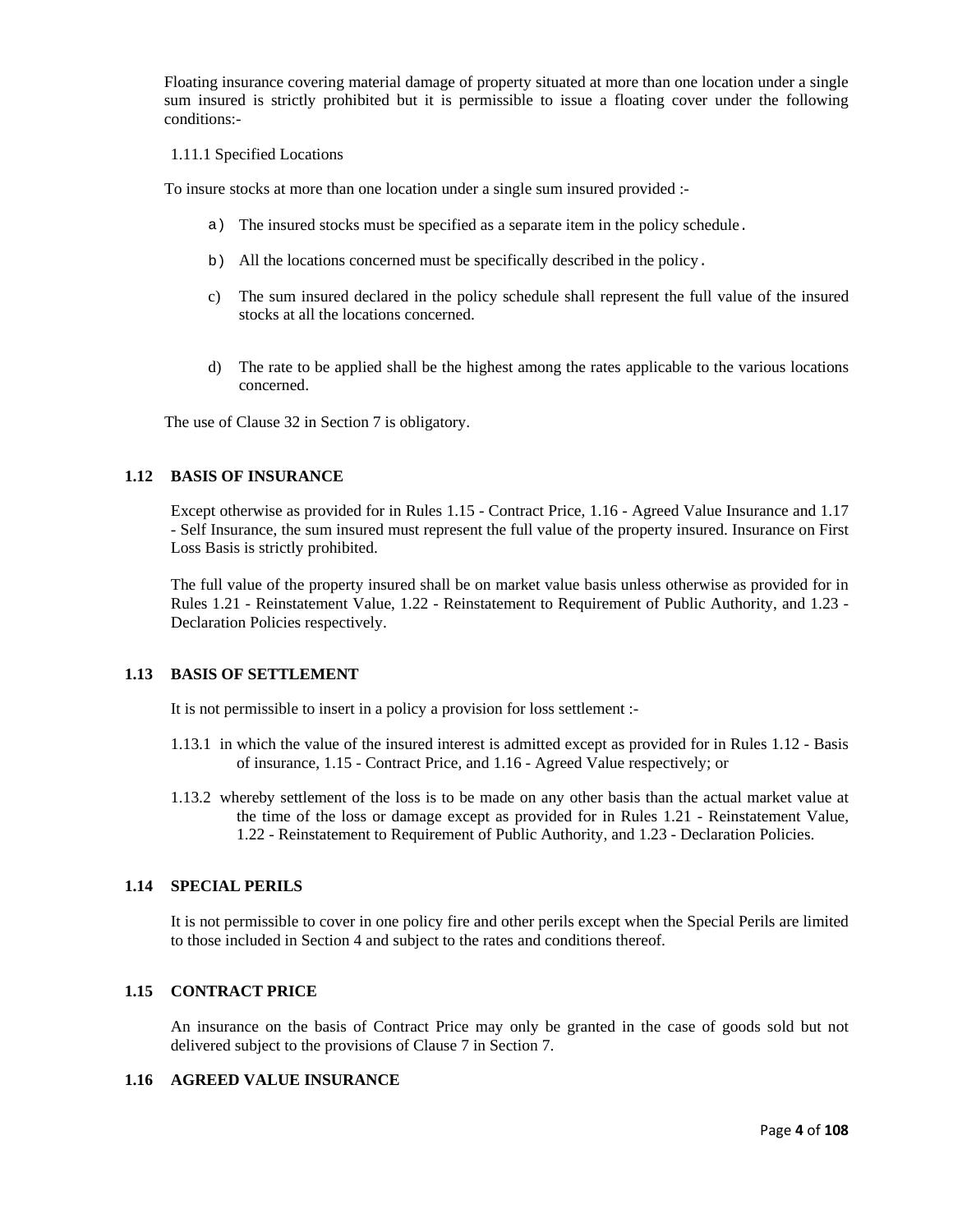An insurance on agreed value may only be granted for art objects/paintings, antiques and such like items subject to the provisions of Clause 33 in Section 7.

# **1.17 SELF INSURANCE**

Self insurance may be granted whereby the insured shall be his own insurer for a pre-agreed percentage (%) of the full value of the insured property subject to the provisions of Clause 39 in Section 7.

# **1.18 EXCLUSION OF PORTIONS OF BUILDINGS**

When a building is insured the whole of the building must be insured but it is permissible to:-

- 1.18.1 exclude the part below the level of its lowest floor including those parts of concrete foundations for machinery which extend above such level.
- 1.18.2 the use of Clause 8 in Section 7 is obligatory.
- 1.18.3 when the insured's entire interest consists of a portion only of a building, to insure such portion only.

#### **1.19 TERM OF INSURANCE**

It is not permissible to grant any insurance on property for a period longer than twelve months except where in order to secure concurrency with:-

- 1.19.1 the expiry of other policies effected by the same insured, or
- 1.19.2 the insured's financial year, or
- 1.19.3 the terms of charge (mortgage) deeds, leases or tenancy agreements.

It is not, however, permissible to grant any insurance for a period exceeding 18 months from the inception date of the policy and provided also that the premium charged is to be paid in advance by applying the full multiple of the annual rate. No discount in premium shall be allowed for entering into any long term agreement for insurance.

## **1.20 RENT**

An insurance on rent may be granted to:-

1.20.1 the landlord (owner-non occupier) :

subject to the number of months insured and the amount of the rent being received for the period insured to be shown in the policy schedule,

1.20.2 the landlord (owner-occupier) :

subject to the amount of reasonable expenses to be incurred for renting an alternative premise elsewhere being shown in the policy schedule.

The insertion of Clause 9 in Section 7 into the policy is obligatory.

# **1.21 REINSTATEMENT**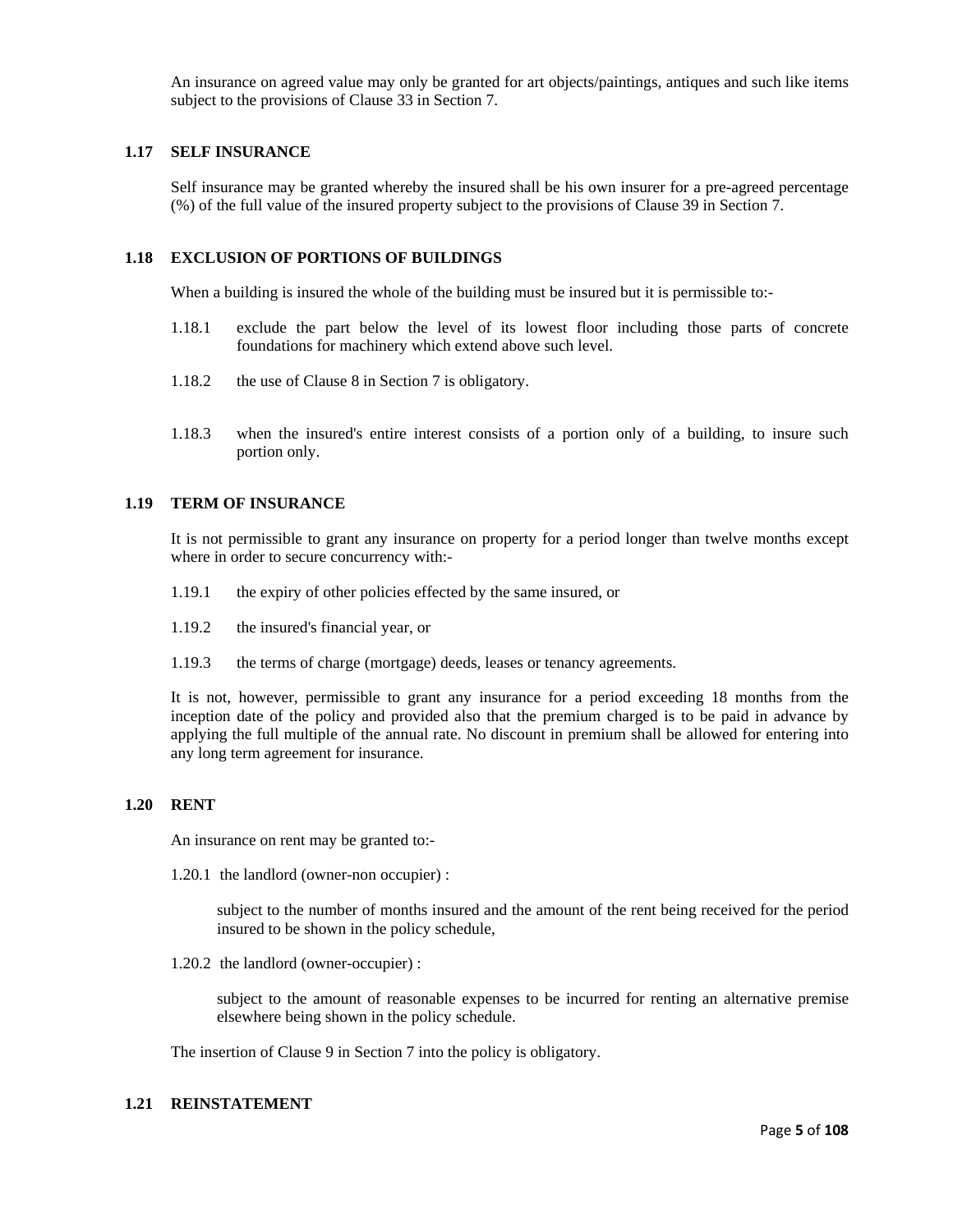It is permissible to issue a policy covering the Reinstatement Value of buildings and/or contents (other than stock-in-trade and/or merchandise) subject to the provisions of Clause 16 in Section 7.

#### . **1.22 REINSTATEMENT TO REQUIREMENTS OF PUBLIC AUTHORITIES**

It is permissible to extend a policy to cover the additional cost of reinstatement necessarily incurred in compliance with the requirements of the Public Authorities subject to the provisions of Clause 18 in Section 7.

# **1.23 DECLARATION POLICIES**

It is permissible to issue a Declaration Policy on stock-in-trade where the sum insured on such stock-intrade is not less than USD100,000 per location subject to the following general principles:-

- 1.23.1 where two or more policies or a policy containing more than one item with separate sums insured on a declaration basis are in force the provisions governing the issue of Declaration Policies apply separately to each policy or item.
- 1.23.2 the sum insured is the Company's maximum liability and must be stated in the policy.
- 1.23.3 a provisional premium calculated on 100% of the sum insured shall be paid in advance and after adjustment in accordance with the provisions applicable the Company shall retain a minimum of 50% of the provisional premium.
- 1.23.4 where there is an increase or reduction in the sums insured prior to the expiry of the insurance subject to a minimum sum insured of USD100,000 per location whether effected by the issue of an endorsement or of a new policy, the minimum premium shall be calculated on a pro-rata basis in respect of each sum insured for the period to which that sum insured relates.
- 1.23.5 the value at risk shall be declared on one of the following bases to be agreed before hand with the insured and specified in the policy:-
	- 1.23.5.1 the average of the values at risk on each day of the month.
	- 1.23.5.2 the highest value at risk during the month.
	- 1.23.5.3 the value at risk on a specified day of the month/period.
- 1.23.6 no Declaration Policy may be issued for any period less than 12 months subject to the provisions of rule 1.28 - Short Period Insurance.
- 1.23.7 the use of the Special Conditions for Declaration Policies of Clause 18 in Section 7 is obligatory.

# **1.24 WARRANTIES**

The appropriate wordings set out in Sections 5 must be inserted in the policy in all cases where an allowance or reduced rate is granted for Automatic Sprinklers, Drenchers or other Fire Extinguishing Appliances, all as provided for in Section 5 the policy must state the nature of the appliances installed.

It is not permissible to alter or qualify, either by letter, endorsement or otherwise, any warranty required to be inserted in the policy.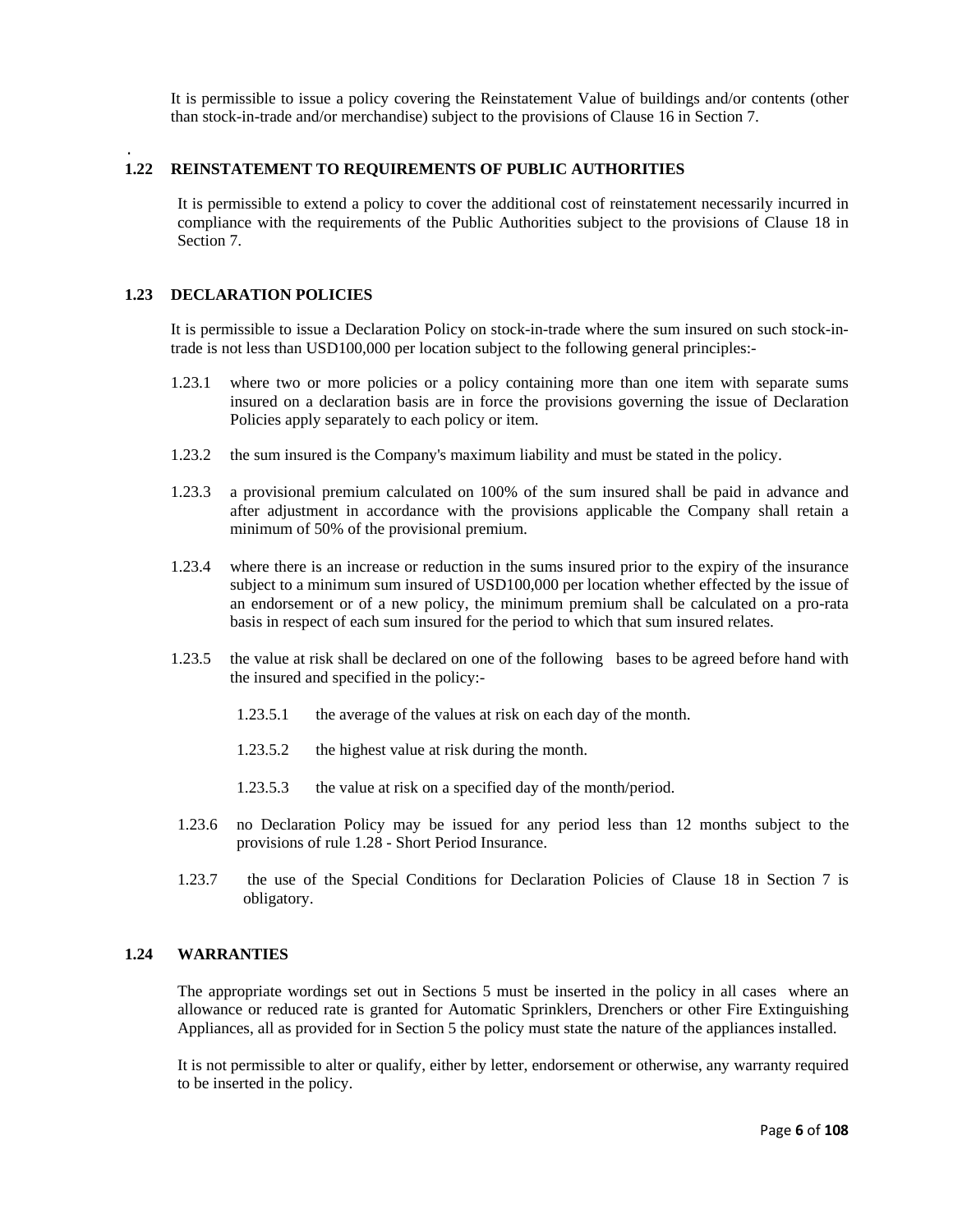# **1.25 TARIFF RATES/EXCESS AMOUNTS/DEDUCTIBLES**

The Tariff rates, except where specifically stated to the contrary are annual rates and apply to buildings, contents and rent in respect of all risks rateable under this Tariff wherever the insurance is effected.

The Tariff rates or any excess amount/deductibles applicable on the policy are the minimum to be charged or imposed on any risk.

No discounts or allowances in any other form whatsoever are permitted except such as are authorized by the Tariff Committee of the association.

# **1.26 HIGHEST RATE APPLICABLE**

Where two or more ratings are applicable to any one risk or where two or more risks are covered in one sum insured, the rate to be charged shall be the highest rate applicable to any of the risks.

# **1.27 COMMUNICATING BUILDINGS**

Where two or more buildings or parts of buildings are not separated by a fire break wall/floor or the prescribed separation distance as specified below, they are to be to be considered as one risk and the rate to be charged shall be highest rate applicable to any of the risks.

Separation Distance

 Class A to Class A - Minimum 10 metres Class A to Class B - Minimum 15 metres Class A to Class C - Minimum 30 metres Class B to Class C - Minimum 30 metres Class C to Class C - Minimum 30 metres

# **1.28 SHORT PERIOD INSURANCE**

1.28.1 The premium for:-

- 1.28.1.1 an insurance effected or renewed for a period of less than one year,
- 1.28.1.2 increases in the sum insured on a policy issued for a period of less than one year,
- 1.28.1.3 increases in the sum insured under an annual policy for a period less than the unexpired period of that policy except as provided for in Rule 1.31, is to be calculated on the following scale:

# **Period Less than :**

|         | 1 month 20% of Annual Rate |  |
|---------|----------------------------|--|
| $1-2$   | months $30\%$ - do -       |  |
| $2 - 3$ | months 35% - do -          |  |
| $3-4$   | months $45\%$ - do -       |  |
| $4 - 5$ | months $55\%$ - do -       |  |
| $5-6$   | months 65% - do -          |  |
| $6-7$   | months 75% - do -          |  |
| $7 - 8$ | months $80\%$ - do -       |  |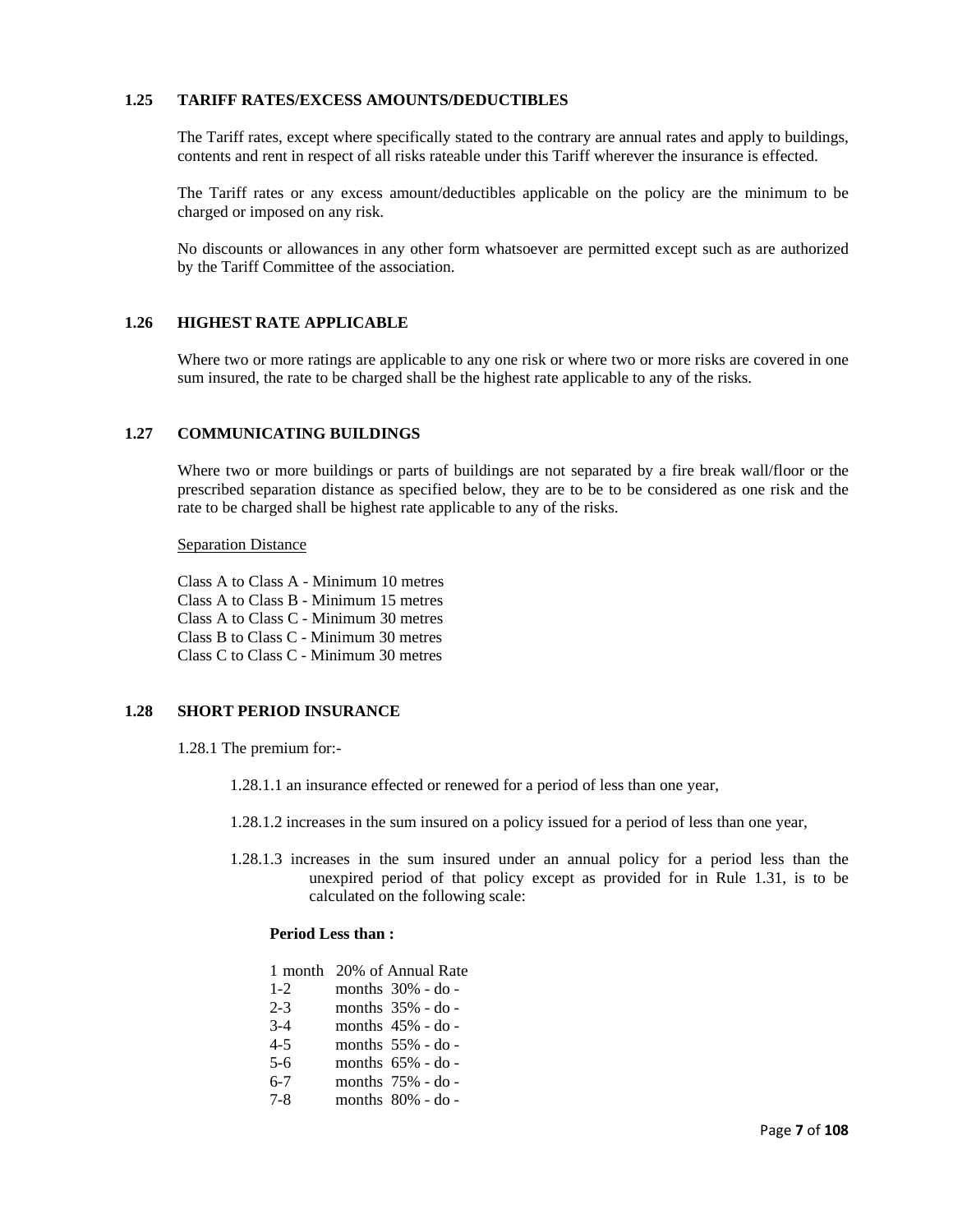| 8-9       | months $85\%$ - do -  |
|-----------|-----------------------|
| $9-10$    | months $90\%$ - do -  |
| $10 - 11$ | months $95\%$ - do -  |
| $11 - 12$ | months $100\%$ - do - |

N.B. Extension of Short Period Policy shall not be permitted.

The premium chargeable after application of the above Scale should not be less than the minimum premium of USD70 (for Fire Policy),and USD130 (for Fire Consequential Loss Policy).

- 1.28.2 When in order to secure concurrency with:-
	- 1.28.2.1 the expiry of other policies effected by the same insured,
	- 1.28.2.2 the insured's financial year, or
	- 1.28.2.3 the terms of charge (mortgage) deeds, leases or tenancy agreements, it is necessary that an insurance shall become renewable at a particular date it is permissible:-
		- (a) to grant an insurance for an initial period of less than 12 months at a pro rata proportion of the annual premium provided that a written undertaking be given by the insured or his authorized agent that the insurance will, on the expiry of the short period, be renewed for not less than the next immediately ensuing 12 calendar months.
		- (b) to extend the terms of a policy which has been in force for not less than 12 months for a portion of a year at a pro rata proportion of the annual premium.

# **1.29 MINIMUM PREMIUM**

The minimum premium under any Policy, cover note or any other form of acknowledgement of cover after deduction of any allowance or discount permitted by the Tariff other than discount for a commission or brokerage shall not be less than:-

Fire Insurance - USD70.00

Fire Consequential Loss Insurance - USD130

# **1.30 STOCK-IN-TRADE AND MERCHANDISE**

Variations in the sums insured on stock-in-trade and/or merchandise are permissible and an adjustment in premium may be made on a pro-rata basis provided the insurance is an annual one. Such variations shall not be retrospective and shall be made effective by endorsement. Subject to the foregoing it is not permissible to grant annual insurances for amounts varying periodically and instead of calculating the short period premiums on the several amounts insured for each period to charge the annual rate on the average amount insured during the year.

# **1.31 CANCELLATION**

An insurance may be cancelled in whole or in part before the date of expiry at the option of:-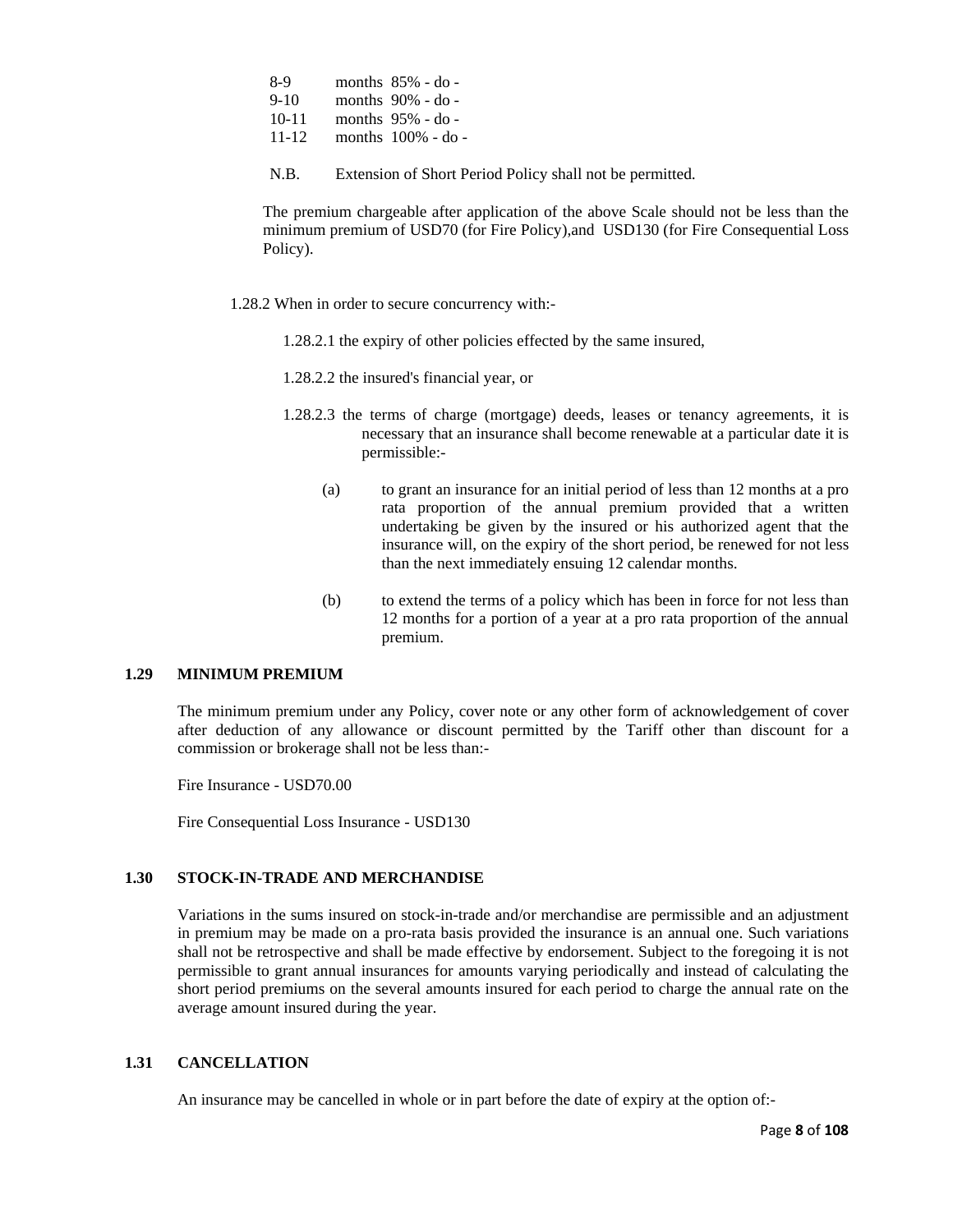- 1.31.1 the Company upon giving Fourteen (14) days notice by registered letter to the insured at his last known address when a pro rata return of premium may be allowed in respect of the unexpired period.
- 1.31.2 the insured when a return of 90% of the proportionate part of the premium corresponding to the unexpired period of insurance from the date of cancellation.
- 1.31.3 a pro rata premium return may be allowed if a policy is cancelled because the property insured has been sold or if there is no longer an insurable interest on the said property.

No return of premium under this Rule shall be allowed which would reduce the actual premium charged to be less than the minimum premium payable in accordance with Rule 1.29

# **1.32 RETURN OF PREMIUM**

Except as provided in Rules 1.30, and 1.31, no portion of the premium paid for insurance for any period not exceeding one year shall under any circumstances be returned or allowed or in any way refunded in respect of any portion of the term for which such insurance has been effected.

# **1.33 INSTALMENT PREMIUMS**

The acceptance of premiums on policies by instalments is not permitted.

# **1.34 US CURRENCY**

All monetary amounts in policies are to be expressed in US Dollar.

# **1.35 PACKAGE OR COMBINED POLICIES**

Package or Combined Policies may be issued to cover various classes of insurance, including that to which this Tariff applies, provided that the Uniform Fire Policy wordings, Rates and the Rules and Regulations of the tariff are maintained.

An appropriate premium is to be charged accordingly for the non-fire section under such Package or Combined Policies.

# **1.36 REFER TO THE TARIFF COMMIITTEE OF THE ASSOCIATION**

For risks where the rates are not specified in Section 3 of the tariff, the member must submit full details including all supporting documents, statistics and past experience on the particular risks to the Tariff Committee of the Association for rating.

# **1.37 NON-TARIFF WARRANTIES, CLAUSES AND ENDORSEMENTS**

It is permissible to incorporate into the fire policy any of the approved warranties, clauses and endorsements as provided for in this Tariff where applicable and subject to the appropriate additional premium as the case may be.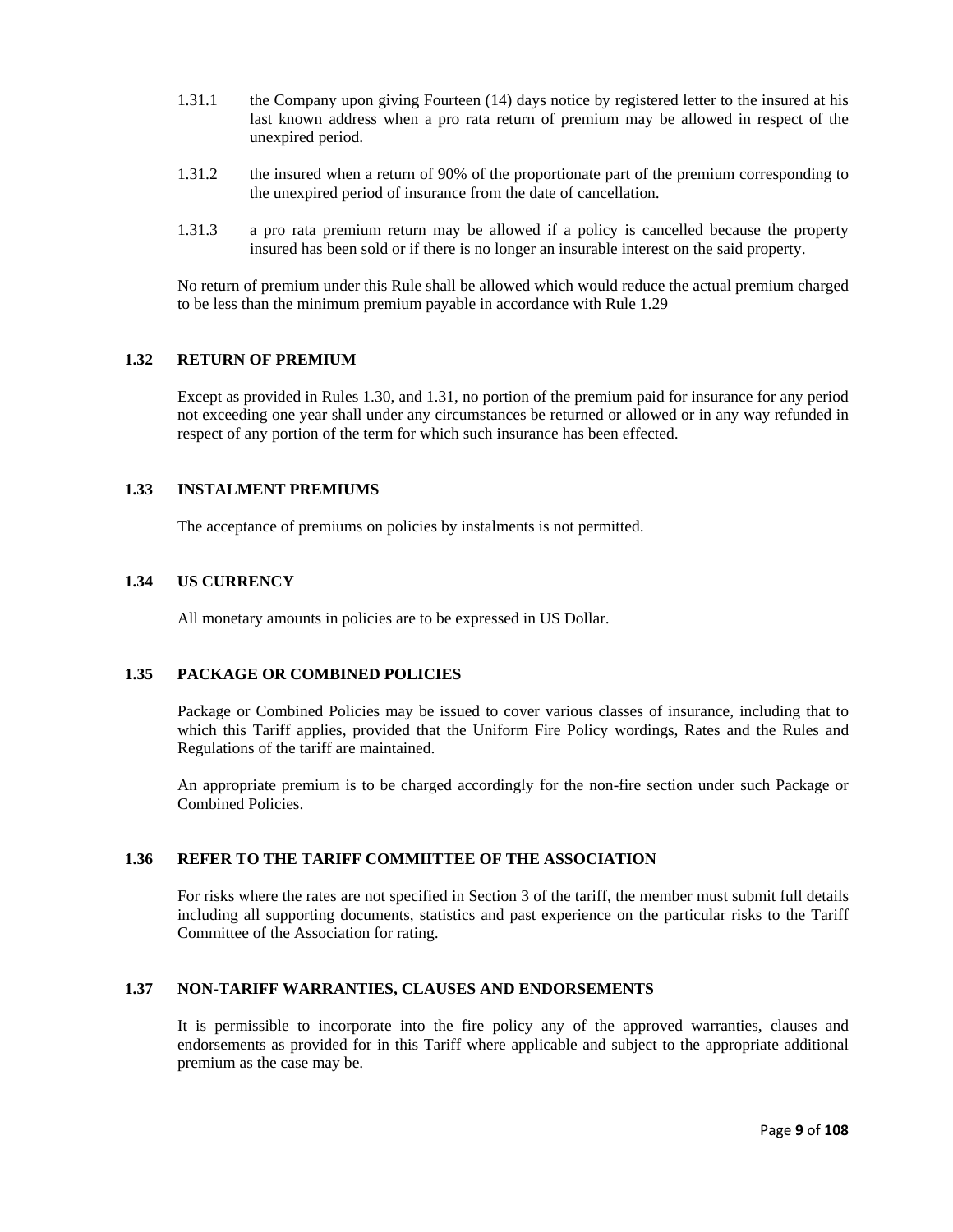Warranties, clauses and endorsements not provided herein is strictly prohibited. Members may submit any warranty, clause or endorsement to the Tariff Committee of the Association for consideration and approval for specific use. The Tariff Committee of the Association may also consider to incorporate such clause or endorsement into the Tariff if found suitable for the market use.

# **1.38 FIRE CONSEQUENTIAL LOSS POLICIES**

It is not permissible to issue any fire consequential loss policy except in accordance with the rate terms and conditions as set out in Section 11.

# **1.39 ALL RISKS POLICIES**

It is not permissible to cover material property against the risks of fire and the special perils to which this tariff relates except on the forms laid down herein other than for the following :-

- (i) All Risks insurances on office equipment, computer and electronic equipment, personal effects, jewellery, money, art of works and renovation works and/or office partition not forming part of a building.
- (ii) All Risks insurances on equipment, plant or machinery used in industrial or business premises and domestic/household appliances and equipment.
- (iii) Other forms of policies specifically approved by the Tariff Committee of the Association.

The minimum rates after commission to be applied, less where applicable, 15% commission for the above policies shall be as follows :-

- i) at least the minimum fire and lightning rate (either tariff or special rate, whichever applicable) to be charged according to the occupation and construction classification of the risk; and plus
- ii) at least a flat rate of 0.250% to be charged for all other covers not excluded under the All Risks Policies.
- iii) in the event the rating above is not agreeable by the insured, the insured may opt to insure under named perils basis and the rate would be charged according to the selected perils to be insured only.

Members are required to indicate the gross fire tariff rates on the policy schedule for inspection purposes.

Buildings and stocks cannot be covered under All Risks Policies except Industrial/Property All Risks policies with sum insured exceeding US\$10,000,000 (Fire Material Damage and Fire Consequential Loss sum insured separately or combined) at one location.

The above rules shall not be applicable to :-

- 1.39.1 All Risks insurances on equipment, plant or machinery used on site for quarrying, mining, construction, logging or agriculture.
- 1.39.2 All Risks insurances on contract works or machinery under erection.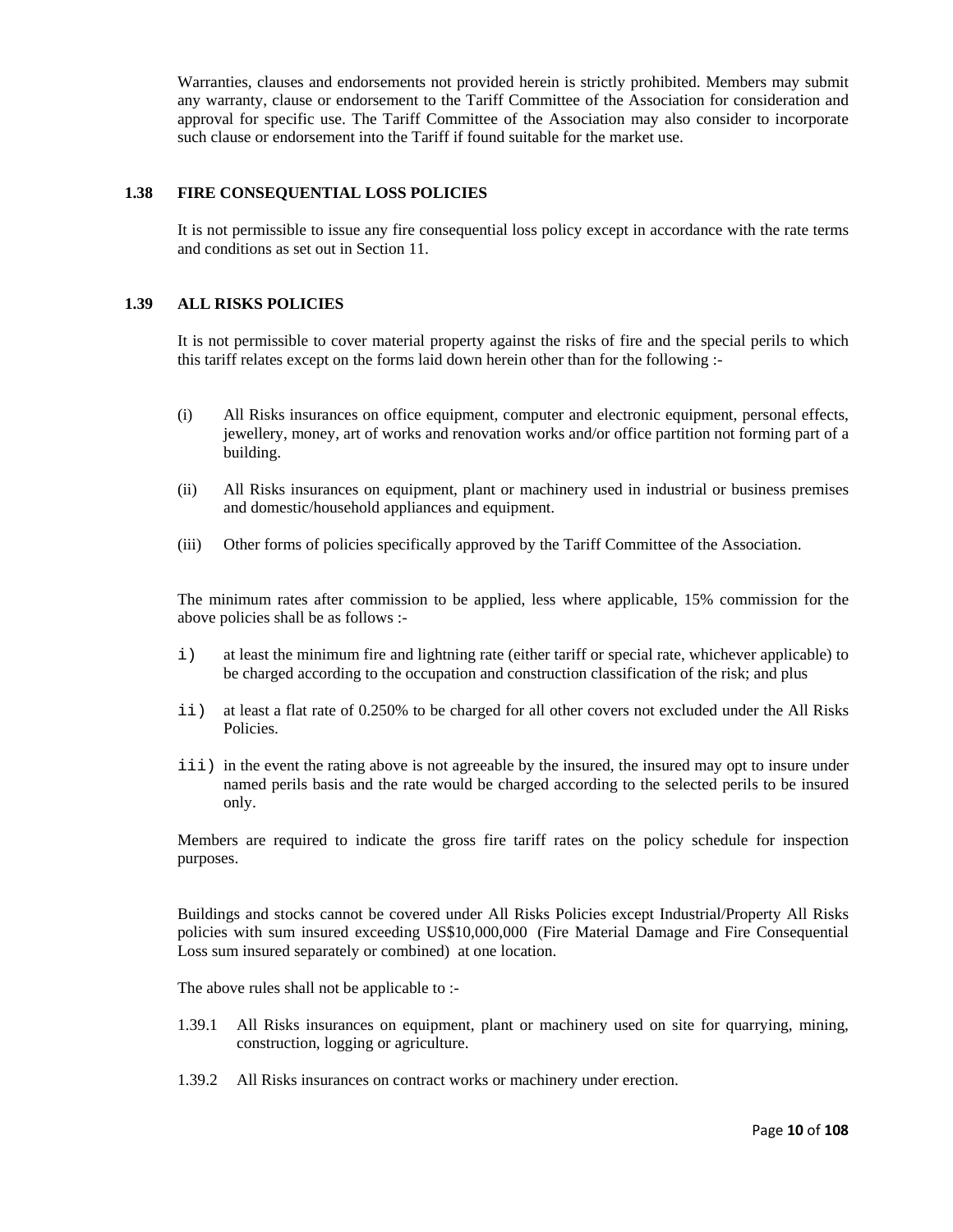- 1.39.3 Marine insurances on property in transit.
- 1.39.4 Engineering insurances (excluding Electronic Equipment Insurance)
- 1.39.5 Civil Engineering Completed Risks for roads, runways, bridges, tunnels, weirs, dams of all kinds, canal systems, harbours, dry docks, overhead lines, transmission masts, pipelines, irrigation systems, water reservoirs, sewer systems, storage tanks and the contents thereof.
- 1.39.6 Other forms of policies specifically approved by the Tariff Committee of the Association.

# **1.40 GENERAL DISCOUNTS FOR SPECIAL FEATURES**

In no circumstances may any of the rates prescribed herein be reduced, either on account of the insured being willing to bear a franchise or for any other reason, except in respect of:-

1.40.1 Discounts as provided in Section 5

1.40.2 Voluntary Deductibles for sums insured up to USD10 million (Fire Material Damage only).

# **1.41 Fire Extinguishing Appliances Discounts**

The FEA discounts are only applicable to the basic Fire, Lightning and domestic explosion rate.

#### **1.42 Minimum Deductibles**

1.42.1 The minimum deductibles for the material damage section only to be applied are as follows:‐

| <b>Hazard Class</b> | Non-Catastrophe Losses                           | Catastrophe Losses                                              |
|---------------------|--------------------------------------------------|-----------------------------------------------------------------|
| Low                 | USD1,000                                         | 5% of loss subject to minimum of<br>USD5,000 for each and every |
| Medium              | USD2,000 or 2.5% of loss,<br>whichever is higher | loss                                                            |
| High                | USD3,000 or 5% of loss,<br>whichever is higher   |                                                                 |

- 1.42.2 The deductibles are applicable on any risk at any one location.
- 1.42.3 No company is allowed to reduce the minimum deductibles prescribed in the Tariff.
- 1.42.3 Companies are allowed to increase the minimum deductibles based on their own underwriting decision.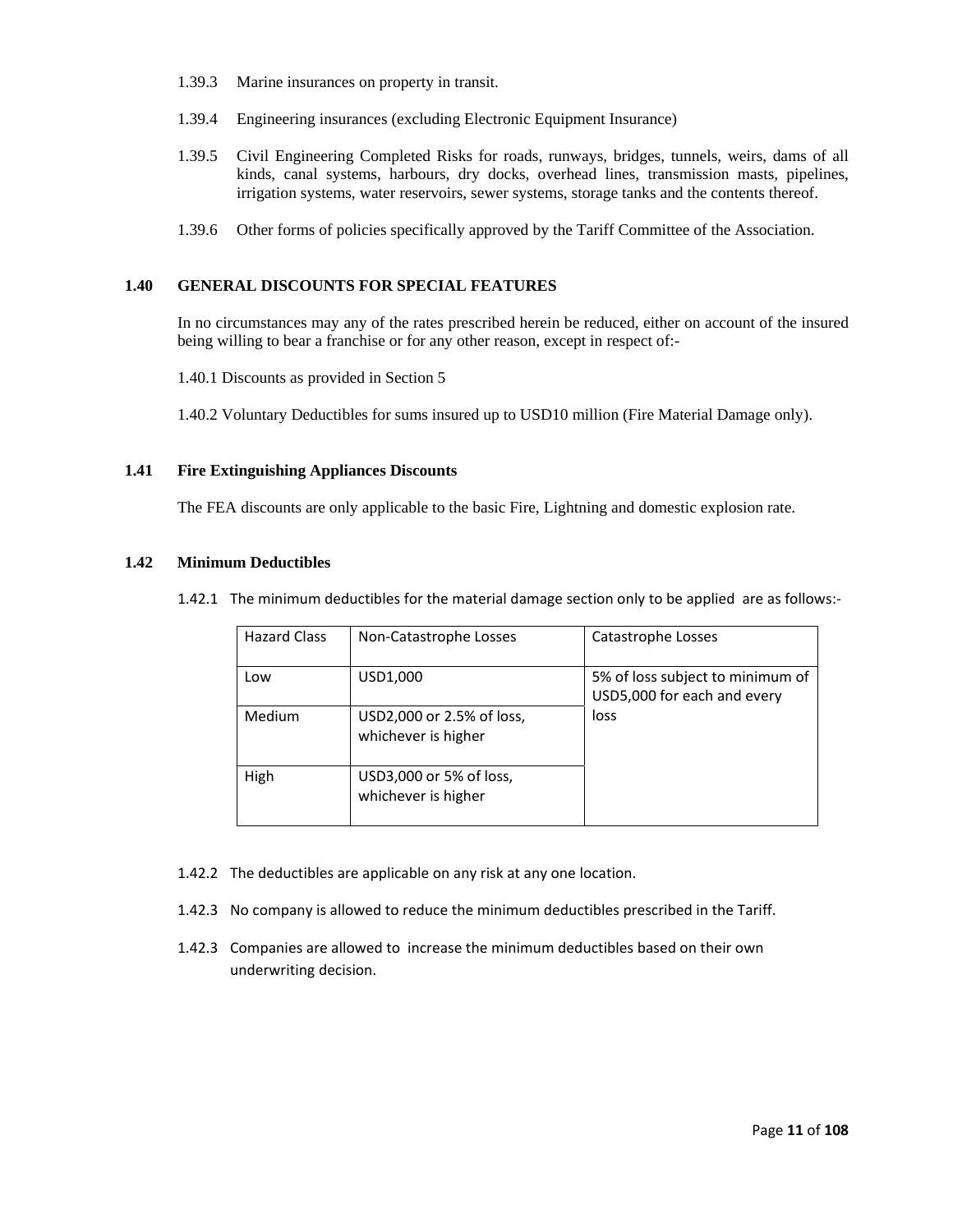# **SECTION 2**

# **RULES FOR THE CONSTRUCTION CLASSIFICATION OF BUILDINGS**

- **1.** The construction of Buildings is classified into Three (3) classes:
	- a. Class A Construction
	- b. Class B Construction
	- c. Class C construction

# **2.** Definitions of Construction Class

#### a. **Class A Construction**

- i) **External Wall**: Brick, stone, concrete, metal or other fire resistant materials
- ii) **Upper floor**: Concrete, metal or wood less than 20%
- iii) **Column**: Concrete or metal
- iv) **Roof and Roof frames**: Concrete, metal, tile, galvanized sheet

# b. **Class B Construction**

- i) **External Wall**: Brick, stone, concrete, metal or other fire resistant materials with wood less than 50%
- ii) **Upper floor**: Concrete, metal or wood between 20% to 50%
- iii) **Column**: Concrete, metal, partly wood with metal or concrete
- iv) **Roof and Roof frames**: Concrete, metal, tile, galvanized sheet

# c. **Class C Construction**

All other construction not confirming to Class A and Class B construction.

**3.** Where two or more buildings are not separated by the prescribed separation distance as specified below, they are considered as one risk and the rate to be charged shall be higher rate applicable to any of the occupancy risk. For the purpose of this rule, separation distance is defined as below:

# **Separation Distance**

Class A to Class A: minimum 10 meters

Class A to Class B: minimum 15 meters

Class A to Class C: minimum 30 meters

Class B to Class C: minimum 30 meters

Class C to Class C: minimum 30 meters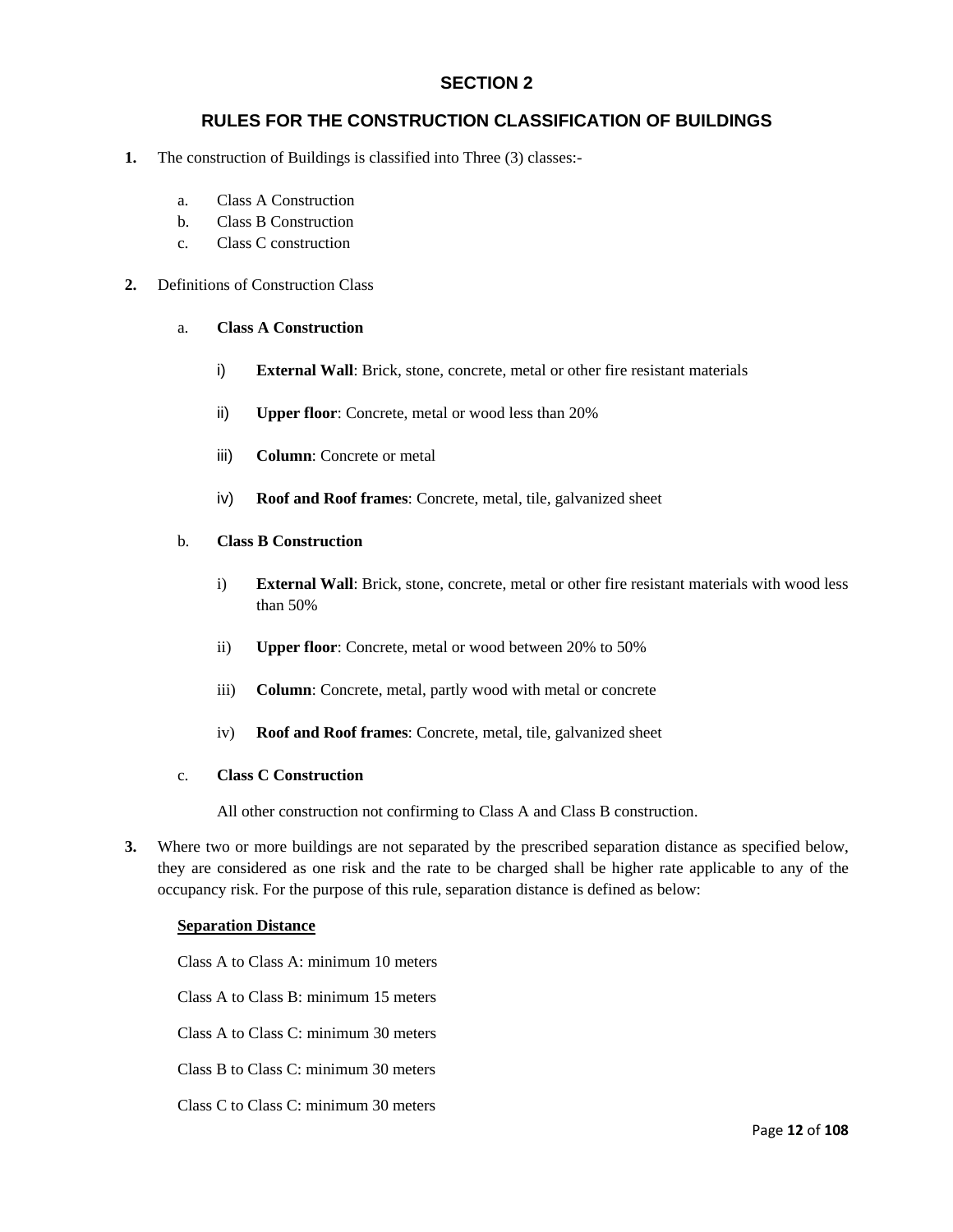# **SECTION 3**

# **SCHEDULES OF RATES AND TRADE/OCCUPATION CLASSIFICATIONS**

| Note 1 | Rates shown below are annual premium rates per cent for basic policy cover (i.e. Fire,                                |
|--------|-----------------------------------------------------------------------------------------------------------------------|
|        | Lightning and domestic explosion only) and are applicable to Buildings, Contents and Rent<br>unless otherwise stated. |
| Note 2 | Attention is drawn to all the Rules given in Section 1 which govern these rates                                       |
| Note 3 | Class of Construction of building is described in Section 2.                                                          |

# **Tariff Rate:**

| <b>Category</b>                     | <b>Code</b> | <b>Occupation/Trade</b>                                        | <b>Hazard</b> |              | <b>Class</b>            |                         |
|-------------------------------------|-------------|----------------------------------------------------------------|---------------|--------------|-------------------------|-------------------------|
|                                     |             |                                                                |               | $\mathbf{A}$ | $\overline{\mathbf{B}}$ | $\overline{\mathbf{C}}$ |
| <b>RESIDENTIAL</b>                  | 10101       | Apartment/Condominium                                          | Low           | 0.116        | 0.160                   | 0.239                   |
| <b>PROPERTIES</b>                   | 10102       | Dormitory Or Flat                                              | Low           | 0.116        | 0.160                   | 0.239                   |
|                                     | 10103       | <b>Dwelling House</b>                                          | Low           | 0.123        | 0.168                   | 0.253                   |
|                                     |             |                                                                |               |              |                         |                         |
| <b>COMMERCIAL</b><br><b>SERVICE</b> | 11101       | <b>Botanic And Zoological Garden</b>                           | Low           | 0.118        | 0.163                   | 0.244                   |
|                                     | 11102       | Church                                                         | Low           | 0.125        | 0.172                   | 0.258                   |
|                                     | 11103       | Clinic / Dental Clinic                                         | Low           | 0.130        | 0.179                   | 0.268                   |
|                                     | 11104       | College / School / University /<br><b>Educational Facility</b> | Low           | 0.123        | 0.168                   | 0.253                   |
|                                     | 11105       | Hospital / Animal Hospital                                     | Low           | 0.130        | 0.179                   | 0.268                   |
|                                     | 11106       | Hotel                                                          | Low           | 0.140        | 0.193                   | 0.289                   |
|                                     | 11107       | Nursing Home                                                   | Low           | 0.130        | 0.179                   | 0.268                   |
|                                     | 11108       | Office                                                         | Low           | 0.109        | 0.150                   | 0.225                   |
|                                     | 11209       | <b>Guest House</b>                                             | Medium        | 0.214        | 0.294                   | 0.442                   |
|                                     | 11210       | Science Laboratory                                             | Medium        | 0.236        | 0.324                   | 0.486                   |
|                                     | 11211       | Temple                                                         | Medium        | 0.228        | 0.314                   | 0.471                   |
|                                     | 11212       | Crematorium                                                    | Medium        | 0.264        | 0.363                   | 0.545                   |
| <b>RETAIL TRADING</b>               | 12101       | <b>Auction House</b>                                           | Low           | 0.144        | 0.198                   | 0.297                   |
|                                     | 12102       | <b>Cellular Telephone Stores</b>                               | Low           | 0.160        | 0.220                   | 0.330                   |
|                                     | 12103       | Flower Shop                                                    | Low           | 0.134        | 0.184                   | 0.277                   |
|                                     | 12104       | Fresh FISH & SEAFOOD DEALERS                                   | Low           | 0.130        | 0.179                   | 0.268                   |
|                                     | 12105       | <b>Jewelry Stores</b>                                          | Low           | 0.153        | 0.210                   | 0.315                   |
|                                     | 12106       | Market In Open Air                                             | Low           | 0.202        | 0.277                   | 0.416                   |
|                                     | 12107       | Pawn Shop                                                      | Low           | 0.138        | 0.189                   | 0.284                   |
|                                     | 12108       | Pharmacy Or Drug Store                                         | Low           | 0.142        | 0.195                   | 0.292                   |
|                                     | 12109       | Photo Shop                                                     | Low           | 0.140        | 0.193                   | 0.289                   |
|                                     | 12110       | Shoe Store                                                     | Low           | 0.176        | 0.242                   | 0.363                   |
|                                     | 12111       | <b>Sporting Goods Store</b>                                    | Low           | 0.171        | 0.235                   | 0.352                   |

Page **13** of **108**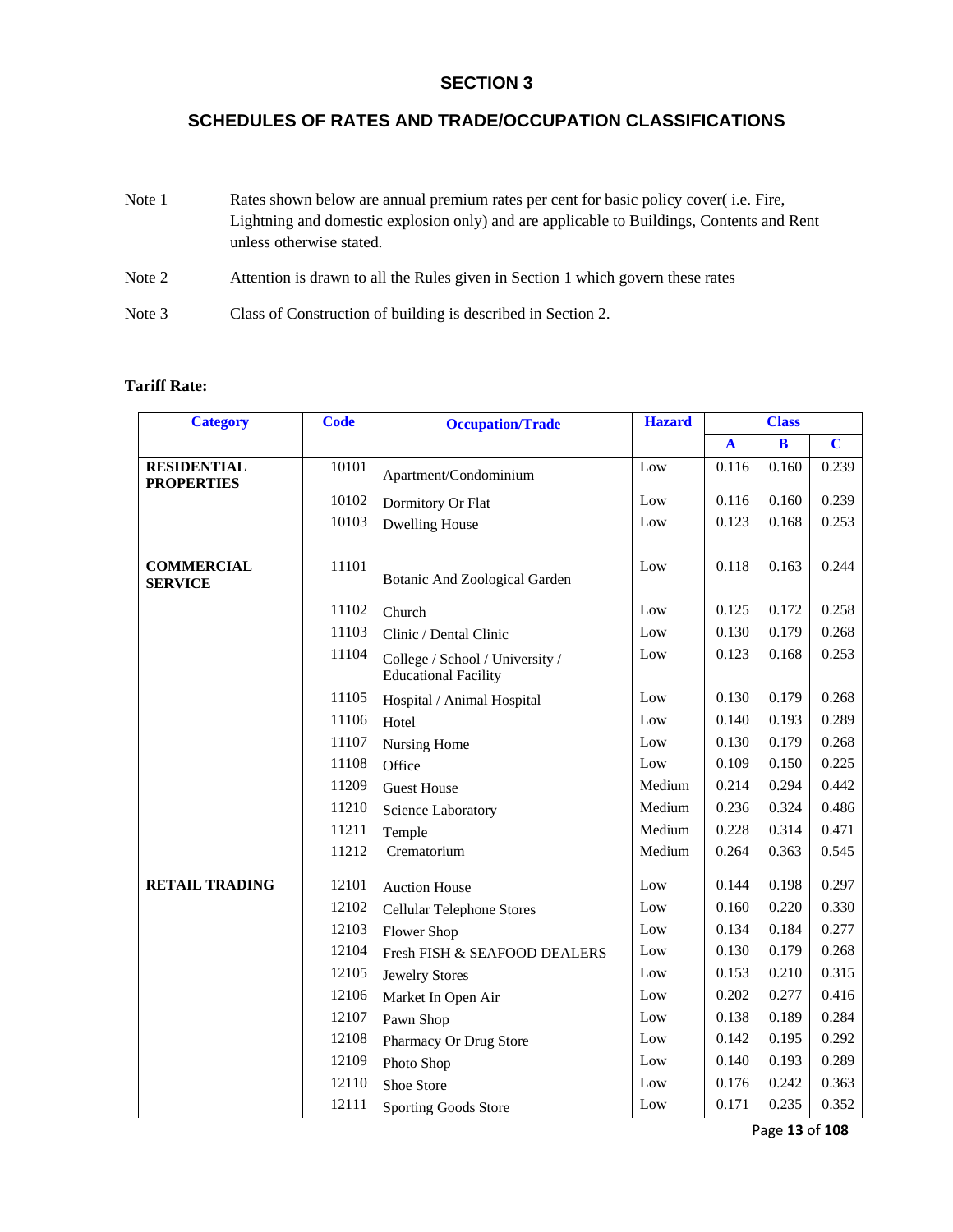|                                         | 12112 | Toy And Hobby Stores                                                        | Low    | 0.162 | 0.222 | 0.333 |
|-----------------------------------------|-------|-----------------------------------------------------------------------------|--------|-------|-------|-------|
|                                         | 12213 | <b>BOOKSTORE Or Stationary Stores</b>                                       | Medium | 0.267 | 0.367 | 0.550 |
|                                         | 12214 | <b>Bridal Store</b>                                                         | Medium | 0.253 | 0.347 | 0.521 |
|                                         | 12215 | <b>Clothing Shop</b>                                                        | Medium | 0.245 | 0.337 | 0.505 |
|                                         | 12216 |                                                                             | Medium | 0.254 | 0.349 | 0.524 |
|                                         |       | Electrical Selling & Repairing /<br><b>Electrical Appliance Repair Shop</b> |        |       |       |       |
|                                         | 12217 | Grocery Store/ Mini Mart                                                    | Medium | 0.243 | 0.335 | 0.502 |
|                                         | 12218 | <b>Hardware Store</b>                                                       | Medium | 0.254 | 0.349 | 0.524 |
|                                         | 12219 | Home Furniture Store                                                        | Medium | 0.283 | 0.390 | 0.584 |
|                                         | 12220 | Laundry Or Dry Cleaning                                                     | Medium | 0.257 | 0.353 | 0.529 |
|                                         | 12221 | <b>Liquor Store</b>                                                         | Medium | 0.271 | 0.372 | 0.559 |
|                                         | 12222 | Market                                                                      | Medium | 0.268 | 0.369 | 0.553 |
|                                         | 12223 | Motor Vehicle Parts And/Or TYRE<br><b>DEALERS</b>                           | Medium | 0.263 | 0.362 | 0.543 |
|                                         | 12224 | Retail Stores Not Other Specified                                           | Medium | 0.251 | 0.345 | 0.517 |
|                                         | 12225 | Silk Screen Shop                                                            | Medium | 0.252 | 0.346 | 0.519 |
|                                         | 12226 | Supermarket / Department Store                                              | Medium | 0.253 | 0.347 | 0.521 |
|                                         | 12227 | Tailor                                                                      | Medium | 0.258 | 0.355 | 0.533 |
| <b>FOOD AND</b><br><b>BEVERAGE</b>      | 13201 | <b>Bakery Shop/Confectionary</b>                                            | Medium | 0.253 | 0.347 | 0.521 |
|                                         | 13202 | Coffee Shop                                                                 | Medium | 0.240 | 0.330 | 0.495 |
|                                         | 13203 | Restaurant                                                                  | Medium | 0.263 | 0.361 | 0.541 |
| <b>RECREATION</b><br><b>SERVICE</b>     | 14104 | Amusement Park (Outdoor)                                                    | Low    | 0.155 | 0.213 | 0.319 |
|                                         | 14105 | <b>Barber Shop/Beauty Saloon</b>                                            | Low    | 0.153 | 0.211 | 0.316 |
|                                         | 14106 | <b>Billiard Saloon</b>                                                      | low    | 0.155 | 0.213 | 0.319 |
|                                         | 14107 | <b>Bowling Hall</b>                                                         | Low    | 0.155 | 0.213 | 0.319 |
|                                         | 14108 | Gymnasium                                                                   | Low    | 0.121 | 0.166 | 0.249 |
|                                         | 14209 | <b>Bath And Massage Parlour</b>                                             | Medium | 0.269 | 0.370 | 0.555 |
|                                         | 14310 | Night Club/ Bar/ Karaoke                                                    | High   | 0.340 | 0.468 | 0.701 |
| <b>CINEMAS, STUDIOS</b>                 | 15101 | TV Broadcasting Station                                                     | Low    | 0.152 | 0.209 | 0.313 |
| <b>&amp; EXHIBITION</b><br><b>HALLS</b> | 15102 | Movie Film/Photo Graphic<br>Studio/Sound Recording Studio                   | Low    | 0.185 | 0.254 | 0.382 |
|                                         | 15103 | Radio Broadcasting Station                                                  | Low    | 0.152 | 0.209 | 0.313 |
|                                         | 15204 | Cinema/Theatre                                                              | Medium | 0.278 | 0.383 | 0.574 |
|                                         | 15205 | Exhibition Hall Or Showroom/Wedding<br>Hall                                 | Medium | 0.253 | 0.348 | 0.523 |
| <b>TRANSPORTATION</b>                   | 16201 | Air Transport Premises Including                                            | Medium | 0.258 | 0.355 | 0.533 |
|                                         | 16202 | Hangar<br><b>Bus Terminal/Station</b>                                       | Medium | 0.252 | 0.346 | 0.519 |
|                                         | 16203 | Piers, Wharves, Port, Jetty, Water<br><b>Transport Premises</b>             | Medium | 0.245 | 0.337 | 0.505 |
|                                         | 16204 | Railway Station                                                             | Medium | 0.251 | 0.345 | 0.517 |

Page **14** of **108**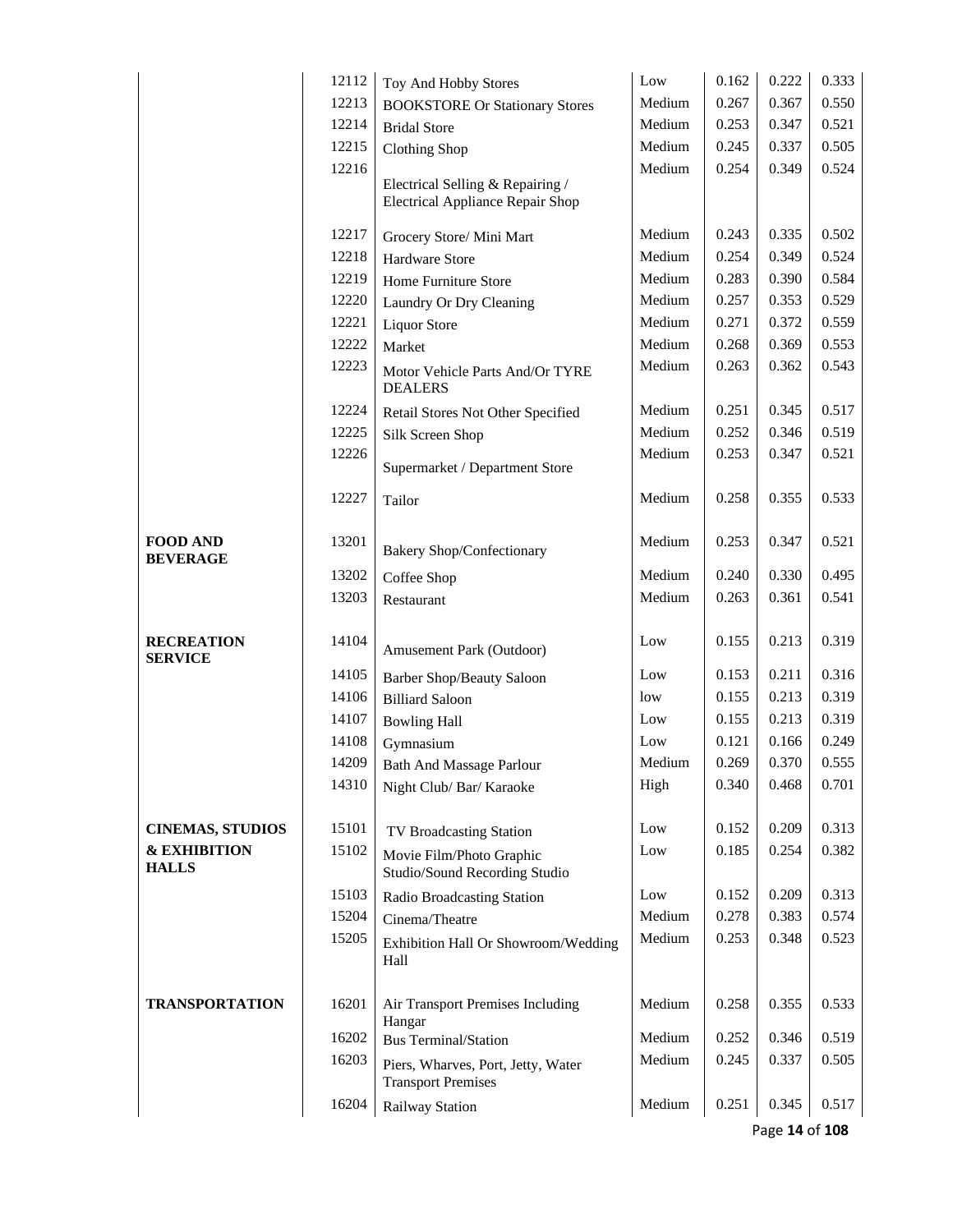| <b>GENERAL STORAGE</b>                | 17201 | WAREHOUSE KEEPING B) Non-<br>Hazardous GOODS                  | Medium | 0.263 | 0.361 | 0.541 |  |
|---------------------------------------|-------|---------------------------------------------------------------|--------|-------|-------|-------|--|
|                                       | 17302 | Cold Storage                                                  | High   | 0.355 | 0.488 | 0.732 |  |
|                                       | 17303 | GOODS IN OPEN AIR A) Non-<br>Hazardous Goods                  | High   | 0.355 | 0.488 | 0.732 |  |
|                                       | 17304 | <b>GOODS IN OPEN AIR B) Hazardous</b><br>Goods                | High   | 0.543 | 0.747 | 1.121 |  |
|                                       | 17305 | <b>WAREHOUSE KEEPING A)</b><br><b>HAZARDOUS GOODS</b>         | High   | 0.645 | 0.887 | 1.330 |  |
| <b>CONSTRUCTION</b>                   | 18101 | Unoccupied/Vacant Risk (Other Section)                        | low    | 0.159 | 0.219 | 0.328 |  |
|                                       | 18202 | <b>Building In Course Of Construction</b><br>(Full Value)     | medium | 0.251 | 0.345 | 0.517 |  |
|                                       | 18203 | Silent Industrial Risk (Remark) (Other<br>Section)            | medium | 0.258 | 0.355 | 0.533 |  |
| <b>FOOD PROCESSING</b>                | 19101 |                                                               | Low    | 0.139 | 0.191 | 0.287 |  |
| <b>INDUSTRIES</b>                     | 19102 | Egg Product/Preserved Egg                                     | Low    | 0.164 | 0.226 | 0.339 |  |
|                                       | 19203 | Slaughter House & Bone Crushing Fty                           | Medium | 0.251 | 0.345 | 0.517 |  |
|                                       | 19204 | Animal Farm Not Otherwise Specified<br>Bakery/Biscuit Fty.    | Medium | 0.264 | 0.363 | 0.545 |  |
|                                       | 19205 | <b>Bean Curd Fty</b>                                          | Medium | 0.246 | 0.338 | 0.507 |  |
|                                       | 19206 |                                                               | Medium | 0.239 | 0.329 | 0.493 |  |
|                                       |       | Chili/Flavouring Powder Fty Without<br><b>Heating Process</b> |        |       |       |       |  |
|                                       | 19207 | Confectionary/Candy Fty.                                      | Medium | 0.264 | 0.363 | 0.545 |  |
|                                       | 19208 | Dry Fruit Preservation Without Heat<br>Processing             | Medium | 0.247 | 0.339 | 0.509 |  |
|                                       | 19209 | Food Processing Not Otherwise<br>Specified                    | Medium | 0.283 | 0.390 | 0.584 |  |
|                                       | 19210 | Ice Product Fty.                                              | Medium | 0.263 | 0.361 | 0.541 |  |
|                                       | 19211 | Ice-Cream Fty                                                 | Medium | 0.263 | 0.361 | 0.541 |  |
|                                       | 19212 | Meat And Seafood Processing                                   | Medium | 0.246 | 0.338 | 0.507 |  |
|                                       | 19213 | Noodle Fty                                                    | Medium | 0.257 | 0.353 | 0.529 |  |
|                                       | 19214 | Pig Farm                                                      | Medium | 0.251 | 0.345 | 0.517 |  |
|                                       | 19215 | Poultry Farm                                                  | Medium | 0.251 | 0.345 | 0.517 |  |
|                                       | 19216 | Sauce And Pickle Fty                                          | Medium | 0.252 | 0.346 | 0.519 |  |
|                                       | 19317 | Animal Feed Meal                                              | High   | 0.367 | 0.504 | 0.756 |  |
|                                       | 19318 | Chili/Flavouring Powder Fty With<br><b>Heating Process</b>    | High   | 0.363 | 0.498 | 0.748 |  |
|                                       | 19319 | Cooking Oil Fty                                               | High   | 0.385 | 0.529 | 0.794 |  |
|                                       | 19320 | Dry Fruit Preservation With Heat<br>Processing                | High   | 0.353 | 0.485 | 0.727 |  |
|                                       | 19321 | Peanut Mill Excluding Peanut Oil<br>Production                | High   | 0.358 | 0.492 | 0.737 |  |
| <b>BEVERAGES</b><br><b>PROCESSING</b> | 20101 | Non Alcohol Beverage / Drinking Water                         | Low    | 0.162 | 0.222 | 0.333 |  |
|                                       | 20202 | <b>Brewery</b>                                                | Medium | 0.268 | 0.368 | 0.552 |  |
|                                       | 20303 | Alcohol/Liquor/Wine                                           | High   | 0.421 | 0.579 | 0.868 |  |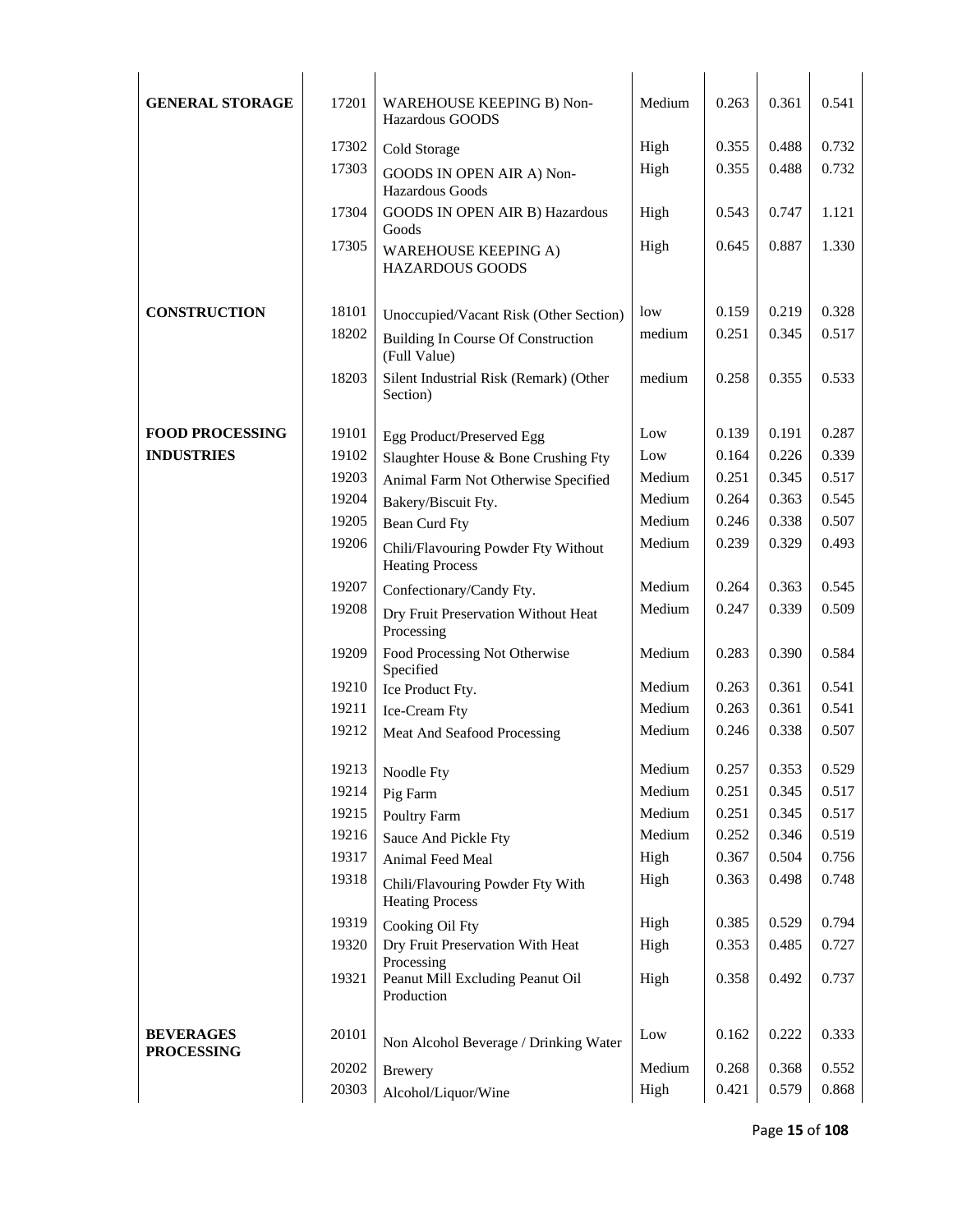| <b>TOBACCO</b>                           | 21301 | Tobacco/CIGAR / CIGARETTE /<br>Smoke House Fty.                      | High   | 0.495 | 0.681 | 1.021 |
|------------------------------------------|-------|----------------------------------------------------------------------|--------|-------|-------|-------|
| <b>TEXTILES</b>                          | 22301 | <b>Cotton Mill</b>                                                   | High   | 0.380 | 0.523 | 0.784 |
|                                          | 22302 | Fabric Printing And Dyeing                                           | High   | 0.356 | 0.489 | 0.734 |
|                                          | 22303 | <b>Garment Factory</b>                                               | High   | 0.372 | 0.511 | 0.767 |
|                                          | 22304 | Knitting Mill                                                        | High   | 0.380 | 0.523 | 0.784 |
|                                          | 22305 | Silk Thread Fty                                                      | High   | 0.343 | 0.472 | 0.708 |
|                                          | 22306 | Silk Weaving                                                         | High   | 0.343 | 0.472 | 0.708 |
|                                          | 22307 | Textile Factory/Spinning Mill And                                    | High   | 0.387 | 0.532 | 0.798 |
|                                          |       | <b>Thread Maker</b>                                                  |        |       |       |       |
| <b>LEATHER AND</b><br><b>FIBRE</b>       | 23301 | <b>Brush Manufacturing</b>                                           | High   | 0.290 | 0.399 | 0.598 |
| <b>PRODUCTS</b><br><b>INDUSTRIES</b>     | 23302 | Carpet Rug And Mat Fty                                               | High   | 0.450 | 0.619 | 0.928 |
|                                          | 23303 | Leather Or Fiber Product Fty Not<br>Otherwise Specified Excl Plastic | High   | 0.388 | 0.534 | 0.801 |
|                                          | 23304 | Leather Product Fty Including Boot,<br><b>Shoes</b>                  | High   | 0.413 | 0.568 | 0.853 |
|                                          | 23305 | Net Factory Excluding Plastic                                        | High   | 0.345 | 0.474 | 0.712 |
|                                          | 23306 | <b>Tannery Fty</b>                                                   | High   | 0.382 | 0.525 | 0.787 |
| <b>WOOD WORKING</b><br><b>AND TIMBER</b> | 24301 | Plywood/Laminated Wood And The<br><b>Likes Manufacturing</b>         | High   | 0.770 | 1.059 | 1.588 |
|                                          | 24302 | Saw Mill                                                             | High   | 0.917 | 1.260 | 1.891 |
|                                          | 24303 | Wood, Bamboo, Rattan Or Similar<br>Natured Product Manufacturing     | High   | 0.595 | 0.818 | 1.227 |
| <b>PAPER AND</b><br><b>PRINTING</b>      | 25201 | News Paper, Magazine, Book Printing                                  | Medium | 0.286 | 0.393 | 0.590 |
|                                          | 25202 | Printing Not Otherwise Specified                                     | Medium | 0.297 | 0.408 | 0.612 |
|                                          | 25303 | Carton Paper/Box Manufacturing                                       | High   | 0.545 | 0.749 | 1.124 |
|                                          | 25304 | Paper / Tissue Mfg With Recyling                                     | High   | 0.675 | 0.928 | 1.392 |
|                                          | 25305 | Paper/Tissues Manufacturer Without<br>Recycling                      | High   | 0.588 | 0.808 | 1.212 |
| <b>CHEMICALS</b>                         | 26201 | Paint And Varnish Without Alcohol Or<br>Oil                          | Medium | 0.278 | 0.382 | 0.572 |
|                                          | 26202 | Toothpaste Fty.                                                      | Medium | 0.251 | 0.345 | 0.517 |
|                                          | 26303 | Poly Foam Fty.                                                       | High   | 0.525 | 0.722 | 1.083 |
|                                          | 26304 | Candle Works                                                         | High   | 0.607 | 0.834 | 1.251 |
|                                          | 26305 | Chalk Fty.                                                           | High   | 0.355 | 0.488 | 0.732 |
|                                          | 26306 | <b>Costmetic Factory</b>                                             | High   | 0.371 | 0.510 | 0.765 |
|                                          | 26307 | <b>Detergent Factory</b>                                             | High   | 0.370 | 0.509 | 0.763 |
|                                          | 26308 | Dry Ice Fty.                                                         | High   | 0.359 | 0.493 | 0.740 |
|                                          | 26309 | Fertilizer Fty.                                                      | High   | 0.445 | 0.612 | 0.918 |
|                                          | 26310 | Glue Fty.                                                            | High   | 0.520 | 0.715 | 1.073 |
|                                          | 26311 | Ink And Color Fty.                                                   | High   | 0.373 | 0.512 | 0.768 |

Page **16** of **108**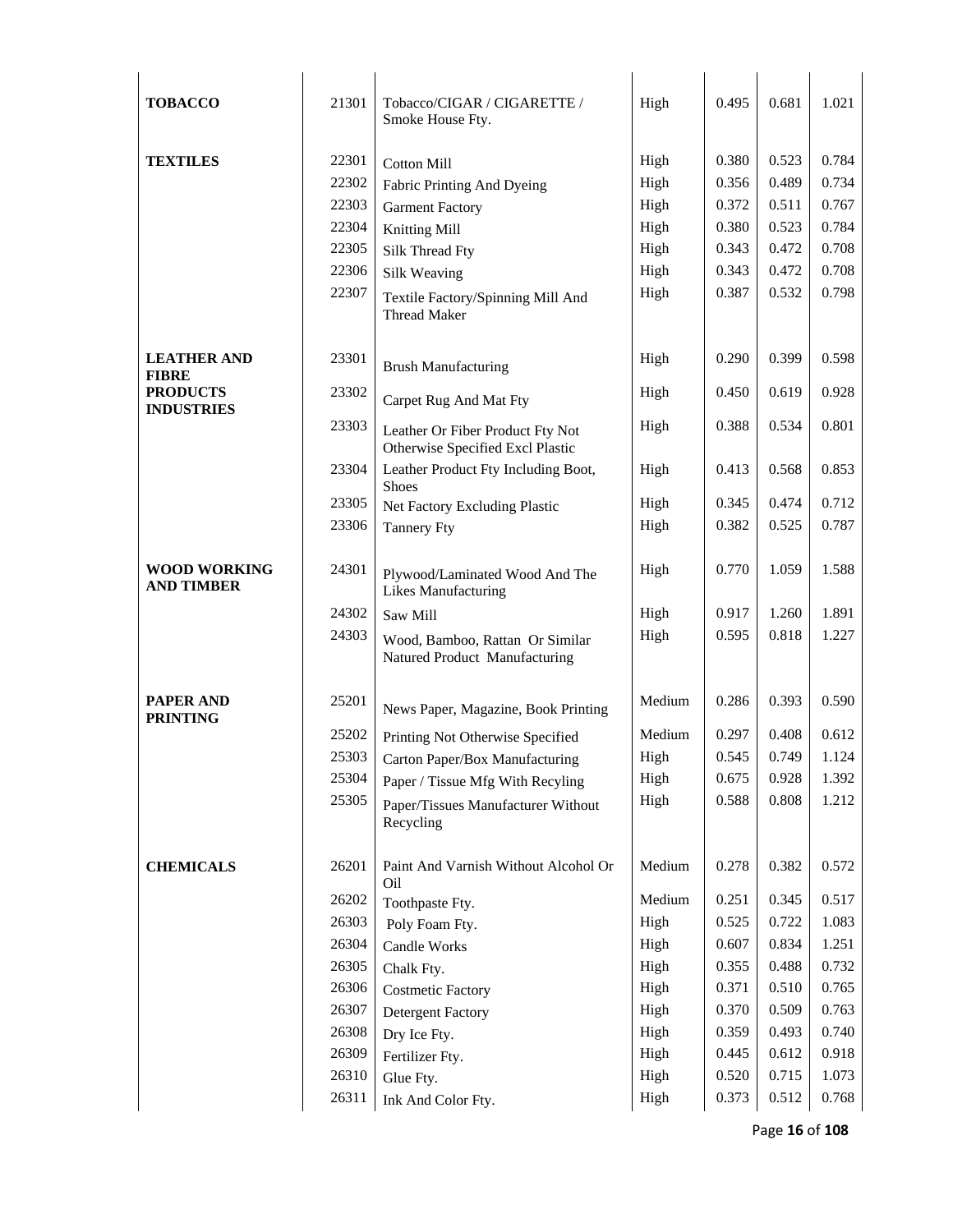|                                        | 26312 | <b>Joss Stick Work</b>                                                                                                                                                    | High   | 0.617 | 0.848 | 1.272 |
|----------------------------------------|-------|---------------------------------------------------------------------------------------------------------------------------------------------------------------------------|--------|-------|-------|-------|
|                                        | 26313 | Match Fty.                                                                                                                                                                | High   | 0.620 | 0.853 | 1.279 |
|                                        | 26314 | Mosquito Coil Fty.                                                                                                                                                        | High   | 0.470 | 0.646 | 0.969 |
|                                        | 26315 | Manufacturing Of Chemical Product Not<br>Otherwise Specified                                                                                                              | high   | 0.470 | 0.646 | 0.969 |
|                                        | 26316 | Paint And Varnish Otherwise                                                                                                                                               | High   | 0.692 | 0.951 | 1.427 |
|                                        | 26317 | Pharmaceutical Fty.                                                                                                                                                       | High   | 0.367 | 0.504 | 0.756 |
|                                        | 26318 | Soap Fty.                                                                                                                                                                 | High   | 0.380 | 0.523 | 0.784 |
| GAS, OIL AND<br><b>PETROLEUM</b>       | 27301 | <b>Bio Energy Product</b>                                                                                                                                                 | High   | 0.448 | 0.615 | 0.923 |
|                                        | 27302 | Lubricate Fyt                                                                                                                                                             | High   | 0.432 | 0.594 | 0.890 |
|                                        | 27303 | Oil And Gas Refinery On Shore                                                                                                                                             | High   | 0.670 | 0.921 | 1.382 |
|                                        | 27304 | Oil And Oil Refinery Off Shore                                                                                                                                            | High   | 0.917 | 1.260 | 1.891 |
|                                        | 27305 | Oil Storage Without Process                                                                                                                                               | High   | 0.492 | 0.676 | 1.014 |
|                                        | 27306 | Palm Oil                                                                                                                                                                  | High   | 0.425 | 0.584 | 0.877 |
|                                        | 27307 | Petro Station                                                                                                                                                             | High   | 0.500 | 0.688 | 1.031 |
| <b>RUBBER</b>                          | 28201 | <b>RUBBER SMOKE HOUSE (Without</b><br>Heating And Drying)                                                                                                                 | Medium | 0.284 | 0.391 | 0.586 |
|                                        | 28302 | Rubber Goods Mfg Not Otherwise<br>Specified                                                                                                                               | High   | 0.450 | 0.619 | 0.928 |
|                                        | 28303 | RUBBER SMOKE HOUSE With<br><b>Heating And Drying</b>                                                                                                                      | High   | 0.620 | 0.853 | 1.279 |
|                                        | 28304 | Tyre Manufacturing Fty.                                                                                                                                                   | High   | 0.546 | 0.751 | 1.126 |
|                                        | 28305 | Tyre Retreading Fty.                                                                                                                                                      | High   | 0.650 | 0.894 | 1.341 |
| <b>PLASTICS</b>                        | 29201 | Assembly Or Manufacture Of Plastic<br>Goods From Ready Made Plastic Not<br><b>Involving Plastic Resins Or Compounds</b><br>Of Extrusion, Blowing Or Injection<br>Moulding | Medium | 0.292 | 0.401 | 0.602 |
|                                        | 29302 | Plastic Goods Manufacture Involving<br>The Process Of Resins Or Compounds<br>Of Extrusion, Blowing Or Injection<br>Moulding                                               | High   | 0.508 | 0.699 | 1.048 |
|                                        | 29303 | <b>Plastic Recycling Plants</b>                                                                                                                                           | High   | 0.502 | 0.690 | 1.035 |
| <b>NON-METALLIC</b><br><b>MINERALS</b> | 30101 | Cement Plant                                                                                                                                                              | Low    | 0.188 | 0.258 | 0.387 |
|                                        | 30102 | Marble Workshop                                                                                                                                                           | Low    | 0.170 | 0.234 | 0.351 |
|                                        | 30103 | Precious And Semi-Precious Stones<br>Work Shop                                                                                                                            | Low    | 0.185 | 0.254 | 0.382 |
|                                        | 30104 | Quarry                                                                                                                                                                    | Low    | 0.165 | 0.227 | 0.340 |
|                                        | 30105 | Stone Workshop                                                                                                                                                            | Low    | 0.170 | 0.234 | 0.351 |
|                                        | 30206 | <b>Brick And Baked Clay</b>                                                                                                                                               | Medium | 0.260 | 0.358 | 0.536 |
|                                        | 30207 | <b>Enamel Ware And Ceramic</b><br>Manufacturing                                                                                                                           | Medium | 0.263 | 0.362 | 0.543 |
|                                        | 30208 | <b>Glass Cutting Workshop</b>                                                                                                                                             | Medium | 0.231 | 0.317 | 0.476 |
|                                        | 30209 | <b>Glass Product Manufacturing</b>                                                                                                                                        | Medium | 0.275 | 0.378 | 0.567 |
|                                        |       |                                                                                                                                                                           |        |       |       |       |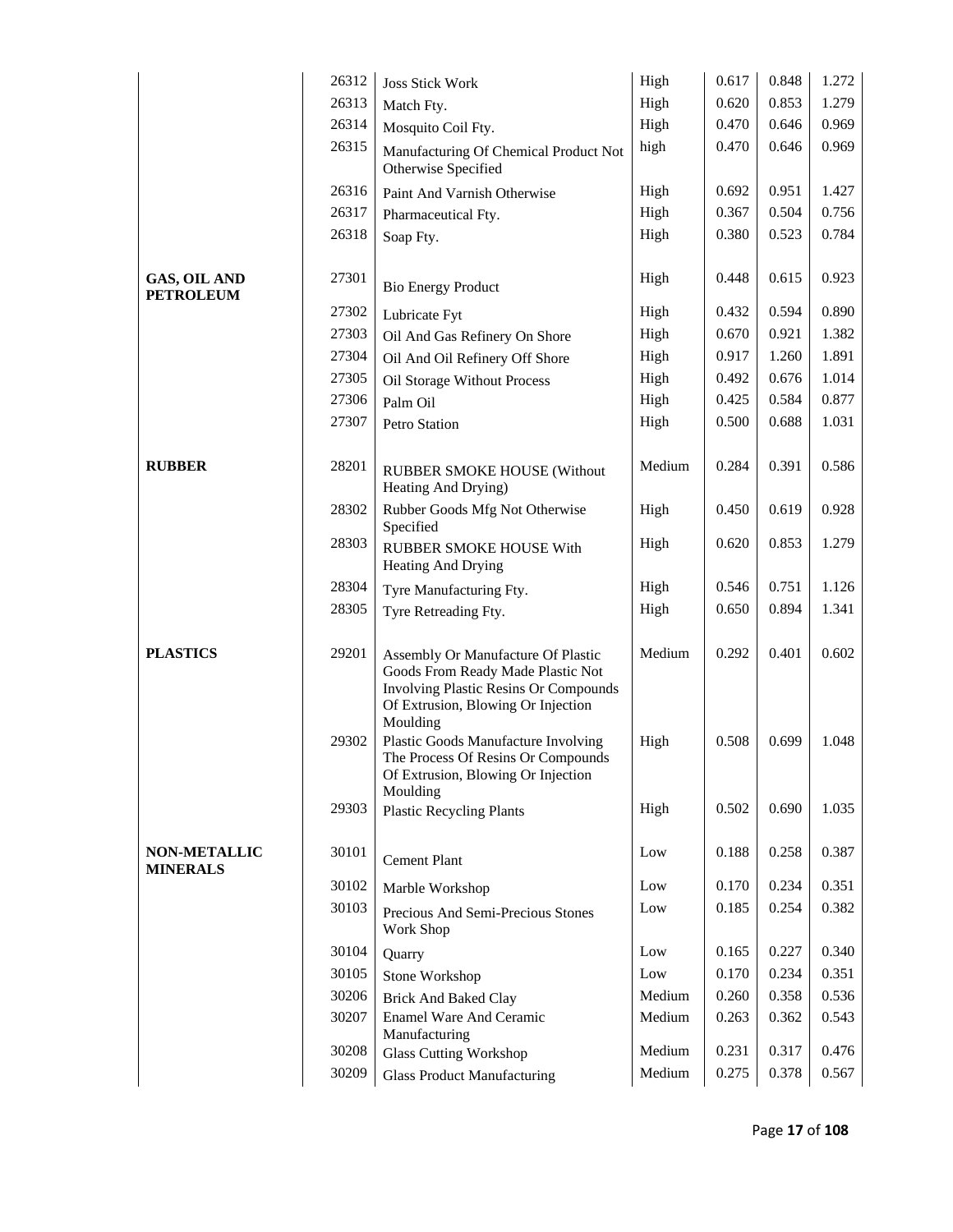|                                         | 30210 | Manufacturing Of Non-Metallic Product<br>Not Otherwise Specified | Medium | 0.252 | 0.346 | 0.519 |
|-----------------------------------------|-------|------------------------------------------------------------------|--------|-------|-------|-------|
|                                         | 30211 | <b>Mirror</b> Fty                                                | Medium | 0.247 | 0.339 | 0.509 |
| <b>METAL WORKING</b>                    | 31201 | Aluminum Product Fty.                                            | Medium | 0.257 | 0.353 | 0.529 |
| ;ENGINEERING                            | 31202 | <b>BATTERY OR DRYCELL</b><br>Fty./Workshop                       | Medium | 0.258 | 0.354 | 0.531 |
|                                         | 31203 | <b>Bicycle Assembly Plants</b>                                   | Medium | 0.230 | 0.316 | 0.474 |
|                                         | 31204 | <b>Blacksmith Work</b>                                           | Medium | 0.280 | 0.385 | 0.578 |
|                                         | 31205 | Cable And Wire Fty.                                              | Medium | 0.268 | 0.368 | 0.552 |
|                                         | 31206 | <b>Electrical Product Manufacturing</b>                          | Medium | 0.271 | 0.372 | 0.559 |
|                                         | 31207 | Foundry And Smelting Work                                        | Medium | 0.280 | 0.385 | 0.578 |
|                                         | 31208 | Metal Product Mfg Not Otherwise<br>Specified                     | Medium | 0.268 | 0.368 | 0.552 |
|                                         | 31209 | Motor Vehicle Assembly                                           | Medium | 0.240 | 0.330 | 0.495 |
|                                         | 31210 | Motor Vehicle Manufacturing                                      | Medium | 0.298 | 0.410 | 0.615 |
|                                         | 31211 | Plant And Machinery Manufacturing                                | Medium | 0.272 | 0.374 | 0.560 |
|                                         | 31212 | Ship Builder                                                     | Medium | 0.300 | 0.413 | 0.619 |
|                                         | 31313 | Electronic Component And Semi-<br><b>Conductor Manufacturing</b> | High   | 0.349 | 0.480 | 0.720 |
| <b>MOTOR TRADE AND</b>                  | 32101 | Vehicle Garage (Servicing And Car<br>Washing)                    | Low    | 0.177 | 0.243 | 0.364 |
| <b>RELATED RISKS</b>                    | 32202 | Vehicle Garage With Panel Repair Shop<br>With Spraying           | Medium | 0.287 | 0.394 | 0.591 |
|                                         | 32203 | Vehicle Garage With Panel Repair Shop<br><b>Without Spraying</b> | Medium | 0.244 | 0.336 | 0.504 |
|                                         | 32204 | Vehicle Showroom                                                 | Medium | 0.248 | 0.341 | 0.512 |
| <b>UTILITIES</b>                        | 33101 | <b>Water Treatment Plants</b>                                    | low    | 0.141 | 0.194 | 0.290 |
|                                         | 33302 | Coal Power plant                                                 | High   | 0.504 | 0.693 | 1.040 |
|                                         | 33303 | Diesel Power plants                                              | High   | 0.475 | 0.653 | 0.980 |
|                                         | 33304 | Electricity Or Tele-Communication<br>Substation                  | High   | 0.428 | 0.589 | 0.883 |
|                                         | 33305 | <b>Hydro Power</b>                                               | High   | 0.455 | 0.626 | 0.938 |
|                                         | 33306 | Power Plant Not Otherwise Specified                              | High   | 0.470 | 0.646 | 0.969 |
|                                         | 33307 | Waste And Garbage Disposal                                       | High   | 0.478 | 0.658 | 0.987 |
| <b>RICE AND FLOUR</b><br><b>MILLS</b>   | 34201 | RICE And Grain Mill Without Drying<br>Process                    | Medium | 0.280 | 0.385 | 0.578 |
|                                         | 34302 | Flour Mill                                                       | High   | 0.411 | 0.565 | 0.847 |
|                                         | 34303 | RICE And Grain Mill With Drying<br>Process                       | High   | 0.446 | 0.613 | 0.920 |
| <b>SUGAR AND SALT</b><br><b>FACTORY</b> | 35101 | <b>Salt Factory</b>                                              | Low    | 0.165 | 0.227 | 0.340 |
|                                         | 35302 | <b>Sugar Factory</b>                                             | High   | 0.433 | 0.596 | 0.894 |
| COCOA, COFFEE &<br><b>TEA FACTORIES</b> | 36303 | Coffee, Cocoa Bean And Tea Factory                               | High   | 0.385 | 0.529 | 0.794 |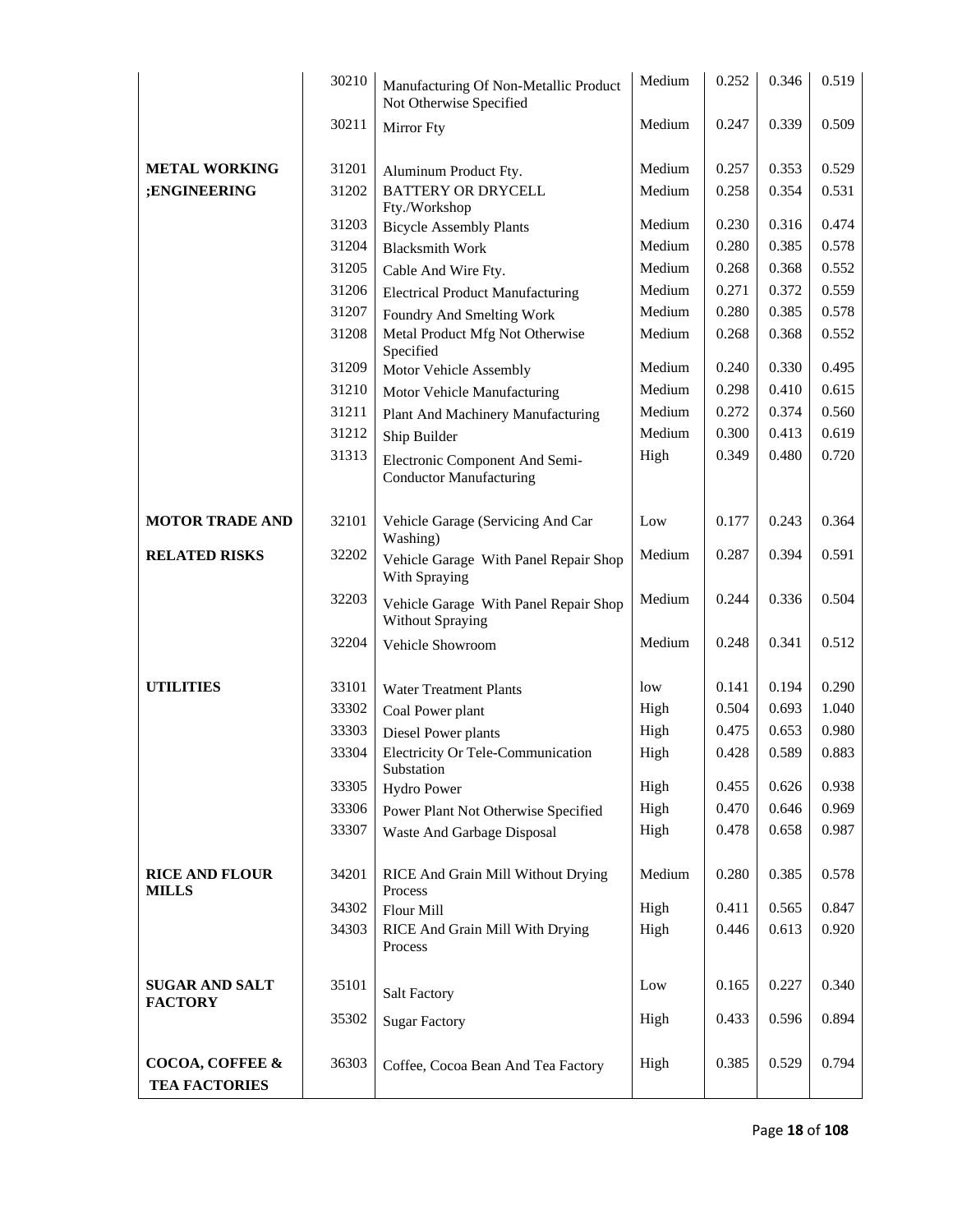# **SECTION 4**

# **ADDITIONAL PERILS RATES AND ADDITIONAL PERILS ENDORSEMENTS**

**The minimum rates for the additional perils are as follows:-** 

| Peril                                  | <b>Minimum Rate</b> |
|----------------------------------------|---------------------|
|                                        |                     |
| Aircraft                               | 0.001%              |
| Earthquake and Volcanic Eruption       | 0.005%              |
| Explosion                              | 0.015%              |
| Flood                                  | 0.050%              |
| Hail                                   | 0.001%              |
| Hurricane, Cyclone, Typhoon, Windstorm | 0.010%              |
| <b>Impact Damage</b>                   | 0.002%              |
| Riot & Strike                          | 0.030%              |
| Smoke                                  | 0.010\%             |
| Spontaneous Combustion                 | 0.010%              |
| Subsidence and Landslip                | 0.050%              |
| Vandalism & Malicious Damage           | 0.015%              |
| <b>Water Damage</b>                    | 0.010%              |

# **ADDITIONAL PERILS ENDORSEMENTS**

The following endorsement(s) to be incorporated into the Policy which is extended to cover the additional peril(s).

# **1. AIRCRAFT DAMAGE**

- a) Rate: 0.001%
- b) Endorsement Wording

In consideration of an additional premium, We hereby agree and declare that the insurance under the Policy shall, subject to the Special Conditions hereinafter contained, extend to include loss or damage (by fire or otherwise) to the property insured directly caused by aircraft and other aerial devices and/or articles dropped therefrom.

Provided always that all the conditions of the Policy shall apply as if they had been incorporated herein and for the purpose hereof any loss or damage as aforesaid shall be deemed to be loss or damage by fire.

# SPECIAL CONDITIONS

(1) This insurance does not cover any loss or damage caused by any aircraft for which permission to land has been extended by the Insured.

Subject otherwise to the terms and conditions of the policy.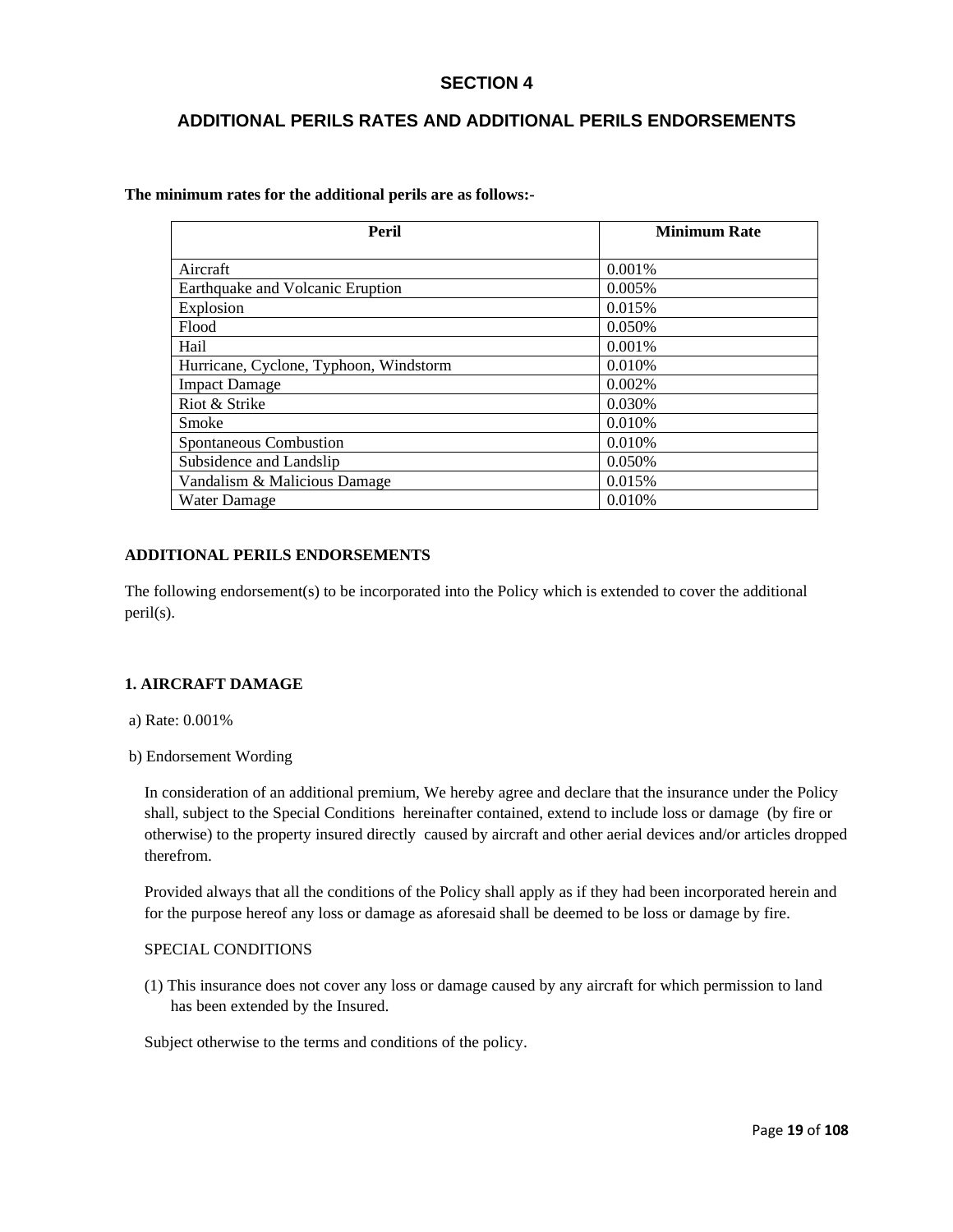# **2. EARTHQUAKE AND VOLCANIC ERUPTION**

# a) Rate : 0.005%

b) Endorsement Wording

 In consideration of an additional premium, this insurance extends to cover loss or damage directly caused by fire or otherwise occasioned by or through or in consequence of earthquake and volcanic eruption.

Provided always that all the Conditions of this Policy shall apply (except in so far as they may be hereby expressly varied) and that any reference therein to loss or damage by fire shall be deemed to apply also to loss or damage directly caused by any of the perils which this insurance extends to include by virtue of this endorsement.

Subject otherwise to the terms and conditions of the policy.

# **3. HURRICANE, CYCLONE, TYPHOON AND WINDSTORM**

- a) Rate : 0.010%
- b) Endorsement Wording

 In consideration of an additional premium, this insurance extends to cover loss or damage directly caused by fire or otherwise occasioned by or through or in consequence of Hurricane, Cyclone, Typhoon and Windstorm, subject to Special Conditions attached hereto.

Provided always that all the Conditions of this Policy shall apply (except insofar as they may be hereby expressly varied) and that any reference therein to loss or damage directly caused by any of the perils which this insurance extends to include by virtue of this endorsement.

It is further agreed that this Endorsement shall apply separately to:-

- (i) each property, for which purpose all insured properties at the same address will be regarded as one property,
- (ii) each incident giving rise to such loss or damage and that for the purposes hereof an incident shall not be considered to have terminated until there have been seven (7) consecutive days' freedom from the peril concerned and that only thereafter shall the Clause apply afresh.

# SPECIAL CONDITIONS

- 1. We shall not be liable for any loss or damage caused by
	- (a) water or rain, whether driven by wind or not unless the building insured or containing the property insured shall first sustain actual damage to the roof or walls of same by the direct force of Hurricane, Cyclone, Typhoon and Windstorm and shall then be liable only for such damage to the interior of the building or the insured property therein as may be caused by water or rain entering the building through openings in the roof or walls made by the direct force of the said perils.
	- (b) hail whether driven by wind or not.
- 4. Unless specifically and separately insured this endorsement does not cover:-
	- (a) Metal smoke stacks, awnings, blinds, signs or other outdoor fixtures or fittings of any description.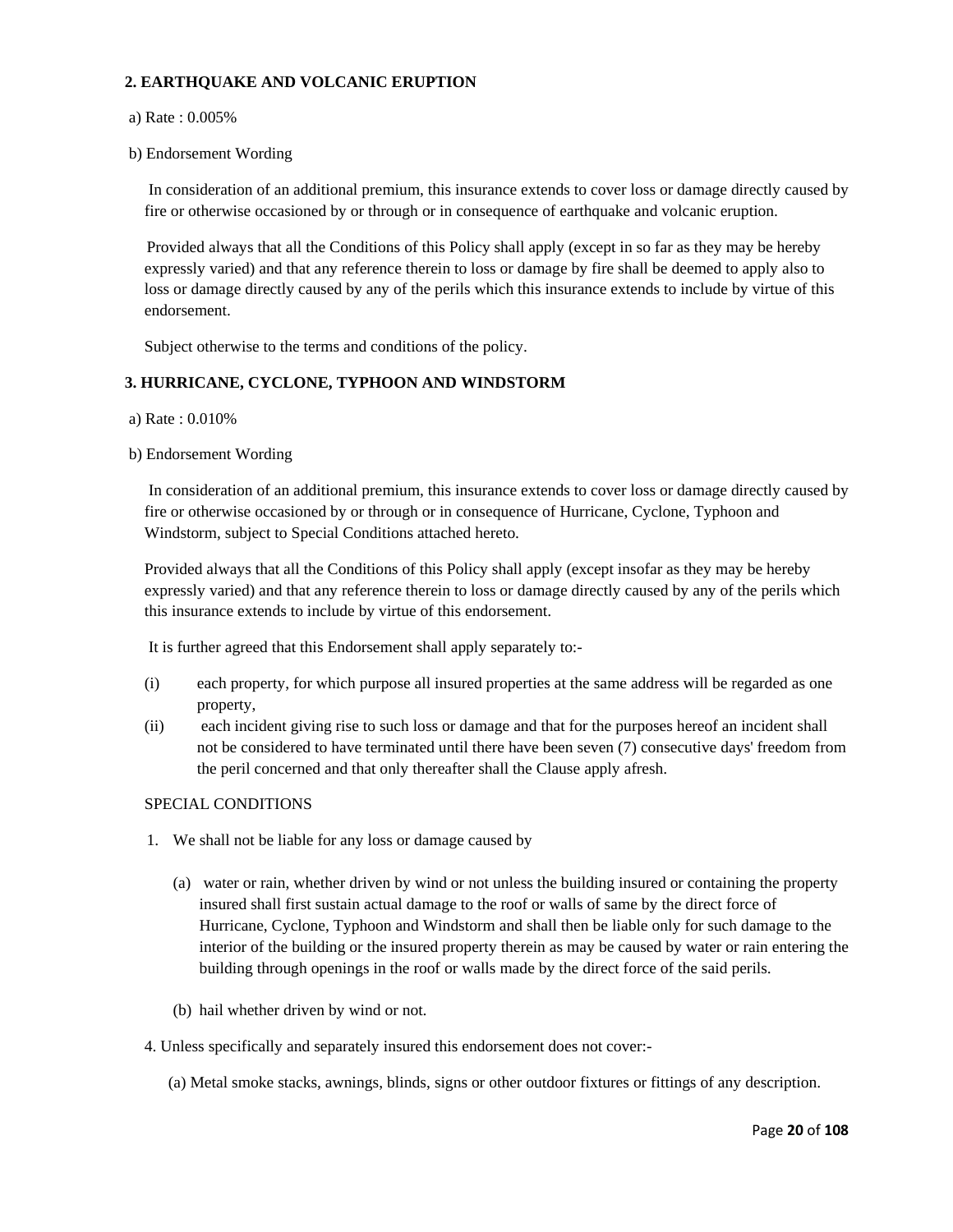(b) Premises in course of construction, reconstruction or repair unless all outside doors, windows and other openings are complete and protected against hurricane, cyclone, typhoon and windstorm when such perils are insured against by this Policy.

Subject otherwise to the terms and conditions of the policy.

# **4. FLOOD**

- a) Rate : 0.05%
- b) Endorsement Wording

 In consideration of an additional premium, this insurance extends to cover loss or damage directly caused by fire or otherwise occasioned by or through or in consequence of Flood (including overflow of the sea) subject to the following Excess Clause and Special Conditions attached hereto.

Note: Flood, for the purpose of this extension, shall mean the overflowing or deviation from their normal channels of either natural or artificial water courses, bursting or overflowing of public water mains and any other flow or accumulation of water originating from outside the building insured or containing the property insured, but excluding loss or damage caused by subsidence or landslip.

Provided always that all the Conditions of this Policy shall apply (except insofar as they may be hereby expressly varied) and that any reference therein to loss or damage by fire shall be deemed to apply also to loss or damage directly caused by any of the perils which this insurance extends to include by virtue of this endorsement.

It is further agreed that this Endorsement shall apply separately to:-

- (i) each property, for which purpose all insured properties at the same address will be regarded as one property,
- (ii) each incident giving rise to such loss or damage and that for the purposes hereof an incident shall not be considered to have terminated until there have been seven (7) consecutive days' freedom from the peril concerned and that only thereafter shall the Clause apply afresh.

Subject otherwise to the terms and conditions of the policy.

# **5. EXPLOSION**

- a) Rate : 0.015%
- b) Endorsement Wording

 In consideration of an additional premium, We hereby agree and declare that the insurance under (Item(s) .................of) this Policy shall, subject to the Special Conditions hereinafter contained, extend to include:-

Loss of or damage to the property insured by fire or otherwise directly caused by explosion, but excluding loss of or damage to boilers, economizers, or other vessels, machinery or apparatus in which pressure is used or their contents resulting from their explosion.

Provided always that all the conditions of the Policy shall apply as if they had been incorporated herein and for the purpose hereof any loss or damage by explosion as aforesaid shall be deemed to be loss or damage by fire within the meaning of this Policy.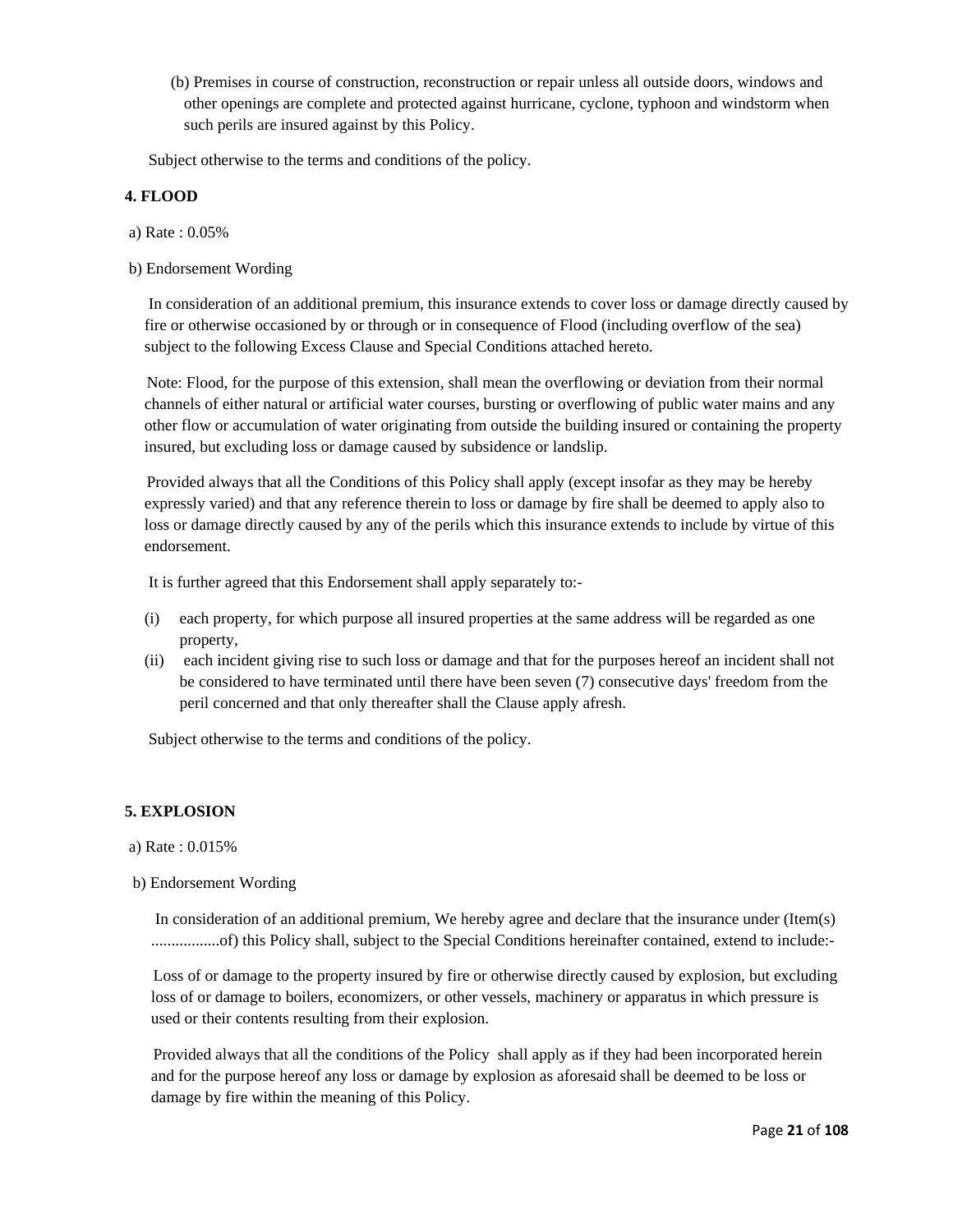# SPECIAL CONDITIONS

 1) We shall not be liable, under this extension, for loss or damage occasioned by or through or in consequence, directly or indirectly, of any acts of terrorism.

 For the purpose of this Condition, an act of terrorism means an act, including but not limited to the use of force or violence and/or the threat thereof, of any person or group(s) of persons, whether acting alone or on behalf of or in connection with any organisation(s) or government(s), committed for political, religious, ideological or similar purposes including the intention to influence any government and/or to put the public, or any section of the public in fear.

In any action, suit or other proceeding, where We allege that by reason of the provisions of this Condition any loss or damage is not covered by this insurance, the burden of proving that such a loss or damage is covered shall be upon You.

Subject otherwise to the terms and conditions of the policy.

# **6. IMPACT DAMAGE**

a) Rate : 0.002%

b) Endorsement Wording

 In consideration of an additional premium, We hereby agree and declare that the insurance under this Policy shall extend to include loss or damage to the property described in the Schedule and/or to walls, gates and fences around and pertaining thereto directly resulting from impact by any road vehicles, animals including any road vehicles, animals belonging to or under your control, or any member of your family, or any person in and upon your service.

Provided always that all the conditions of the Policy shall apply as if they had been incorporated herein and for the purpose hereof any loss or damage as aforesaid shall be deemed to be loss or damage by fire.

Subject otherwise to the terms and conditions of the policy.

# **7. WATER DAMAGE**

- a) Rates : 0.010%
- b) Endorsement Wording

 In consideration of an additional premium, We hereby agree and declare that the insurance under this Policy shall extend to include loss or damage to the property insured caused by water:-

- (1) consequent upon the bursting or overflowing of water tanks, apparatus or pipes ; or
- (2) accidentally discharged or leaking from the automatic sprinkler installation and/or drencher and/or fire suppression or extinguishing installation or apparatus,

installed in or on the buildings insured or containing the property insured.

Provided always that all the conditions of the Policy (except in so far as they may be hereby expressly varied) shall apply as if they had been incorporated herein and for the purpose hereof any loss or damage as aforesaid shall be deemed to be loss or damage by fire.

# SPECIAL CONDITIONS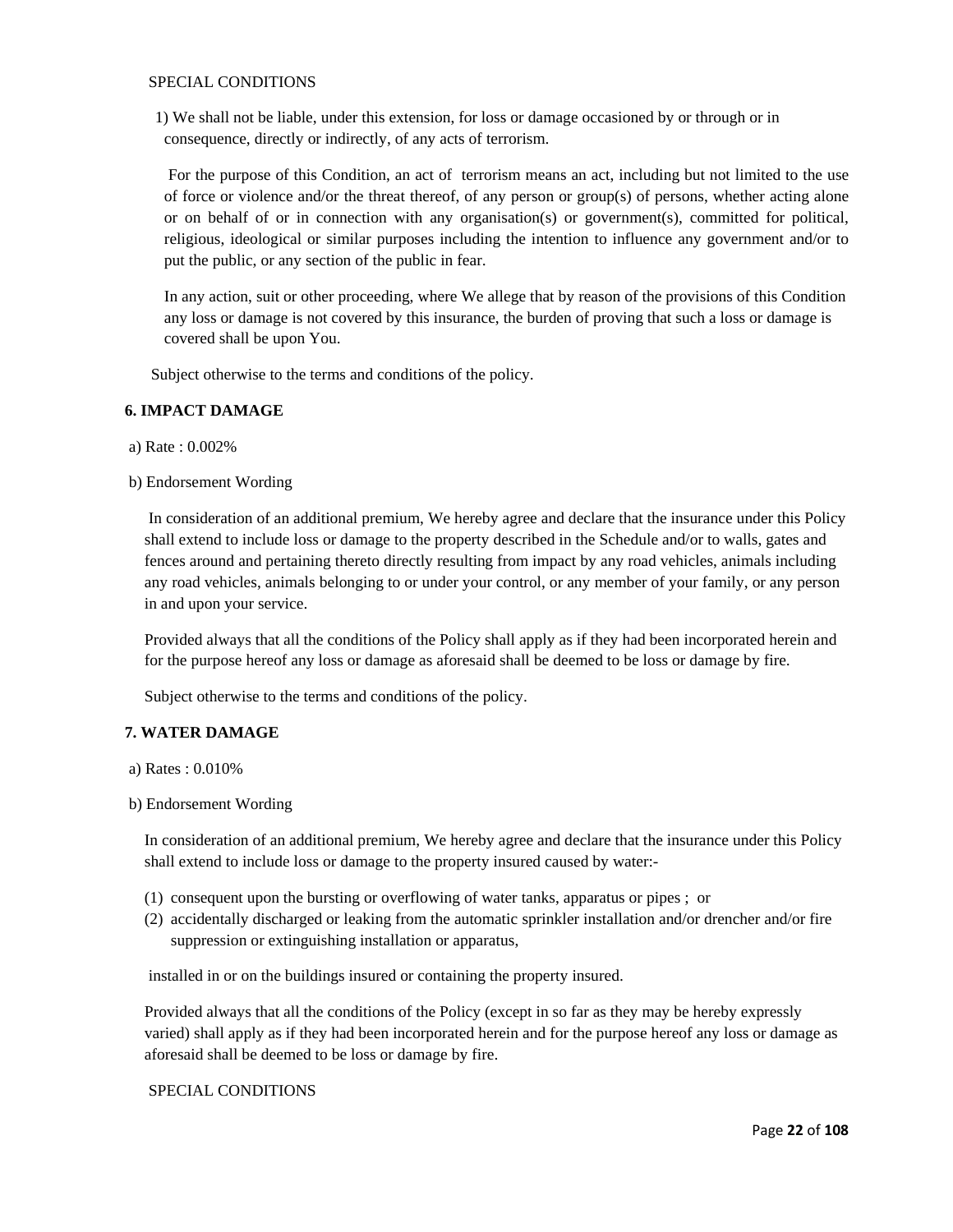- 1. You shall use all reasonable diligence and care to keep the premises in a proper state of repair and if any defect therein be discovered shall cause such defect to be made good as soon as possible and shall in the meantime cause such additional precautions to be taken for the prevention of loss or damage as the circumstances may require and We shall not be liable for any loss or damage caused by a defect which the Insured has failed to remedy after having received notice of such defect either from Us or any person or public body.
- 2. No liability shall attach if the building insured or containing the insured property becomes unoccupied and so remains for a period of more than thirty (30) days unless You have obtained Our consent which is signified by endorsement upon the Policy.

Subject otherwise to the terms and conditions of the policy.

# 8. **SUBSIDENCE AND LANDSLIP**

- a) Rate : 0.050%
- b) Endorsement Wording

In consideration of an additional premium, the We hereby agree and declare that the insurance under this Policy shall extend to cover loss or damage to the property insured caused by subsidence and/or heave of the site on which the buildings stand or land belonging thereto, or landslip excluding:-

- a) loss or damage to swimming pools, terraces, patios, drives, footpaths, walls, gates or fences unless the building, its outbuildings or garages are damaged by the same cause and at the same time.
- b) loss or damage to or resulting from movement of solid floor slabs unless the foundation beneath the external walls of the Buildings are damaged by the same cause and at the same time.
- c) loss or damage occasioned by happening through, or in consequence of:
	- coastal or river erosion.
	- demolition, structural alteration or structural repair.
	- defective design or inadequate construction of foundations.

Provided always that all the conditions of the Policy (except in so far as they may be hereby expressly varied) shall apply as if they had been incorporated herein and for the purpose hereof any loss or damage as aforesaid shall be deemed to be loss or damage by fire.

Subject otherwise to the terms and conditions of the policy.

# 9. **SPONTANEOUS COMBUSTION**

- a) Rate : 0.010%
- b) Endorsement Wording

 In consideration of an additional premium, We hereby agree and declare that the insurance under (item(s) ..................) of the Policy shall extend to include loss or damage to the property insured caused by its own spontaneous fermentation, heating or combustion.

Provided always that all the conditions of the policy shall apply as if they had been incorporated herein and for the purpose hereof any loss or damage as aforesaid shall be deemed to be loss or damage by fire.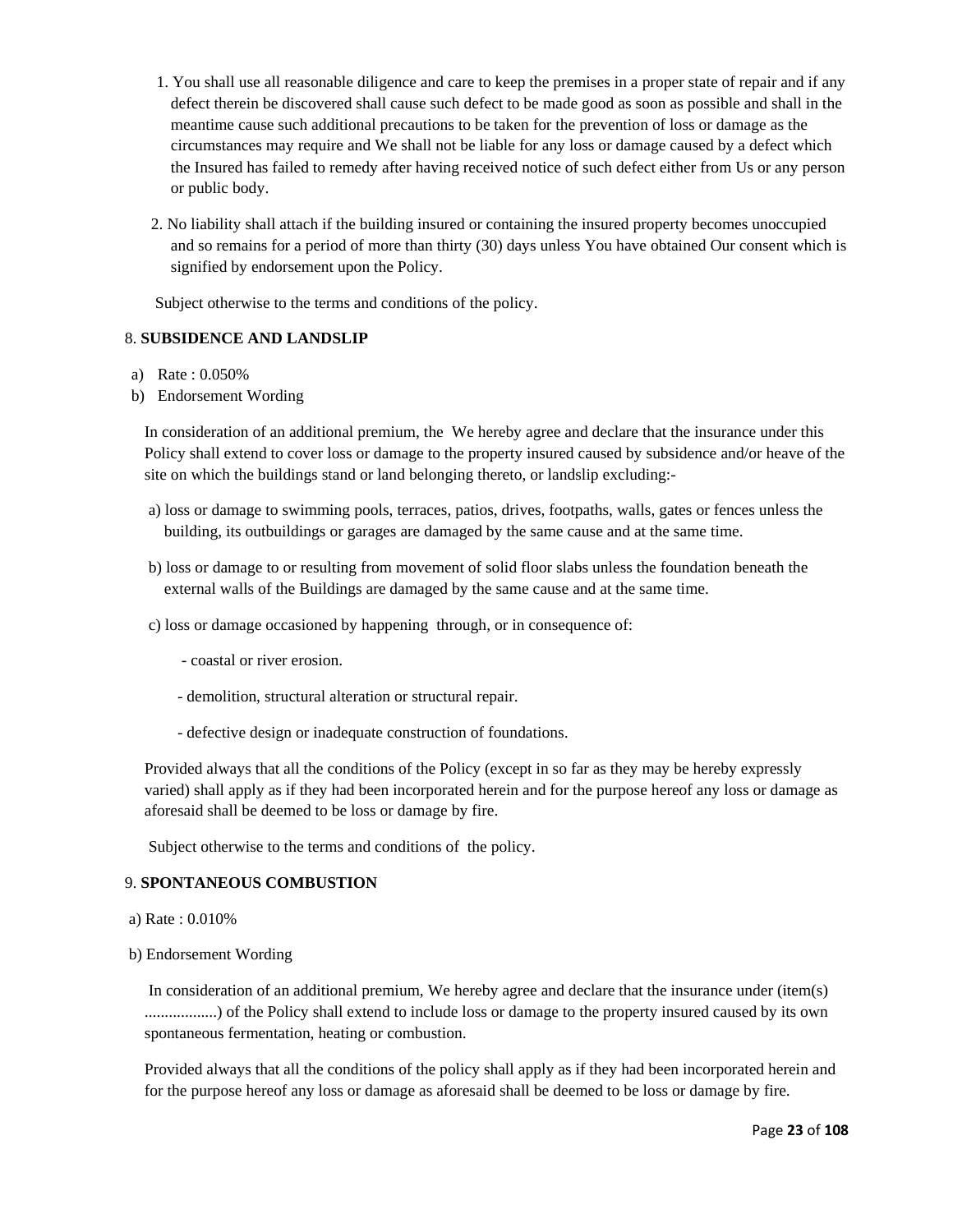Subject otherwise to the terms and conditions of the policy.

# **10. RIOT AND STRIKE**

a) Rate: 0.03%

b) Endorsement Wording

In consideration of an additional premium, We hereby agree and declare that the insurance under this Policy shall extend to cover Riot and Strike Damage which for the purpose of this Endorsement shall mean (subject to the Special Conditions hereinafter contained):-

- 1. The act of any person taking part together with others in any disturbance of the public peace (whether in connection with a strike or lock-out or not).
- 2. The action of any lawfully constituted authority in suppressing or attempting to suppress any such disturbance or in minimizing the consequences of any such disturbance.
- 3. The willful act of any striker or locked-out worker done in furtherance of a strike or in resistance to a lock-out.
- 4. The action of any lawfully constituted authority in preventing or attempting to prevent any such act or in minimizing the consequences of any such act.

# SPECIAL CONDITIONS

This insurance does not cover:-

- a) loss of earnings, loss by delay, loss of market or other consequential or indirect loss or damage of any kind or description whatsoever.
- b) loss or damage resulting from total or partial cessation of work or the retarding or interruption or cessation of any process or operation.
- c) loss or damage occasioned by permanent or temporary dispossession resulting from confiscation, commandeering or requisition by any lawfully constituted authority.
- d) loss or damage occasioned by permanent or temporary dispossession of any building resulting from the unlawful occupation by any person of such building.

PROVIDED nevertheless that We are not relieved under (c) or (d) above of any liability to the You in respect of physical damage to the property insured occurring before dispossession or during temporary dispossession.

- e) any loss or damage occasioned by or through or in consequence, directly or indirectly, of any of the following occurrences, namely:
	- i) War, invasion, act of foreign enemy, hostilities, or warlike operations (whether war be declared or not), civil war.
	- ii) Mutiny, civil commotion assuming the proportions of or amounting to a popular rising, military rising, insurrection, rebellion, revolution, military or usurped power.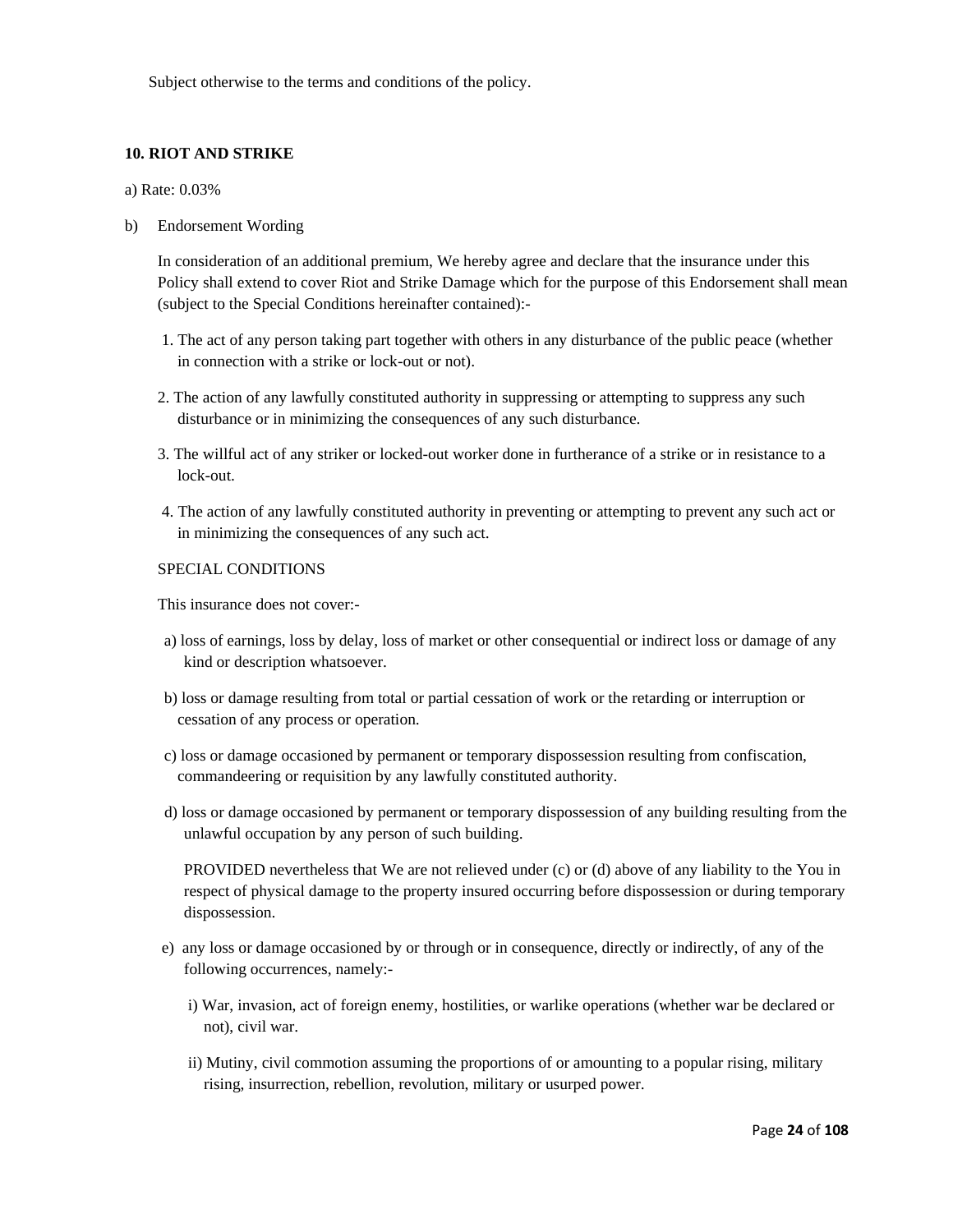iii) any act terrorism

For this purpose an act of terrorism means an act, including but not limited to the use of force or violence and/or the threat thereof, of any person or group(s) of persons, whether acting alone or on behalf of or in connection with any organisation(s) or government(s), committed for political, religious, ideological or similar purposes including the intention to influence any government and/or to put the public, or any section of the public in fear.

In any action, suit or other proceeding, where We allege that by reason of the provisions of this Condition any loss or damage is not covered by this insurance, the burden of proving that such loss or damage is covered shall be upon You .

PROVIDED that it is hereby further expressly agreed and declared that:-

- 1) All the Conditions of this Policy shall apply in all respects to the insurance granted by this extension save in so far as the same are expressly varied by the above Special Conditions and any reference to fire in the Conditions of the Policy shall be deemed to include the perils hereby insured against.
- 2) The Special Conditions herein shall apply only to the insurance granted by this extension and the Conditions of the Policy shall apply in all respects to the insurance granted by the Policy as if this Endorsement had not been made thereon.

# 11. **VANDALISM AND MALICIOUS DAMAGE**

# a) Rate: 0.015%

b) Endorsement Wording

 It is hereby declared that notwithstanding anything in the within written Policy contained to the contrary, the insurance under this Policy shall extend to cover Vandalism and Malicious Damage which for the purpose of this extension shall mean:-

Loss of or damage to the property insured directly caused by the malicious act of any person (whether or not such act is committed in the course of a disturbance of the public peace) not being an act amounting to or committed in connection with an occurrence mentioned in Special Condition of the Endorsement but We shall not be liable under this extension for any loss or damage by fire or explosion nor for any loss or damage arising out of or in the course of burglary, housebreaking, theft or larceny or any attempt thereat or caused by any person taking part therein.

# SPECIAL CONDITIONS

- (1) This insurance does not cover any loss or damage occasioned by or through or in consequence, directly or indirectly, of any of the following occurrences, namely:
	- a) War, invasion, act of foreign enemy, hostilities, or warlike operations (whether war be declared or not), civil war.
	- b) Mutiny, civil commotion assuming the proportions of or amounting to a popular rising, military rising, insurrection, rebellion, revolution, military or usurped power.
	- c) any act terrorism

For this purpose an act of terrorism means an act, including but not limited to the use of force or violence and/or the threat thereof, of any person or group(s) of persons, whether acting alone or on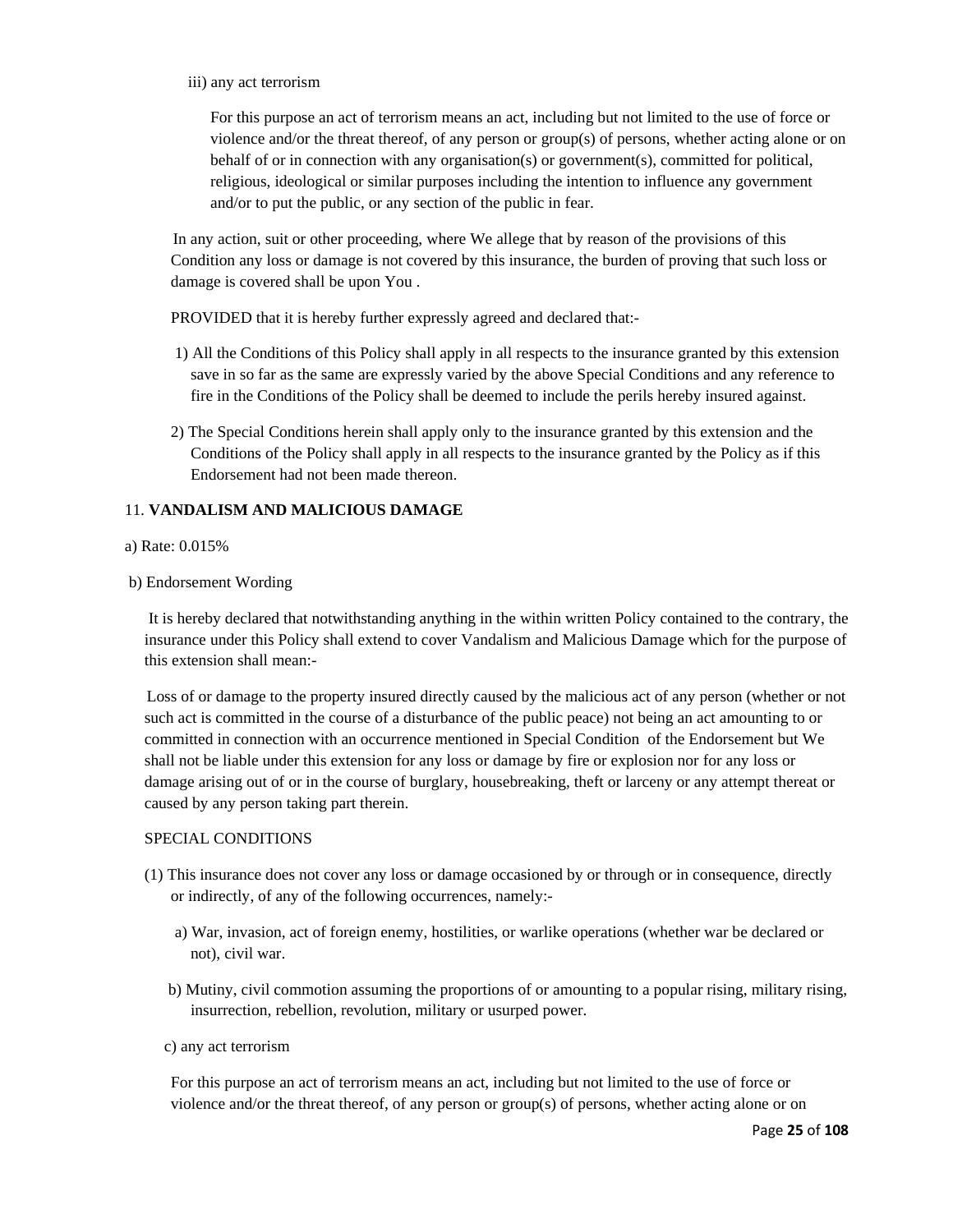behalf of or in connection with any organisation(s) or government(s), committed for political, religious, ideological or similar purposes including the intention to influence any government and/or to put the public, or any section of the public in fear.

In any action, suit or other proceeding, where We allegs that by reason of the provisions of this Condition any loss or damage is not covered by this insurance, the burden of proving that such loss or damage is covered shall be uponYou .

# **12. DAMAGE BY HAIL**

- a) Rate : 0.001%
- b) Endorsement Wording

 In consideration of an additional premium, We hereby agree and declare that the insurance under this Policy shall extend to include loss or damage to the property described in the Schedule directly resulting from damage by hail.

Provided always that all the conditions of the Policy shall apply as if they had been incorporated herein and for the purpose hereof any loss or damage as aforesaid shall be deemed to be loss or damage by fire.

Subject otherwise to the terms and conditions of the Policy.

# **13. DAMAGE BY SMOKE**

- a) Rate : 0.010%
- b) Endorsement Wording

 In consideration of an additional premium, We hereby agree and declare that the insurance under this Policy shall extend to include loss or damage to the property described in the Schedule directly resulting from damage by smoke caused by fire happening on or in the immediate vicinity of the insured risk premises.

Provided always that all the conditions of the Policy shall apply as if they had been incorporated herein and for the purpose hereof any loss or damage as aforesaid shall be deemed to be loss or damage by fire.

Subject otherwise to the terms and conditions of the Policy.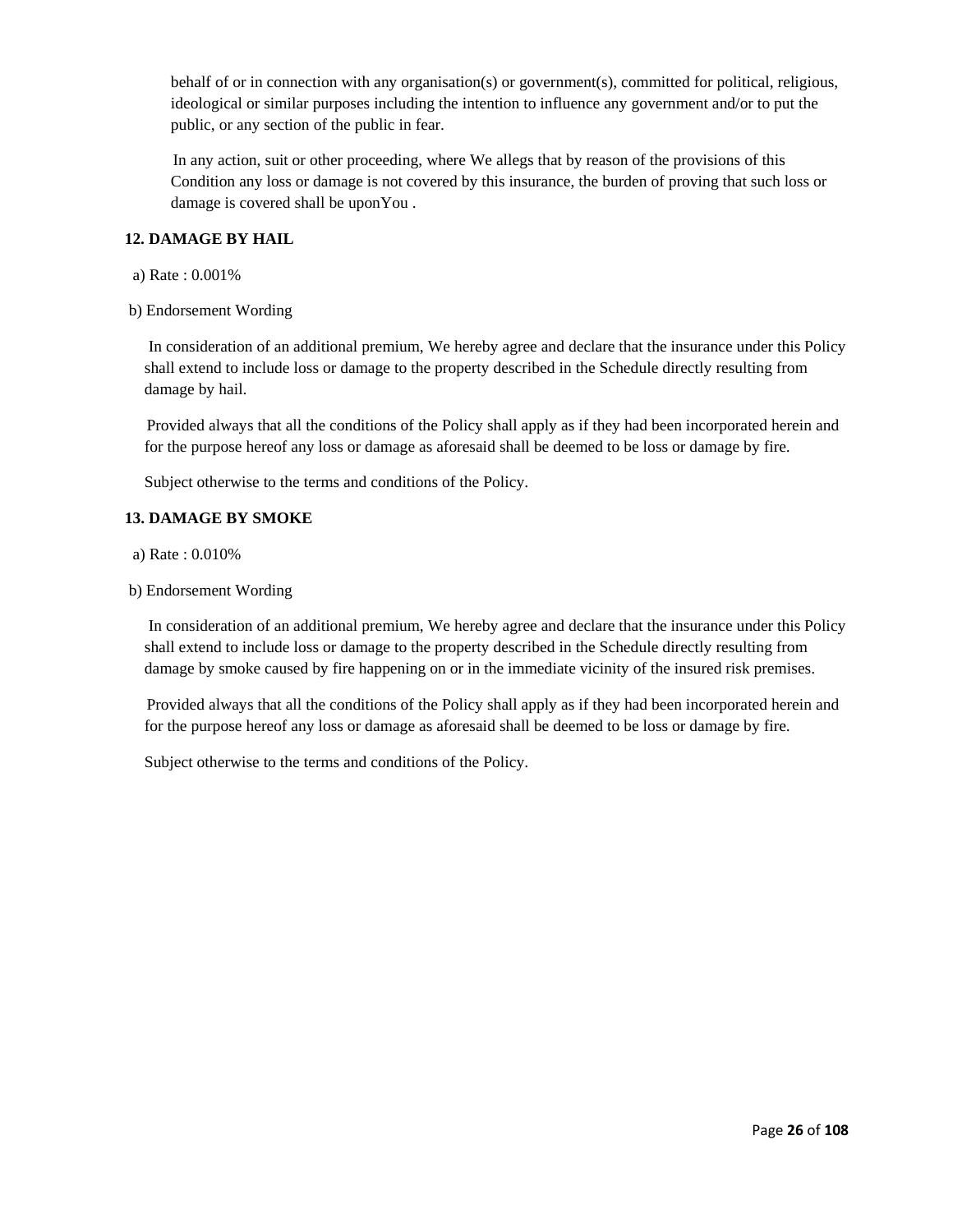# **SECTION 5**

# **FIRE EXTINGUISHING APPLIANCES**

# **A. SCALE OF ALLOWANCES FOR FIRE EXTINGUISHING APPLIANCES**

# **1. Internal Appliances Allowances**

| А.    | Portable Extinguishers                                         | 2.5% |
|-------|----------------------------------------------------------------|------|
| В.    | Hydraulic Hose Reels or Internal Hydrants with small bore hose | 5%   |
| C.    | Internal Hydrants with independent water supply                | 5%   |
| D.    | Dry Riser                                                      | 2.5% |
| F.    | Wet Riser                                                      | 7.5% |
| F.    | Automatic Fire Alarm and Detection Systems                     | 3%   |
| Note: |                                                                |      |

i) The allowance for internal appliances are cumulative and are subject to a maximum of 15%.

# **2. External Appliances Allowances**

| A.        | Mobile Power Driven Fire Pump                                   | 7.5%  |  |
|-----------|-----------------------------------------------------------------|-------|--|
| <b>B.</b> | <b>Hydrants</b>                                                 |       |  |
|           | with independent water supply and manual stationary pumps<br>Ξ. | 10%   |  |
|           | with independent water supply and automatic pumps<br>۰          | 12.5% |  |

# **Note:**

- i) The allowance for external appliances are cumulative and are subject to a maximum of 15%.
- ii) No greater accumulated allowances than 25% may be made for any combination of the above mentioned internal and external appliances

# **3. Trained Private Fire Brigade**

Trained private fire brigade (provided no allowance has been given for either Wet Riser, Mobile Pumps or Internal/External Hydrants 2.5%

# **4. Automatic Sprinkler Installation**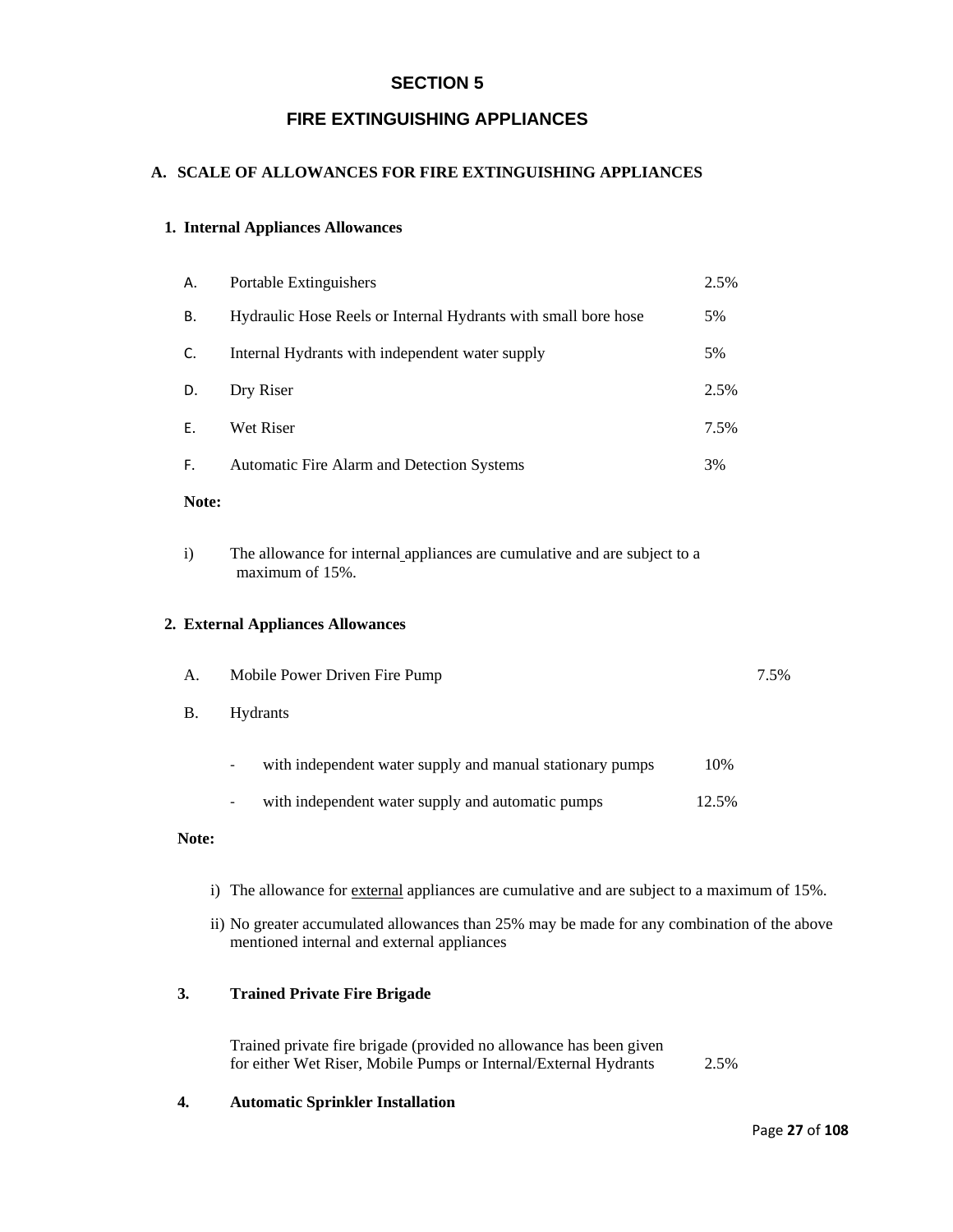| <b>Classification of Occupation</b> | Sprinkler System |          |           |  |
|-------------------------------------|------------------|----------|-----------|--|
|                                     | Grade 1          | Grade II | Grade III |  |
| Extra Light Hazard (ELH)            | 35%              | 30%      | 25%       |  |
| Ordinary Hazard (OH)                | 50%              | 42.5%    | 35%       |  |
| Extra High Hazard (EHH)             | 50%              | 42.5%    | 35%       |  |

# **Note:**

No greater accumulated allowances than 60% may be made for any combination of appliances including trained private fire brigade, and sprinkler allowance.

# **B. Warranties for the respective Appliances**

**1. Warranty for Portable Fire Extinguishers (**To be attached to each policy under which an discount for portable fire extinguishers is allowed).

You hereby warrant that during the currency of this policy, the provisions laid out under General and Maintenance Requirements as stated below are complied with:-

# **General Requirements**

- (1) Portable fire extinguishers to be installed complying with the local Building By-Laws/Building Codes or any other relevant Standards/Rules for the installation of Portable Fire Extinguishers.
- (2) One unit of portable extinguisher must be provided for every 210 square metres (2250 square feet) of open floor or part thereof.
- (3) Portable fire extinguishers should be suitably selected for the type of fire in accordance to the classification and sited in suitable locations in close proximity to the potential fire hazards.
- (4) Portable fire extinguishers must be maintained in a fully charged and operating condition, and kept at their designated locations at all times when they are not being used.
- (5) Portable fire extinguishers must be located in such a way that they are readily accessible in the event of a fire. They should preferably be located along normal paths of travel including exits from an area.
- (6) Portable fire extinguishers must not be obstructed or obscured from view. Where visual obstruction cannot be completely avoided, means must be provided to indicate the location of the extinguishers.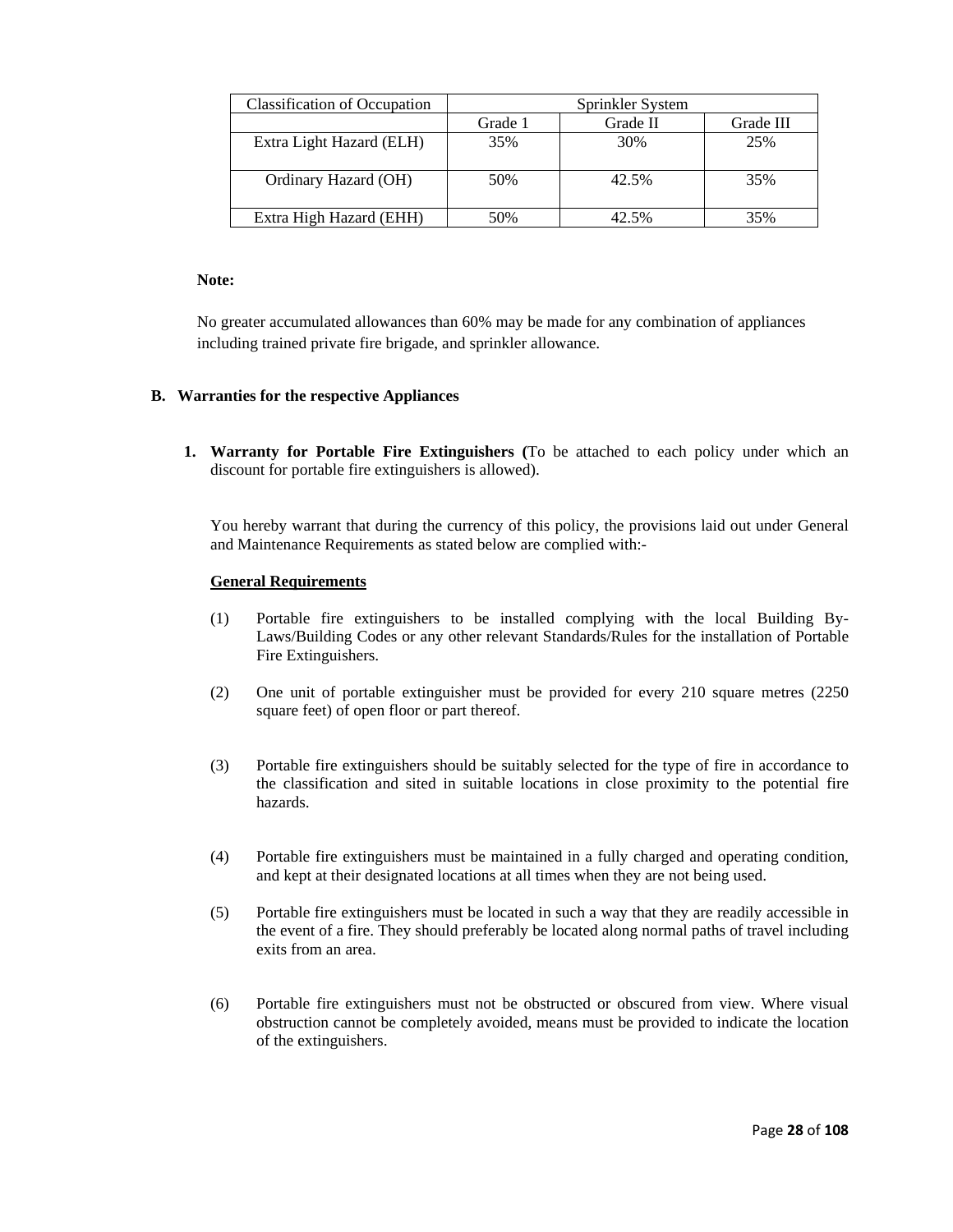- (7) Portable fire extinguishers may installed on hangers/brackets, mounted in cabinets, or set on shelves unless the extinguishers are of the wheeled type. Cabinets housing extinguishers must not be locked. Where extinguishers are subjected to malicious use, locked cabinets with emergency access may be used.
- (8) Each portable fire extinguisher must be securely attached with a valid certificate from the Regulatory authority.

# **Maintenance Requirements**

- (1) Portable fire extinguishers must be inspected weekly to ensure that they comply with General Requirements for portable fire extinguishers.
- (2) The portable fire extinguishers must be serviced at least once a year.
- (3) Records must be kept of all tests and inspections carried out, any faults discovered and details of all replacement fitted.

In consideration of which, a discount of 2.5% on the basic fire premium is allowed to You. No liability shall attach to Us under this policy unless the terms of this warranty are complied with by You.

**2. Warranty for Hydraulic Hose Reels and Internal Hydrants with small bore hose** (To be attached to each policy under which a discount for hose reels and/or internal hydrants with small bore hose is allowed)

You hereby warrants that during the currency of this policy the provisions laid out under General and Maintenance requirements as stated below are complied with;-

#### **General requirements**

- (1) The hydraulic hose reels and/or internal hydrants must be sited in prominent and easily accessible positions at each floor level in such a way that no part of the floor is more than 6 metres (20 feet) from a hose nozzle when the hose is fully extended.
- (2) The flow rate at the most hydraulically remote hose reel or internal hydrant must not be less than 24 litres (5 gallons) of water per minute through a nozzle and capable of achieving a water throw of not less than 6 metres (20 feet).
- (3) The hoses for hydraulic hose reels must be of reinforced rubber and that for internal hydrants must be rubber lined. The hoses must not be less than 19.05 mm (0.75 inch) nor more than 31.75 mm (1.25 inch) internal diameter.
- (4) The hoses must not exceed 45 metres (148 feet) in length.
- (5) The hydraulic hose reels and/or internal hydrants must be permanently connected to a constant water supply.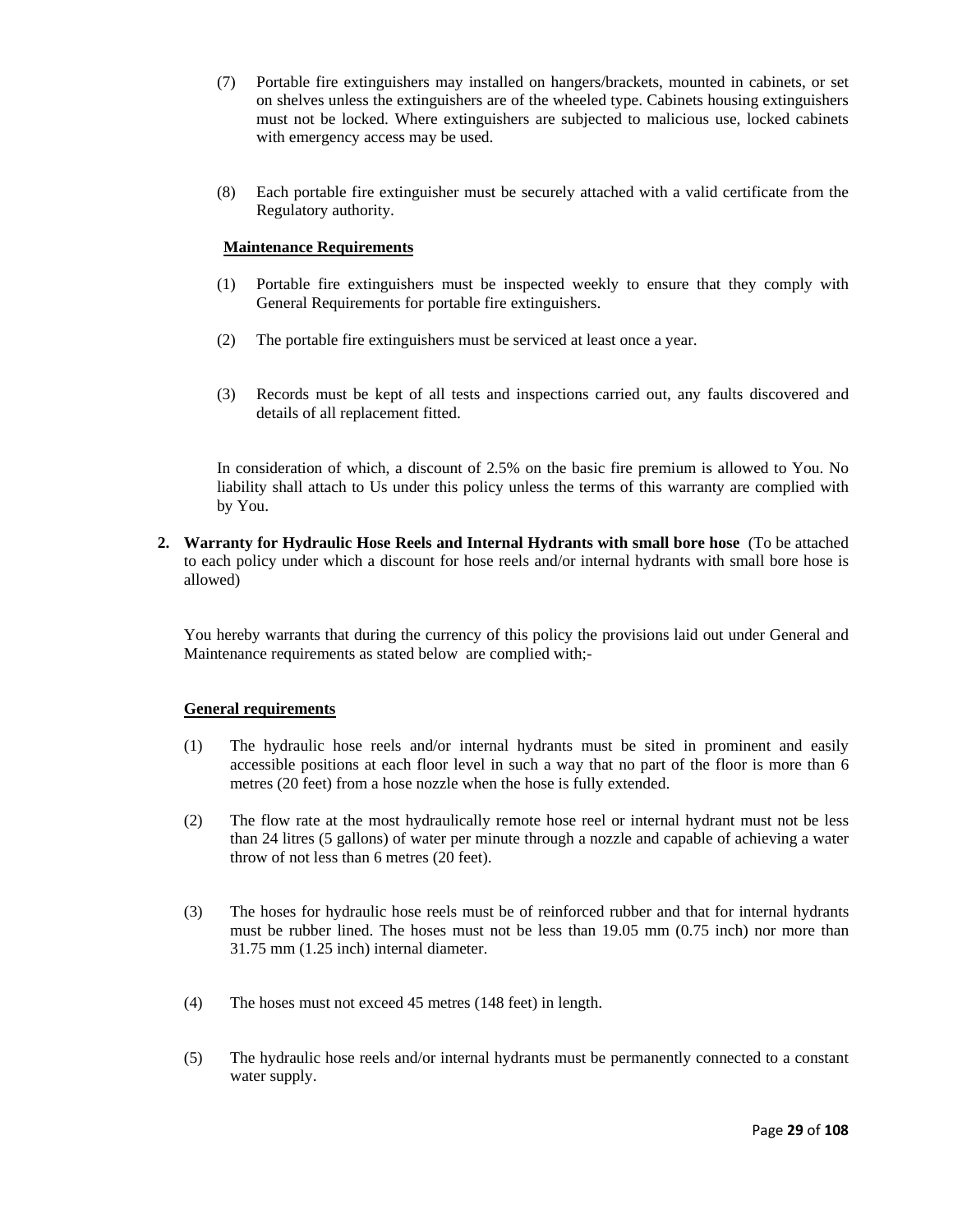- (6) Where the hydraulic hose reel and/or internal hydrant system is connected to a suction tank, the tank must be constantly filled with water. The minimum capacity of the tank must be 3,600 litres (800 gallons).
- (7) Where stationary pumps are provided the pumps must be capable of discharging at a rate of not less than 90.92 litres per minute (20 gallons per minute).
- (8) Each pump must be housed in an easily accessible position where it will not be liable to be damaged by fire or otherwise.
- (9) Each pump must be so arranged that it will start automatically in the case of automatic pumps; or can be readily started by one person.
- (10) There must be kept on hand at all times sufficient fuel to run the pumps at full load for not less than four (4) hours and power must always be available for each stationary pump.

#### **Maintenance requirements**

#### **Weekly**

- (1) The hose reels and/or internal hydrants must be inspected to ensure that they are not obstructed, remain usable and readily accessible at all times.
- (2) The pumps must be tested for automatic and manual starting. They must be run for the recommended period to reach maximum operating temperature. In the case of diesel engine driven pumps, they must be run for not less than 5 minutes when tested.
- (3) Power supplies, batteries and battery chargers must be inspected to ensure these are in good condition and the battery water level topped up if necessary.
- (4) Fuel, oil and coolant levels must be inspected and topped up if necessary.

#### **Every six months**

- (1) The hose reels and/or internal hydrants must be inspected to ensure that the inlet valves, hoses and shut-off nozzles are free from leaks and in good condition and also to ensure that the outlet of the nozzles are not choked.
- (2) The water storage tank must be inspected to ensure that there is no debris inside the tank and that the tank and the water level indicator(s) are in good condition.
- (3) The water in the storage tank must be inspected to ensure it is clean.
- (4) The pumps and their associated mechanical equipment must be thoroughly checked to ensure that they are in good operating condition.

#### **Annually**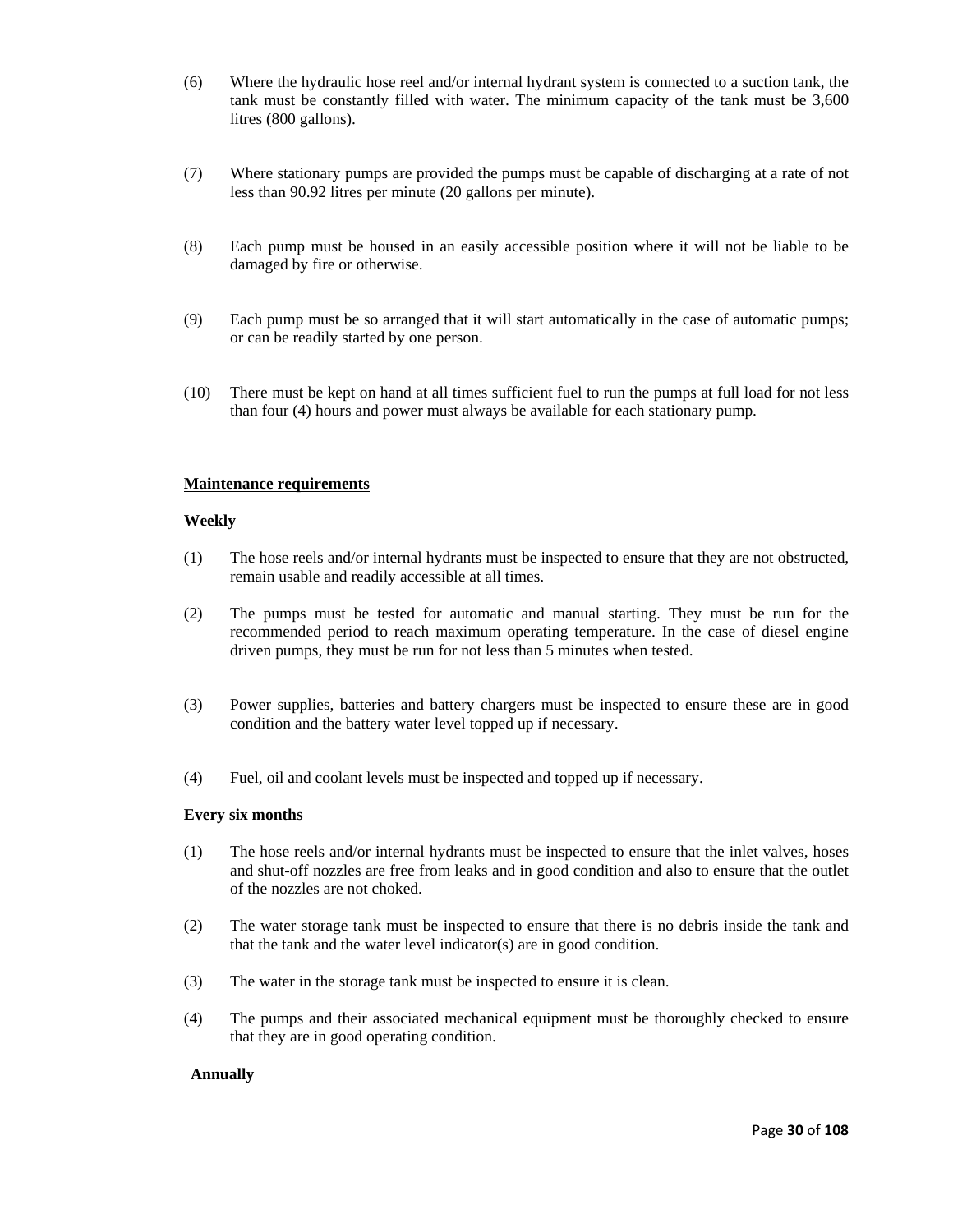- (1) The hose must be completely run out and subjected to operational water pressure to ensure that the hose is in good condition.
- (2) A flow test must be carried out to ensure that a discharge of at least 24 litres per minute (5 gallons per minute) is achieved. If it is not possible to test every hose reel and/or internal hydrant, at least the hose reel and/or internal hydrant at the hydraudically most remote point in the system must be tested.

In consideration of which, a discount of \_\_\_\_\_\_\_% on the basic fire premium is allowed to you. No liability shall attach to Us under this policy unless the terms of this warranty are complied with by You.

**3. Warranty for Internal Hydrants (**To be attached to each policy under which a discount for internal hydrants is made) :-

You hereby warrant that during the currency of this policy, the provisions laid out under General and Maintenance requirements as stated below are complied with;-

# **General requirements**

Internal hydrants constitute hydrants installed inside buildings of not more than 30.5 metres (100 feet) above fire appliance access level (usually ground level).

- (1) The internal hydrants must be positioned in such a way that no portion of the building floor is more than 15 metres (50 feet) from a hose nozzle when the hose is fully extended.
- (2) The internal hydrant system can be fed from an independent water supply having a minimum capacity of 54,552 litres (12,000 gallons) of water with manual or automatic pumps or permanently connected to an adequate constant supply of water.
- (3) The internal hydrant mains and hose for use in connection therewith must have a clear waterway of at least 63.5 mm (2½ inch) diameter.
- (4) Every internal hydrant must be provided with a canvas / rubberised hose of at least 30 metres (100 feet) length and a nozzle permanently connected to the internal hydrant or kept under cover in a convenient place nearby the internal hydrant.
- (5) The internal hydrants must be protected against mechanical impact damage.
- (6) A trained private fire brigade must be available at all times in the premises to operate the system.

#### **Maintenance requirements**

#### **Weekly**

- (1) The internal hydrants must be inspected to ensure that they are not obstructed, remain usable and readily accessible at all times.
- (2) All pumps must be tested for manual starting. In case of automatic pumps, these must be tested for automatic starting. They must be run for the recommended period to reach maximum operating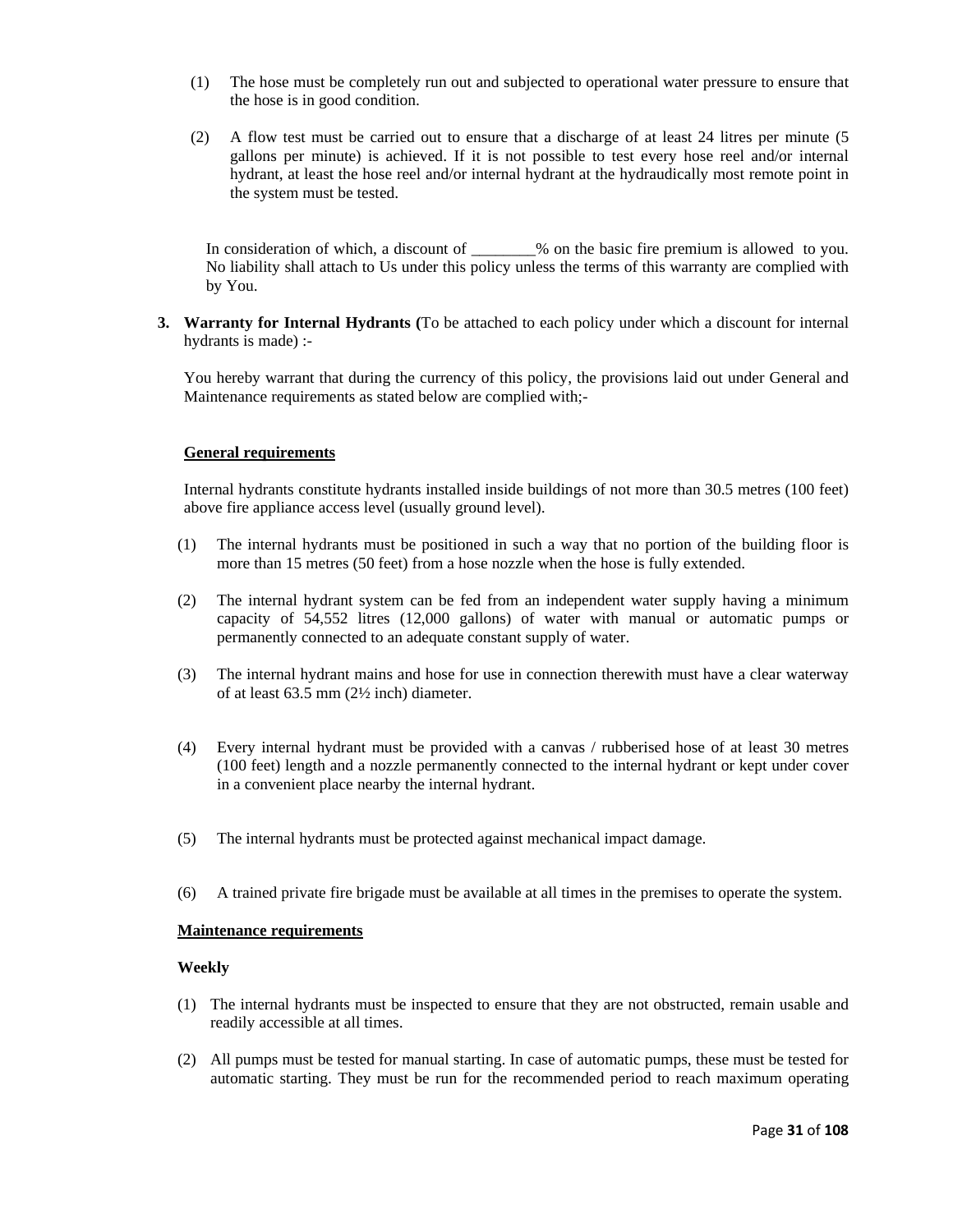temperature. In the case of diesel engine driven pumps, they must be run for not less than 5 minutes when tested.

- (3) Power supplies, batteries and battery chargers must be inspected to ensure these are in good condition and the battery water level topped up if necessary.
- (4) Fuel, oil and coolant levels must be inspected and topped up if necessary.

#### **Every six months**

- (1) The hydrant valves, isolation valves and fire boxes must be inspected to ensure that these are in good condition.
- (2) The water storage tank must be inspected to ensure that there is no debris inside the tank and that the tank and the water level indicator(s) are in good condition.
- (3) The water in the storage tank must be inspected to ensure that it is clean.

#### **Annually**

- (1) Flow and pressure tests at the most remote internal hydrant must be carried out and test results recorded. Any significant deterioration in the flow and pressure of the internal hydrant system must be promptly rectified.
- (2) The hydrant valve, hand wheels, glands, washers and indicator plates must be checked to ensure that these are in good condition.

In consideration of which, a discount of \_\_\_\_\_% on the basic fire premium is allowed to You. No liability shall attach to Us under this policy unless the terms of this warranty are complied with by You.

**4. Warranty for Dry Risers** (To be attached to each policy under which a discount for dry risers is allowed)

You hereby warrant that during the currency of this policy the provisions laid out under General and Maintenance requirements as stated below are complied with:-

#### **General requirements**

- (1) The dry riser must not be less than 100 mm (4 inch) in diameter in buildings in which the highest outlet is 23 metres (75 feet) or less above the fire brigade pumping inlet and not less than 150 mm (6 inch) diameter where the highest outlet is higher than 23 metres (75 feet) above the pumping inlet.
- (2) 100 mm (4 inch) diameter dry risers shall be equipped with a two way pumping inlet and 150 mm (6 inch) dry risers shall be equipped with a four way pumping inlet.
- (3) The dry riser landing valves must be provided inside the building at each level above the ground level.
- (4) The dry riser landing valves outlets must be at least 63.5 mm (2½ inch) diameter.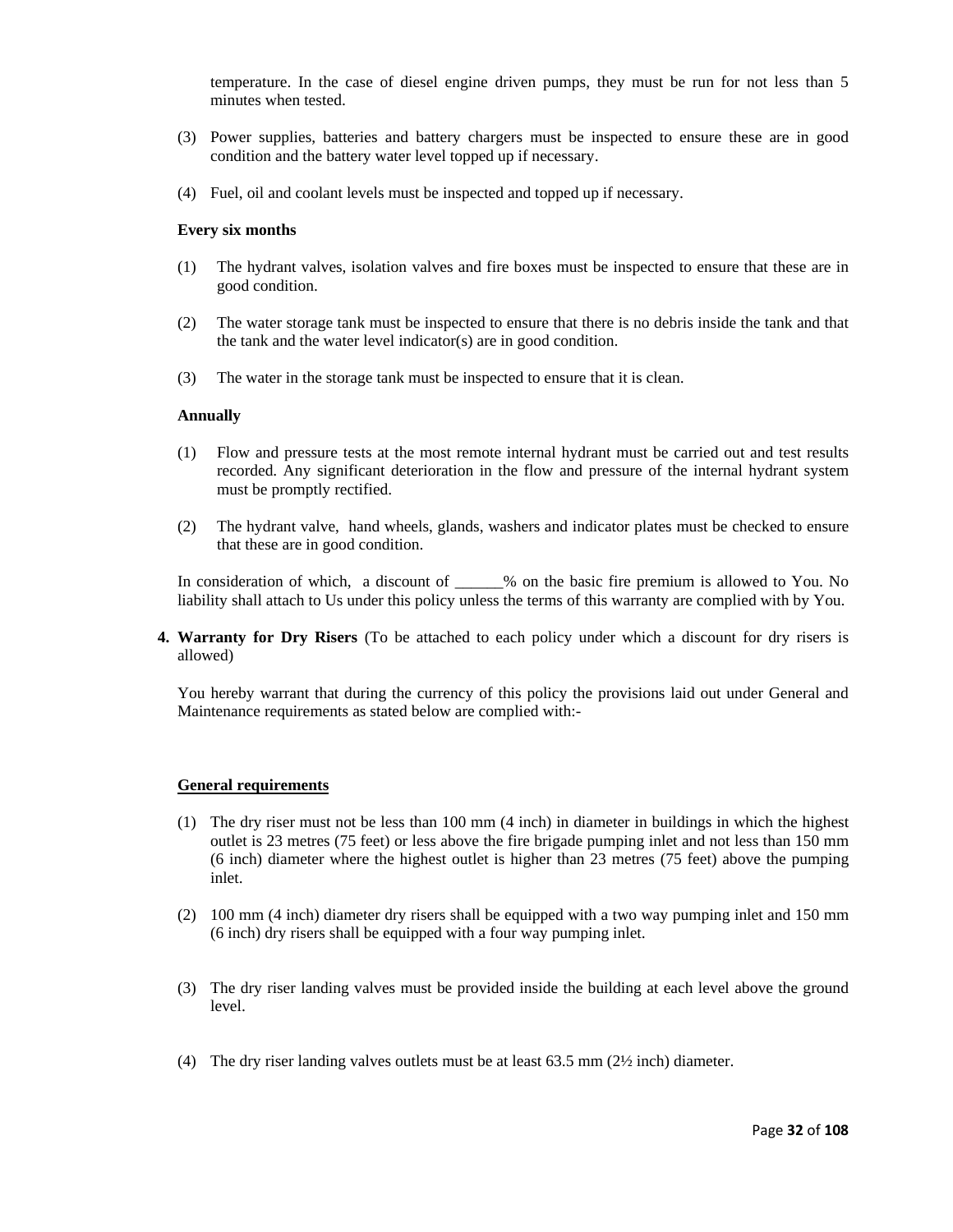(5) Each dry riser landing valve shall comprise at least 30 metres (100 feet) of canvas hose, 1 nozzle and 1 coupling kept under cover in a convenient place.

# **Maintenance requirements**

# **Weekly**

The dry riser landing valves and breeching inlets must be inspected to ensure that they are not obstructed and remain accessible at all times.

# **Every six months**

The dry riser breeching inlets, landing valves, canvas hoses, nozzles, couplings and drain valves including the glands and washers, landing valve boxes, locking arrangement to the inlet must be inspected to ensure that they are in good condition.

# **Annually**

A wet test must be carried out using the top most landing valve of the dry riser. Any leak in the dry riser system must be promptly rectified.

In consideration of which, a discount of \_\_\_\_\_\_% on the basic fire is allowed to You. No liability shall attach to Us under this policy unless the terms of this warranty are complied with by You.

**5. Warranty for Wet Risers** (To be attached to each policy under which a discount for wet risers is allowed)

You hereby warrant that during the currency of this policy, the provisions laid out under General and Maintenance requirements as stated below are complied with:-

# **General requirements**

- (1) The wet riser landing valves must be provided inside the building at each level above the ground level.
- (2) The number and disposition of the wet riser landing valves must be such that one is provided for every 900 square metre (9,700 square feet), or any part thereof, of the floor area at each level other than the ground floor.
- (3) Wet risers must have a clear waterway of at least 150 mm (6 inch) diameter and the outlet must be at least 63.5 mm (2½ inch) in diameter.
- (4) Each wet riser landing valve shall comprise at least 30 metres (100 feet) of canvas hose, 1 nozzle and 1 coupling kept under cover in a convenient place.
- (5) The wet riser system must be provided with supply of water from tank having a minimum capacity of 54,552 litres (12,000 gallons).
- (6) A trained private fire brigade must be available at all times in the premises to operate the system.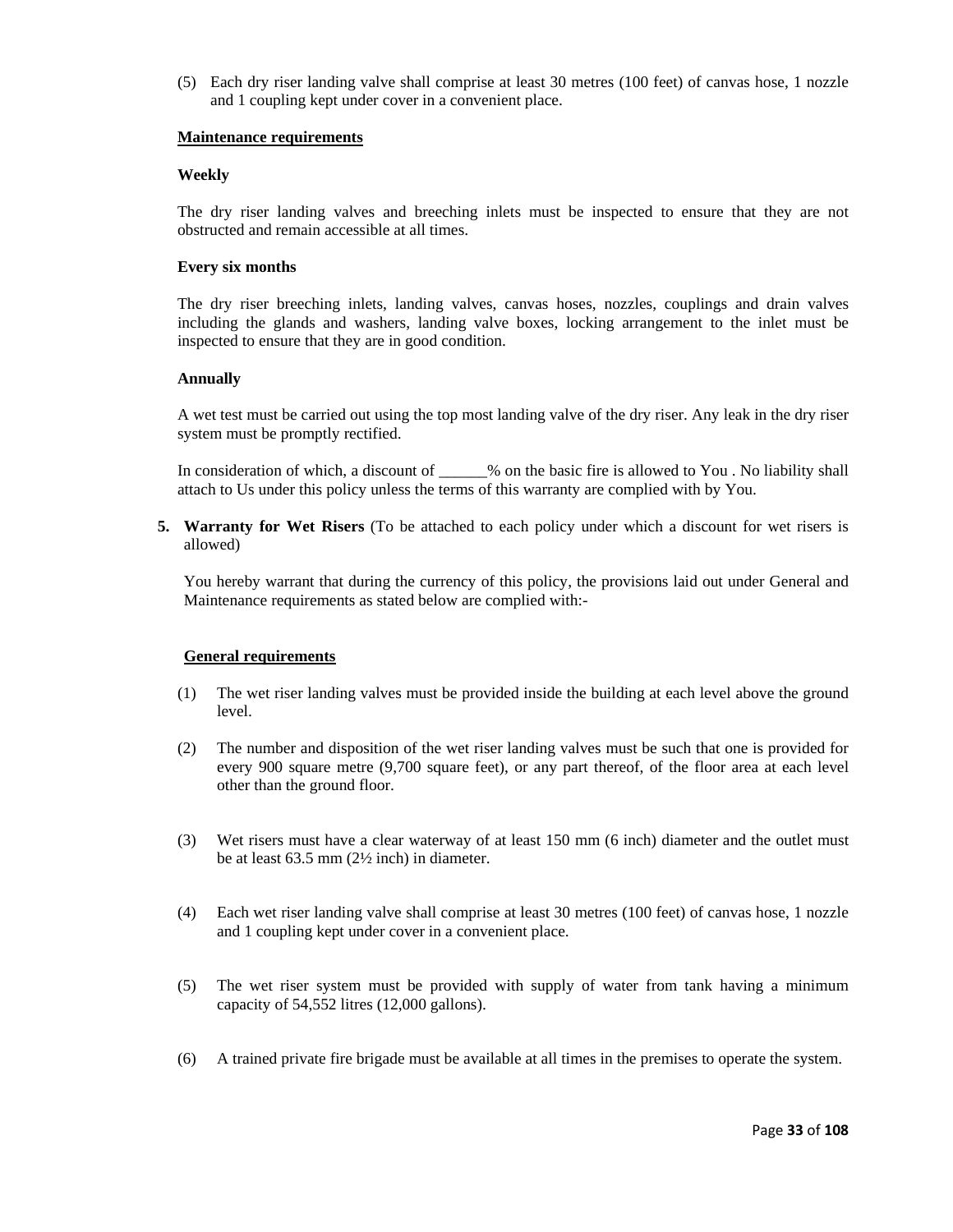- (7) Each pump connected to the wet riser system must be capable of discharging at a rate of not less than 1,500 litres per minute (330 gallons per minute) of water.
- (8) Each pump must be housed in an easily accessible position where it will not be liable to be damaged by fire or otherwise.
- (9) Each pump must be so arranged that it will start automatically in the case of automatic pumps; or can be readily started by one person.
- (10) There must be kept on hand at all times sufficient fuel to run all the pumps at full load for not less than 4 hours and power must always be available for each pump.

#### **Maintenance requirements**

#### **Weekly**

- (1) The wet riser landing valves, drain valves and breeching inlets must be inspected to ensure that they are not obstructed and remain accessible at all times.
- (2) The wet riser pumps must be tested for automatic and manual starting. They must be run for the recommended period to reach maximum operating temperature. In the case of diesel engine driven pumps, they must be run for not less than 5 minutes when tested.
- (3) Power supplies, batteries and battery chargers must be inspected to ensure these are in good condition and the battery water level topped up if necessary.
- (4) Fuel, oil and coolant levels must be inspected and topped up if necessary.

#### **Every six months**

- (1) The wet riser landing valves, drain valves, canvas hoses, nozzles, couplings and isolation valves including the glands and washers, breeching inlets, locking arrangements to the inlet and landing valve boxes must be inspected to ensure that they are in good condition.
- (2) The water storage tank must be inspected to ensure that there is no debris inside the tank and that the tank and the water level indicator(s) are in good condition.
- (3) The water in the storage tank must be inspected to ensure that it is clean.
- (4) The booster pumps and their associated mechanical and electrical equipment must be thoroughly checked to ensure that they are in good operating condition.

#### **Annually**

A wet test to determine the static and running pressure of the top most landing valve of the wet riser must be carried out and test result recorded. Any significant deterioration in the pressure of the wet riser system must be promptly rectified. During the test, the system must be inspected for leaks.

In consideration of which, a discount of \_\_\_\_\_\_% on the basic fire premium of is allowed to You. No liability shall attach to Us under this policy unless the terms of this warranty are complied with by You.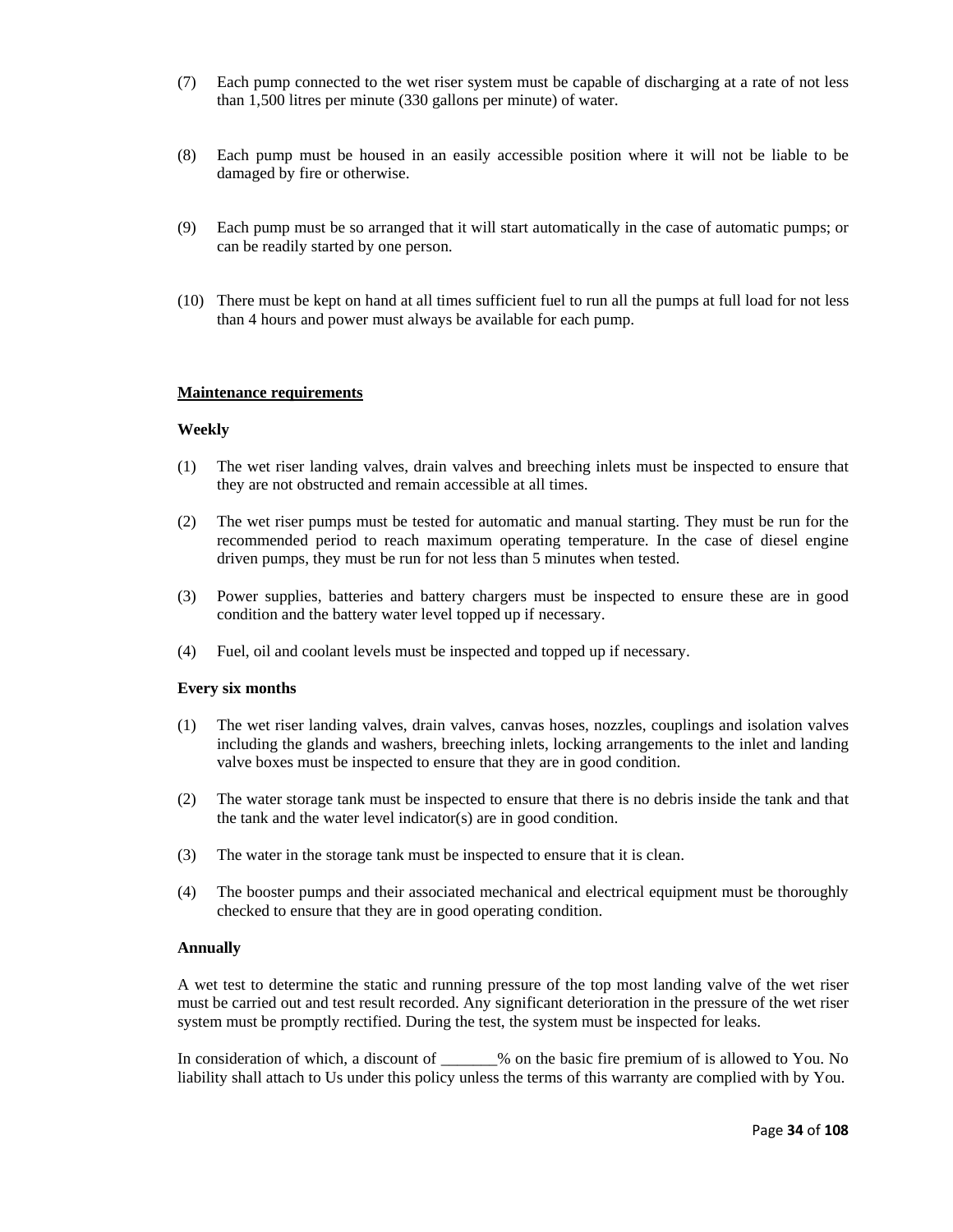**6. Warranty got Automatic Fire Alarm and Detection Systems (**To be attached to each policy under which a discount for Automatic Fire Alarm and Detection Systems is allowe)

You hereby warrant that there is an automatic fire alarm installation for the detection of fires in the premises and that during the currency of this policy, such installation shall comply with all the General and Maintenance requirements as stated below:-

# **General requirements**

- (1) The spacing of the detectors shall be as follows:
	- a. For open areas, the horizontal distance from any point in the area to the detector nearest to that point should not exceed 5.3 metres (17 feet) for heat detectors or 7.5 metres (25 feet) for smoke detectors. For line or beam detectors, the distance should be taken as the distance to the nearest point on the line or beam.
	- b. In corridors less than 5 metres (16 feet) wide, the horizontal distance given in (1)a above may be increased by half the difference between 5 metres (16 feet) and the width of the corridor, e.g. in a corridor of 3 metres (10 feet) wide the distance may be increased by 1 metre (3 feet). A corridor wider than 5 metres (16 feet) should be treated as an open area as in (1)a above.
	- c. The detectors must be connected to a central fire control.
	- d. The central fire control panel must be manned 24 hours a day.
	- e. The detectors and central fire control panel must be maintained in proper working order.

#### **Maintenance requirements**

- (1) Inspections must be carried out by a competent person weekly to ensure that :
	- a. the detectors are not obstructed or painted over so as to prevent normal operation ;
	- b. no obstruction is placed within 0.3 metre (1 foot) horizontally or 0.6 metre (2 feet) below a detector head; and
	- c. the detectors are protected against mechanical impact damage.
- (2) The central fire control panel must be inspected to ensure maintenance in good condition and all bulbs tested weekly to be in proper working order.
- (3) Selected heat and smoke detectors must be tested monthly to ensure they are in proper working order.
- (4) Records must be kept of all tests and inspections carried out, any faults discovered and details of all replacement fitted.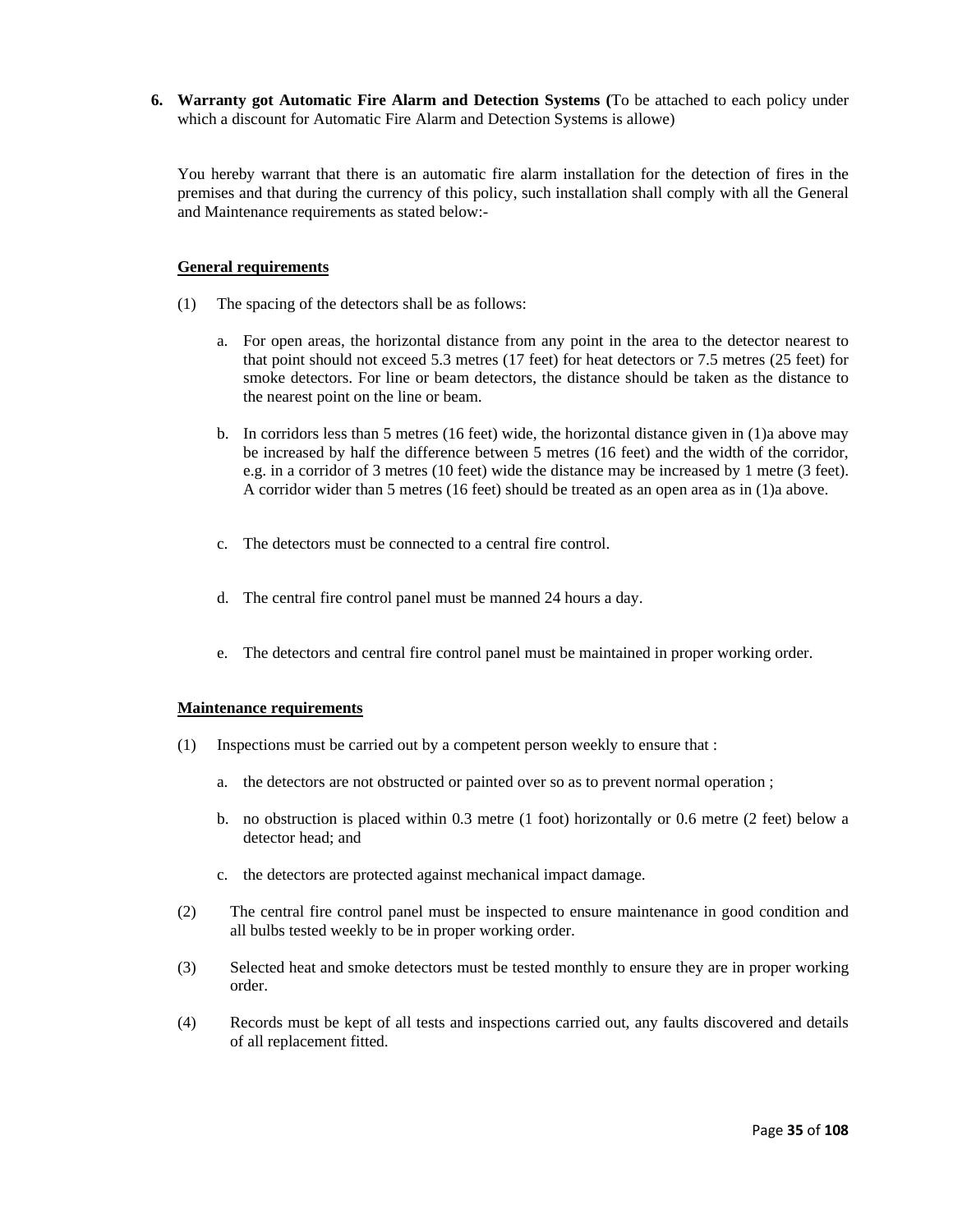In consideration of which, a discount of \_\_\_\_\_\_% on the basic fire premium is allowed to You. No liability shall attach to Us under this policy unless the terms of this warranty are fully complied with by You.

**7. Warranty for Mobile Power-Driven Fire Pumps** (To be attached to each policy under which a discount for mobile power driven fire pump is allowed)

You hereby warrant that during the currency of this policy. the provision laid out under General and Maintenance requirements as stated below are complied with:-

### **General requirements**

- (1) The mobile pumps and associated equipment must always be available on the premises.
- (2) Mobile pumps must be capable of discharging water at a rate of not less than 900 litres per minute (200 gallons per minute) in aggregate.
- (3) Each mobile pump must be capable of discharging water at a rate of not less than 450 litres per minute (100 gallons per minute) to the highest point of the protected premises and must be provided with a full complement of hoses and nozzles, and adequate constant supply of water.
- (4) A trained private fire brigade must be available at all times in the premises to operate the appliances.
- (5) Each pump must be housed in an easily accessible position where it will not be liable to be damaged by fire or otherwise.
- (6) There must be kept on hand at all times sufficient fuel to run the pumps at full load for not less than 4 hours.
- (7) The use of the mobile pumps must be restricted to fire extinguishment and fire fighting training only.

### **Maintenance requirements**

### **Weekly**

- (1) All pumps must be tested for manual starting. They must be run for the recommended period to reach maximum operating temperatures, in any case, not less than 5 minutes when tested.
- (2) Power supplies, batteries and battery charges must be inspected to ensure these are in good condition and the battery water level topped up if necessary.
- (3) Fuel, oil and coolant must be inspected and topped up if necessary.

### **Every six months**

- (1) Where water is obtained from a water storage tank, the tank must be inspected to ensure that there is no debris inside the tank and that the tank and the water level indicator(s) are in good condition.
- (2) The water in the storage tank must be inspected to ensure that it is clean.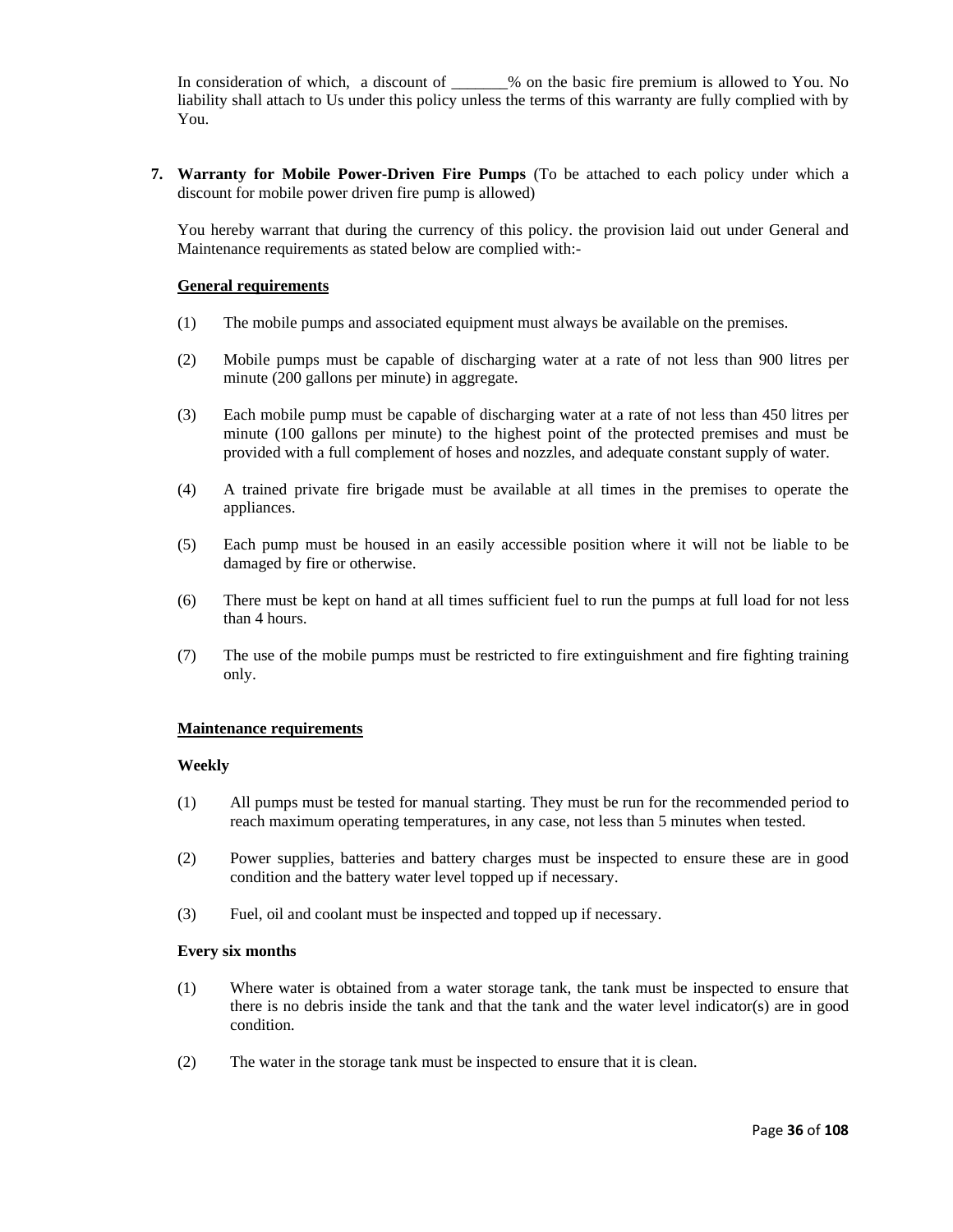In consideration of which a discount of \_\_\_\_\_% on the basic fire premium is allowed to You. No liability shall attach to Us under this Policy unless the terms of this warranty are complied with by You.

**8. Warranty for External Hydrants (**To be attached to each policy under which a discount for external hydrant is allowed)

You hereby warrant that during the currency of this policy the provisions laid out under General and Maintenance requirements as stated below are complied with:-

### **General requirements**

- (1) External hydrants must be positioned not more than 23 metres (75 feet) away from the external wall of the building.
- (2) There must be at least one hydrant for every 76 metres (250 feet) of external wall measurement of the building.
- (3) There must be at least one opening for every 76 metres (250 feet) of external wall measurement of the building for purpose of fire fighting.
- (4) The external hydrant system can be fed from an independent water supply having a minimum capacity of 54,552 litres (12,000 gallons) of water with manual or automatic pumps.
- (5) The hydrant mains and hose for use in connection therewith must have a clear waterway of at least 63.5 mm (2½ inch) diameter.
- (6) Every hydrant must be provided with at least 1 canvas/rubberized hose of at least 30 metres (100 feet) length, 1 nozzle and 1 coupling kept under cover in a convenient place. However, there must be a minimum of 4 hoses of 30 metres (100 feet) length each, 2 nozzles and 2 couplings for each protected premises.
- (7) The hydrants must be protected against mechanical impact damage.
- (8) A trained private fire brigade must be available at all times in the premises to operate the system.
- (9) Requirements for hydrant pumps
	- a. Each pump connected to the hydrant system must be capable of discharging at a rate of not less than 900 litres per minute (200 gallons per minute) of water.
	- b. Each pump must be housed in an easily accessible position where it will not be liable to be damaged by fire or otherwise.
	- c. Each pump must be so arranged that it will start automatically in the case of automatic pumps; or can be readily started by one person.
	- d. There must be kept on hand at all times sufficient fuel to run all the pumps at full load for not less than 4 hours and power must always be available for each pump.

#### **Maintenance requirements**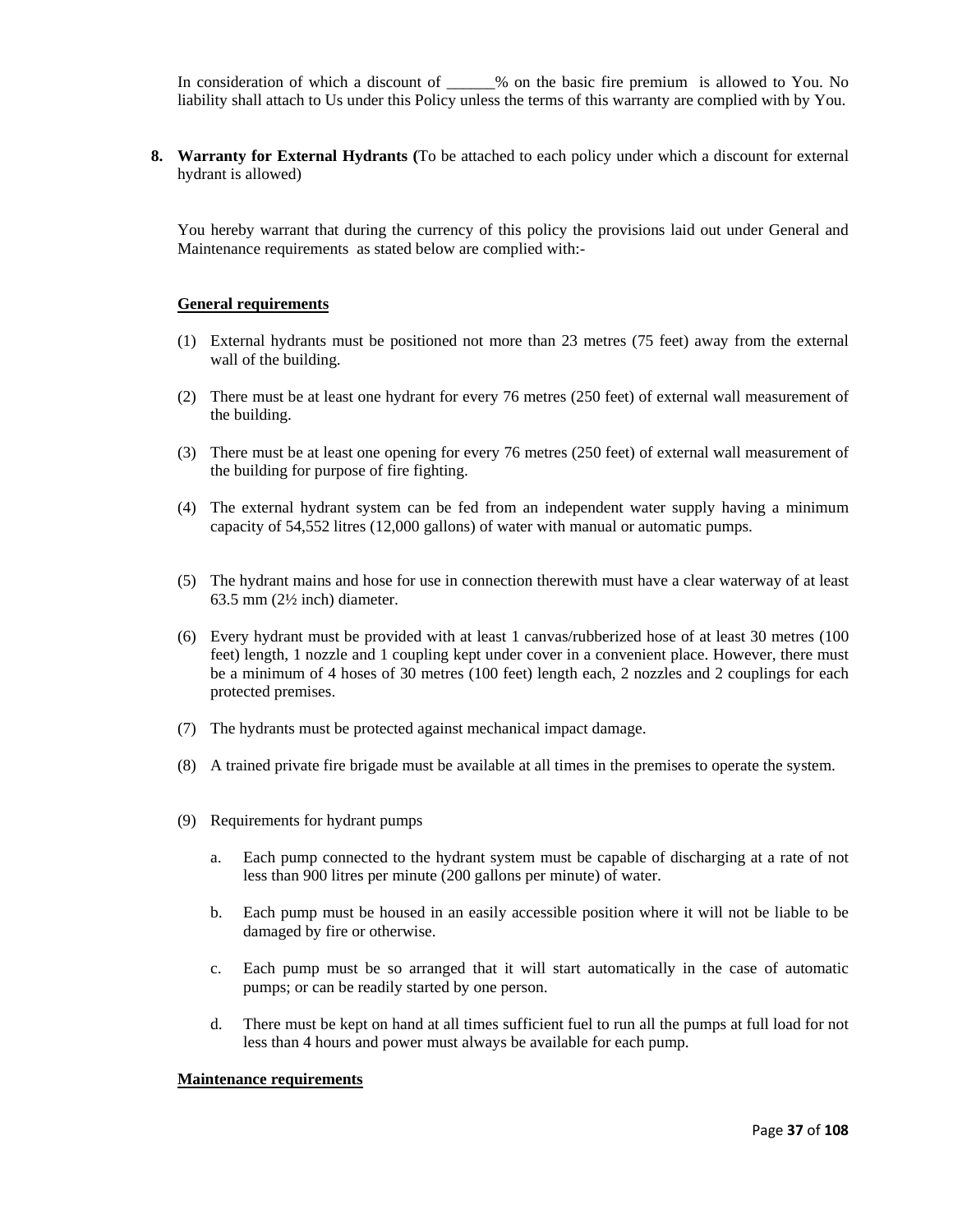# **Weekly**

- (1) The hydrants must be inspected to ensure that they are not obstructed by parking of vehicles, loading, unloading or storage of goods and remain accessible at all times.
- (2) All pumps must be tested for manual starting. In the case of automatic pumps, these must be tested for automatic starting. They must be run for the recommended period to reach maximum operating temperature. In the case of diesel engine driven pumps, they must be run for not less than 5 minutes when tested.
- (3) Power supplies, batteries and battery chargers must be inspected to ensure these are in good condition and the battery water level topped up if necessary.
- (4) Fuel, oil and coolant levels must be inspected and topped up if necessary.

## **Every six months**

- (1) The hydrant valves, isolation valves, fire boxes and associated equipment must be inspected to ensure that these are in good condition.
- (2) The water storage tank must be inspected to ensure that there is no debris inside the tank and that the tank and the water level indicator(s) are in good condition.
- (3) The water in the storage tank must be inspected to ensure that it is clean.

## **Annually**

- (1) Flow and pressure tests of all the external hydrants must be carried out and test results recorded. Any significant deterioration in the flow and pressure of the hydrant system must be promptly rectified.
- (2) The hydrant valve hand wheels, glands, washers, pits, frames, covers and indicator plates must be checked to ensure that these are in good condition. On completion pits must be left empty and clean.

In consideration of which, a discount of \_\_\_\_\_% on the basic fire premium is allowed to You. No liability shall attach to Us under this policy unless the terms of this warranty are complied with by You.

**9. Warranty for Trained Private Fire Brigade (**To be attached to each policy under which a discount for private fire brigade is allowed)

You hereby warrant that during the currency of this policy, the provisions laid out under General requirements as below are fully complied with:-

### **General requirements**

- (1) A trained Private Fire Brigade must comprise not less than six (6) persons available in every shift.
- (2) "Trained" is defined as having undergone a fire fighting course which provides training in the usage of the fire fighting facilities provided in the premises.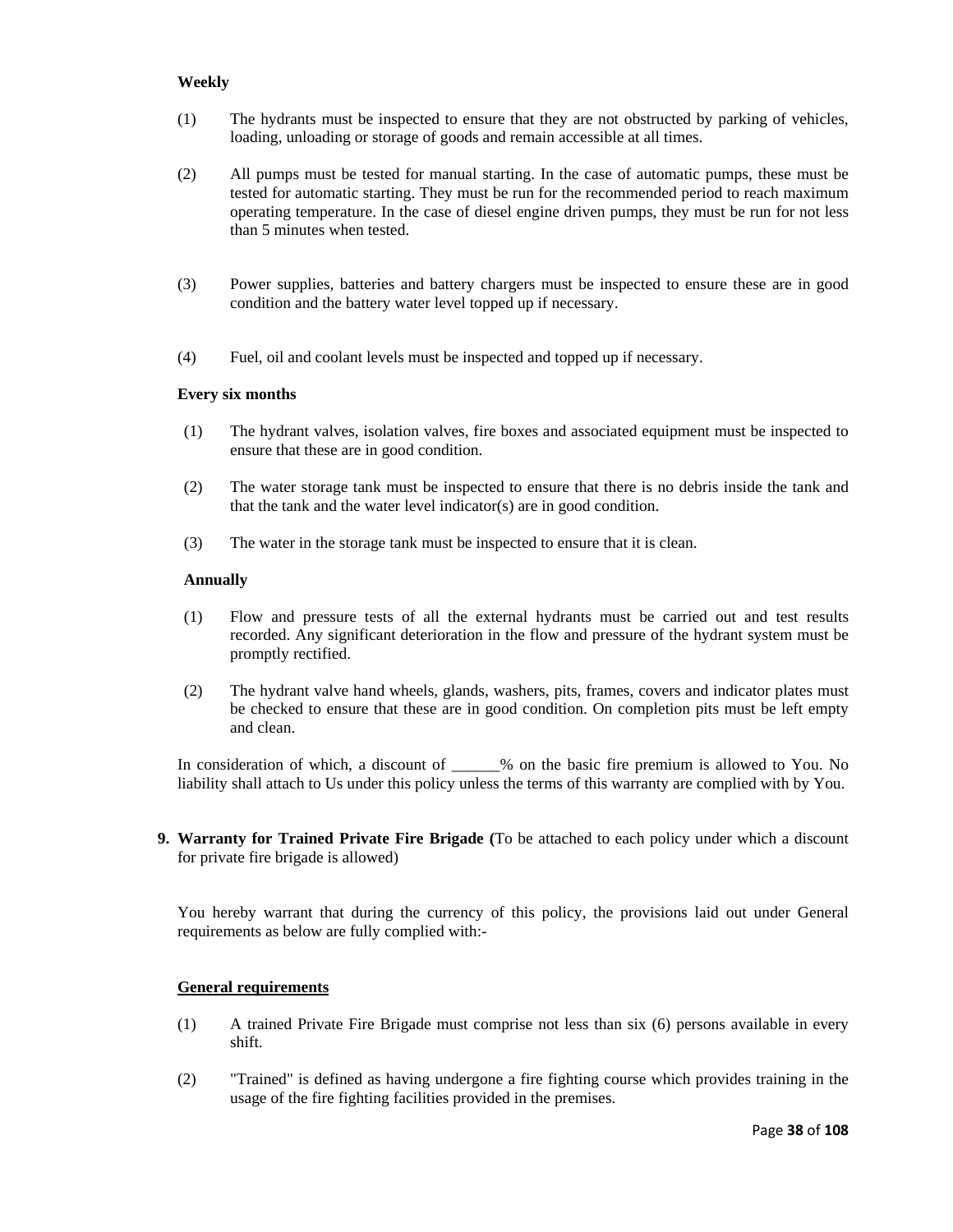(3) The Private Fire Brigade must carry out fire fighting drills at least once in 6 months utilising the fire fighting facilities provided in the premises.

In consideration of which, a discount of 2.5% on the basic fire premium is allowed to You. No liability shall attach to Us under this policy unless the terms of this warranty are complied with by You.

### **10. SPRINKLER INSTALLATIONS**

Applicable only to Approved Sprinkler Installations which comply with any one of the following design rules:

- A. the Rules of the Fire Offices' Committee for Automatic Sprinkler Installations;
- B. the Rules of the Loss Prevention Council for Automatic Sprinkler Installations;
- C. other Rules for Automatic Sprinkler Installations which are of equivalent or superior standard.

Risks provided with approved Sprinkler Installations must have in addition Internal Appliances according to General requirements (Portable Extinguishers) and are subject to the following percentage allowances which are inclusive of allowances for the internal appliances mentioned above :-

| <b>Classification of Occupation</b> | <b>SPRINKLER SYSTEM</b> |          |           |  |  |
|-------------------------------------|-------------------------|----------|-----------|--|--|
|                                     | Grade I                 | Grade II | Grade III |  |  |
| Extra Light Hazard (ELH)            | 35%                     | 30%      | 25%       |  |  |
| Ordinary Hazard (OH)                | 50%                     | 42.5%    | 35%       |  |  |
| Extra High Hazard (EHH)             | 50%                     | 42.5%    | 35%       |  |  |

### **DEFINITIONS**

- 1. An Approved Sprinkler Installation is one that is erected in conformity with any one of the following rules :
	- a. the Rules for Automatic Sprinkler Installations of the Fire Offices' Committee;
	- b. the Rules of the Loss Prevention Council for Automatic Sprinkler Installations;
	- c. other Rules for Automatic Sprinkler Installations which are of equivalent or superior standard.
- 2. Classification of Occupancies and Grading of Sprinkler Systems referred to in the above rules is that appearing in :
	- a. the Rules for Automatic Sprinkler Installations of the Fire Offices' Committee, or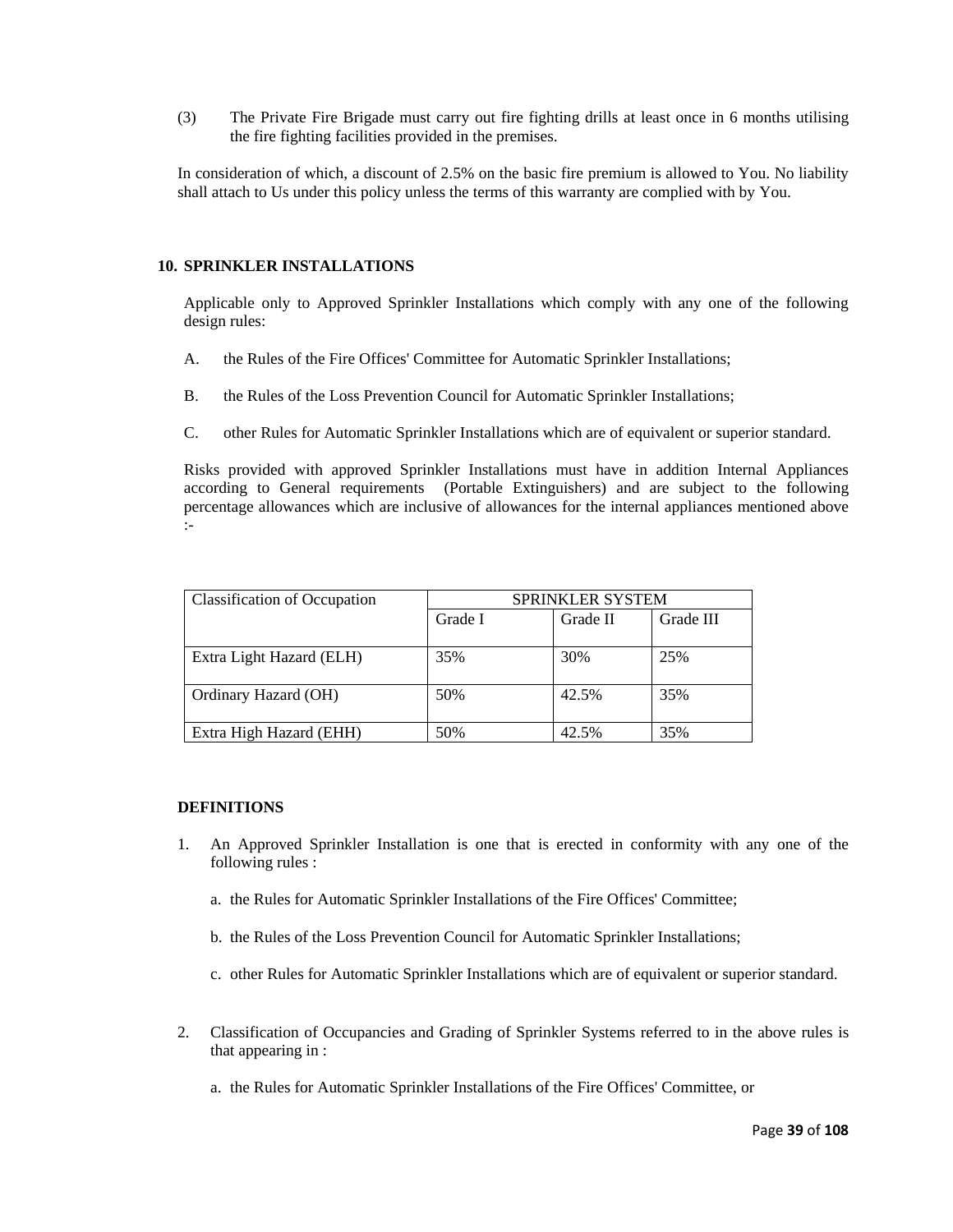- b. the Rules of the Loss Prevention Council for Automatic Sprinkler Installations, or
- c. the relevant paragraphs of the other Rules for Automatic Sprinkler Installations which are of equivalent or superior standard.

## **REGULATIONS**

- 1. No allowance may be made unless the installation is fitted up in strict accordance with the Sprinkler Rules in force at the date of installation.
- 2. For Sprinkler System Discount, the Insured must be submitted to Insurance Company a copy of Sprinkler Completion Certificate (Appendix 1) attached.
- **Note:** Immediate notice must be given to the Company should the water supply(ies) be turned off or the sprinkler installation(s) be rendered inoperative from any cause.

**WARRANTY FOR AUTOMATIC SPRINKLER SYSTEM (**To be attached to each policy under which a discount for Automatic Sprinkler System is allowed) :-

You hereby warrant that during the currency of this policy the provisions laid out under Maintenance requirements as stated below are complied with:-

### **Maintenance requirements**

### **Weekly**

The sprinkler system must be maintained and tested as outlined below:-

- (1) Inspection must be carried out by a designated personnel to ensure that:
	- the sprinkler heads are free from paint, white wash or other coating.
	- the sprinkler heads are not obstructed by storage of goods etc. and sufficient clearance must be maintained below sprinkler heads.
	- ‐ the sprinkler water storage tank is clean without debris inside, the water level indicators and ball valve are in good condition and the water level is adequate.
	- ‐ all the control valves in the sprinkler system are secured in their appropriate position.
	- ‐ power supplies, batteries and battery chargers are in good condition and the battery water level topped up if necessary.
	- ‐ fuel, oil and coolant levels topped up if necessary.
- (2) The pumps must be tested for manual starting and automatic starting. The pumps must be run for the recommended period to reach maximum operating temperature.
- (3) The turbine alarm (alarm gong) and electric alarm (transmitted direct to Fire Station) must be tested to ensure that these are in good working condition.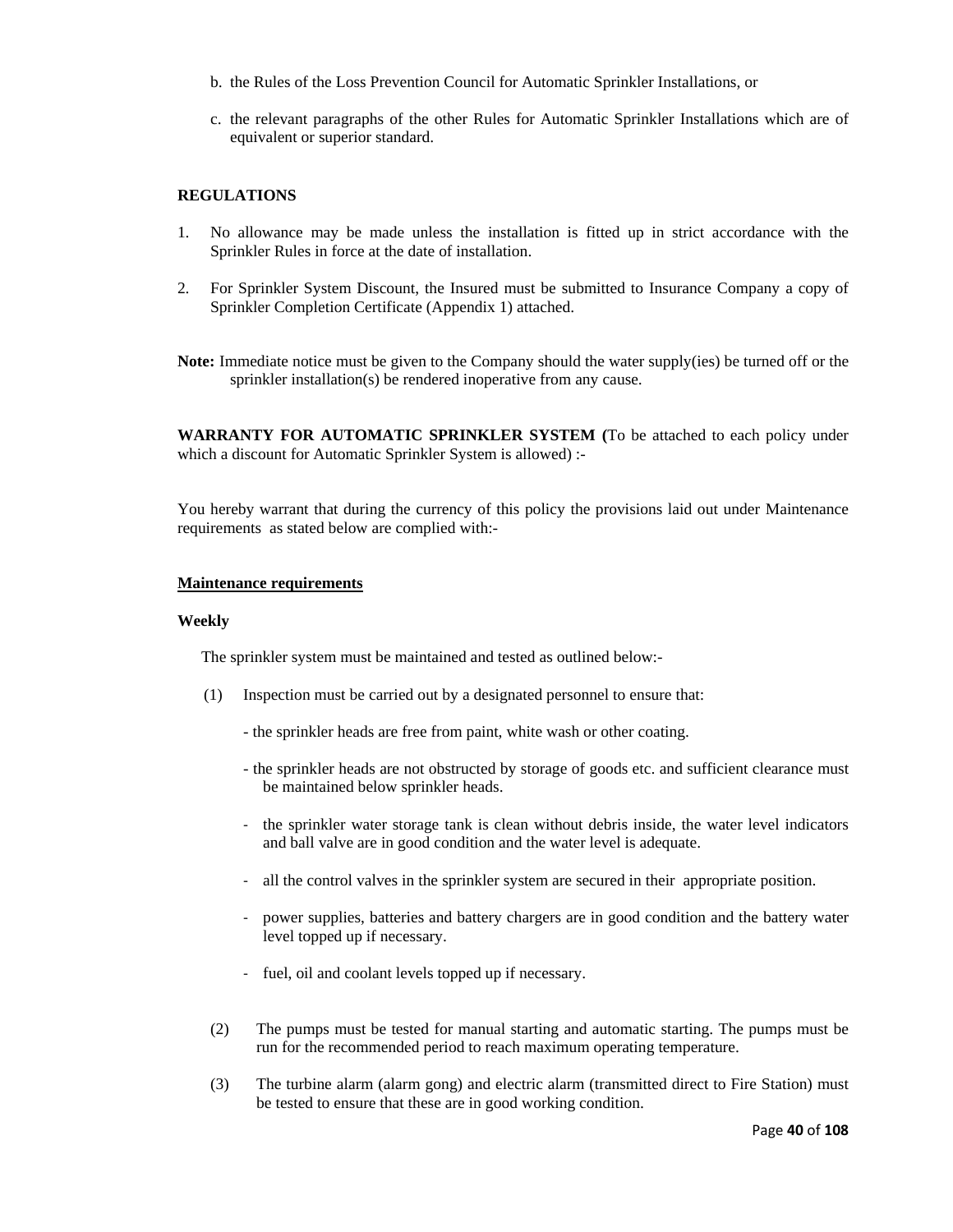# **Monthly**

(1) A flow test must be carried out on a monthly basis to ensure that the sprinkler system is capable of providing sufficient flow and pressure at the highest and most remote parts of the protected premises.

It is further warranted that:-

- (1) during the currency of this policy, such installation shall be kept in proper working order and the pumpsets are put on automatic mode at all times.
- (2) You will give immediate notice to Us should the water supply(ies) be turned off or the sprinkler installation(s) be rendered inoperative from any cause.

No liability shall attach to Us under this policy unless the terms of this warranty are complied with by you.

In consideration of the above, a discount of \_\_\_\_\_\_\_\_% on the basic fire premium is allowed to You.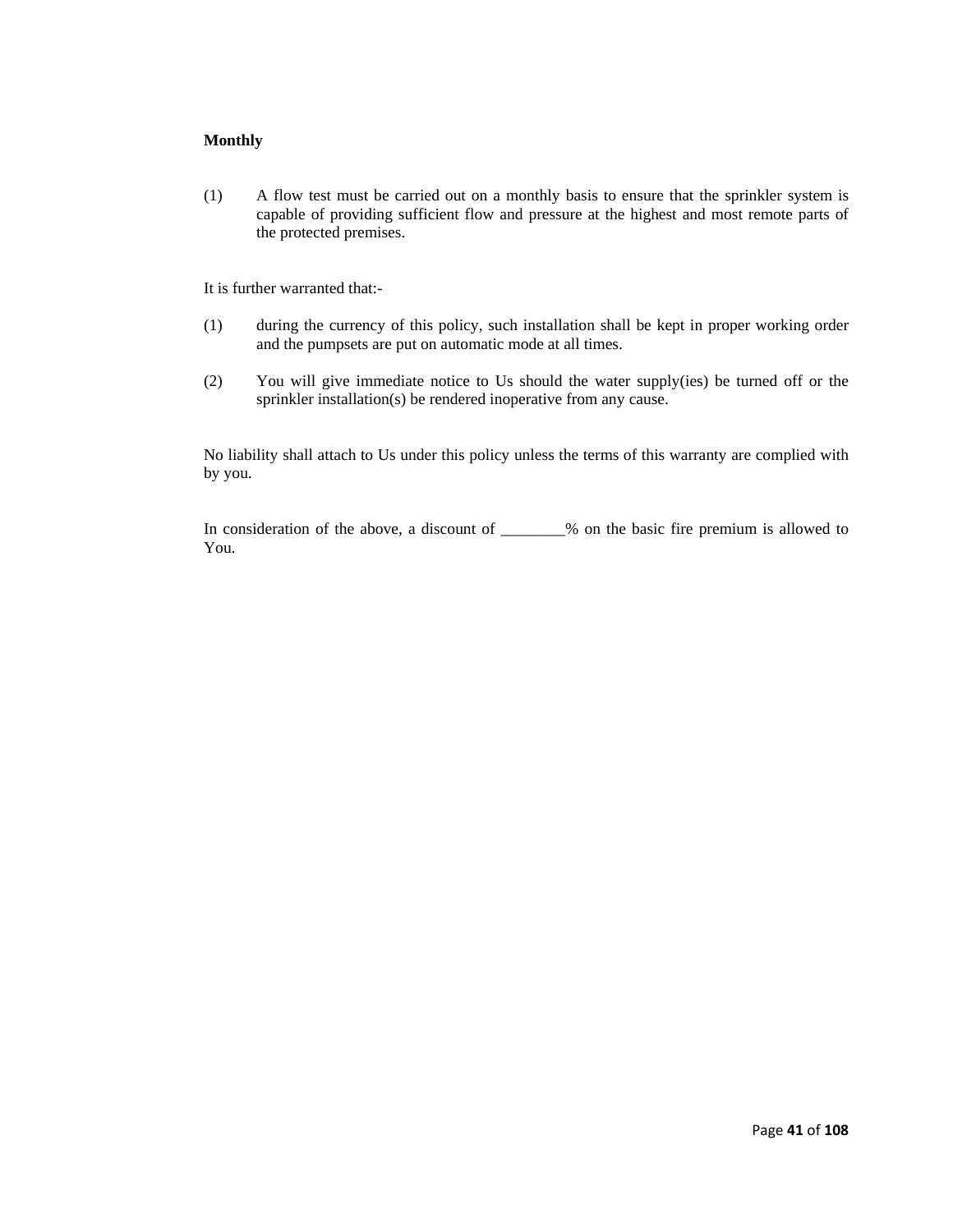# **SECTION 6**

# **FIRE INSURANCE POLICY**

In this policy booklet, you will find all the information you need to know about the type of cover(s) available, our terms and conditions, and making a claim.

Please read this booklet and make sure that you are satisfied with what we offer.

Unless we have already agreed to issue a cover note, insurance protection only begins when we receive and accept your completed application form and you have paid or agree to pay us the premium.

This booklet and the insurance schedule we send you form your legal contract with us, so please keep them together in a safe place.

Please do not hesitate to contact us if you have any questions about this policy booklet or your insurance cover.

# **IMPORTANT INFORMATION**

## **Information about Your Policy**

This is the Policy wording. It tells You:

- what the Policy covers,
- what the Policy does not cover,
- how to make a claim, and
- other conditions.

Details of the insurance which are particular to You are shown on the Schedule which We send to You with the Policy wording. The date when Your insurance cover ends is particularly important. Please read this Policy carefully and retain it in a safe place.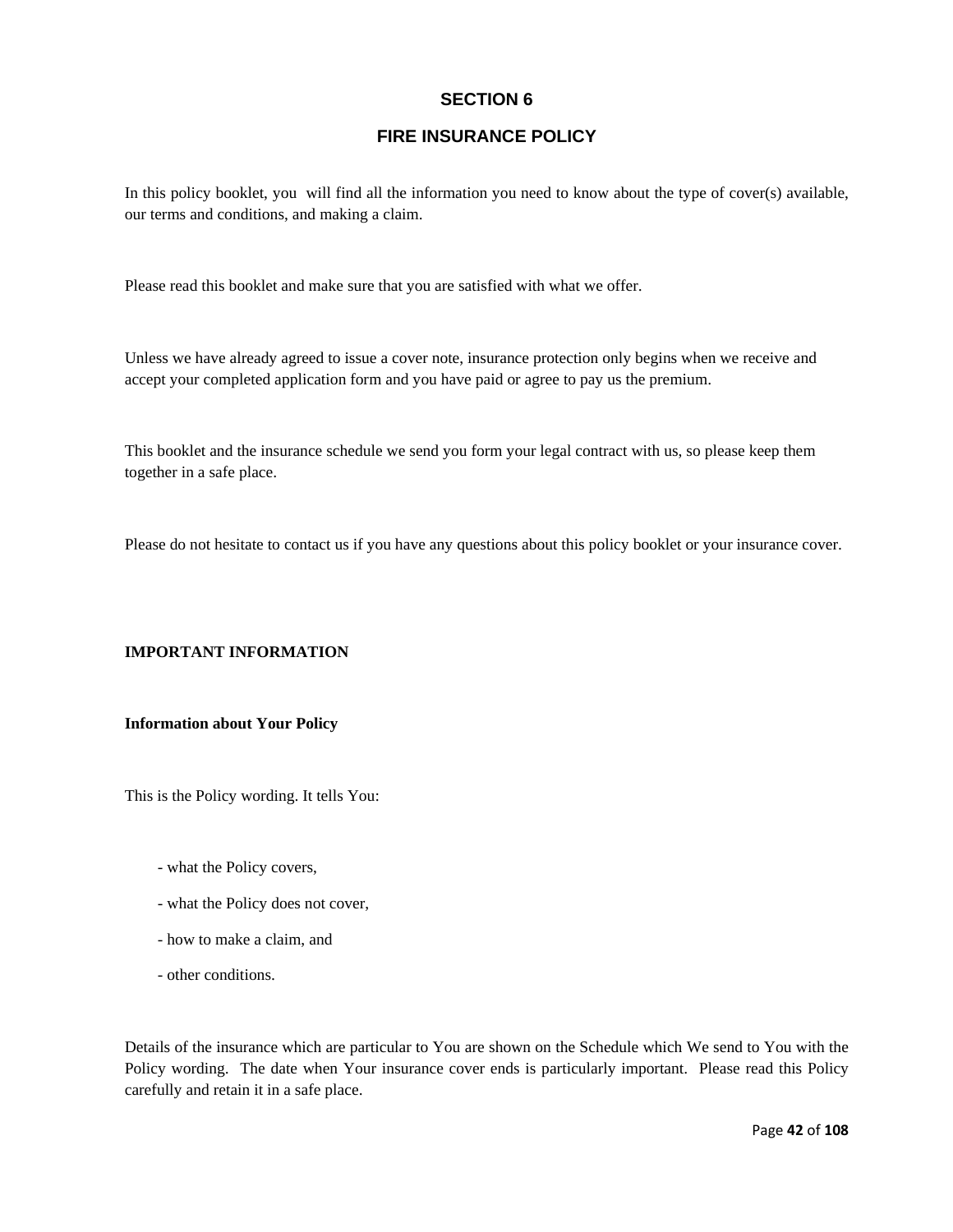### **Your Duty of Disclosure**

The law requires You to tell Us everything You know (or could reasonably be expected to know in the circumstances) which is relevant to Our decision to insure You and the terms on which We insure You.

This duty applies before You enter into a contract with Us, that is, before We accept Your application and also before each time You alter or renew the Policy. Each person named as the Insured has the same duty.

### **Penalty for Non-disclosure**

If You do not tell Us everything that is relevant, We may:

- reduce or refuse to pay a claim,
- cancel Your Policy, or
- invalidate the Policy from its beginning and not be bound by it if You act fraudulently.

# **You don't need to tell us anything which:**

- reduces the risk,
- is common knowledge,
- We already know, or ought to know in the ordinary course of Our business, or
- We indicate We do not want to know.

If You are not sure that something is relevant, it is best to disclose it anyway. Also, be sure to notify us of any changes which affect Your Policy.

# **Evidence of Value**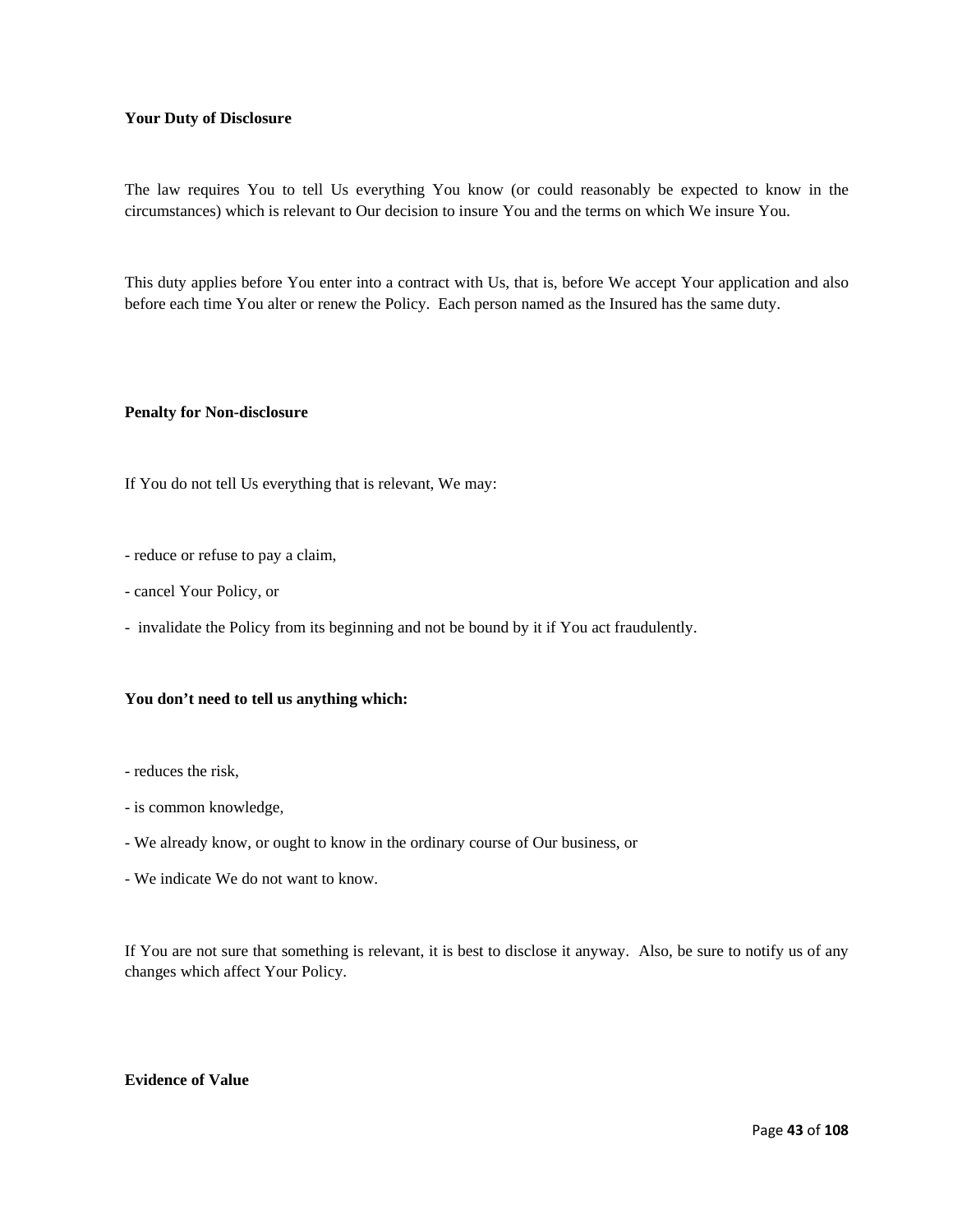Please retain receipts of purchase or proof of the value of all property insured by this Policy so that You can prove the amount of any loss if You have to claim under this Policy.

### **Full Insurance - protect Your assets**

It is Your responsibility to ensure adequacy of sums insured and You should re-assess these sums insured during the currency of the Policy and prior to renewal each year. If this is not done losses may not be paid in full.

## **Preventing Our Right of Recovery**

If You have agreed not to seek compensation from another person who is liable to compensate You for any Loss or damage which is covered by this Policy We will not cover You under this Policy for that loss or damage.

## **Third Party Interests**

You must inform Us of the interests of all third parties (eg financiers, lessors) to be covered by this insurance. We will protect their interests only if You have informed Us of them and We have noted them on the Schedule.

### **DEFINITIONS**

1.**We/Us/Our** refer to the\_\_\_\_\_\_\_\_\_\_\_\_\_\_\_\_\_\_\_\_\_\_\_\_\_\_\_\_\_\_\_\_\_ (Insurance Company).

2.**You/Your/Yourself** refer to the Policyholder and/or the Insured.

3.**Property Insured** refers to the interests insured as described in the Policy Schedule.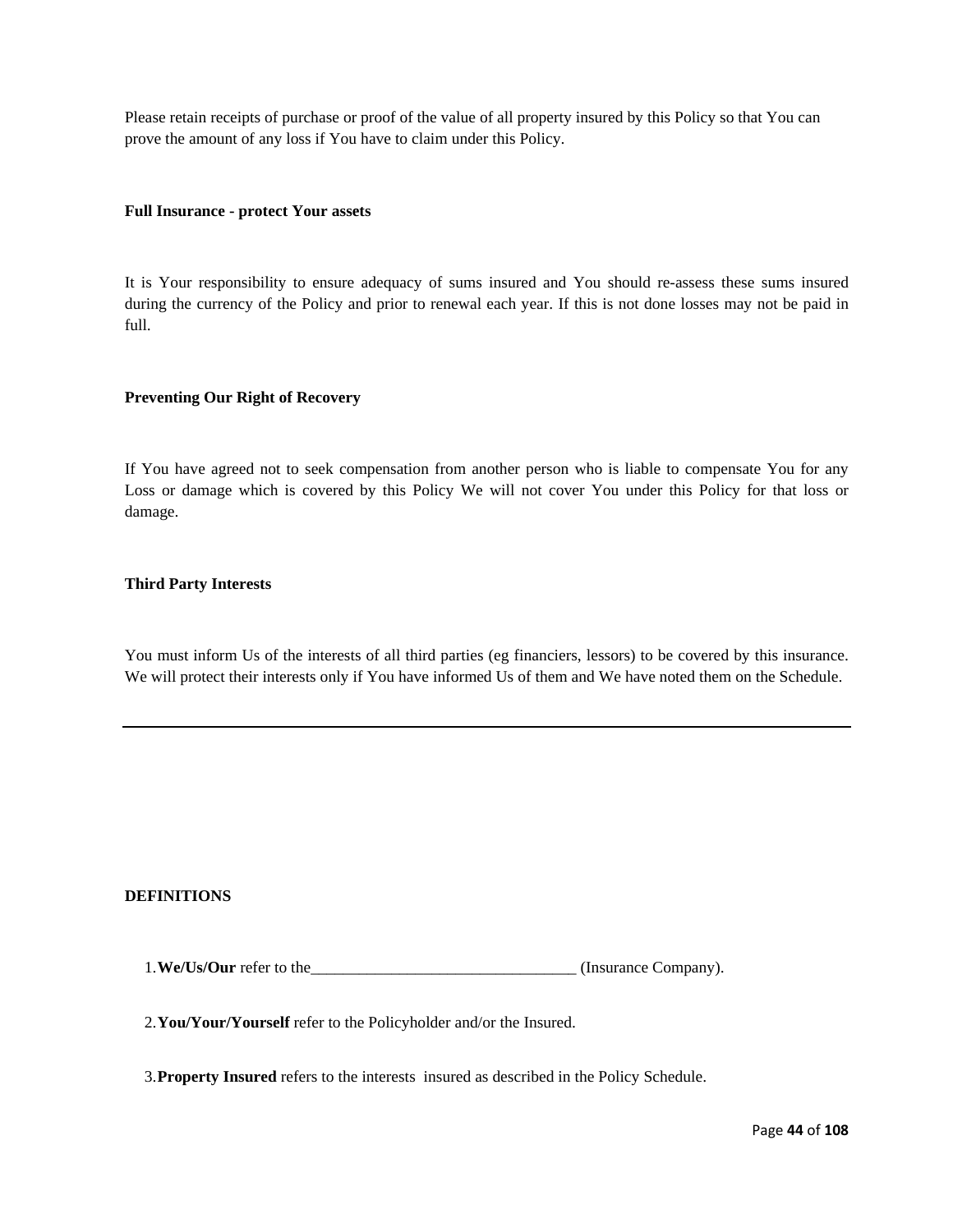- 4.**Period of Insurance** refers to the duration of this Policy for the period specified in the Schedule, or any renewal period for which the appropriate premiums are paid in each case.
- 5.**Policy** refers to this Policy together with any Schedule and endorsement.
- 6.**Deductible/Excess** refers to the amount specified in the Schedule, payable by You on each and every claim arising out of one event or occurrence under the Policy. Should more than one Deductible/Excess be payable under this Policy for any claim or series of claims arising from one event, such deductibles/excesses shall not be aggregated and the higher single level of Deductible/Excess only shall apply.
- **7.Flood** refers to overflowing or deviation from their normal channels of either natural or artificial water courses, bursting or overflowing of public water mains and any other flow or accumulation of water originating from outside the building insured or containing the property insured, but excluding loss or damage caused by subsidence or landslip.
- **8.Building(s**), if insured and described in the policy Schedule refers to all Buildings which shall also include the following:-
	- (a) Lessors fixtures and fittings;
	- (b) All services to the Buildings;
	- (c) All other structural improvements at the Location including walls, gates and fences, small outbuidings, extensions, annexes, exterior staircase, fuel installations, steel and iron framework and tanks, paths and roadways.
- 9.**Contents,** if insured and described in the policy Schedule refers to:-
	- (a) household goods and personal effect of every description ;
	- (b) all stock in trade and merchandise, including raw materials, semi finished and finished goods, and trading stock in the course of production ;
	- (c) customers goods held in trust and on commission ;
	- (d) business furniture, machinery, plant and equipment; and
	- (e) patterns, models, moulds, dies and casts,

belonging to You or for destruction or damage for which You are responsible or for which You have assumed responsibility to insure prior to the occurrence of any destruction or damage.

 Contents also include improvements, alterations, decorations, fittings and additions to leased buildings which have been made by You and for which You are not entitled to be reimbursed by the lessor in the event of destruction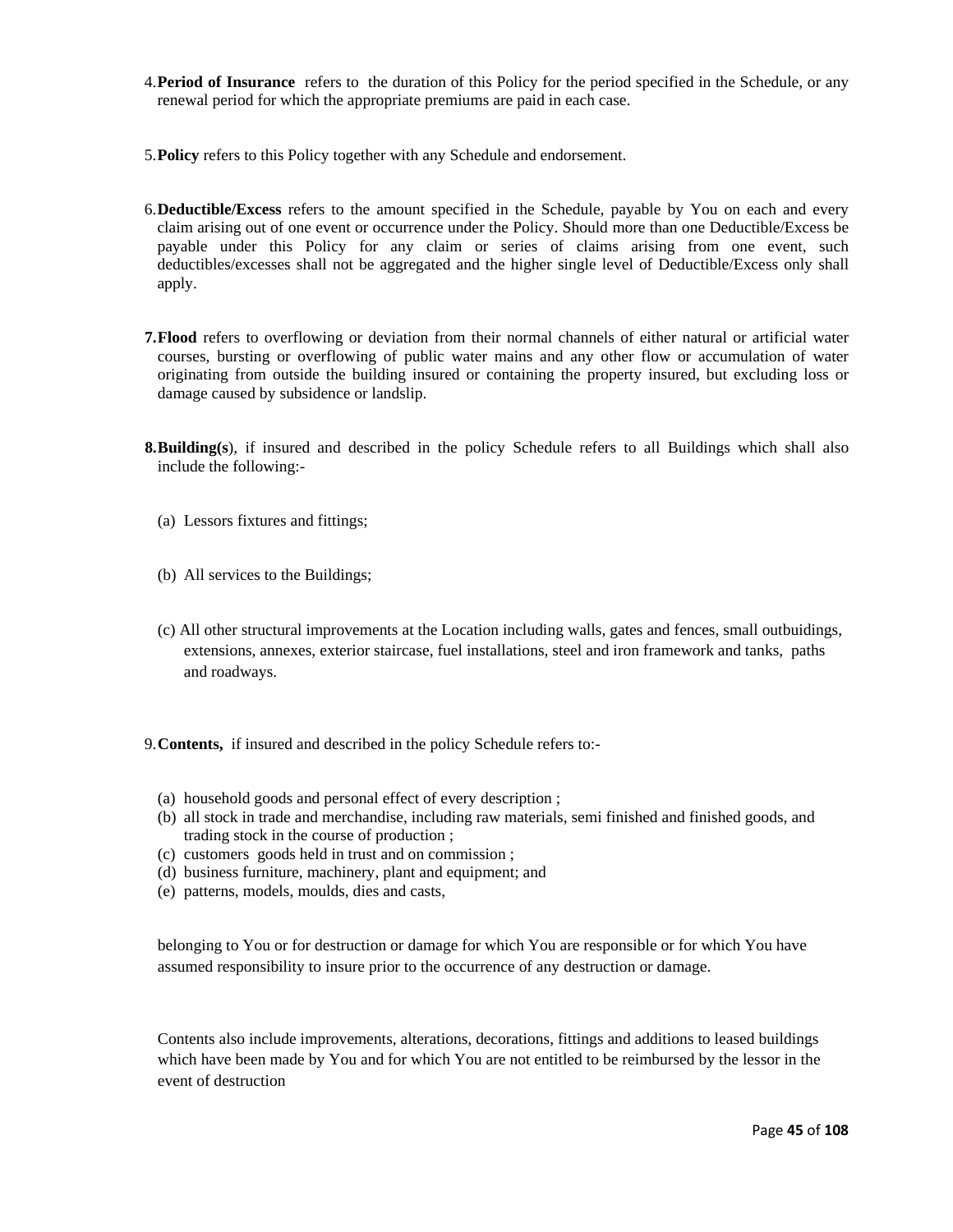or damage.

Contents do not include money, security, documents, stamps or explosives unless otherwise expressly stated in the Policy as insured items.

## **OUR AGREEMENT**

In consideration of the You having applied to Us to insure Your Property by a proposal and declaration which shall be the basis of this contract and having paid or agreed to pay to Us the Premium stated in the Policy Schedule, We will indemnify You against loss or damage as described in the Policy occurring during the Period of Insurance subject to the terms, conditions, endorsements, clauses or warranties forming part of this Policy.

# **LOSS OR DAMAGE TO YOUR PROPERTY**

We will indemnify You if the Property Insured described in the said Schedule or any part of such property be destroyed or damaged by

- 1) Fire,
- 2) Lightning,
- 3) Explosion, in a building in which gas is not generated and which does not form part of any gasworks, of gas used therein for illuminating or domestic purpose,

during the Period of Insurance stated in the Schedule or of any subsequent period in respect of which You shall have paid and We shall have accepted the premium required for the renewal of this Policy.

## **BASIS OF SETTLEMENT**

#### (a)**Basis of Compensation**

In the event of a loss to the property insured, We will pay the insured value or the market value of the insured property, whichever is the lower, subject to the deduction of any excess and amounts which the You are required to bear under the policy.

 For the purpose of this condition, the term market value shall mean the value of the property insured herein at the time of damage or loss less due allowance for wear and tear and/or depreciation.

 The Market Value of the insured property shall for the purpose of this condition be determined by a valuation obtained by the Us from the manufacturer, authorised sole agent or agent, authorised broker, authorised distributor or building contractor of the cost of replacement or reinstatement, subject to the application of appropriate depreciation, of the insured property damaged or lost as it was at the time of the occurrence of such damage or loss.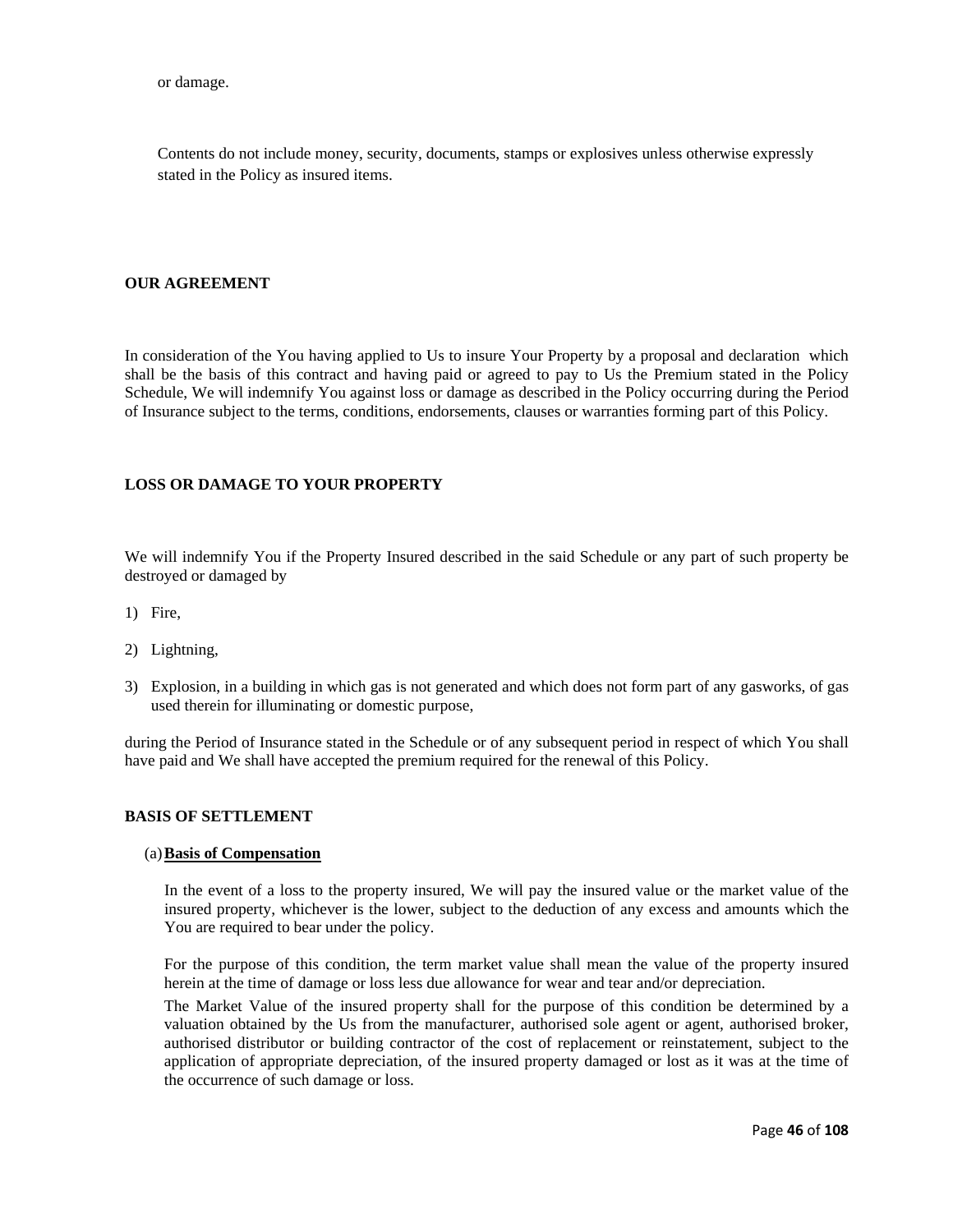In the event that there is, at the time of damage or loss no manufacturer, authorised sole agent or agent, authorised broker, authorised distributor or building contractor for the insured property, the valuation shall be obtained from a Loss Adjuster or Registered Valuer and to be mutually appointed by both parties. The valuation of the insured property by the manufacturer, authorised sole agent or agent, authorised broker, authorised distributor, building contractor, Loss Adjuster or Registered Valuer shall be conclusive evidence in respect of the market value of the insured property in any legal proceedings against Us.

### (b)**Repair and Replacement**

We may at its option reinstate or replace the property damaged or destroyed, or any part thereof, instead of paying the amount of the loss or damage, or may join with any other Company or Insurers in so doing; but We shall not be bound to reinstate exactly or completely, but only as circumstances permit and in reasonably sufficient manner, and in no case shall We be bound to expend more in reinstatement than it would have cost to reinstate such property as it was at the time of the occurrence of such loss or damage, nor more than the sum insured thereon.

 If We so elect to reinstate or replace any property, You shall, at his own expense, furnish Us with such plans, specifications, measurements, quantities, and such other particulars as We may require, and no acts done, or caused to be done by Us with a view to reinstatement or replacement shall be deemed an election by the Us to reinstate or replace.

If in any case We shall be unable to reinstate or repair the property hereby insured, because of any municipal or other regulations in force affecting the alignment of streets, or the construction of buildings, or otherwise, We shall, in every such case, only be liable to pay such sum as would be requisite to reinstate or repair such property if the same could lawfully be reinstated to its former condition.

## (c)**Extinguishing Expenses and Fire Brigade Charges**

The Insurance under this policy extends to include:

- (a)wages of the Your employees other than full-time members of a Works Fire Brigade.
- (b)the cost of replacement of fire fighting appliances and destruction of or damage to materials (including employees' clothing and personal effects) unless otherwise specifically insured.
- (c)Fire Brigade charges up to a maximum sum of USD100.
- Provided always that the Our liability in respect of such wages, costs and charges shall be limited to those necessarily and reasonably incurred in extinguishing fires at or adjoining the situation of the property insured by this policy or immediately threatening to involve such property.
- (d)Provided that Our liability shall in no case exceed in respect of each item the sum expressed in the Schedule to be insured thereon or in the whole the Total Sum Insured hereby or such other sum or sums as may be substituted therefor by endorsement hereon or attached hereto signed by or on behalf of Us.
- (e)Provided always that the due observance and fulfillment of the terms and conditions and endorsements of this Policy in so far as they relate to anything to be done or complied with by the You shall be conditions precedent to any liability of Us to make any payment under this Policy.

# **EXCLUSIONS**

We will not cover loss or damage:-

**1.** (a) by theft during or after the occurrence of a fire.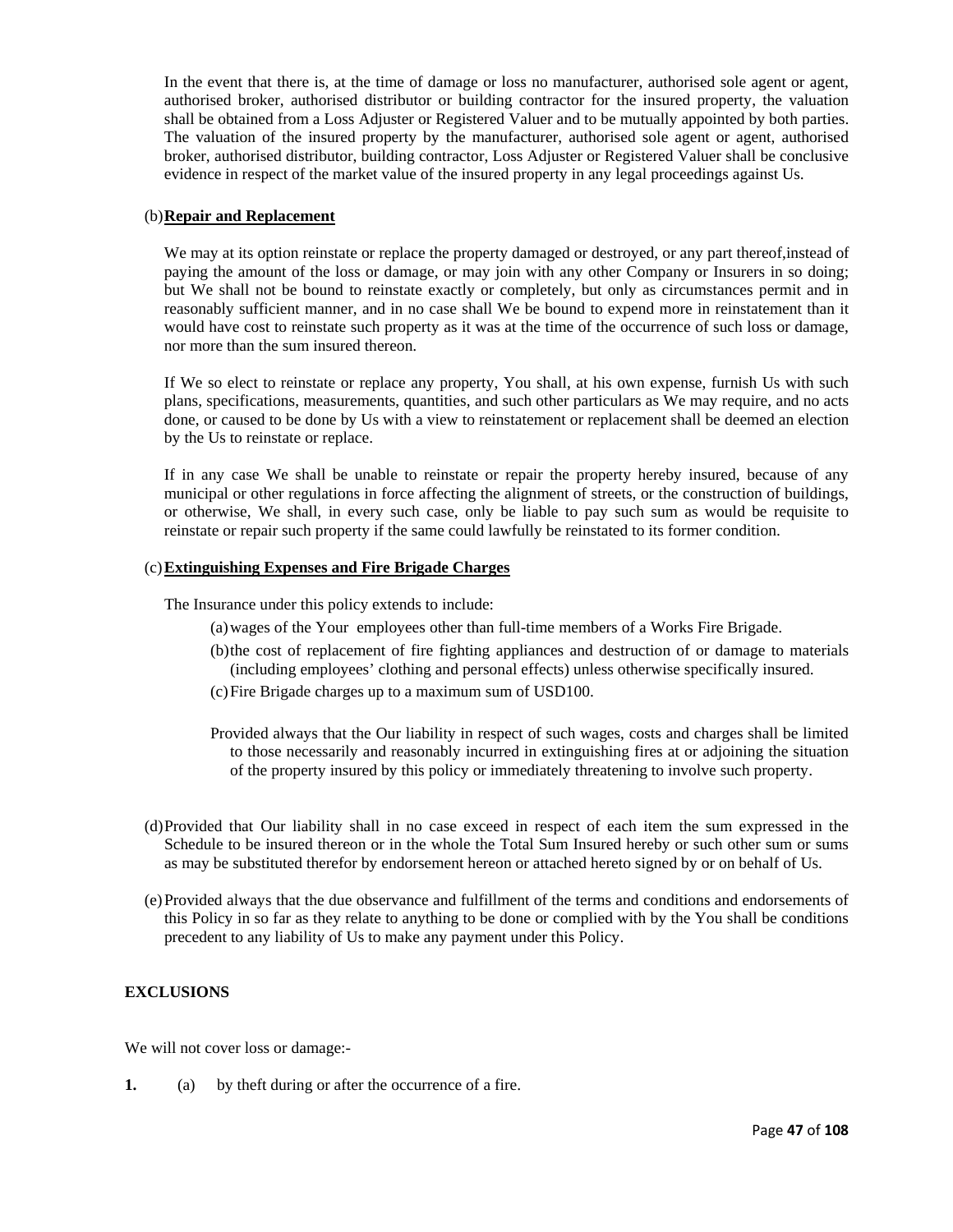(b)Consequential loss of any kind.

- (c) to property occasioned by its own fermentation, natural heating or spontaneous combustion or by its undergoing any heating or drying process.
- (d) occasioned by or through or in consequence of:-
	- (i) the burning of property by order of any public authority
	- (ii) Subterranean Fire
	- (iii) Loss or damage directly or indirectly caused by or arising from or in consequence of or contributed to by nuclear weapons material.
- (e) directly or indirectly caused by or arising from or in consequence of or contributed to by ionising radiations or contamination by radioactivity from any nuclear fuel or from any nuclear waste from the combustion of nuclear fuel. For the purposes of this Exclusion 1(e) only combustion shall include any self-sustaining process of nuclear fission.
- (f) occasioned by or through or in consequence, directly or indirectly, of any of the following occurrences, namely:
	- (i) Earthquake, volcanic eruption, landslip, landslide, subsidence or other convulsion of nature.
	- (ii) Hail, windstorm, typhoon, hurricane, tornado, cyclone or other atmospheric disturbance.
	- (iii) Explosion **except** loss or damage by explosion of domestic boilers and gas used for illuminating or domestic purposes in a building in which gas is not generated and which does not form part of any gas works
	- (iv) Flood
	- (v) Bursting or overflowing of water tanks apparatus or pipes, or accidentally discharged or leaking of water from the automatic sprinkler installation and/or drencher and/or fire suppression or extinguishing installation or apparatus
	- (vi) Impact by any road vehicle or animals
	- (vii) Aircraft or other aerial devices and/or articles dropped therefrom
	- (viii) Vandalism and Malicious Damage
	- (ix) Smoke other than smoke originating from a fire occurring in the location insured
	- (x) War, invasion, act of foreign enemy, hostilities or warlike operations (whether war be declared or not) or civil war.
	- (xi) Mutiny, riot, military or popular rising, insurrection, rebellion, revolution, military or usurped power, martial law or state of siege or any of the events or causes which determine the proclamation or maintenance of martial law or state of siege.
	- (xii) Any act of terrorism. For this purpose an act of terrorism means an act, including but not limited to the use of force or violence and/or the threat thereof, of any person or group(s) of persons, whether acting alone or on behalf of or in connection with any organisation(s) or government(s), committed for political, religious, ideological or similar purposes including the intention to influence any government and/or to put the public, or any section of the public, in fear.

Any loss or damage happening during the existence of abnormal conditions (whether physical or otherwise) which are occasioned by or through or in consequence, directly or indirectly, of any of the said occurrences shall be deemed to be loss or damage which is not covered by this insurance, except to the extent that the You shall prove that such loss or damage happened independently of the existence of such abnormal conditions.

In any action, suit or other proceeding where We alleges that by reason of the provisions of this condition any loss or damage is not covered by this insurance, the burden of providing that such loss or damage is covered shall be upon You.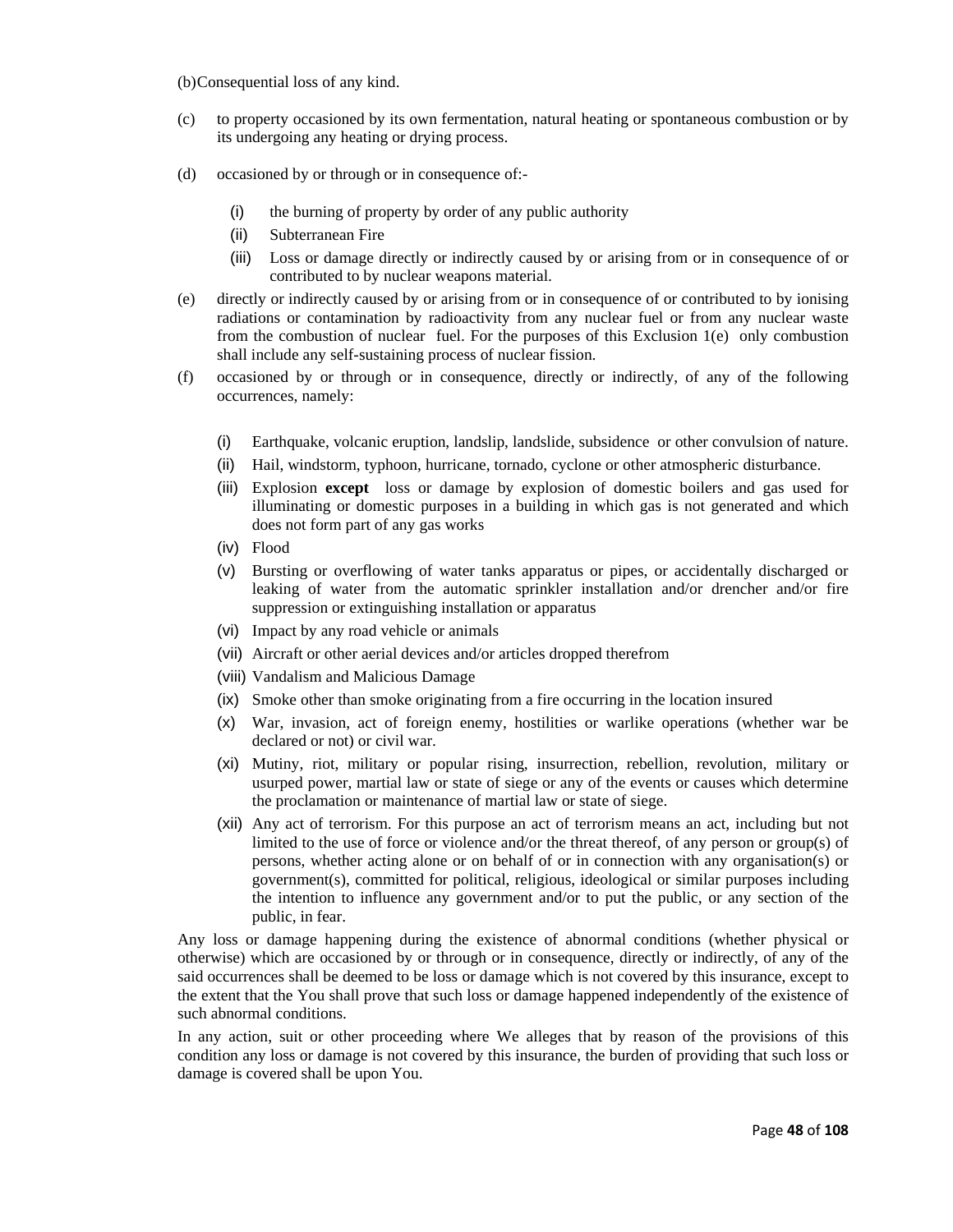- **2**. any liability for loss or destruction or damage caused by pollution or contamination except (unless otherwise excluded) destruction of or damage to the property insured caused by:
	- a. pollution or contamination which itself results from a contingency hereby insured against.
	- b. any contingency hereby Insured against which itself results from pollution or contamination.
- **3.** Unless otherwise expressly stated in the Policy, this Insurance does not cover:
	- (a) Bullion or unset precious stones.
	- (b) Any curiosity or work of art for an amount exceeding USD200-00.
	- (c) Manuscripts, plans, drawings, or designs
	- (d) Securities, obligations, or documents of any kind, stamps, coins or paper money, cheques, books of account or other business books, or computer systems records.
	- (e) Explosives.
	- (f) Any loss or damage occasioned by or through or in consequence of the burning, whether accidental or otherwise, of forests, bush, lalang, prairie, pampas or jungle, and the clearing of lands by fire.

#### **GENERAL CONDITIONS**

#### **1. Misdescription**

If there be any material misdescription of any of the property hereby insured, or of any building or place in which such property is contained, or any misrepresentation as to any fact material to be known for estimating the risk, or any omission to state such fact, We shall not be liable upon this Policy so far as it relates to property affected by any such misdescription, misrepresentation or omission.

#### **2. Premium Payment**

No payment in respect of any premium shall be deemed to be payment to the Us unless a printed form of receipt for the same signed by our Official or duly appointed Agent shall have been given to You.

## **3. Other Insurance**

You shall give notice to the Us of any Insurance or Insurances already effected, or which may subsequently be effected, covering any of the property hereby insured, and unless such notice be given and the particulars of such Insurance or Insurances be stated in or endorsed on this Policy by or on behalf of the Company before the occurrence of any loss or damage, all benefits under this Policy shall be forfeited.

#### **4. Displacement**

All Insurance under this Policy

- (a) on any building or part of any building,
- (b) on any property contained in any building,
- (c) on rent or other subject matter of Insurance in respect of or in connection with any building or any property contained in any building,

shall cease immediately upon any fall or displacement

(a) of such building or of any part thereof,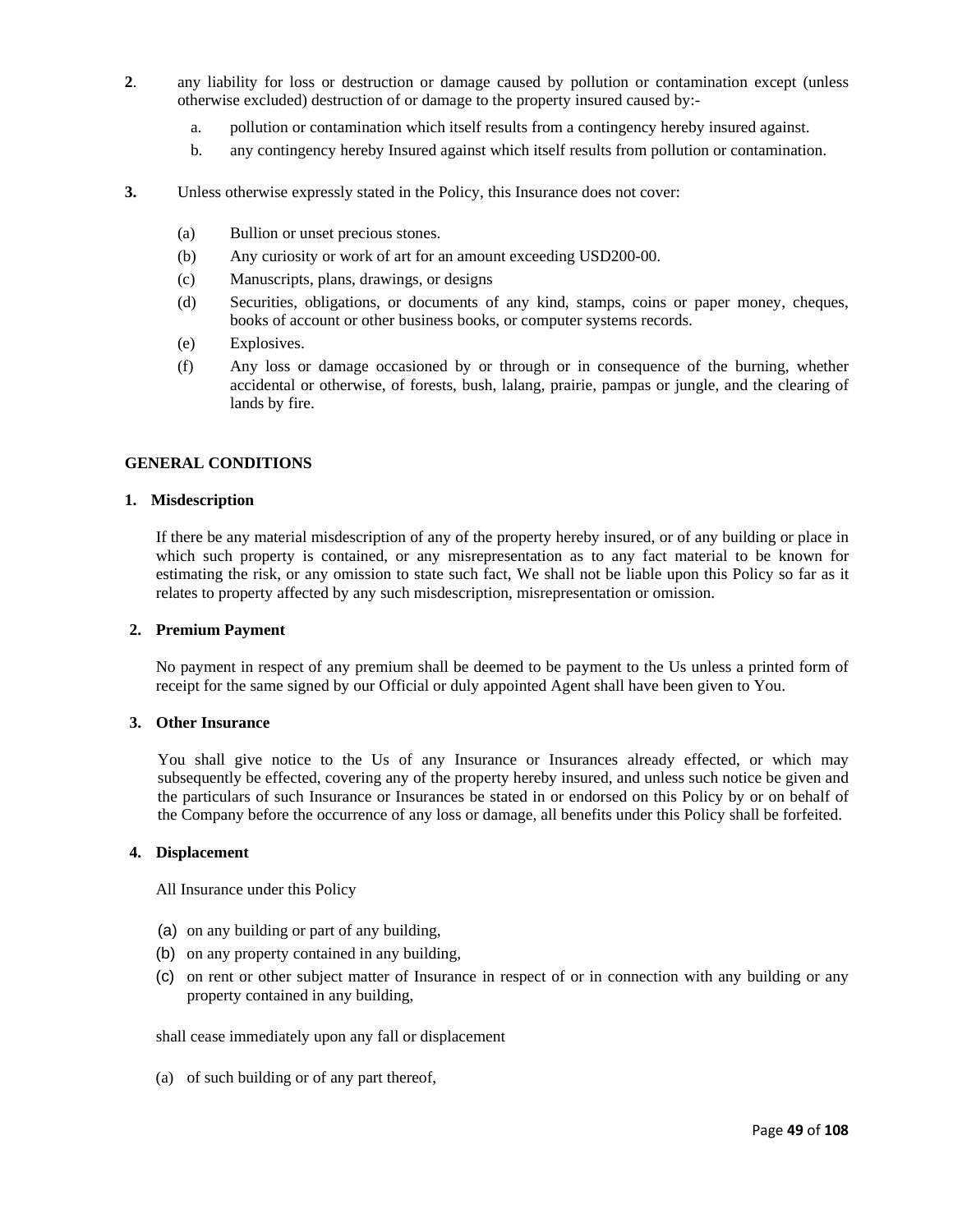(b) of the whole or any part of any range of buildings or of any structure of which such building forms part,

PROVIDED that such fall or displacement is of the whole or a substantial or important part of such building or impairs the usefulness of such building or any part thereof or leave such building or any part thereof or any property contained therein subject to increased risk of fire or is otherwise material.

AND PROVIDED that such fall or displacement is not caused by fire, loss or damage by which is covered by this Policy or would be covered if such building, range of buildings or structure were insured under this Policy.

In any action, suit or other proceeding, the burden of proving that any fall or displacement is caused by fire as aforesaid shall be upon You.

## **5. Cession of Risk**

Under any of the following circumstances the insurance ceases to attach as regards the property affected unless You, before the occurrence of any loss or damage, obtains our sanction signified by endorsement upon the Policy, by or on behalf of the Us:-

- (a) If the trade or manufacture carried on be altered, or if the nature of the occupation of or other circumstances affecting the building insured or containing the insured property be changed in such a way as to increase the risk of loss or damage by fire.
- (b) If the building insured or containing the insured property becomes unoccupied and so remains for a period of more than thirty (30) days.
- (c) If property insured be removed to any building or place other than that in which it is herein stated to be insured.
- (d) If the interest in the property insured pass from You otherwise than by will or operation of law.
- (e) If a notice to quit by any order by the local Authorities for the requisition or acquisition of the land on which the Insured's property is situated has been issued.

### **6. Marine Policy**

This Insurance does not cover any loss or damage to property which, at the time of the happening of such loss or damage, is insured by or would, but for the existence of this Policy, be insured by any Marine Policy or Policies except in respect of any excess beyond the amount which would have been payable under the Marine Policy or Policies had this Insurance not been effected.

### **7. Cancellation**

This Insurance may be terminated at Your request by giving notice in writing, in which case We will return to the Insured 90% of the proportionate part of the premium corresponding to the unexpired period of insurance from the date of cancellation provided that no claims have been made during the current policy year

This Insurance may also be terminated at Our option by sending fourteen (14) days' notice by registered letter to the You at Your last known address, in which case the shall be liable to repay on demand a rateable proportion of the premium for the unexpired term from the date of cancellation.

### **8. Claims Procedure**

On the happening of any loss or damage, You shall:-

(a) Immediately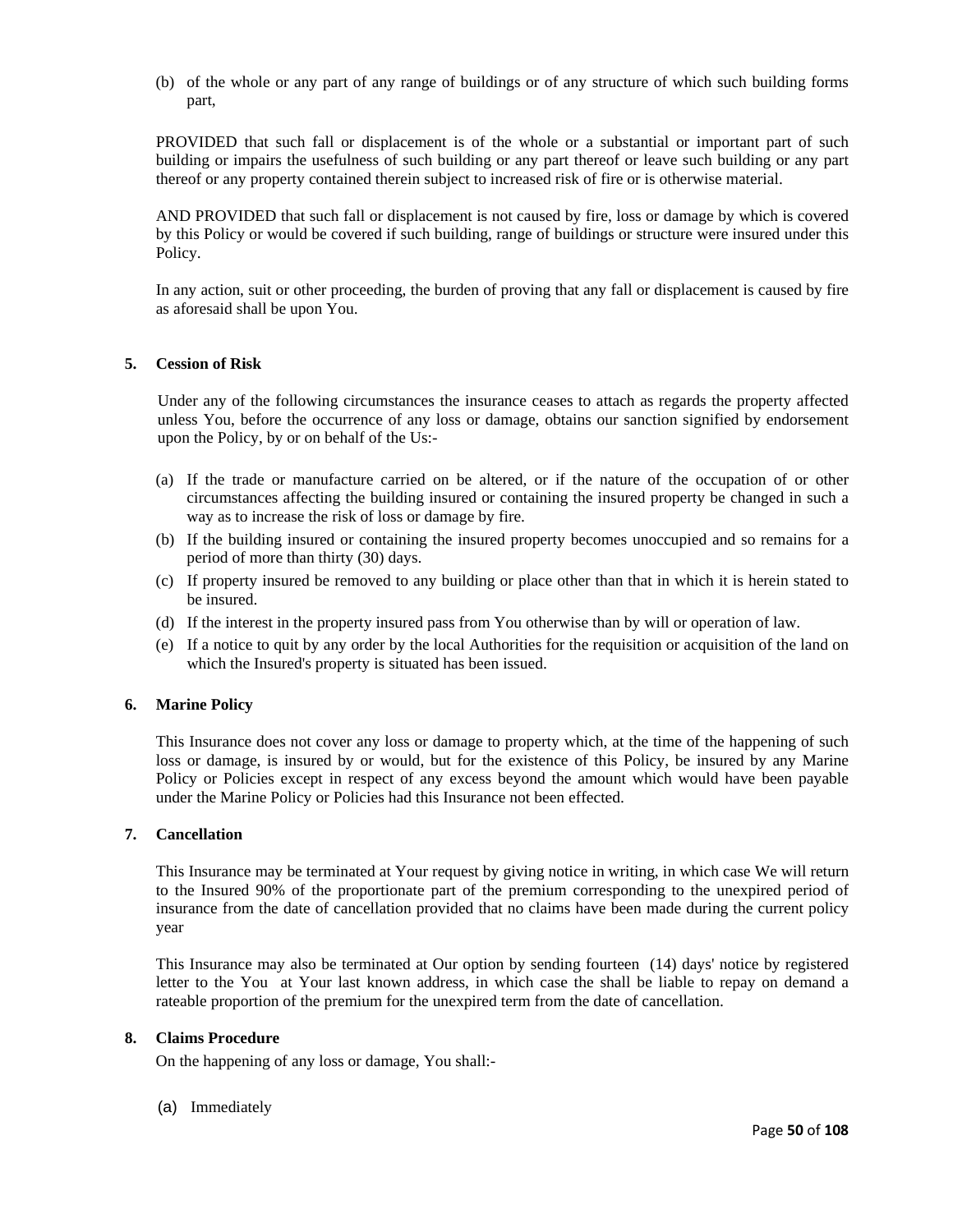- (i) take steps to minimize the loss or damage
- (ii) give notice in writing to Us.
- (b) within 15 days after the loss or damage, or such further time as We may in writing allow deliver to Us :
	- (i) A claim in writing for the loss and damage containing as particular an account as may be reasonably practicable of all the several articles or items of property damaged or destroyed, and of the amount of the loss or damage thereto respectively, having regard to their value at the time of the loss or damage, not including profit of any kind.
	- (ii) Particulars of all other Insurances, if any.

You shall also at all times at Your own expense produce, procure and give to Us all such further particulars, plans, specifications, books, vouchers, invoices, duplicates or copies thereof, documents, proofs and information with respect to the claim and the origin and cause of the loss or damage and the circumstances under which the loss or damage occurred, and any matter touching the liability or the amount of Our liability as may be reasonably required by or on behalf of Us together with a declaration on oath or in other legal form of the truth of the claim and of any matters connected therewith.

No claim under this Policy shall be payable unless the terms of this Condition have been complied with.

## **9. Our Rights After A Loss**

On the happening of any loss or damage to any of the property insured by his Policy, We may:

- (a) enter and take and keep possession of the building or premises where the loss or damage has happened.
- (b) take possession of or require to be delivered to it any property of the Insured in the building or on the premises at the time of the loss or damage.
- (c) keep possession of any such property and examine, sort, arrange, remove, or otherwise deal with the same.
- (d) sell any such property or dispose of the same for account of whom it may concern.

The powers conferred by this Condition shall be exercisable by Us at any time until notice in writing is given by you that he makes no claim under the Policy or, if any claim is made, until such claim is finally determined or withdrawn, and We shall not by any act done in the exercise of purported exercise of its powers hereunder, incur any liability to You or diminish its right to rely upon any of the conditions of this Policy in answer to any claim.

If You or any person on Your behalf shall not comply with the Our requirements or shall hinder or obstruct US in the exercise of Our powers hereunder, all benefits under this Policy shall be forfeited.

You shall not in any case be entitled to abandon any property to Us whether we have taken possession or not.

### **10. Fraud**

If the claim be in any respect fraudulent, or if any false declaration be made or used in support thereof, or if any fraudulent means or devices are used by You or any one acting on Your behalf to obtain any benefit under this Policy; or, if the loss or damage be occasioned by the Your wilful act, or with Your connivance; or, If the claim be made and rejected and an action or suit be not commenced within three (3) months after such rejection, or (in the case of an Arbitration taking place in pursuance of Condition 18 of this Policy) within three (3) months after the Arbitrator or Arbitrators or Umpire shall have made their award, all benefits under this Policy shall be forfeited.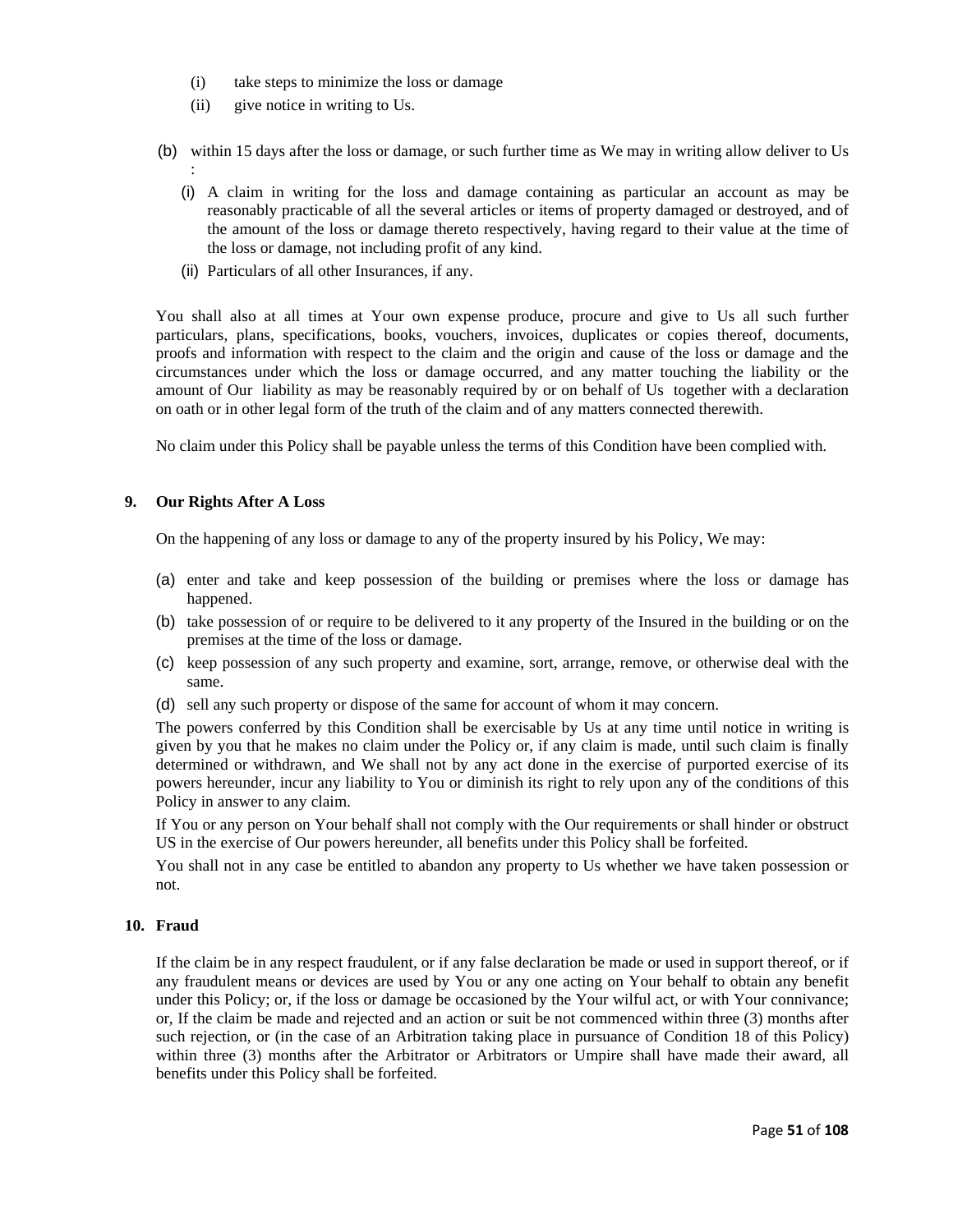# **11. Deductible/Excess**

This policy does not cover the amount of Deductible/Excess stated in the Schedule in respect of each and every loss as ascertained after the application of all other terms and conditions of the Policy including any condition of average.

It is further warranted that during the currency of the Policy, You shall not effect insurance in respect of the amount of Deductible/Excess stated in the Schedule.

### **12. Subrogation**

You shall, at Our expense, do, and concur in doing, and permit to be or done, all such acts and things as may be necessary or reasonably required by Us for the purpose of enforcing any rights and remedies, or of obtaining relief or indemnity from other parties to which We shall be or would become entitled or subrogated, upon its paying for or making good any loss or damage under this Policy, whether such acts and things shall be or become necessary or required before or after Your indemnification by Us .

### **13. Contribution**

If at the time of any loss or damage happening to any property hereby insured, there be any other subsisting Insurance or Insurances, whether effected by You or by any other person or persons, covering the same property, We shall not be liable to pay or contribute more than its rateable proportion of such loss or damage.

### **14. Average**

If the property hereby insured shall, at the breaking out of any fire, be collectively of greater value than the sum insured thereon, then You shall be considered as being Your own Insurer for the difference, and shall bear a rateable proportion of the loss accordingly. Every item, if more than one, of the Policy shall be separately subject to this Condition.

### **15. Automatic Reinstatement of Sum Insured**

In the event of a loss, the insurance hereunder shall be maintained in force for the full sum insured and You shall be liable to pay an additional premium at the rate stated on the policy calculated on the amount of loss on a pro rata basis from the date of such loss to the expiry of the current period of insurance.

### **16. Arbitration**

Any difference arising out of this Policy shall be referred to an Arbitrator who shall be appointed in writing by You and Us. In the event that You and We are unable to agree on who is to be the Arbitrator within one month of being required in writing to do so, then You and We shall be entitled to appoint an Arbitrator each who shall proceed to hear the differences together with an Umpire to be appointed by both Arbitrators. However this is provided that any disclaimer of liability by Us for any claim hereunder must be referred to an Arbitrator within twelve months from date of Our Disclaimer to You.

### **17. Time Limitation**

In no case whatever shall the Company be liable for any loss or damage after the expiration of twelve (12) months from the happening of the loss or damage unless the claim is the subject of pending action or arbitration.

# **18. Notice**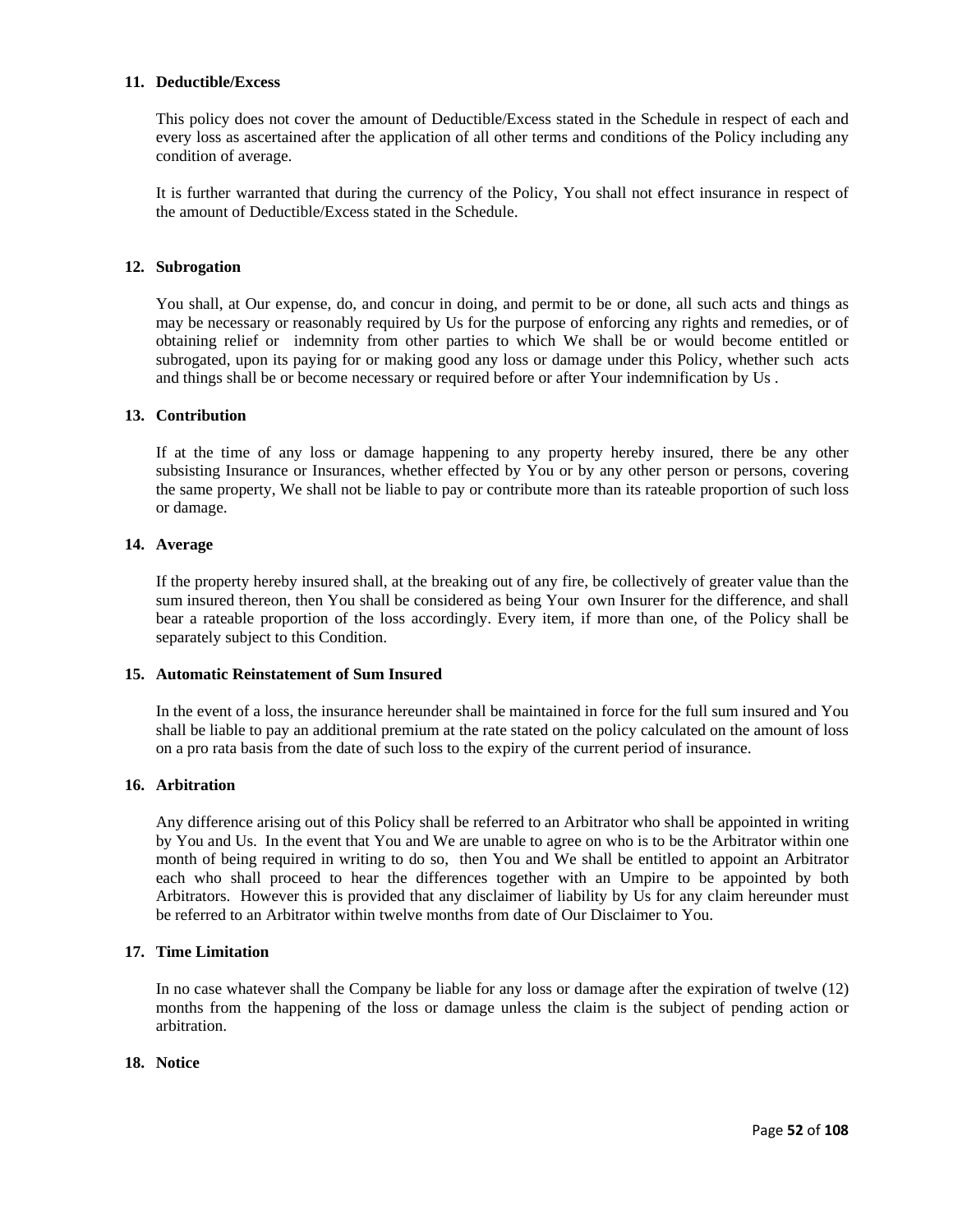Every notice and other communication to the Company required by these Conditions must be written or printed.

# **19. Meaning**

This Policy and the Schedule herein shall be read together as one contract and any word or expression to which a specific meaning has been attached in any part of this Policy or of the said Schedule shall bear such meaning wherever it may appear.

# **CLAUSES APPLICABLE TO THIS POLICY**

# **PREMIUM WARRANTY**

It is fundamental and absolute special condition of this contract of Insurance that the premium due must be paid and received by Us within thirty (30) days from the inception date of this Policy / Endorsement / Renewal Certificate.

If this condition is not complied with then this contract is automatically cancelled and We shall be entitled to the pro-rata premium for the period they have been on risk.

Where the premium payable pursuant to this warranty is received by our authorised agent, the payment shall be deemed to be received by Us for the purposes of this warranty and the onus of proving that the premium payable was received by a person, including an insurance agent, who was not authorised to receive such premium shall lie on Us.

Subject otherwise to the terms and conditions of this Policy.

# **IT CLARIFICATION CLAUSE**

Property damage covered under this insurance shall mean physical damage to the substance of property.

Physical damage to the substance of property shall not include damage to data or software, in particular any detrimental change in data, software or computer programs that is caused by a deletion, a corruption or a deformation of the original structure.

Consequently the following are excluded from this insurance:

- (A) Loss of or damage to data or software, in particular any detrimental change in data, software or computer programs that is caused by a deletion, a corruption or a deformation of the original structure and any business interruption losses resulting from such loss or damage. Notwithstanding this exclusion, loss of or damage to data or software which is the direct consequence of Insured physical damage to the substance of property shall be covered.
- (B) Loss or damage resulting from an impairment in the function, availability, range of use or accessibility of data, software or computer programs, and any business interruption losses resulting from such loss or damage.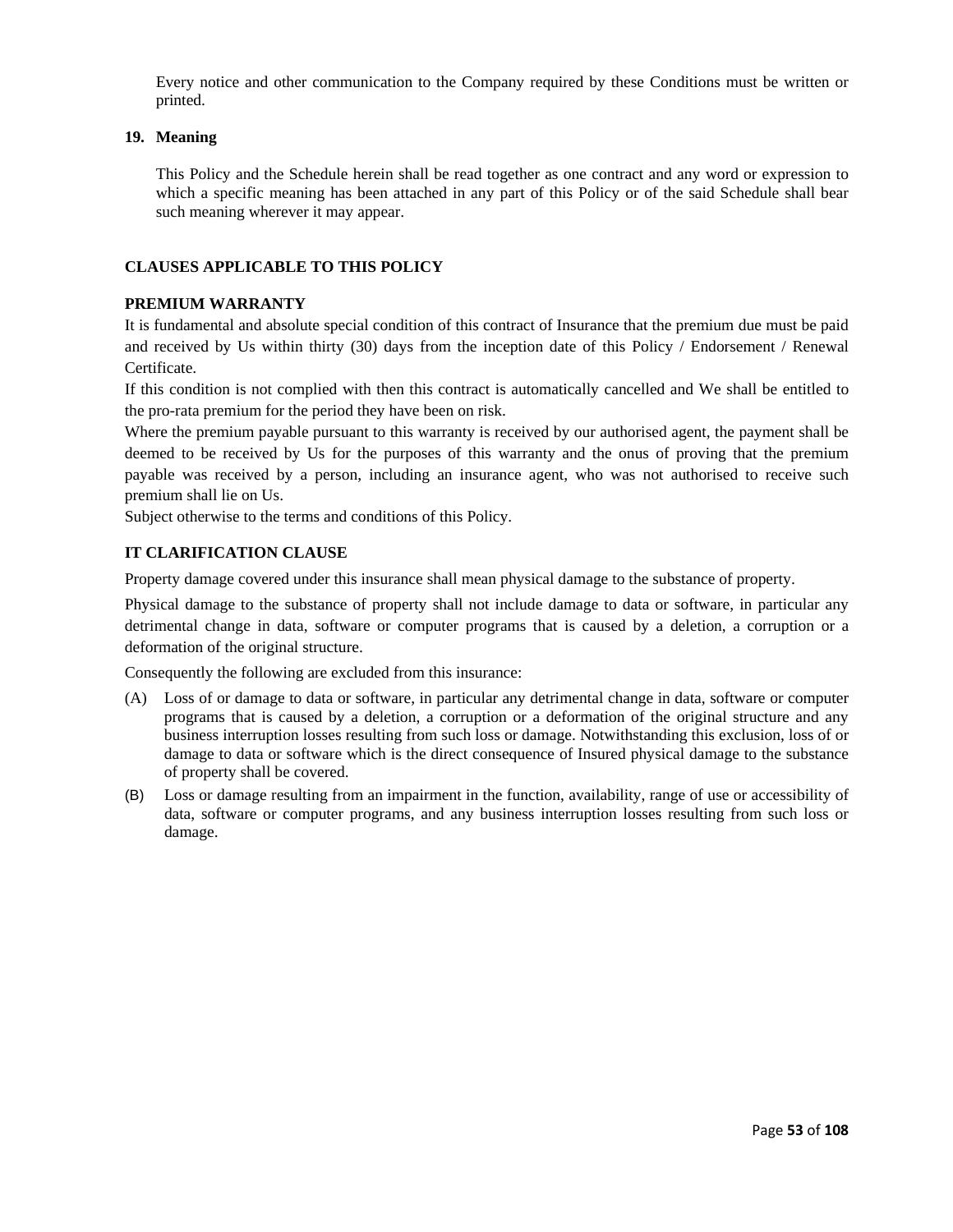# **SECTION 7**

# **CLAUSES AND ENDORSEMENTS**

### 1**. TEMPORARY REMOVAL CLAUSE (Excluding Stock‐in Trade and Merchandise)**

The property insured under item(s) .............. of this Policy is covered (limited to 10% of the sum insured ) whilst temporarily removed including whilst in transit for cleaning, renovation, modification, repair or other similar purpose, elsewhere on the same or to any other premises and in transit thereto and therefrom by road, rail, or inland waterway, all in Cambodia.

The amount recoverable under this extension in respect of the property so removed shall not exceed the amount which would have been recoverable had the loss occurred in that part of the premises from which the property is temporarily removed.

This extension does not apply to:‐

- (a) property if and so far as it is otherwise insured.
- (b) items covering stock and merchandise of every description.

## **2. REMOVAL OF DEBRIS**

(i) General Rule :

Specified cover may be granted to insure the cost necessarily incurred in the removal of debris and/or dismantling, demolishing, shoring up or propping of the property insured following loss or damage by way of the perils insured by means of a separate item or be included as part of the sum insured of the items insured.

#### (ii) Endorsement Wording :

#### a) **Removal of Debris (with separate sum insured)**

The insurance by this item is in respect of costs and expenses necessarily incurred by You with Our consent in the :‐

- (a) removal of debris
- (b) dismantling and/or demolishing
- (c) shoring up or propping

of the portion or portions of the property insured by this policy destroyed or damaged by fire or by any other peril hereby insured against. (Items (b) and (c) above are deemed to be deleted when neither Buildings nor machinery are insured).

We will not pay any costs or expenses :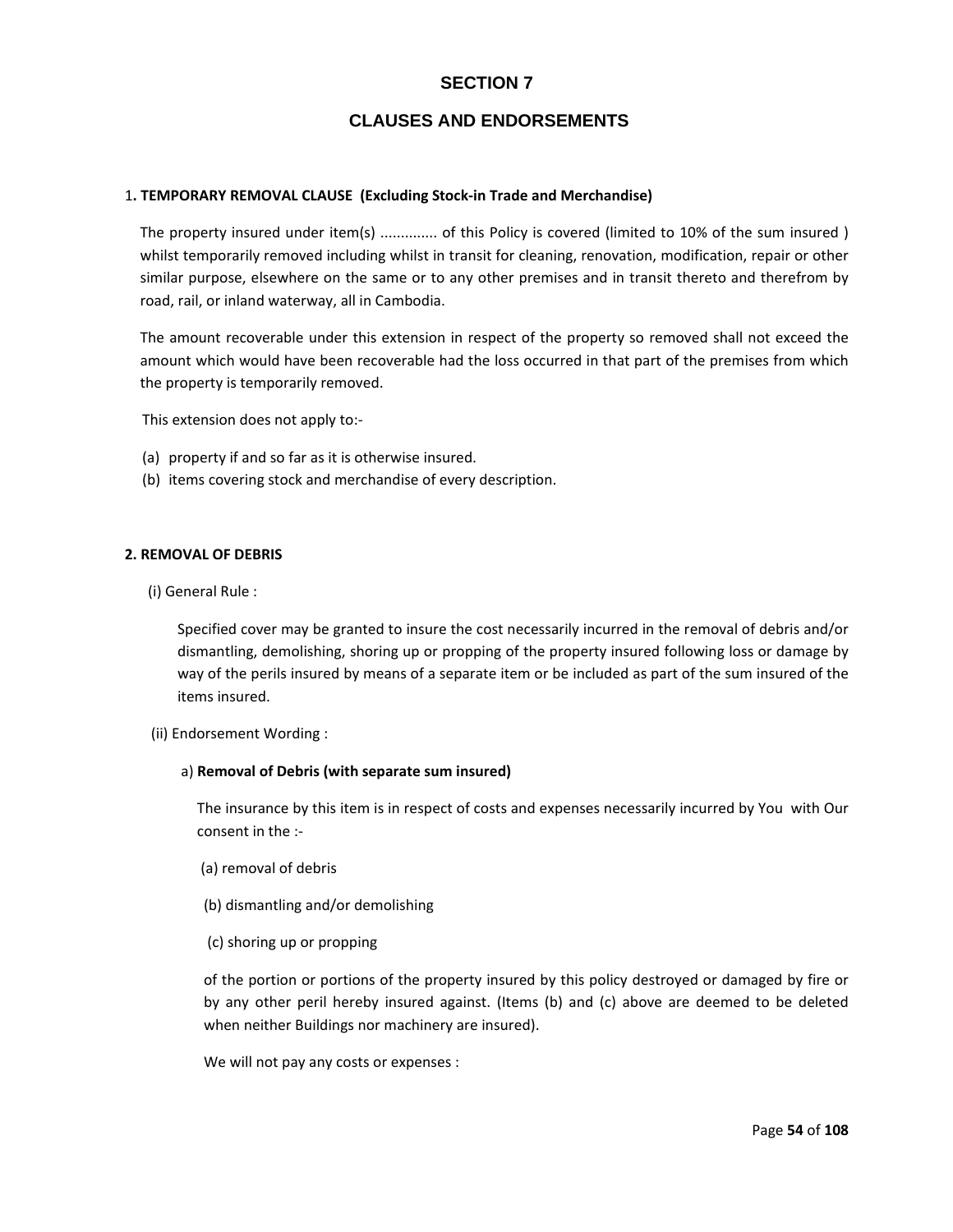- (i) incurred in removing debris except from the site of such property destroyed or damaged and the area immediately adjacent to such site.
- (ii) arising from pollution or contamination of property not insured by this policy.

# b) **Removal of Debris (without separate sum insured)**

The insurance on Item(s) No(s) ........ hereby insured includes costs and expenses necessarily incurred by the You with our consent in the :‐

- (a) removal of debris
- (b) dismantling and/or demolishing
- (c) shoring up or propping

of the portion or portions of the property insured by the said Item(s) above of this policy destroyed or damaged by fire or by any other peril hereby insured against. (Items (b) and (c) above are deemed to be deleted when neither Buildings nor machinery are insured).

The amount payable for such costs and expenses shall not exceed 10% of the Sum Insured of each Item or USD100,000 in aggregate any one loss, whichever is lower.

We will not pay any costs or expenses :

(i) incurred in removing debris except from the site of such property destroyed or damaged and the area immediately adjacent to such site.

(ii) arising from pollution or contamination of property not insured by this policy.

Provided always Our maximum liability shall not exceed the sum stated in the Schedule for which the Item(s) is/are insured.

# **3. ARCHITECT'S, SURVEYOR'S AND CONSULTANT'S FEES**

(i) General Rule :

Architect's, Surveyor's and Consulting Engineer's Fees may be covered by means of a separate item or be included as part of the sum insured of the items insured.

- (ii) Endorsement Wording :
	- a) **Architect's, Surveyor's, Engineer's and Counsultant's Fees (with separate sum insured)** applicable to item(s) no(s): ....................

The insurance by this item(s) is in respect of Architect's, Surveyor's and Consulting Engineer's fees for estimates, plans, specifications, quantities, tenders and supervision necessarily incurred in the reinstatement of the property insured consequent upon its destruction or damage by fire or other peril hereby insured against, but not such fees for preparing any claim hereunder.

The amount payable for such fees shall not exceed those authorised under the scales of the Associations of the respective professions prevailing at the time of destruction or damage, subject to the limit of the sum insured on this item(s).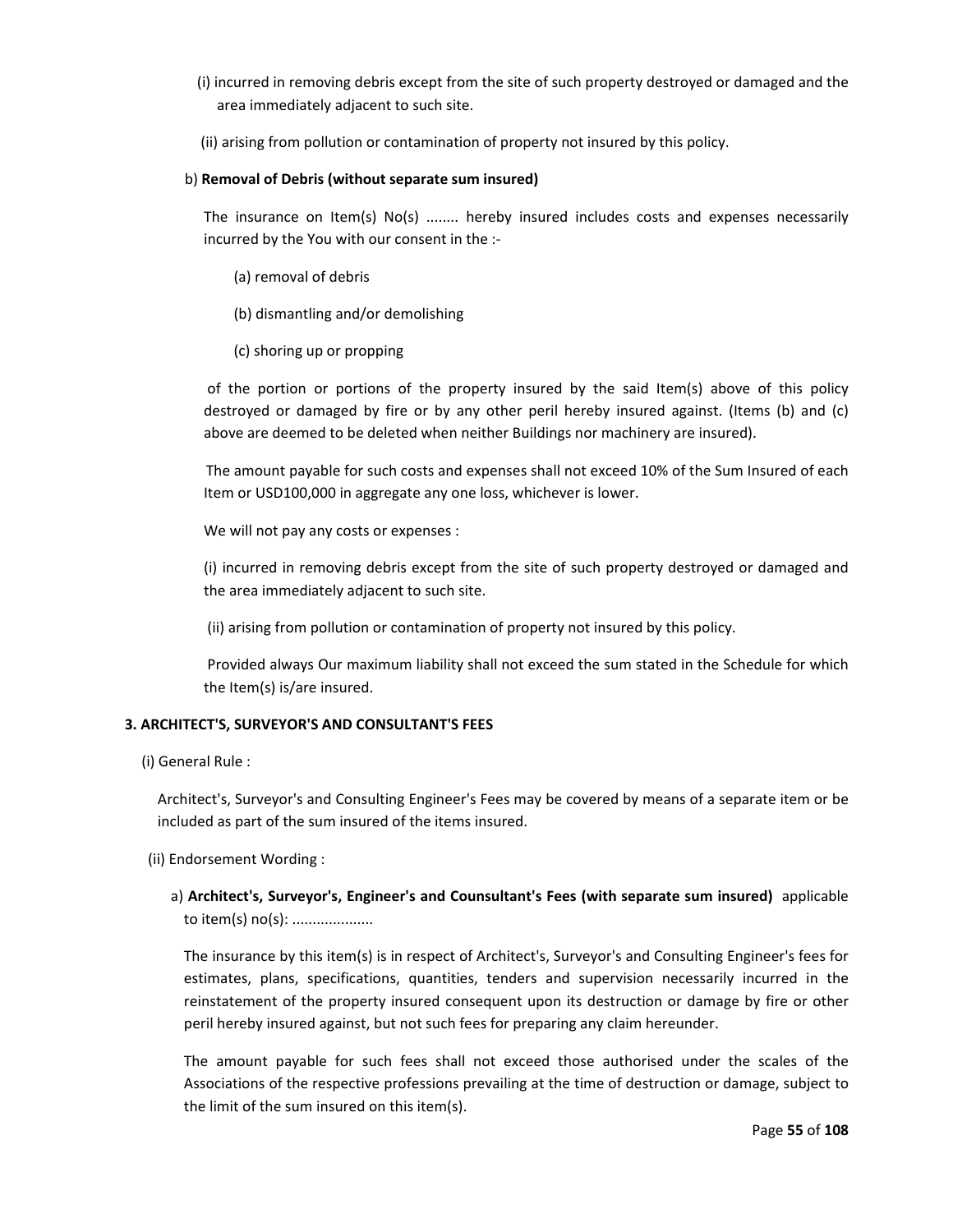# b) **Architect's Surveyor's, Engineer's and Consultant's Fees (without separate sum insured)**

The insurance on buildings, plant and machinery hereby insured includes Architect's Surveyor's and Consulting Engineer's fees for estimates, plans, specifications, quantities, tenders and supervision necessarily incurred in the reinstatement of the property insured consequent upon its destruction or damage by fire or any other peril hereby insured against, but not such fees for preparing any claim hereunder. The amount payable for such fees shall not exceed those authorised under the scales of the Associations of the respective professions prevailing at the time of destruction or damage, subject to Our maximum liability for any loss damage and fees not exceeding 10% of the Sum Insured or USD100,000 in any one loss, whichever is lower.

## **4. OTHER CONTENTS CLAUSE**

(i) General Rule :

An insurance on contents may be extended to include the "other Contents" up to a maximum limit of USD250 without additional premium.

This extension is not applicable to insurance on stock‐in‐trade and or merchandise.

The monetary limit of USD250 maximum for items (a) to (e) are obligatory. Paragraph (e) may be omitted entirely if it is not desired to insure such property

(ii) Endorsement Wording :

It is agreed that the term "Other Contents" in so far as they are not otherwise insured is understood to include:‐

- a) Money and stamps not otherwise specifically insured for an amount not exceeding USD250.
- b) Documents, manuscripts and business books but only for the value of the materials as stationery, together with the cost of clerical labour expended in writing up, and not for the value to the Insured of the information contained therein and for an amount not exceeding USDD250.
- c) Computer systems records but only for the value of the materials together with the cost of clerical labour and computer time expended in reproducing such records (excluding any expenses in connection with the production of information to be recorded therein) and not for the value to the Insured of the information contained therein for an amount not exceeding USD250.
- d) Patterns, models, plans and designs, for an amount not exceeding USD250.

# **5. CAPITAL ADDITIONS CLAUSE**

(i) General Rule :

It is permissible for an insurance on buildings, machinery, plant, fixtures and fittings to be extended to cover alterations, improvements and additions for an amount not exceeding 10% by each item or USD250,000 per location whichever is the less.

In the event that there is more than one location, the limit may be increased to USD500,000, this amount being the aggregate limit for all the locations.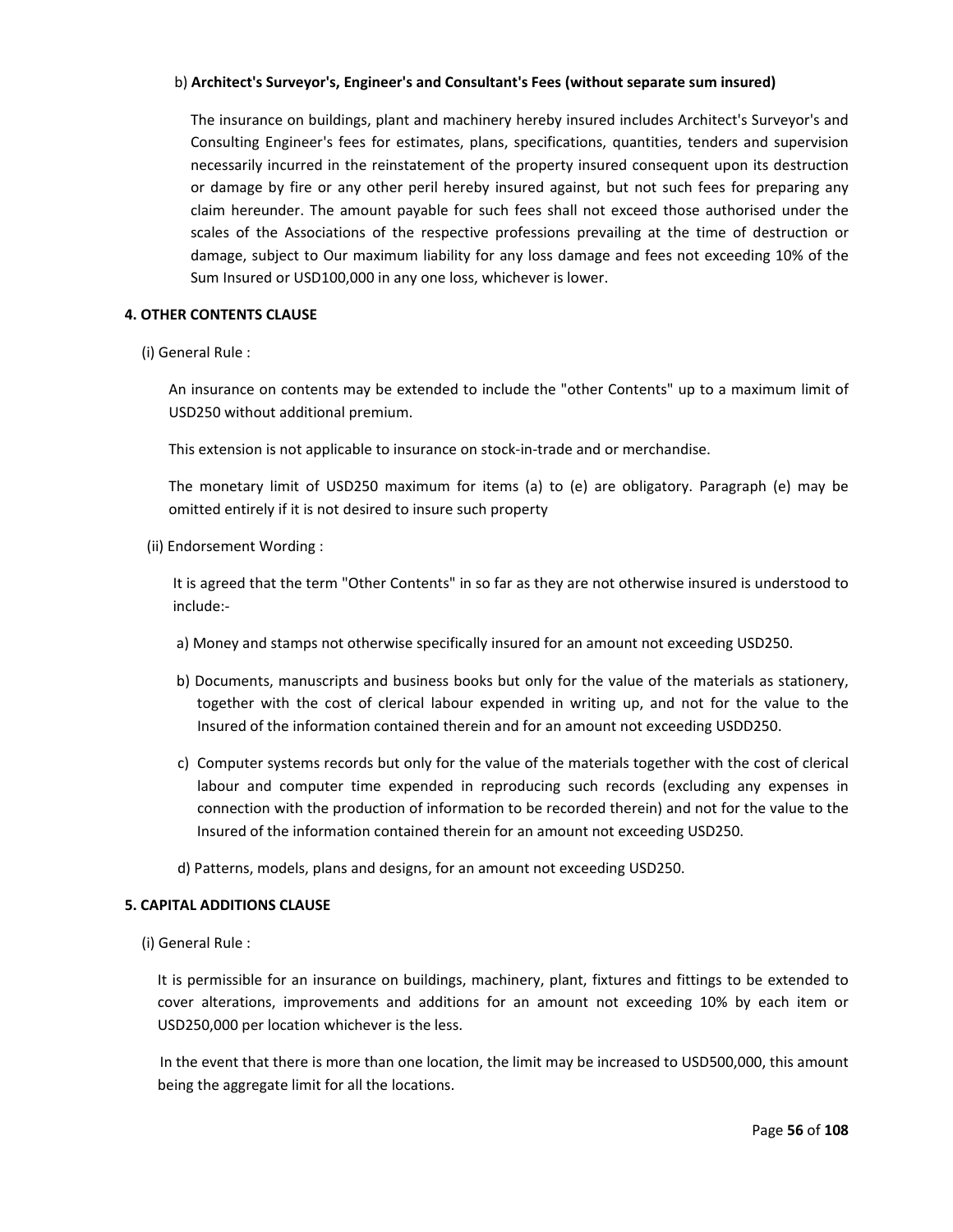This extension may only be granted where the total sum insured is USD1,500,000 or above but is not to be applied to insurance on Stock‐in‐trade and/or merchandise.

(ii) Endorsement Wording :

The insurance hereby extends to cover alterations, additions and improvements (but not appreciation in value in excess of the sum insured) to property specified in (Item(s) No(s) ................ of) this policy for an amount not exceeding in respect of each item 10% of the sum insured by each item orUSD250,000 per location whichever is the less.

You undertake to advise Us every three months of such alterations, additions and improvements and to pay the appropriate additional premium thereon.

The Clause is inoperative if the declaration of such alterations, additions and improvements is not received by Us within 30 days from the date of such alterations, additions and improvements.

Note : In the event that there is more than one location, then the limit may be increased to USD500,000, this amount being the aggregate limit for all the locations.

## **6. MORTGAGEE (CHARGEE) CLAUSE**

(i) General Rule :

Where the property insured is the subject of a charge (mortgage), the policy may be endorsed and be subjected to this clause.

### (ii) Endorsement Wording :

Loss, if any, payable to ............. as Mortgagee (Chargee) as interest may appear in this insurance, as to the interest of the Mortgagee (Chargee) only therein, shall not be invalidated by any act or neglect of the Mortgagor (Chargor) or the Owner of the within described property nor any foreclosure or other proceedings or notice of sale relating to the property or by the occupation of the premises for purposes more hazardous than are permitted by this Policy, or by the non‐occupation thereof, or by any other increase of risk taking place in the property insured hereunder, Provided that in case the Mortgagor (Chargor) or Owner shall neglect to pay any premium due under this Policy the Mortgagee (Chargee) shall on demand pay the same. Provided also that the Mortgagee (Chargee) shall notify Us of any non‐occupancy or any change of ownership or occupancy or increase of hazard which shall come to the knowledge of the said Mortgagee (Chargee) and unless permitted by this Policy it shall be noted thereon and the Mortgagee (Chargee) shall on demand pay the premium for such increased hazard for the term thereof otherwise this Policy shall be null and void.

And it is further agreed that whenever We shall pay the said Mortgagee (Chargee) any sum in respect of loss or damage under this Policy and shall claim that as to the Mortgagor (Chargor) or Owner no liability therefor existed, We shall become legally subrogated to all the rights of the Mortgagee (Chargee) to the extent of such payment but not so as to impair the right of the said Mortgagee (Chargee) to recover the full amount of any claim it may have on such Mortgagor (Chargor) or Owner or on any other party or parties insured hereunder of from any securities or funds available.

Non‐Cancellation Clause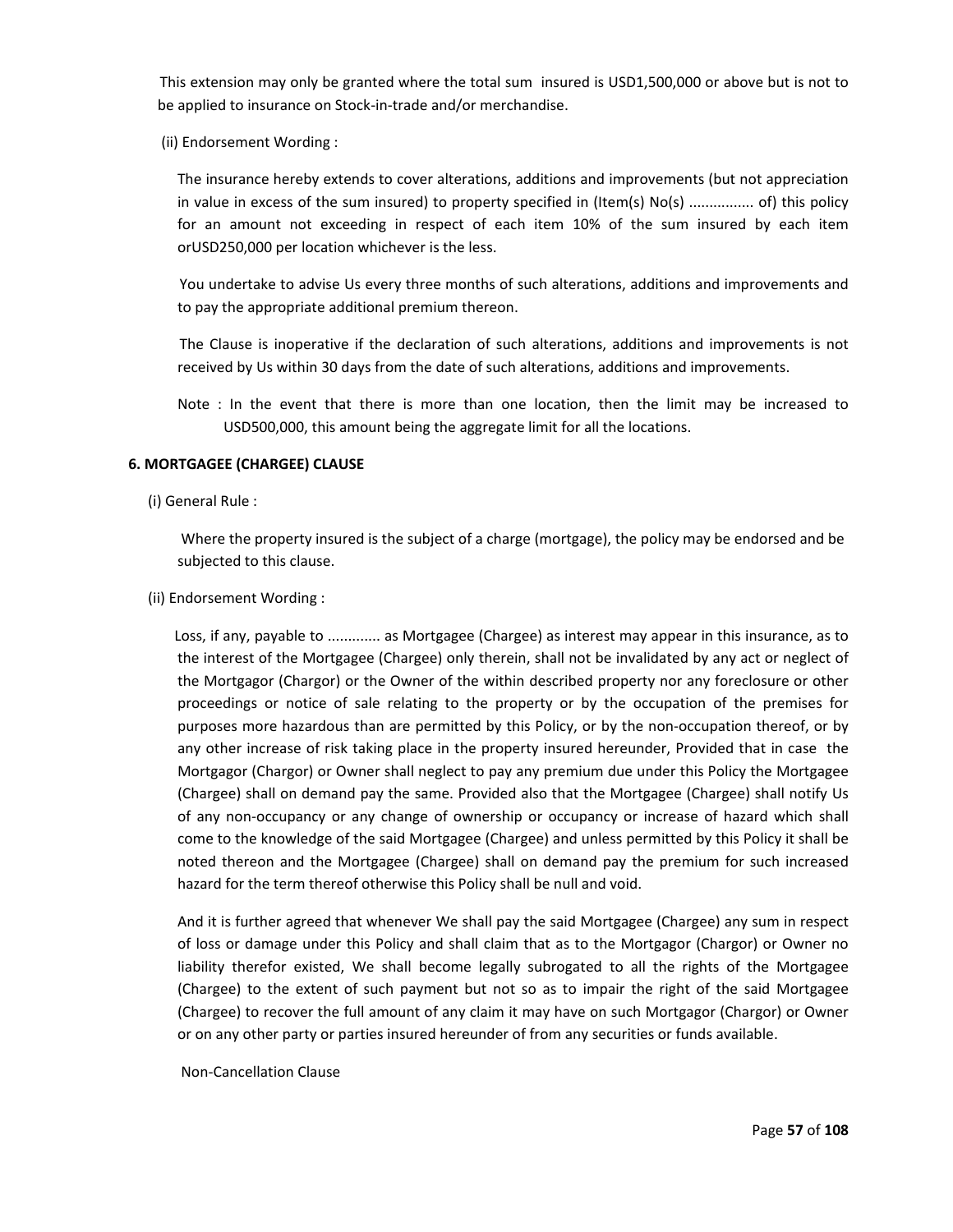And it is further agreed that cancellation of this Policy shall not be effected by You except upon prior notification to the Mortgagee (Chargee) in writing giving fourteen (14) days notice to the last known address of the Mortgagee (Chargee).

Note : When the interest is that of Chargee and Chargor the words in brackets are deemed to be inserted in place of Mortgagee and Mortgagor.

## **7. CONTRACT PRICE**

Notwithstanding anything to the contrary contained in the Policy, it is hereby declared and agreed that in respect only of goods sold but not delivered for which You are responsible and with regard to which under the conditions of the sale, the sale contract is cancelled by reason of the fire or any other peril hereby insured against, either wholly or to the extent of the loss or damage, Our liability shall be based on the contract price, and for the purpose of calculating the value of all goods to which this clause would in the event of destruction or damage be applicable the same basis shall be used.

## **8. FOUNDATION EXCLUSION**

The Insurance on Building(s) excludes that part of any building below the under\* surface of its lowest floor (and those parts of the concrete foundations for machinery which extend above such level).

Note 1 : \* "upper" may be substituted for "under".

Note 2 : The words in brackets may be omitted.

### **9. RENT**

### (a) **Rent (applicable to owner non‐occupier of the premises)**

On........ months rent insured. Sum Insured :USD ...............

This insurance on Rent applies only if (any of) the said buildings(s) or any part thereof is unfit for occupation in consequence of fire or any other peril hereby insured against and the amount payable shall not exceed such proportion of the sum insured on Rent as the period necessary for reinstatement or repairs bears to the total number of months of Rent insured.

### **(b) Rent (applicable to owner‐occupier of the premises)**

On........ months expenses insured. Sum Insured : USD ............

This insurance on Rent applies only if (any of) the said building(s) or any part thereof is unfit for occupation in consequence of fire or any other peril hereby insured against and the amount payable shall be the reasonable additional expenses necessarily incurred by You in renting an alternative premise elsewhere. Provided that the total amount payable shall not exceed such proportion of the expenses insured as the period necessary for reinstatement or repairs bears to the total number of months expenses insured.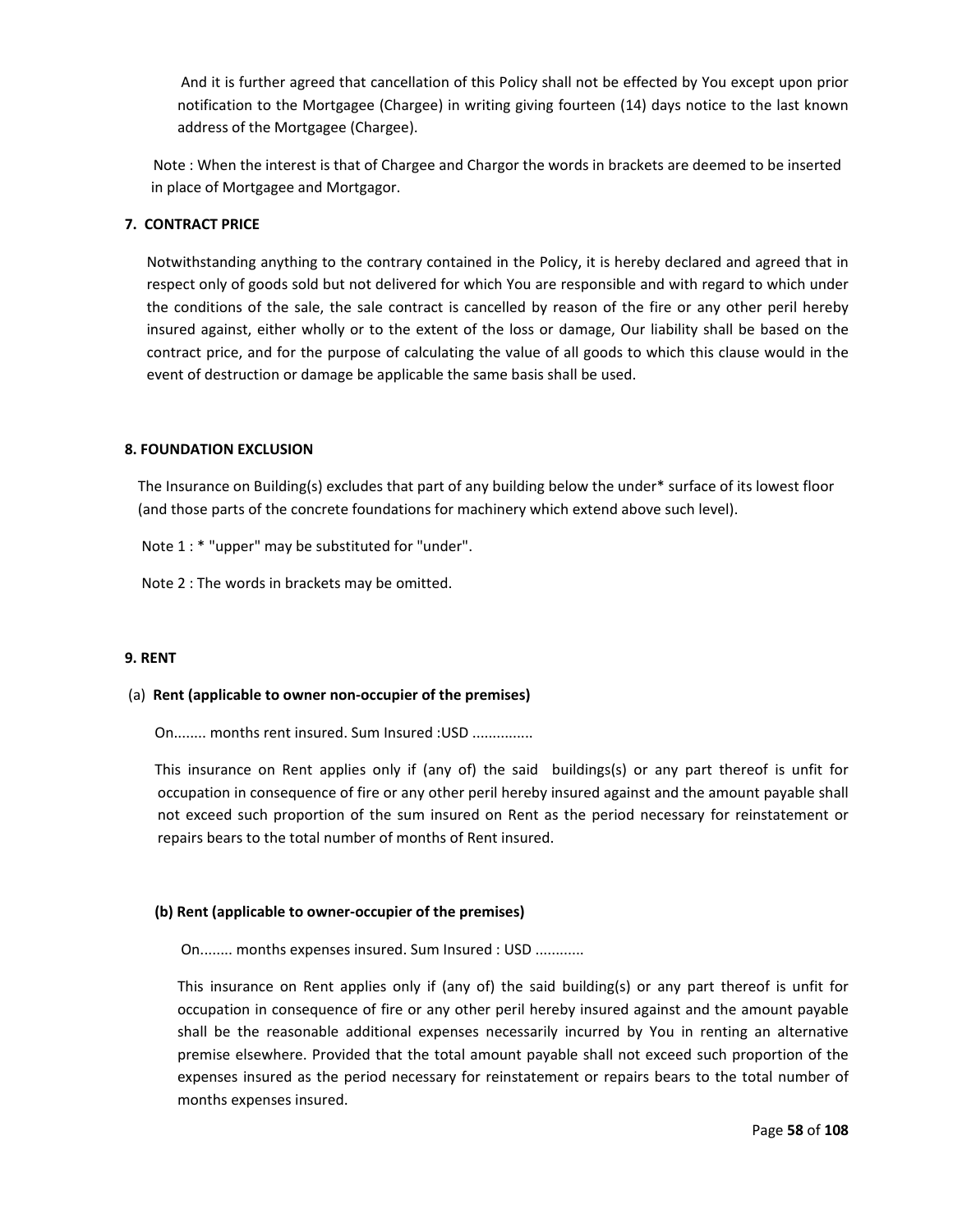### **10. COMPUTER SYSTEMS RECORDS**

(ii) Endorsement Wording :

Computer systems records are insured only for the value of the materials together with the cost of clerical labour and computer time expended in reproducing such records (excluding any expenses in connection with the production of information to be recorded therein) and not for the value of the information contained therein.

## **11. DESIGNATION CLAUSE**

For the purpose of determining where necessary the item (column heading) under which any property is insured, We agree to accept the designation under which such property is entered in the Your books.

### **12. PAWNBROKERS**

In the event of destruction or damage to pledged goods by fire or any other peril hereby insured against the amount payable shall not exceed the amount advanced by You on such goods plus 30% and the value of all goods which this clause applies shall be calculated on the same basis.

## **13. ESCALATION CLAUSE**

In consideration of the payment of an additional premium amounting to 50% of the premium produced by applying the specified percentage to the first or the annual premium as appropriate on the undernoted item(s), the sum(s) insured thereby shall, during the period of insurance, be increased each day by an amount representing 1/365th of the specified percentage increase per annum.

Item Number **Specified percentage increase per annum** \_\_\_\_\_\_\_\_\_\_\_\_\_\_\_\_ \_\_\_\_\_\_\_\_\_\_\_\_\_\_\_\_\_\_\_\_\_\_\_\_\_\_\_\_\_\_\_\_\_\_\_ \_\_\_\_\_\_\_\_\_\_\_\_\_\_\_\_ \_\_\_\_\_\_\_\_\_\_\_\_\_\_\_\_\_\_\_\_\_\_\_\_\_\_\_\_\_\_\_\_\_\_\_ \_\_\_\_\_\_\_\_\_\_\_\_\_\_\_\_\_\_\_ \_\_\_\_\_\_\_\_\_\_\_\_\_\_\_\_\_\_\_\_\_\_\_\_\_\_\_\_\_\_\_\_\_\_\_

Unless specifically agreed to the contrary the provisions of this Clause shall only apply to the sums insured in force at the commencement of each period of insurance.

At each renewal date, You shall notify Us:‐

- i) the sums to be insured under each item above, but in the absence of such instructions the sums insured by the above items shall be those stated on the Policy (as amended by any endorsements effective prior to the aforesaid renewal date) to which shall be added the increases which have accrued under this clause during the period of insurance up to that renewal date, and
- ii) the specified percentage increase(s) required for the forthcoming period of insurance, but in the absence of instructions to the contrary prior to renewal date the existing percentage increase shall apply for the period of insurance from renewal.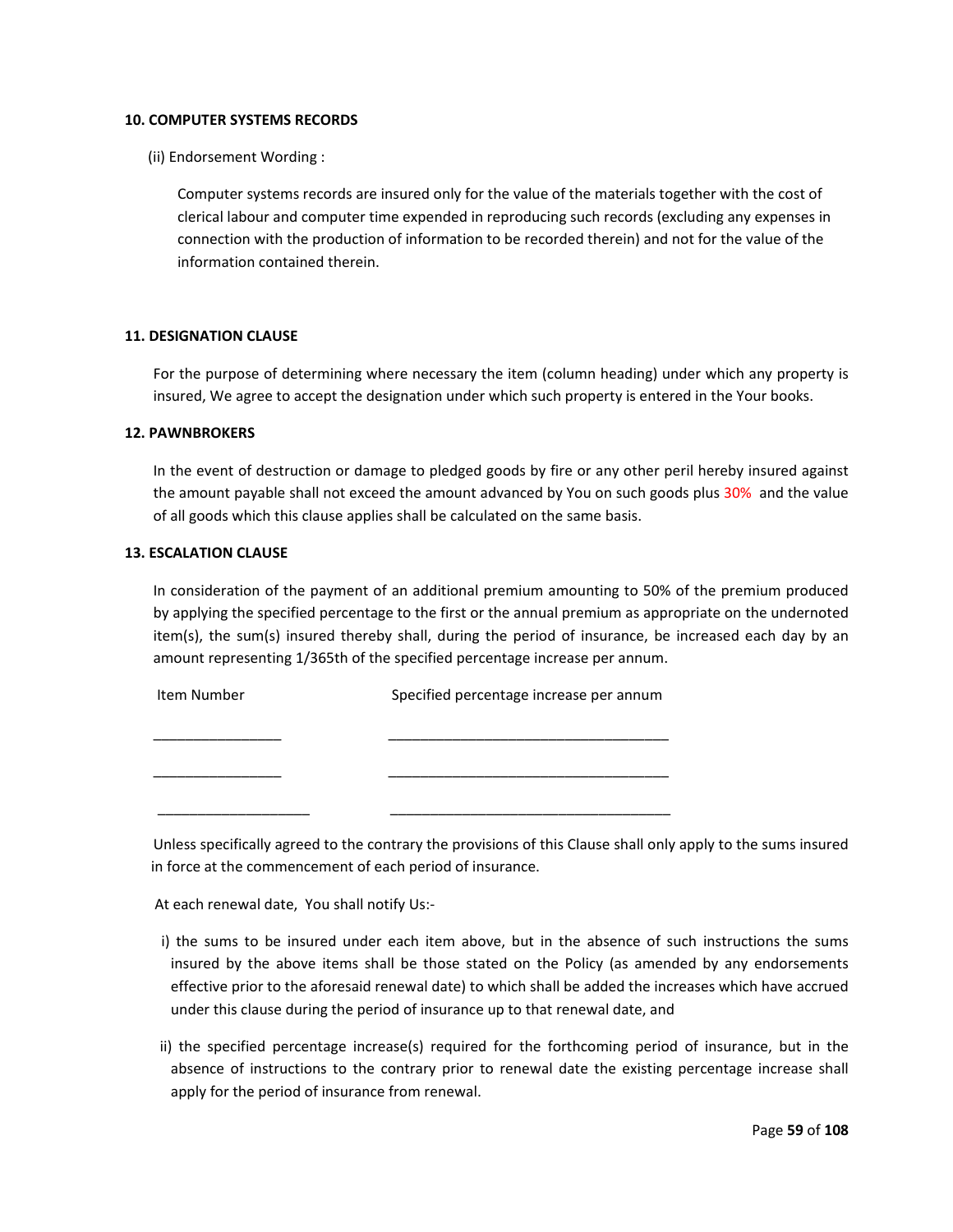All the conditions of the Policy except insofar as they may be hereby expressly varied shall apply as if they had been incorporated herein.

### **14. COINSURANCE AND LEADER CLAUSE**

It is hereby declared and agreed notwithstanding anything contained in the within policy, or on any endorsement hereon to the contrary that any reference to "the Company" shall be deemed to mean the following Companies each of which agrees for its individual proportion set against its name subject to the terms, exceptions and conditions herein or attached hereto or endorsed hereon, that if during the period of insurance stated in the Schedule the Insured shall sustain loss or damage in the circumstances provided for by this Policy indemnify the Insured in the manner herein described:

| Company | Proportion |  |  |  |  |
|---------|------------|--|--|--|--|
|         |            |  |  |  |  |
|         |            |  |  |  |  |

It is further declared and agreed notwithstanding anything contained to the contrary that the lead coinsurer, is authorised to sign the Policy/Endorsement/Renewal Receipt.

For all intents and purposes this policy shall have effect as though each of the above-mentioned insurance companies had issued a separate policy for its individual proportion of the sum insured.

# **15. AUTOMATIC RENEWAL CLAUSE**

(i) General Rule :

The Automatic Renewal Clause may be used in conjunction with the Mortgagee/Chargee Clause or Leasing Endorsement or Hire Purchase Endorsement.

(ii) Endorsement Wording :

This Policy is deemed to be automatically renewed and the appropriate premium charged upon expiry unless otherwise instructed.

### **16. REINSTATEMENT VALUE CLAUSE**

Notwithstanding anything to the Contrary contained in the Policy, it is hereby declared and agreed that in the event of the property insured under (items Nos .............. of) the within Policy being destroyed or damaged, the basis upon which the amount payable under (each of the said items of) the Policy is to be calculated shall be the cost of replacing or reinstating on the same site property of the same kind or type but not superior to or more extensive than the insured property when new, subject to the following Special Provisions and subject also to the terms and conditions of the Policy except insofar as the same may be varied hereby.

SPECIAL PROVISIONS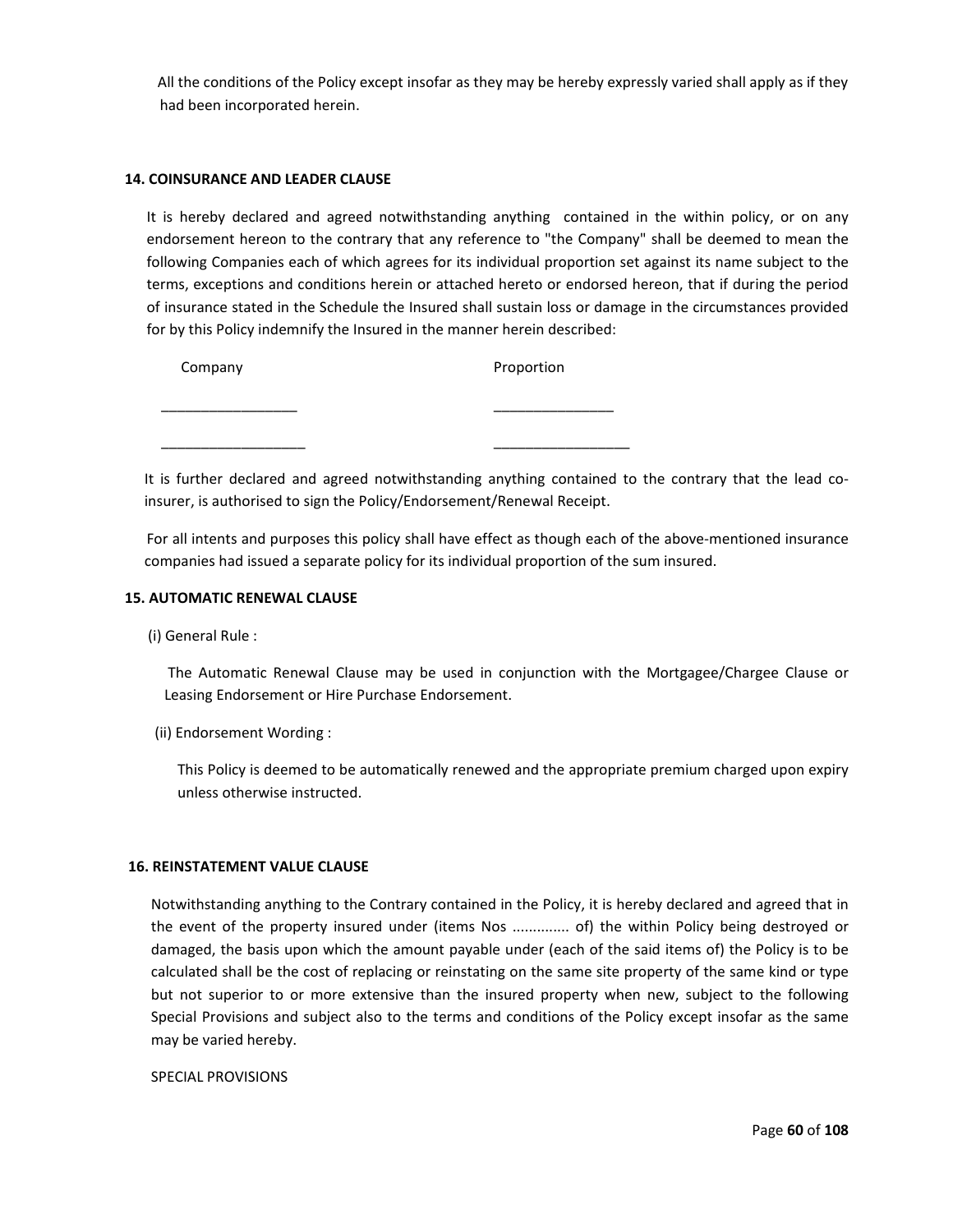- 1. The work of replacement or reinstatement (which may be carried out upon another site and in any manner suitable to the requirements of the Insured subject to Our liability not being thereby increase) must be commenced and carried out with reasonable despatch and in any case must be completed within 12 months after the destruction or damage, or within such further time as the Company may (during the said 12 months) in writing allow otherwise no payment beyond the amount which would have been payable under the Policy if this memorandum had not been incorporated therein shall be made.
- 2. Until expenditure has been incurred by You in replacing or reinstating the property destroyed or damaged, We shall not be liable for any payment in excess of the amount which would have been payable under the Policy if this memorandum had not been incorporated therein.
- 3. If at the time of replacement or reinstatement the sum representing the cost which would have been incurred in replacement or reinstatement if the whole of the property covered has been destroyed exceeds the sum insured thereon at the breaking out of any fire or at the commencement of any destruction of or damage to such property by any other peril insured against by this Policy, then You shall be considered as being Your own insurer for the excess and shall bear a rateable proportion of the loss accordingly. Each item of the Policy (if more than one) to which this Memorandum applies shall be separately subject to the foregoing provision.
- 4. This Clause shall be without force or effect if:‐
	- a) You fail to intimate to Us within six (6) months from the date of destruction or damage, or such further times as We may in writing allow, Your intention to replace or reinstate the property destroyed or damaged.
	- b) You are unable or unwilling to replace or reinstate the property destroyed or damaged on the same or another site.
- 5. No payment beyond the amount which would have been payable under the Policy if this memorandum had not been incorporated therein shall be made if at the time of any destruction or damage to any property insured hereunder such property shall be covered by any other insurance effected by or on behalf of the Insured which is not upon the identical basis of reinstatement set forth therein.

# **17. REINSTATEMENT IN COMPLIANCE WITH THE REQUIREMENT OF PUBLIC AUTHORITIES**

Notwithstanding anything to the contrary contained in the Policy, it is hereby declared and agreed that the insurance by (Item No.............of) this Policy extends to include such additional cost of reinstatement of the destroyed or damaged property thereby insured as may be incurred solely by reason of the necessity to comply with Building or other Regulations under or framed in pursuance of any Government Act or Bye‐Laws of any Municipal or Local Authority provided that:‐

- 1) The amount recoverable under this Extension shall not include:‐
	- a) the cost incurred in complying with any of the aforesaid Regulations or Bye‐Laws :‐
		- i) in respect of destruction or damage occurring prior to the granting of this extension,
		- ii) in respect of destruction or damage not insured by the Policy,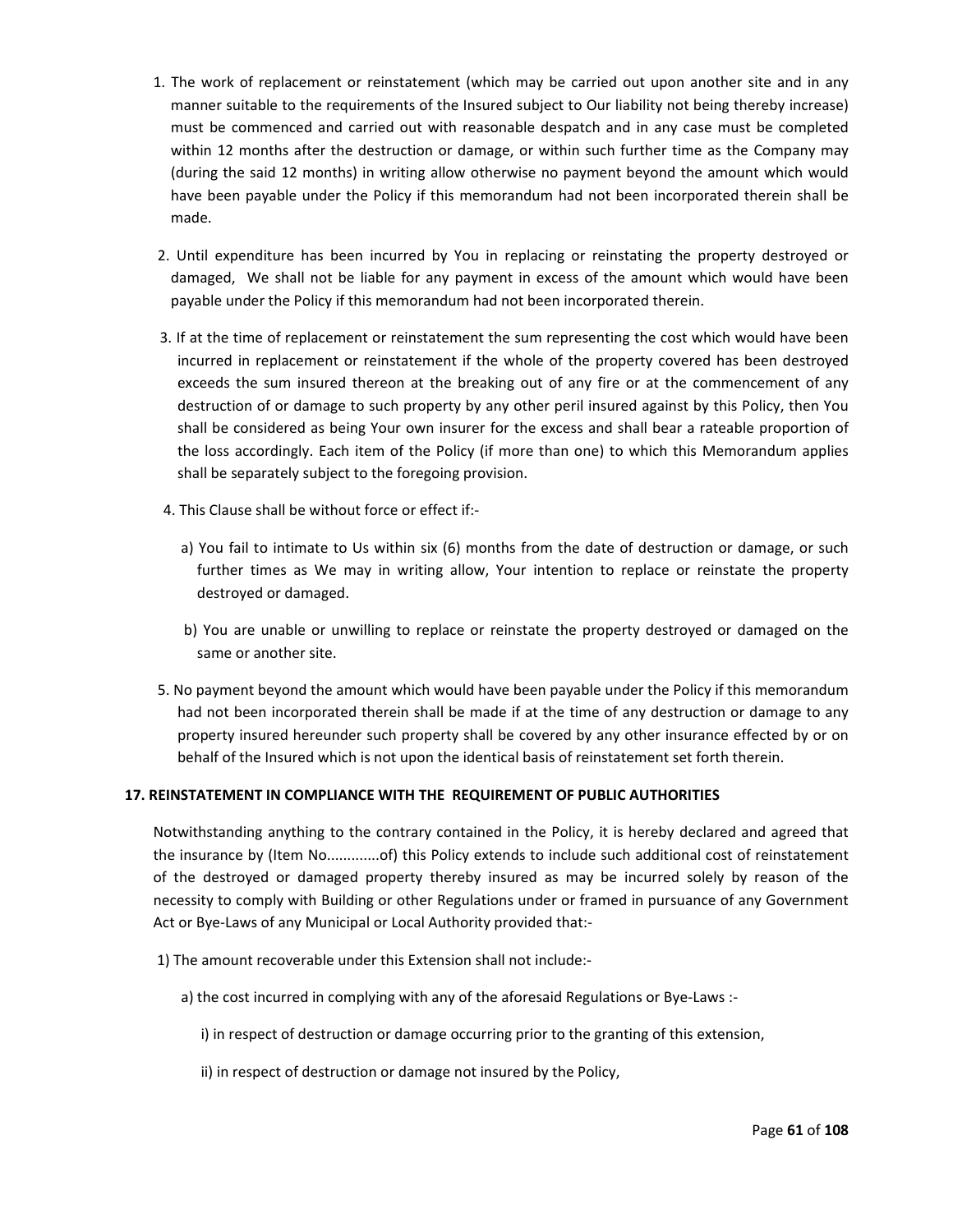- iii) under which notice has been served upon You prior to the happening of the destruction or damage.
- iv) in respect of undamaged property or undamaged portions of property.
- b) the additional cost that would have been required to make good the property damaged or destroyed to a condition equal to its condition when new had the necessity to comply with any of the aforesaid Regulations or Bye‐Laws not arisen;
- c) the amount of any rate, tax, duty, development or other charge or assessment arising out of capital appreciation which may be payable in respect of the property or by the owner thereof by reason of compliance with any of the aforesaid Regulations or Bye‐Laws.
- 2) The work of reinstatement must be commenced and carried out with reasonable despatch and in any case must be completed within twelve (12) months after the destruction or within such further time as We may (during the said 12 months) in writing allow and may be carried out wholly or partially upon another site (if the aforesaid Regulations or Bye‐Laws so necessitate) subject to Our liability under this extension not being thereby increased.
- 3) If the liability of the Company under (any item of) the Policy apart from this extension shall be reduced by the application of any of the terms and conditions of the Policy then Our liability under this extension (in respect of any such item) shall be reduced in like proportion.
- 4) The total amount recoverable under any item of the Policy shall not exceed the sum insured thereby.
- 5) All the conditions of the Policy except insofar as they may be hereby expressly varied shall apply as if they had been incorporated herein.

# **18. DECLARATION POLICIES**

Special Conditions For Declaration Policies

1) In consideration of the premium by this Policy being provisional in that it is calculated on 100% of the sum insured hereby and is subject to adjustment on expiry of each period of insurance:‐

You agree to declare to US in writing the value of his stocks, less any amount insured by Policies other than Declaration Policies, on the following basis namely .................(insert the appropriate wording in accordance with Rule of Section 1) and to make such declaration within thirty days of the ............................(insert the appropriate day or date) of each calendar month, such declaration to be signed by the Insured or by a responsible person authorised to sign on his behalf.

If other Policies on a declaration basis cover the stock hereby insured the declarations shall be made so as to apportion to each Policy a share of the value of the stocks insured under such Declaration Policies, pro‐rata to the respective amounts named in the Policies.

In the event of a declaration not being made within the thirty days mentioned above, then You shall be deemed to have declared the sum insured hereby as the value at risk.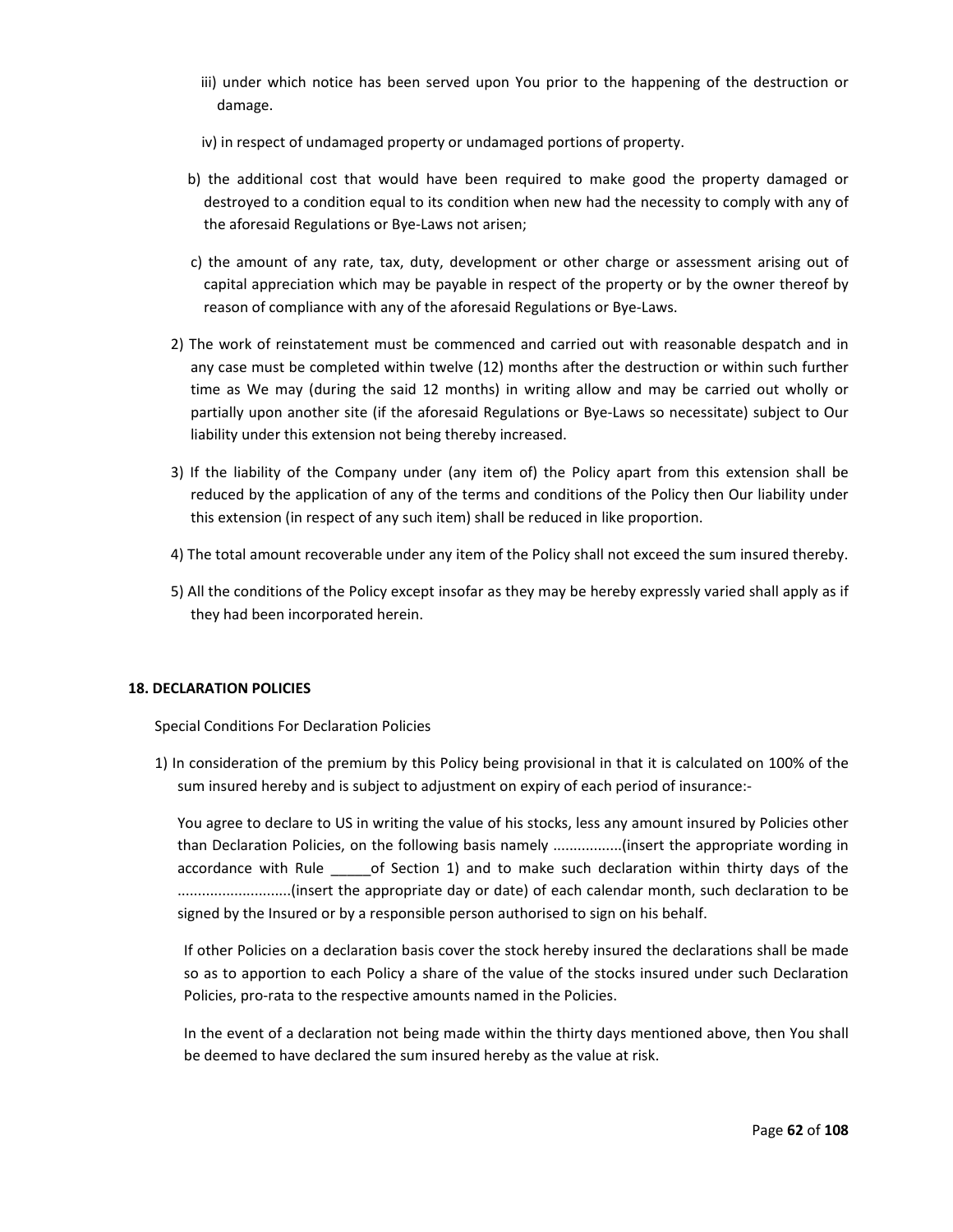On the expiry of each period of insurance, the premium shall be calculated at the rate applicable on the average sum insured, namely, the total of the values declared or deemed to have been declared divided by the number of declarations due to have been made. If the resultant premium is less than the provisional premium, We shall refund the difference to You but such refund shall not exceed 50% of the provisional premium.

- 2) The basis of value for declarations shall be the market value and any loss hereunder shall be settled on the basis of the market value immediately anterior to the loss.
- 3) If at the time of any loss, there be any other subsisting insurance or insurances on other than a declaration basis, whether effected by You or by any other person or persons, covering the stocks hereby insured, this Policy shall apply only to the excess of the value of such stocks at the time of the loss over the sum insured by such insurance or insurances, and We shall not be liable to pay or contribute more than that proportion of such loss which such excess (or, if there be other declaration insurances covering the same stocks, a rateable proportion of such excess), but not exceeding the sum insured hereby, bears to the total value of the stocks.
- 4) If after the occurrence of a loss it is found that the amount of the last declaration previous to the loss is less than the amount that ought to have been declared, then the amount which would have been recoverable by You shall be reduced in such proportion as the amount of the said last declaration bears to the amount that ought to have been declared.
- 5) In the event of a loss occurring the Insured undertakes to pay extra premium on the amount of any loss pro rata from the date of such loss to the expiry of the period of insurance, the premium being calculated at the rate applicable to the stocks destroyed and such extra premium shall not be taken into account in, and shall be distinct from, the final adjustment of premium.
- 6) In the event of this Policy being cancelled by You during its currency (whether stock exists or not) the premium to be retained by Us shall be the appropriate short period premium calculated on the average amount insured up to the date of cancelment, or 50% of the provisional premium whichever is the greater; but if the Policy is cancelled by You after a loss has occurred, the premium to be retained by Us shall be the pro-rata proportion of the premium calculated on the average amount insured up to the cancelment plus the pro‐rata proportion of the premium from the date of loss to the expiry of the period of insurance on the amount of the loss paid, or 50% of the provisional premium whichever is the greater.
- 7) It is warranted that every other Policy on a declaration basis covering the stocks insured hereby shall be identical in wording with this Policy.
- 8) This insurance is subject in all respects to the printed conditions of the Policy except in so far as they may be varied by these Special Conditions.

# **19. TEMPORARY STORAGE CLAUSE**

(i) General Rule :

It is permissible to cover property (excluding Buildings) insured under a policy whilst temporarily stored anywhere in Cambodia.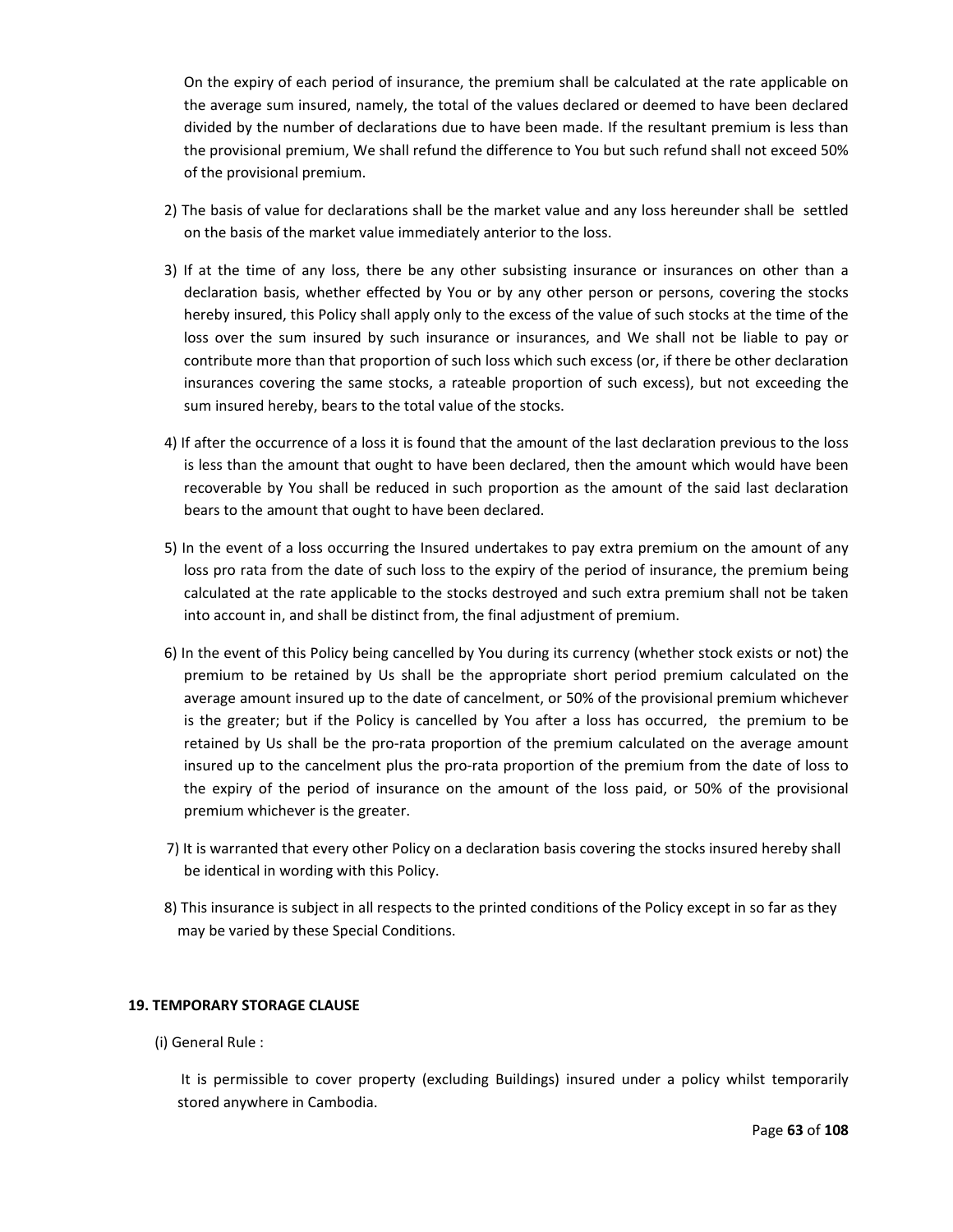No additional premium for the temporary storage need be charged for periods of storage not exceeding thirty (30) days. However, if the period of storage exceeds thirty (30) days, the normal rates at the premises of storage are applicable on a pro rate basis for that period exceeding the thirty (30) days limit.

(ii) Endorsement Wording :

The property (excluding buildings) insured under this Policy is covered whilst temporarily stored anywhere in Cambodia PROVIDED that:‐

- a) the period of temporary storage shall not exceed thirty (30) days.
- b) Our liability is limited to 10% of the total sum insured or USD100,000, whichever is the lower, for property covered under this clause.
- c) We shall not be liable for any loss or damage to the property whilst in transit (including the processes of loading and unloading incidental to such transit).
- d) this insurance does not apply to:‐
	- (i) property in so far as it is otherwise insured.
	- (ii) motor vehicles and motor chassis licensed for road use or being used on a road.

# **20. LEASING ENDORSEMENT**

(i) General Rule :

 It is permissible to attach the Leasing Endorsement to the policy where the property insured is the subject of leasing arrangement.

# (ii) Endorsement Wording :

It is hereby understood and agreed that ..................(hereinafter referred to as the lessors) are the owners of the property insured by item ................... and that such property is the subject of a Leasing Agreement made between the lessors of the one part and You of the other part and it is further understood and agreed that the lessors are interested in any monies which but for this endorsement could be payable to the insured under this policy in respect of loss of or damage to the property (which loss or damage is not made good by repair reinstatement or replacement under the terms of the policy) and such monies shall be paid to the lessors as long as they are the owners of the property and their receipt shall be a full and final discharge to the company in respect of such loss or damage. Save as by this endorsement expressly agreed nothing herein shall modify or affect Your and Our rights and liabilities respectively under or in connection with this policy.

# Non‐Cancellation Clause

And it is further agreed that cancellation of the Policy shall not be effected by You except upon prior notification to the Lessor in writing giving Fourteen (14) days notice to the last known address of the Lessor.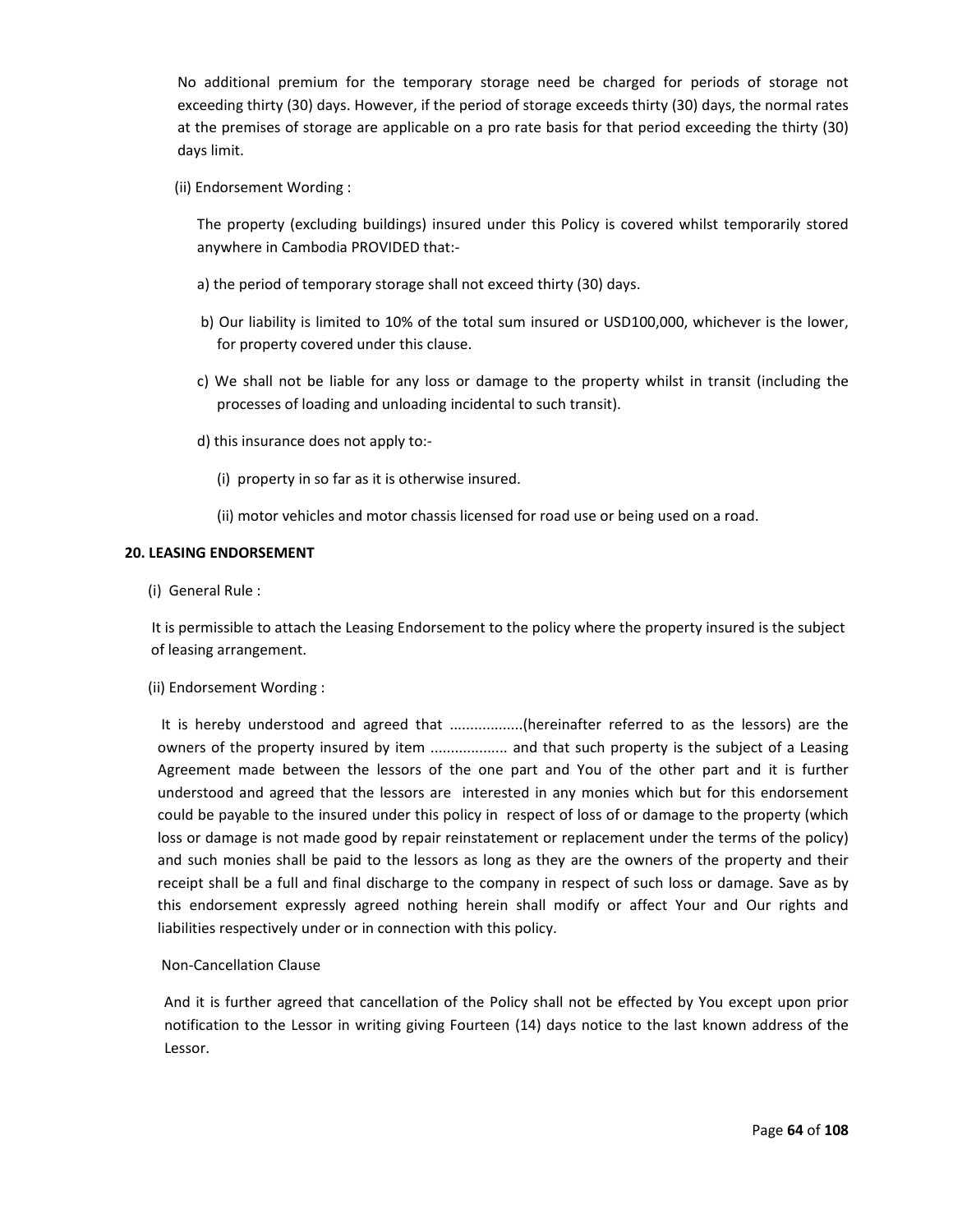### **21. BRAND, LABEL AND TRADEMARK CLAUSE**

(i) General Rule :

It is permissible to attach the Brand, Label and Trademark Clause to the policy for property bearing a brand, label or trademark at the request of the Insured.

(ii) Endorsement Wording :

In the case of damage to property bearing a brand, label or trademark, the sale of which in any way carries Your guarantee, the salvage value of such damaged property shall be determined after the removal in the customary manner of all brands, labels and any trademarks which might be taken to indicate that the guarantee of the manufacturer or Your guarantee attaches to the said property.

# **22. HIRE PURCHASE ENDORSEMENT**

(i) General Rule :

It is permissible to attach the Hire Purchase Endorsement to the policy where the property insured is the subject of hire purchase.

(ii) Endorsement Wording :

It is hereby understood and agreed that .............(hereinafter referred to as the Owners) are the owners of the property insured by item(s) ............ and that such property is the subject of a Hire Purchase Agreement made between the Owners of the one part and You of the other part. It is further understood and agreed that any payment made in respect of loss or damage (which loss or damage is not made good by repair, reinstatement or replacement) under the terms of this Policy shall be made to the Owners as long as they are the owners of the property and their receipt shall be full and final discharge to Us in respect of such loss or damage.

It is understood and agreed that notwithstanding any provision in the Hire Purchase Agreement to the contrary this Policy is issued to the You namely: ................................. as the principal party and not as agent or trustee for the Owners and nothing herein shall be construed as constituting You , as agent or trustee for the Owners or as an assignment (whether legal or equitable) by You to the Owners of his rights, benefits and claims under this Policy.

# Non‐Cancellation Clause

And it is further agreed that cancellation of the Policy shall not be effected by You except upon prior notification to the Owner in writing giving Fourteen (14) days notice to the last known address of the Owner .

# **23. INTERNAL REMOVAL CLAUSE**

(i) General Rule :

It is permissible to apply the above Clause to the policy where appropriate.

(ii) Endorsement Wording :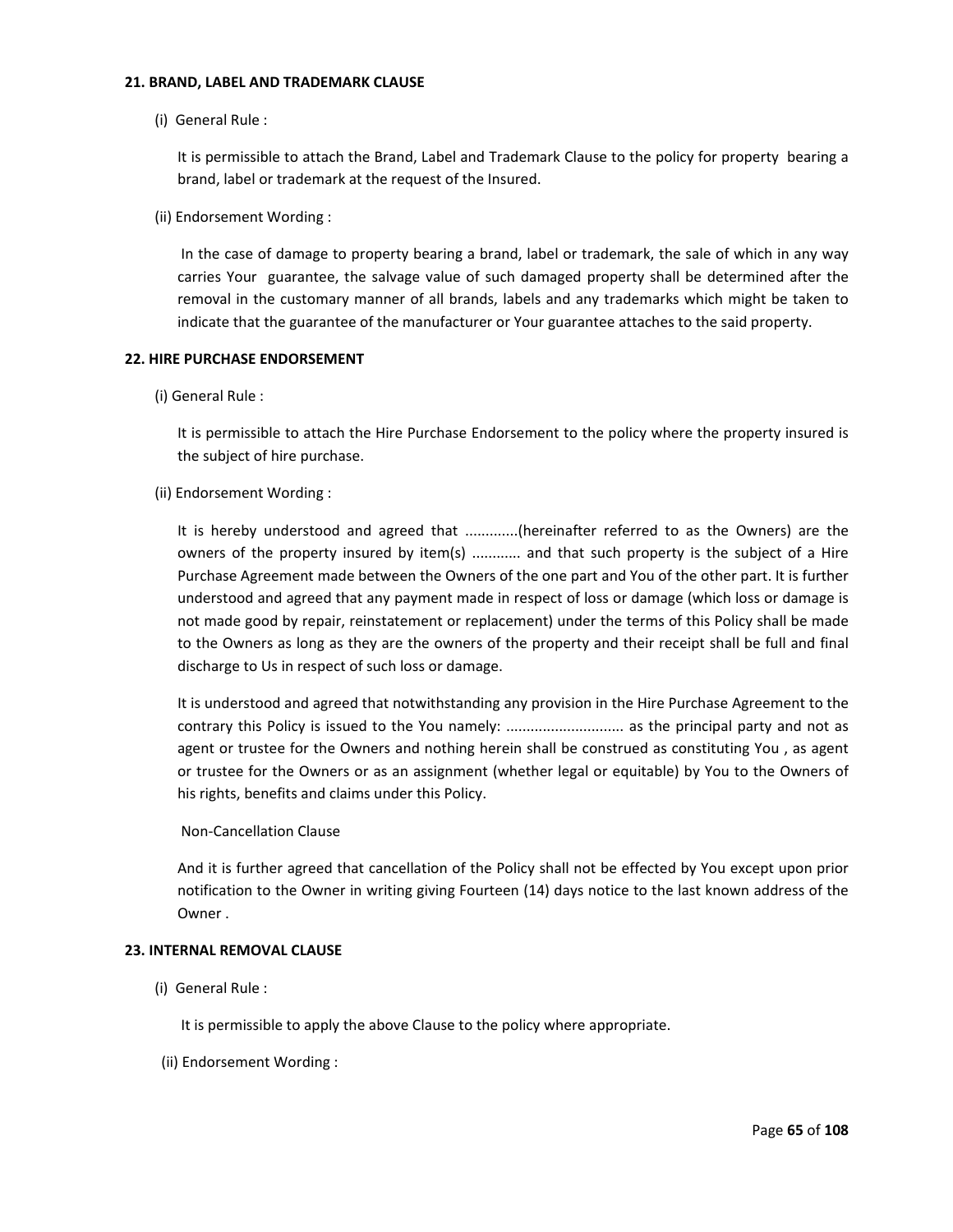It is understood and agreed that in the event of removal of property from one building to another at any of the aforesaid situations being inadvertently not advised to US, the insurance on such property shall follow removal, the necessary adjustments in sum insured and premium being made as from the date of removal as soon as the oversight is discovered.

# **24. APPRAISEMENT CLAUSE**

(i) General Rule :

It is permissible to apply the above clause to the policy where appropriate.

(ii) Endorsement Wording :

If the aggregate claim for any one loss does not exceed USD5,000 or 5% of the sum insured, whichever is the lesser amount, of the item or items affected, no special inventory or appraisement of the undamaged property shall be required.

If two or more buildings be included in a single item, this provision shall apply to the range of buildings and/or contents by the item or items affected.

## **25. VEHICLE LOAD CLAUSE**

(i) General Rule :

It is permissible to apply the above clause to the policy where appropriate.

(ii) Endorsement Wording :

In the event of any of the Your vehicles being left loaded overnight whilst in or on the premises described in the Schedule hereto, We will indemnify You in respect of such load in the event of loss or damage by any of the perils insured against by this Policy.

### **26. ALTERATIONS AND REPAIRS CLAUSE**

(i) General Rule :

It is permissible to apply the above clause to the policy where appropriate.

(ii) Endorsement Wording :

Notwithstanding anything contained in the Policy, workmen are allowed on or about your premises to carry out alterations and repairs provided the trade, manufacture, nature of occupation and/or construction of the building remains unchanged.

### **27. AGREED VALUE ENDORSEMENT FOR ART OBJECTS/PAINTINGS, ANTIQUES AND SUCH LIKE ITEMS**

It is hereby declared and agreed that in the event of the undernoted item(s) of property insured being totally lost, destroyed or damaged by any peril insured against, Our liability shall not exceed the corresponding agreed value stated in the schedule below :‐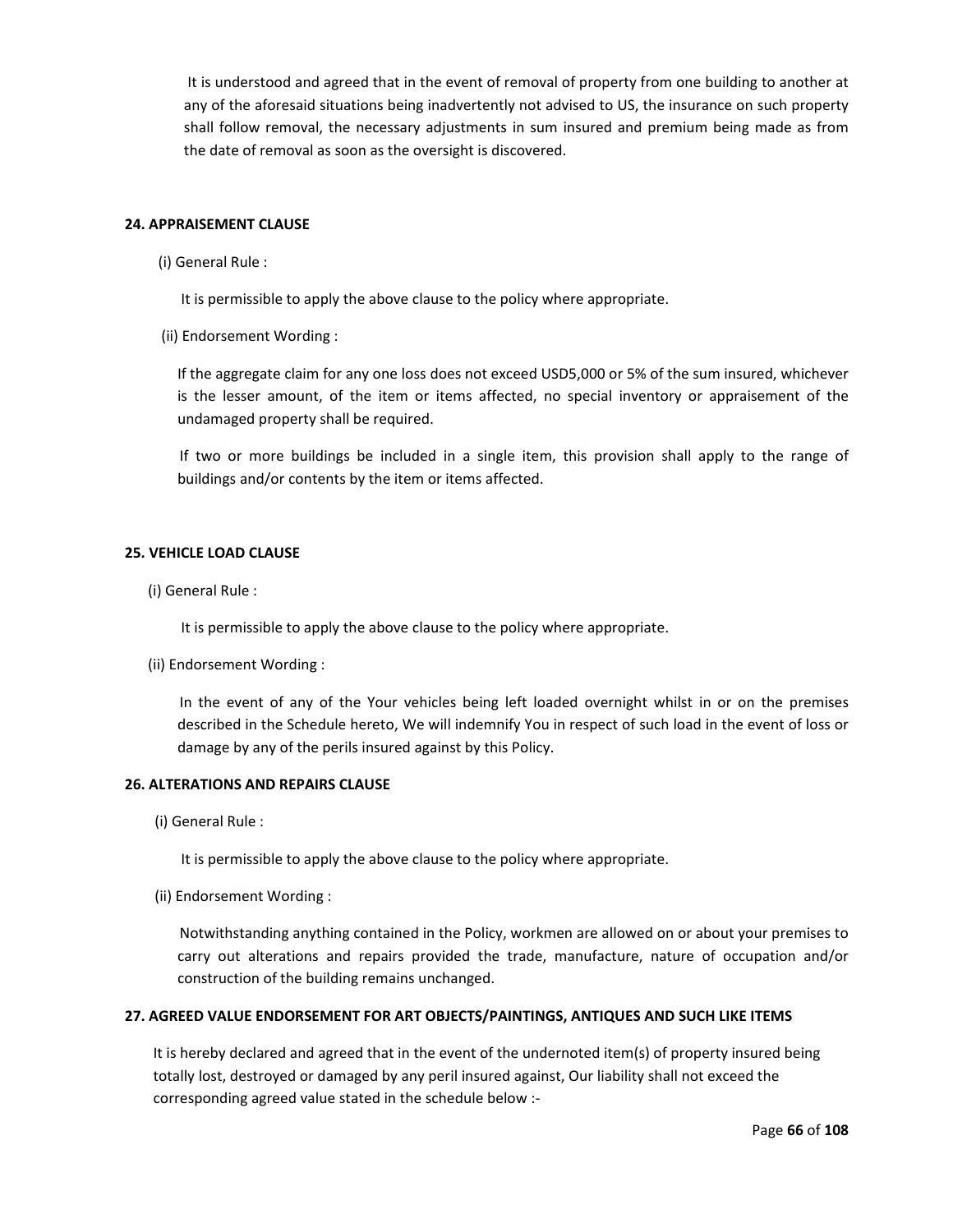Property Insured **Broad Contract Agreed Value** 

Notwithstanding anything contained in this policy to the contrary, where any insured items consist of articles in a pair or set, We shall not be liable to pay more than the proportionate value of any particular parts which may be lost, without reference to any special value which such article or articles may have as part of such pair or set.

Subject otherwise to the terms exceptions and conditions of the policy.

\_\_\_\_\_\_\_\_\_\_\_\_\_\_\_\_\_\_\_\_\_\_\_\_\_\_\_\_\_\_\_\_ \_\_\_\_\_\_\_\_\_\_\_\_\_\_\_\_\_\_\_

\_\_\_\_\_\_\_\_\_\_\_\_\_\_\_\_\_\_\_\_\_\_\_\_\_\_\_\_\_\_\_\_ \_\_\_\_\_\_\_\_\_\_\_\_\_\_\_\_\_\_\_\_\_\_

## **28. OTHER INSURANCE CLAUSE**

It is understood and agreed that You shall be deemed to have complied with the Other Insurance condition of this policy provided that You have declared to Us the total amount of insurance effected with other Insurance Companies on the property hereby insured.

### **29. PAIRS AND SETS CLAUSE**

It is hereby declared and agreed that notwithstanding anything contained in this policy to the contrary, where any insured item consists of articles in a pair or set, We shall not be liable to pay more than the proportionate value of any particular part or parts which may be lost, without reference to any special value which such article may have as part of such pair or set.

Subject otherwise to the terms exceptions and conditions of the policy.

### **30. FLOATING INSURANCE – SPECIFICIED LOCATIONS**

- (i) General Rule :
	- (a) For insuring stocks at more than one location under a single sum insured and with all the locations specifically described in the policy.
	- (b) The premium charged thereon shall be calculated based on the highest amongst the rates applicable to the said locations concerned
- (ii) Endorsement Wording :

The stocks insured under (item….. of) this Policy is subject to a floating sum insured declared hereon against all the locations as specifically described in the schedule.

Provided always Our maximum liability shall not exceed the floating sum insured stated in the schedule for which the item is insured.

# **31. SELF‐INSURANCE CLAUSE**

It is hereby declared and agreed that You agree to self-insure and that the sum(s) insured nominated under [item(s) no(s) ......of] this Policy represent(s) only ....% of the actual Market Value (or reinstatement value in the event that this Policy is on reinstatement value basis) of the property insured herein.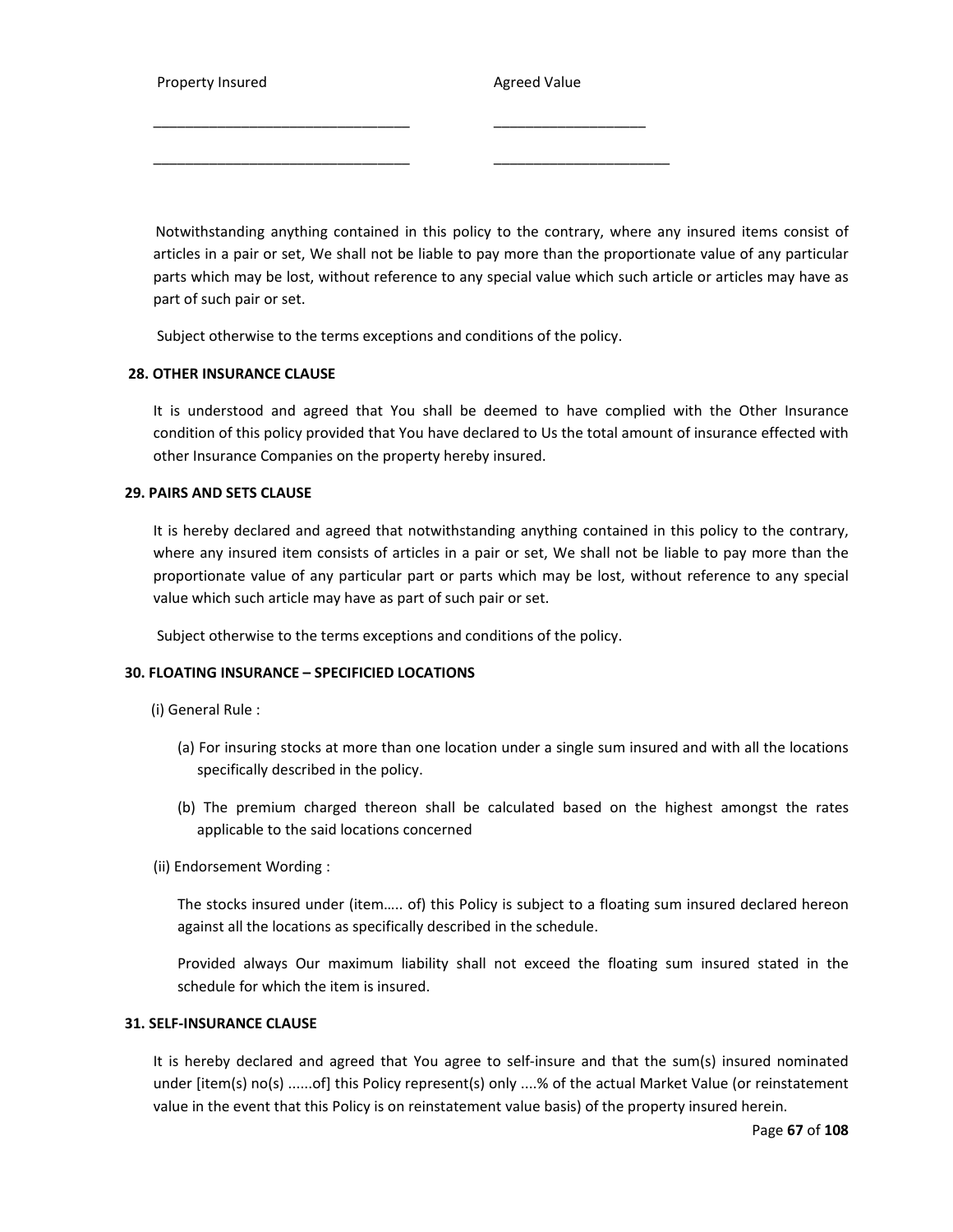In consequence of the foregoing, You agree to be Your own insurer for ....% and undertakes to bear that rateable proportion of :‐

- (a) each and every loss or damage (including any amounts in respect of fees charges costs and expenses) payable under this Policy; and
- (b) any expenditure payable in the exercise of Condition 18 of this Policy.

It is further declared and agreed that in the event the sum(s) insured under [item(s) no(s)..... of] this Policy is less than ....% of the actual value of the insured property at the time of loss, the Average Condition of the Policy shall apply accordingly.

## **32. AUTOMATIC HOLD COVER (PROPERTIES IN NEW LOCATIONS) CLAUSE**

It is understood and agreed that any additional properties situated in locations within Cambodia not insured by the Policy which may be acquired by You during the currency of this Policy is automatically held covered up to 10% of the Policy limit or USD50,000 whichever is the lower, provided that You shall advise Us within 30 days of any acquisition of any such properties and shall pay the additional premium from effective date of acquisition.

Subject otherwise to the terms, exceptions and conditions of the Policy.

## **33. DEDUCTIBLES AND EXCESS CLAUSE**

(i) General Rule :

The above Clause is applicable to insurance which have been arranged on co-insurance basis and where the individual co-insurer is to issue their own policy for their respective share.

(ii) Endorsement Wording :

It is hereby declared and agreed that the deductibles and/or excess as specified in the schedule and/or endorsement and/or clauses attaching to this policy shall be applied in the following manner and as ascertained after the application of any condition of average :‐

- a) only one deductible and/or excess, as may be applicable, will be applied for each and every arising out of one event, irrespective of the number of co-insurers;
- b) the deductible and/or excess shall be apportioned amongst the co-insurers;
- c) the deductible and/or excess apportioned above, shall be applied to the respective rateable liability of each co‐insurer;
- d) in no event shall You be liable to bear more than one policy deductible and/or excess as the case may be.

Subject otherwise to the terms, conditions and exceptions of this policy.

# **34. VOLUNTARY DEDUCTIBLES**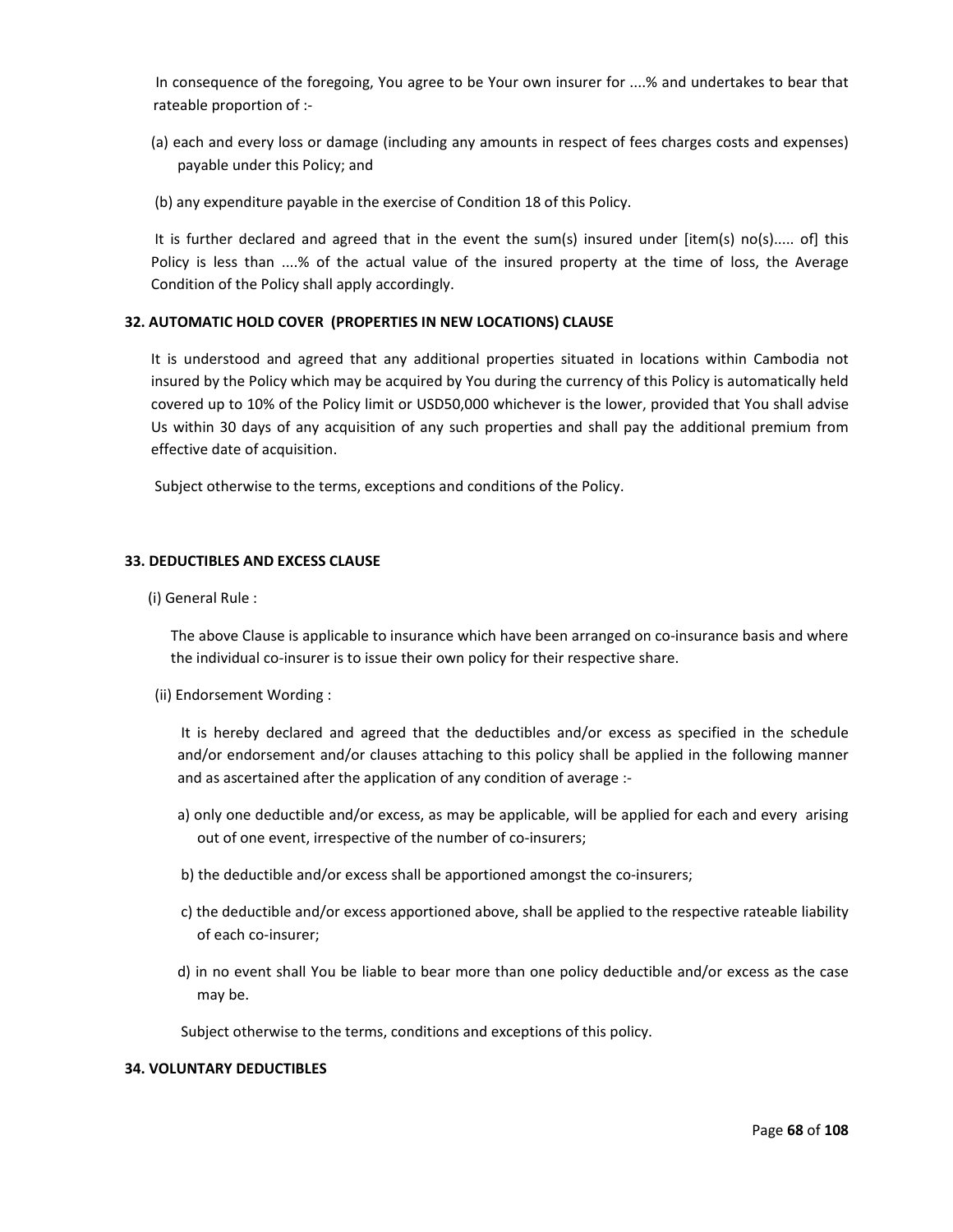This Policy does not cover the amounts of the deductibles stated in the Schedule in respect of each and every loss or series of losses arising out of any one event as ascertained after the application of all other terms and conditions of the policy including any other deductibles and condition of average.

The duration and extent of any loss occurrence arising out of any one event so defined shall be limited to :‐

72 consecutive hours as regards cyclone, hurricane, typhoon and/or windstorm.

72 consecutive hours as regards earthquake, and/or flood (including overflow of the sea).

72 consecutive hours and within the limits of one City or Town as regards civil commotions, riot and strike and/or malicious damage.

168 consecutive hours for any other catastrophe of whatsoever nature.

Warranted that during the currency of the Policy, You shall not effect insurance in respect of the amounts of the deductibles stated in the schedule.

# **35. RADIOACTIVE/NUCLEAR ENERGY RISKS EXLUSION CLAUSE**

This insurance does not cover loss, damage cost or expense of whatsoever nature directly or indirectly caused by, resulting from or in connection with any of the following regardless or any other cause or event contributing concurrently or in any other sequence to the loss :‐

- 1) ionising radiations from or contamination by radioactivity from any nuclear fuel or from any nuclear waste or from the combustion of nuclear fuel;
- 2) the radioactive, toxic, explosive or other hazardous or contaminating properties of any nuclear installation, reactor or other nuclear assembly or nuclear component thereof
- 3) any weapon of war employing atomic or nuclear fission and/or fussion or other like reaction or radioactive force or matter.

# **36. UNVALUED POLICY CLAUSE**

This is an unvalued policy. The onus is on You to prove the actual value of the Property insured at the time of the happening of its destruction or the actual amount of such damage.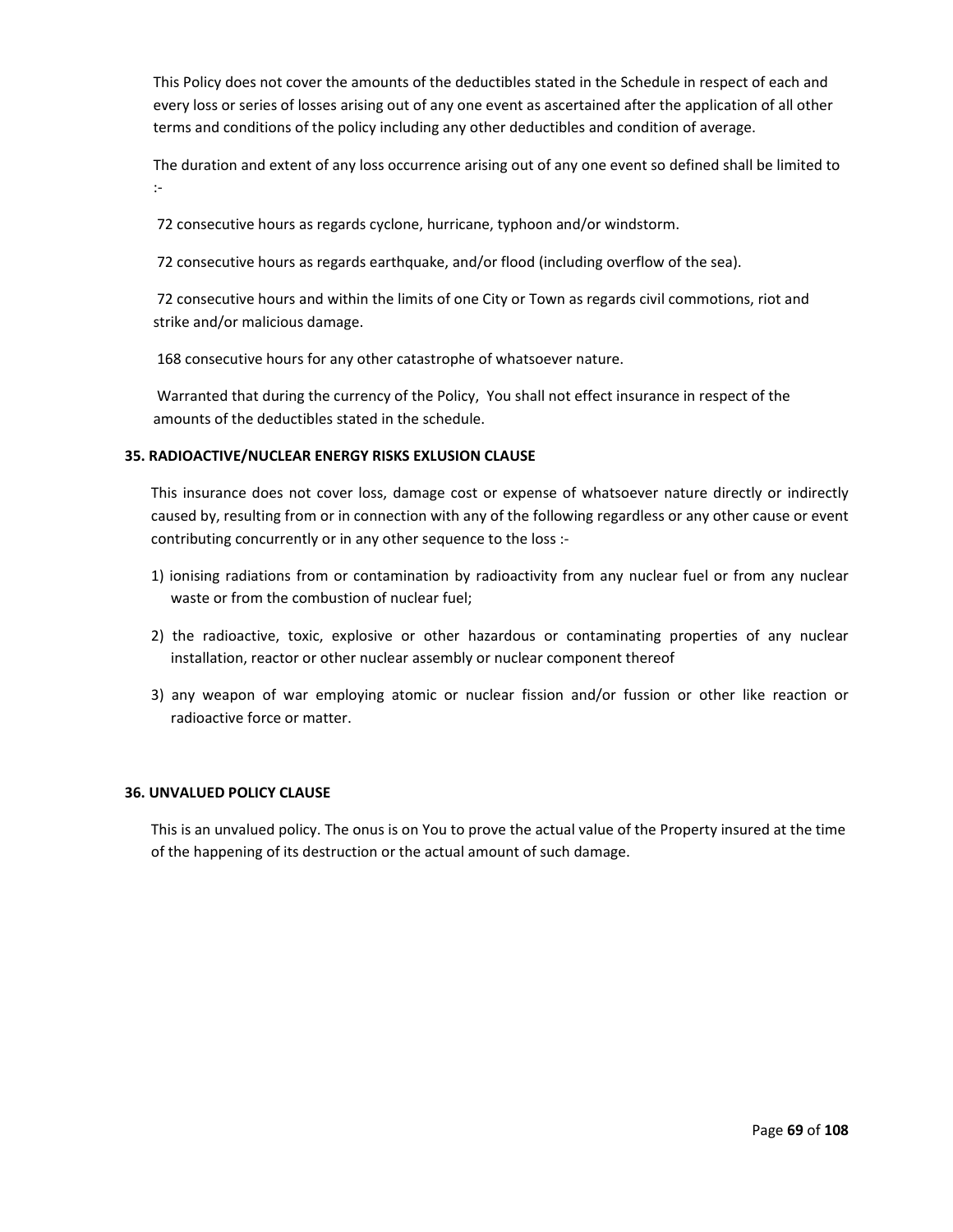# **Section 8**

# **Voluntary Deductible Discount**

# **RULES FOR THE APPLICATION OF VOLUNTARY DEDUCTIBLES**

- 1) The application of voluntary deductibles is confined to the **material damage section only**. Discount for deductible is not applicable to the accompanying consequential loss insurance, if any.
- 2) Discounts for voluntary deductibles is to apply to premium net of all other discounts.
- 3) The voluntary deductible is applicable to each loss and does not distinguish between fire and allied perils loss.
- 4) Computation of premium in the policy must reflect the deductible discount.
- 5) The application of voluntary deductibles is based on flat amount of deductible prescribed by the Tariff.
- 6) Where the deductible falls within any two deductibles as indicated in Table 1 of the tariff, the lower of the discount is to be applied. For example, if the deductible is USD7,500, the discount to be applied is 2.5%.
- 7) Upon the application of voluntary deductible, it shall be warranted that the insured shall bear the deductible amount. It is not permitted to insure the deductible.
- 8) The discount for deductibles in Table 1 of the Fire Tariff is applicable for risks with material damage sums insured up to USD10 million.
- 9) Companies are allowed to reduce the discount allowed based on their own underwriting decision.

| <b>Deductible</b> | <b>Maximum Discount</b> |  |  |
|-------------------|-------------------------|--|--|
| (USD)             | <b>Allowed</b>          |  |  |
| 5,000             | 2.5%                    |  |  |
| 10,000            | 5%                      |  |  |
| 25,000            | 7.5%                    |  |  |
| 50,000            | 10.5%                   |  |  |
| 100,000           | 15%                     |  |  |

# Table 1 - DISCOUNT FOR VOLUNTARY DEDUCTIBLES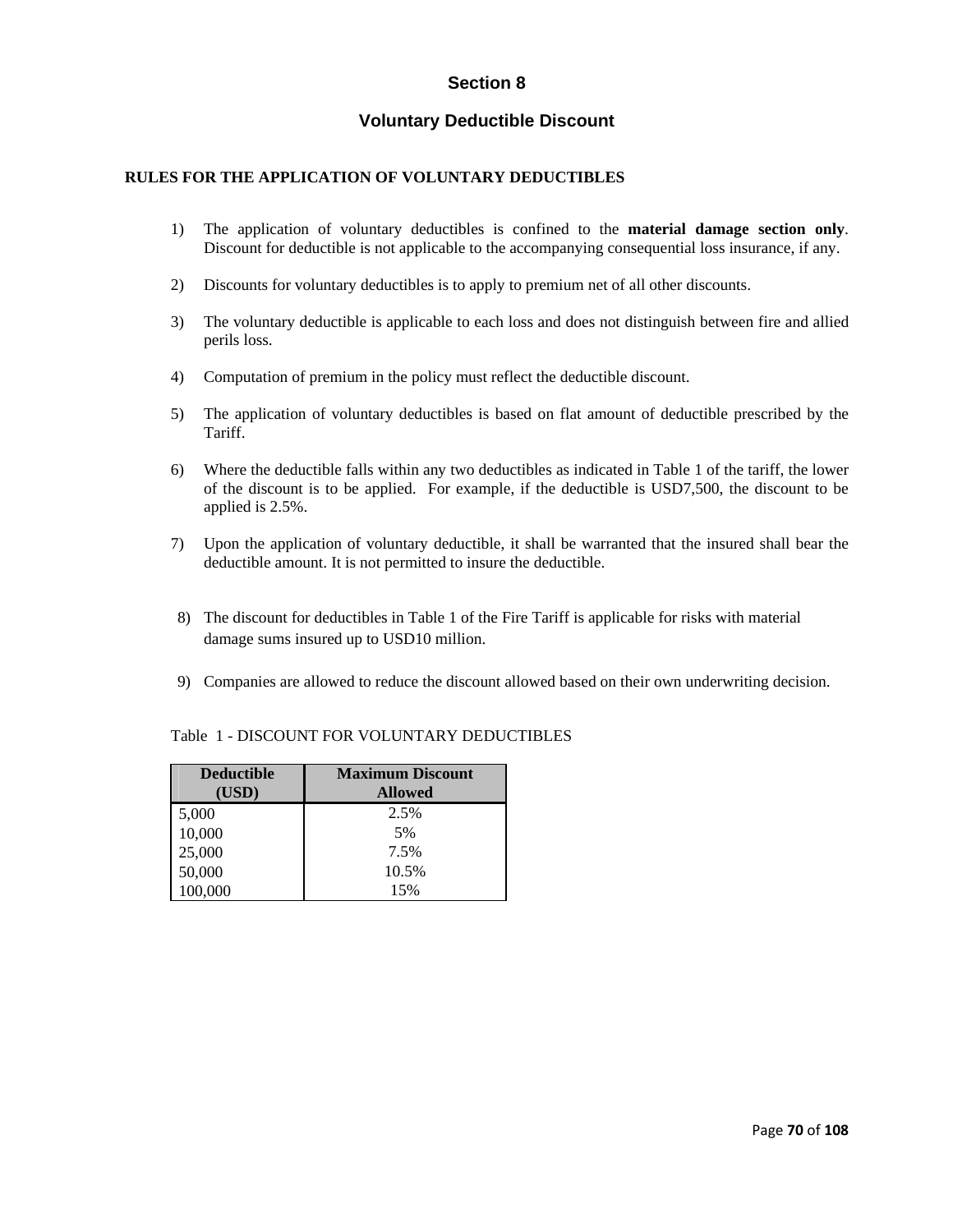# **SECTION 9 – STATISTICS**

# **1. FIRE DIRECT INSURANCE BUSINESS** - **PREMIUM BORDEREAU/POLICIES STATEMENT FOR THE MONTH OF** ..................

Name of Company:

|                      | ◢                       | J  | 4                   |                              | v                |                   |                       |                                 | 10                                         | 11                        | 12                             |
|----------------------|-------------------------|----|---------------------|------------------------------|------------------|-------------------|-----------------------|---------------------------------|--------------------------------------------|---------------------------|--------------------------------|
| <b>Policy</b><br>No. | <b>Policy</b><br>Period |    | Location<br>of Risk | Construction<br><b>Class</b> | <b>Risk Code</b> | MD/<br><b>LOP</b> | Sum<br><b>Insured</b> | Add<br><b>Perils</b><br>Covered | <b>FEA</b><br><b>Disc</b><br>$\frac{6}{6}$ | Premium<br><b>Charged</b> | <b>Voluntary</b><br>Deductible |
|                      | From                    | To |                     |                              |                  |                   |                       |                                 |                                            |                           |                                |

## **Notes** :

- 1. Every direct policy should be reported. In case of a coinsurance policy signed by or on behalf of all coinsurers, the leading insurer should report 100% figures. Where policies are individually issued, each insurer should report his share.
- 2. Column 4: Please enter the code for Sangkat where the risk is located. When one policy covers several locations, please enter the location with the highest sum insured.
- 3. Column 5: Please enter "1" for Class A; " 2" for Class B; and"3" for Class C.
- 4. Column 6: Please enter the five digit risk code of the item of the tariff under which the risk will be classified for rating. Where a policy includes more than one independently rated risk, please enter data in columns 6 to 12 separately for each risk.
- 5. Column 7: please enter "1" for policy covering material damage and "2" for Loss of Profits.
- 6. Column 8: Ignore cents
- 7. Column 9: Please use the following codes to indicate the additional perils covered:
- "\_\_ " Riot Strike &Malicious Damage;
- "<sup>-</sup>Explosion;
- $\frac{1}{\cdot}$  =  $\frac{1}{\cdot}$  Flood
- " Windstorm;
- " $\frac{1}{\sqrt{2}}$ " Aircraft;
- "<sup>1</sup> Earthquake ;
- "\_\_ "- Impact Damage;
- " \_\_" Hail
- "\_\_\_ "- Smoke
- "\_\_\_ "- Water Damage
- "\_\_\_ "- Vandalism & Malicious Damage
- "<sup>11</sup> Spontaneous Combustion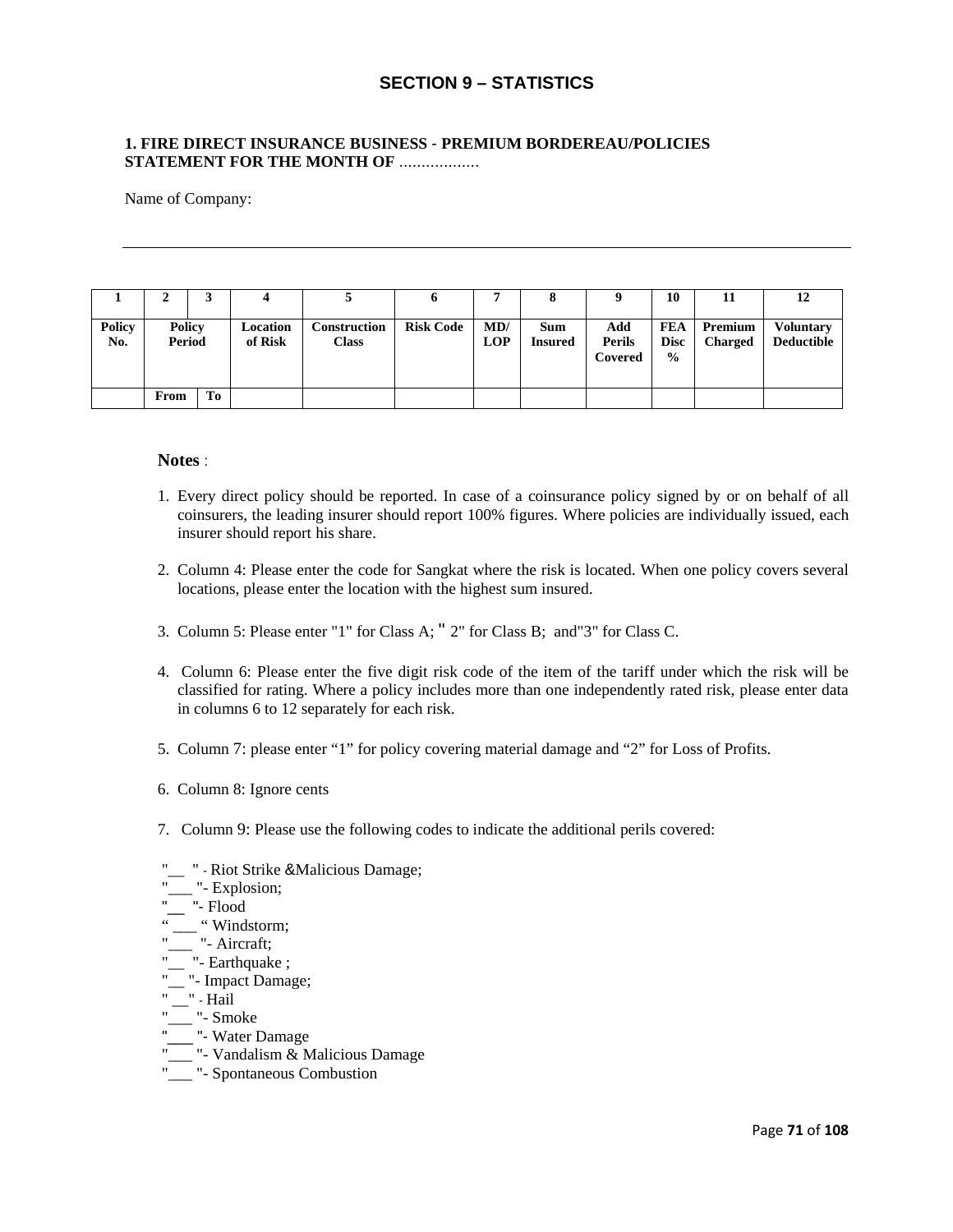The numbers indicating the perils should appear in increasing order.

- 8. Column 10: Please indicate the percentage of discount allowed in the rate for FEA. Where the risk does not have FEA discount, this Column may be left blank.
- 9. Where the policy is subject to the Voluntary deductible, please indicate the amount of deductible in column 12. Otherwise, please leave it blank.

# **2. FIRE DIRECT INSURANCE BUSINESS** - **PREMIUM BORDEREAU** - **ENDORSEMENTS STATEMENT FOR THE MONTH OF .........................**

#### NAME OF COMPANY

|             |                                           |                |    |                     |                         |                     |                   |                                                                          | 10                                     | 11                                  | 12                               | 13                                    |
|-------------|-------------------------------------------|----------------|----|---------------------|-------------------------|---------------------|-------------------|--------------------------------------------------------------------------|----------------------------------------|-------------------------------------|----------------------------------|---------------------------------------|
| Endt<br>No. | Year of<br><b>Attachment</b><br>of Policy | Endt<br>Period |    | Location<br>of Risk | Const'n<br><b>Class</b> | <b>Risk</b><br>Code | MD/<br><b>LOP</b> | <b>Increase</b><br>$(+)$ or<br>Decrease (-<br>) of Sum<br><b>Insured</b> | Add<br><b>Perils</b><br>Covered<br>now | FEA<br><b>Disc</b><br>$\frac{0}{0}$ | <b>Premium</b><br><b>Charged</b> | <b>Voluntary</b><br><b>Deductible</b> |
|             |                                           | From           | To |                     |                         |                     |                   |                                                                          |                                        |                                     |                                  |                                       |

#### **Notes** :

- 1. Every endorsement on direct policies having an extra or refund premium should be reported. Where there is no change in premium, it need not be reported.
- 2. Column 2 the year of commencement of risk under the original policy should be given.
- 3. Column 5 the post-code for Sangkat where the insured premises is located should be given.
- 4. Column 7 the five digit risk code of the item of tariff under which the risk will be classified for rating should be given.
- 5. Column 10 where the endorsement is issued to cover additional perils, please indicate the codes for such additional perils. Please do not show the additional perils already covered.
- 6. Column 12 please show the amount of increase or decrease in premium.
- 7. Column 13 where a deductible is introduced or existing deductible is charged by this endorsement please give the amount of deductible applicable after the endorsement under this column. Where the deductible is not altered, please leave this column blank.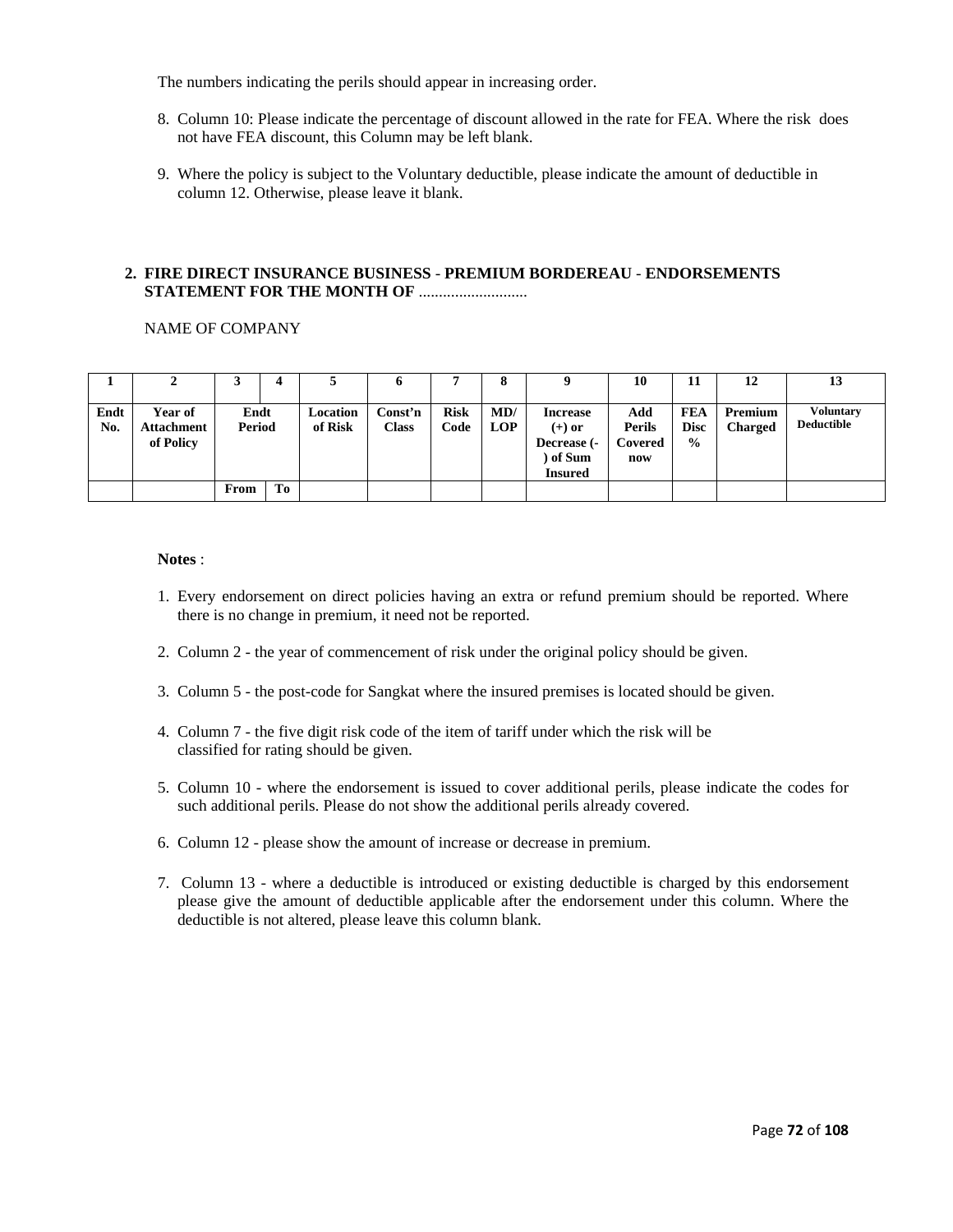# **3. FIRE DIRECT INSURANCE BUSINESS** –**CLAIMS PAID BORDEREAU**

# **STATEMENT FOR THE MONTH OF .................**

# NAME OF COMPANY :

|              | 2                                         |                    | 4                   |                         | o                   | -                 | 8                       |                               | 10                                                                  |
|--------------|-------------------------------------------|--------------------|---------------------|-------------------------|---------------------|-------------------|-------------------------|-------------------------------|---------------------------------------------------------------------|
| Claim<br>No. | Year of<br><b>Attachment</b><br>of Policy | Date<br>of<br>Loss | Location<br>of Risk | Const'n<br><b>Class</b> | <b>Risk</b><br>Code | MD/<br><b>LOP</b> | <b>Cause of</b><br>Loss | Amount of<br><b>Loss Paid</b> | <b>Voluntary</b><br><b>Deductible</b><br>borne by<br><b>Insured</b> |
|              |                                           |                    |                     |                         |                     |                   |                         |                               |                                                                     |

#### **Notes** :

- 1. Every payment in respect of a claim including survey fees and other claims expenses should be reported.
- 2. Information in the various columns should be provided in the light of the explanatory notes given on the premium bordereau forms.
- 3. Amount of loss paid in column 9 should be net of any deductible under the policy.
- 4. Column 8 : Cause of loss here please indicate the numerical code for the peril concerned under which the loss occurred as follows :

# Loss caused by

- $"$  Fire ;
- "<br>" Riot Strike &Malicious Damage;<br>"
	- Explosion;<br>- Flood
- $\frac{m}{\alpha}$  =  $\frac{n}{\alpha}$
- "  $\frac{1}{\cdot}$  Windstorm;
	- Aircraft:
- " $\frac{1}{1}$ " Earthquake ;<br>" Impact Dama
	- Impact Damage;
	- Hail
- " $\frac{1}{\cdot}$ " Smoke
	- Water Damage
	- Vandalism & Malicious Damage
	- Spontaneous Combustion
		- Landslip

# **4. FIRE DIRECT INSURANCE BUSINESS – CLAIMS OUTSTANING BORDERAU**

# **STATEMENT AS AT 31<sup>ST</sup> DECEMBER.............................**

### **NAME OF COMPANY :**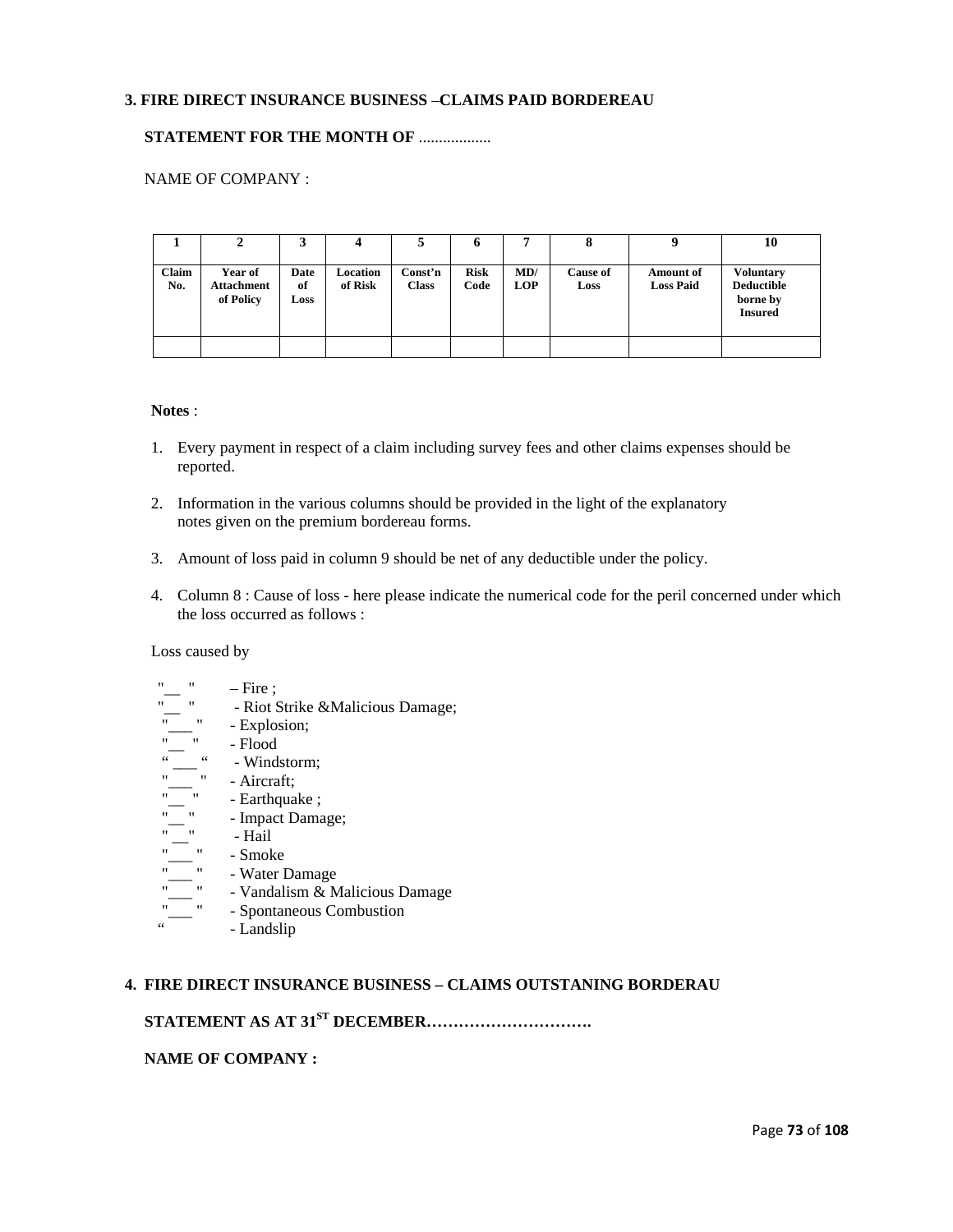|              | ▵                                         | 3                  |                     |                         | o                   | 7                 | o                       | Q                                       | 12                                                           |
|--------------|-------------------------------------------|--------------------|---------------------|-------------------------|---------------------|-------------------|-------------------------|-----------------------------------------|--------------------------------------------------------------|
| Claim<br>No. | Year of<br><b>Attachment</b><br>of Policy | Date<br>of<br>Loss | Location<br>of Risk | Const'n<br><b>Class</b> | <b>Risk</b><br>Code | MD/<br><b>LOP</b> | <b>Cause of</b><br>Loss | <b>Amount of</b><br>outstanding<br>Loss | <b>Voluntary</b><br>Deductible<br>borne by<br><b>Insured</b> |
|              |                                           |                    |                     |                         |                     |                   |                         |                                         |                                                              |

**Notes** :

1. Every outstanding payment in respect of a claim including survey fees and other claims expenses should be reported.

2. Information in the various columns should be provided in the light of the explanatory notes given on the premium bordereau forms.

3. Amount of loss outstanding in column 9 should be net of any deductible under the policy.

4. Column 8 : Cause of loss - here please indicate the numerical code for the peril concerned under which the loss occurred as follows: Loss caused by

- 
- $\frac{m}{m}$   $\frac{m}{m}$   $\frac{m}{m}$  Fire ;<br> $\frac{m}{m}$  Riot S - Riot Strike &Malicious Damage;
- $\frac{1}{n}$   $\frac{1}{n}$   $\frac{1}{n}$   $\frac{1}{n}$   $\frac{1}{n}$   $\frac{1}{n}$   $\frac{1}{n}$   $\frac{1}{n}$   $\frac{1}{n}$   $\frac{1}{n}$   $\frac{1}{n}$   $\frac{1}{n}$   $\frac{1}{n}$   $\frac{1}{n}$   $\frac{1}{n}$   $\frac{1}{n}$   $\frac{1}{n}$   $\frac{1}{n}$   $\frac{1}{n}$   $\frac{1}{n}$   $\frac{1}{n}$   $\frac{1}{n}$
- "\_\_ " Flood
	- Windstorm;
	- Aircraft;
	- Earthquake;
	- Impact Damage;<br>- Hail
- $" \_\_"$  Hail
- "
" Smoke
	-
- " $\frac{1}{\sqrt{2}}$ " Water Damage<br>" Vandalism & M<br>" Spontaneous Co - Vandalism & Malicious Damage
	- Spontaneous Combustion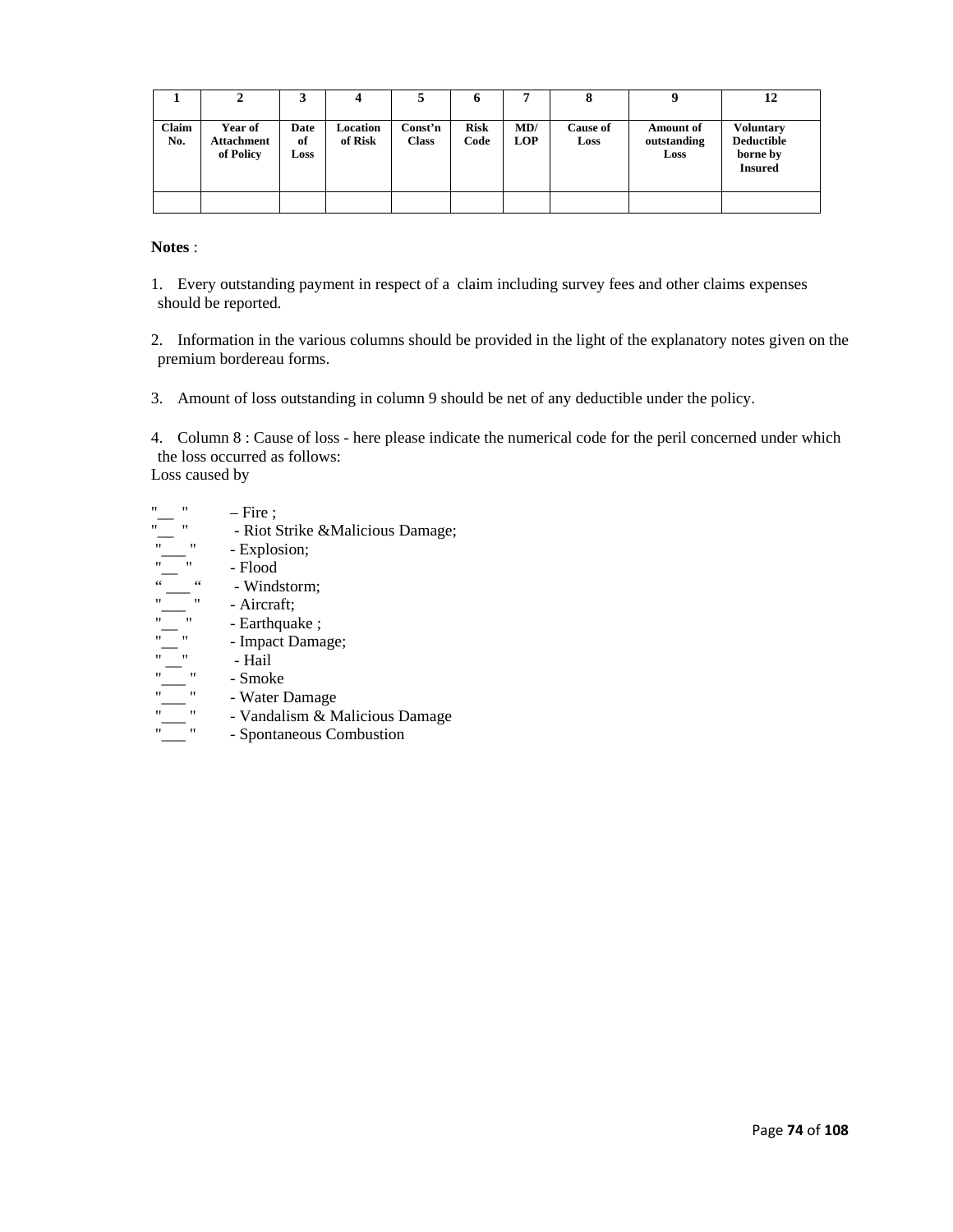## **SECTION 10**

#### **ENFORCEMENT OF THE REVISED FIRE TARIFF**

# **Definitions**

In this Section, the following words and expression shall have the following meaning:‐

| a) | "Association":            | The Insurance Association of Cambodia                                                                                                                                                                                                                                                                                          |
|----|---------------------------|--------------------------------------------------------------------------------------------------------------------------------------------------------------------------------------------------------------------------------------------------------------------------------------------------------------------------------|
| b) | "Cambodia Re":            | Cambodian Reinsurance Company                                                                                                                                                                                                                                                                                                  |
| c) | "Implementation Date":    | The implementation date of the Revised Fire Tariff which is<br>determined by the Association and confirmed by Prakas                                                                                                                                                                                                           |
| d) | "Member Company":         | Member of the Association                                                                                                                                                                                                                                                                                                      |
| e) | "Risk":                   | For the purpose of determining whether a risk has the sum insured<br>(Fire material damage and Fire Consequential Loss sum insured separately<br>or combined) of USD10 million or below any one risk shall be defined as all<br>the property of the insured situated within the compound/perimeter of one<br>location/address. |
| f) | "Tariff Committee":       | A committee appointed by the Management Committee of the Insurance<br>Association of Cambodia to formulate rules, regulations and/or tariffs for<br>the control of fire, motor or any other classes of insurance business.                                                                                                     |
| g) |                           | "Independent Audit Team": A team of Auditors appointed by the Management Committee of the<br>Insurance Association of Cambodia to carry out audits on member<br>companies relating to compliance with the Rules and Regulations of the<br>Tariff.                                                                              |
| h) | "Disciplinary Committee": | Disciplinary Committee of the Insurance Association of Cambodia                                                                                                                                                                                                                                                                |
| i) | "Non Compliance":         | Non Compliance consists of the following:-                                                                                                                                                                                                                                                                                     |
|    |                           | "Technical Breaches" - Breaches which are unintentional in nature and can<br>be satisfactorily explained                                                                                                                                                                                                                       |
|    |                           | "Intentional Breaches"- Breaches which are intentionally carried out in<br>violation of the tariff.                                                                                                                                                                                                                            |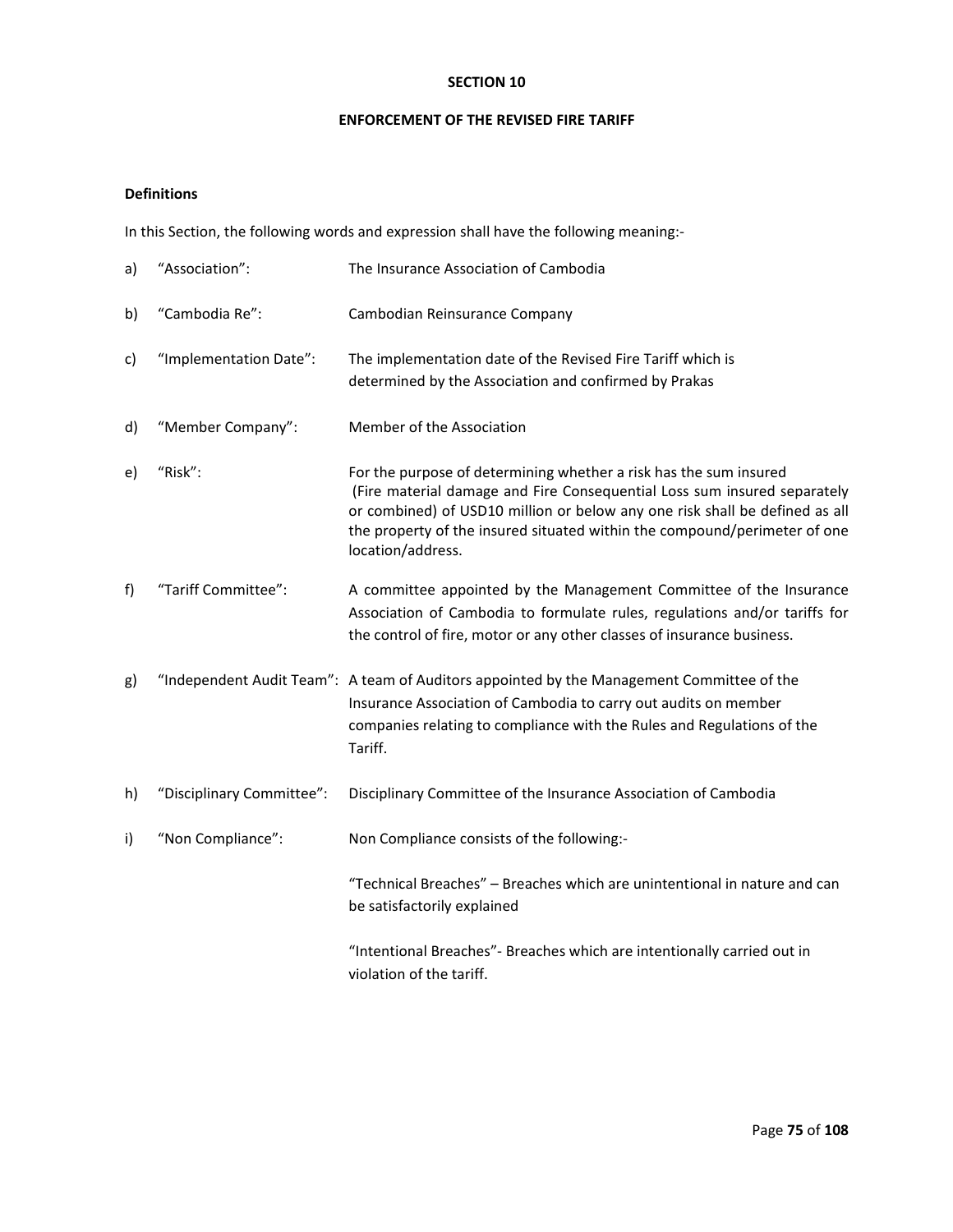#### **Clause 1 ‐ General**

The Revised Fire Tariff shall be governed and enforced by the relevant provisions of the Prakas on Fire Insurance Tariff with effect from the implementation date of the Revised Fire Tariff. Insurances issued under the Revised Fire Tariff shall be subject to the rules/provisions as contained therein for risks commencing attaching extending or renewing on or after the implementation date.

#### **Clause 2 – Enforcement**

The Insurance Association of Cambodia shall be responsible for the implementation and enforcement of the Revised Fire Tariff.

## **Clause 3 ‐ Rules/Formula for Rating of Risks**

The rate applicable in respect of risks in which the policies issued or to be issued is governed by and/or subject to the rules and/or rateable under this Tariff, shall be determined in accordance with its prescribed rating computation formula and rating factors. The use of the prescribed Premium Calculation sheet by the member company is mandatory for audit purpose.

Risks of sum insured (material damage and fire consequential loss sums insured separately or combined) of USD10 million or below at any one location shall be rated by applying the Tariff rates as available and appropriate. Discounts due to the installation of fire extinguishing appliance and/or voluntary deductible may be given subject to the rules/provisions/requirements under Section 5 and Section 8 respectively of the Revised Fire Tariff.

In respect of a risk where the nature of trade and/or occupation is such that the trade classification is not available, such risk must be submitted to the Tariff Committee of the Insurance Association of Cambodia for rate and/or trade classification determination.

## **Clause 4 ‐ Compliance**

Failure to comply with any of the foregoing provisions where appropriate, shall constitute a breach of the Tariff rules.

## **Clause 5 ‐ Change to Rules**

The Association, on the recommendations by the Tariff Committee, reserves the absolute right to amend/alter/change any of the abovementioned Rules as it deemed fit.

## **Clause 6 ‐ Procedures for Enforcement of the Revised Fire Tariff**

## **Modus Operandi of Enforcement**

## **1 (a) Checking by Cambodia Re**

(i) Cambodia Re shall conduct checking on monthly risks bordereaux submitted by the Company to ascertain any discrepancy.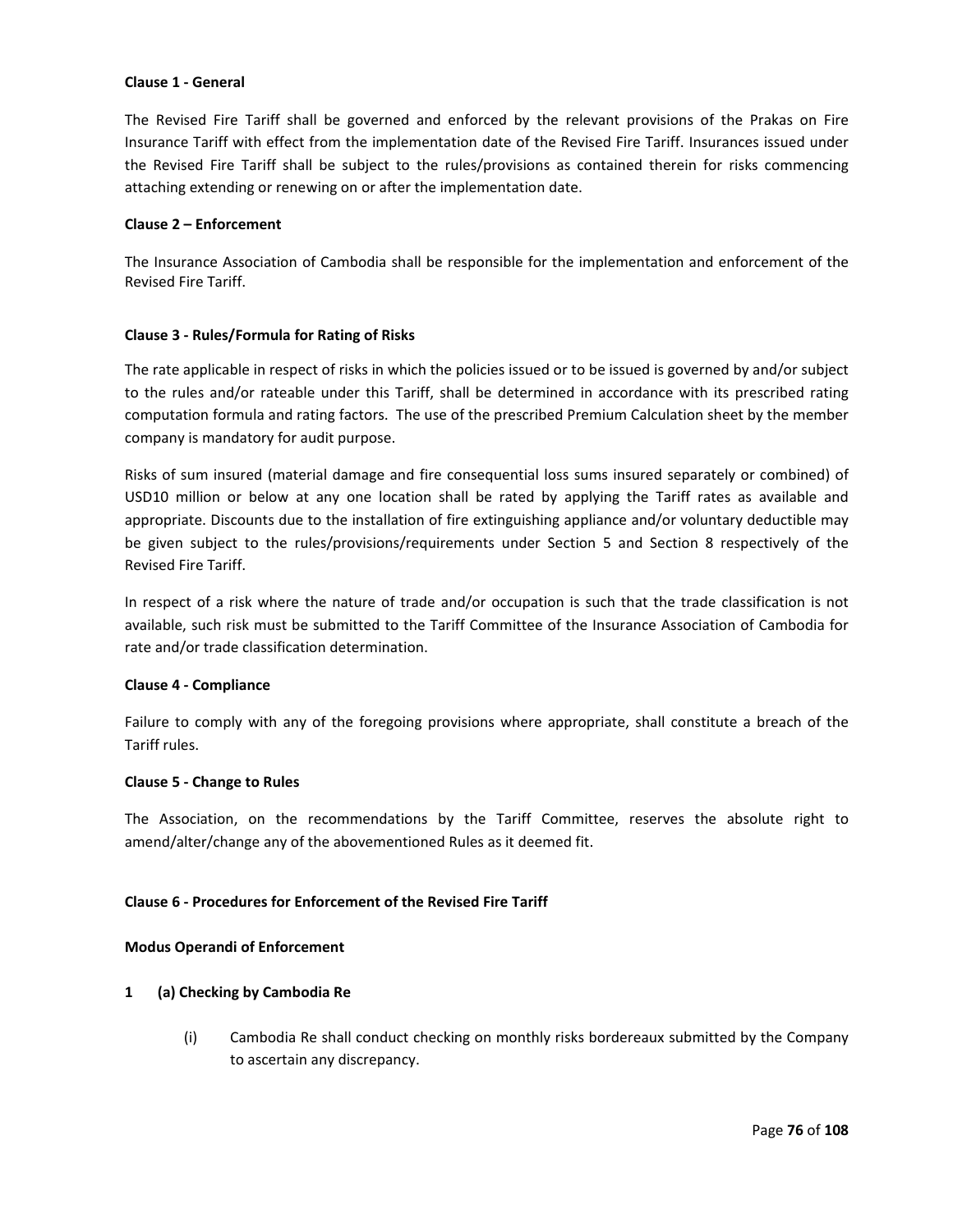- (ii) If discrepancy is detected, Cambodia Re will seek clarifications from the member company concerned. Cambodia Re will report discrepancies within 14 days.
- (iii) All companies will have to respond on the discrepancy within 7 days.
- (iv) If Cambodia Re finds that the clarifications given by the said member company are not satisfactory, then Cambodia Re may request the Independent Audit Team of the Association to visit the company concerned and conduct an on‐site investigation relating to the particular case.
- (v) After the on‐site inspection, the Independent Audit Team will submit their audit findings to the Cambodia Re for review.
- (vi) Cambodia Re will discuss the audit findings with the company concerned.
- (vii) After the discussion between Cambodia Re and the Company concerned, Cambodia Re may submit the issues to the Tariff Committee for review and further action.

## **1 (b) Inspection carried out by the Independent Audit Team**

- (i) The Independent Audit Team from Insurance Association of Cambodia will conduct periodical audits on member companies.
- (ii) After the on‐site inspection, the Independent Audit Team will submit their audit findings to the Tariff Committee for review.
- (iii) The Independent Audit Team will send their audit findings to the member company concerned for their responses.
- (iv) Upon receipt of the member company's responses, the Independent Audit Team will submit the audit findings and the company's responses together with their recommendations to the Tariff Committee for review and further action.
- (v) In the event that the Tariff Committee conclude that the breaches are unintentional breaches, the Tariff Committee will discuss the issues with the company concerned and request them to take immediate actions to rectify such breaches.

## **1. (c) Complaints by other member companies**

- (ii) Complaints of breaching tariff shall be in writing and with documentary proof.
- (iii) The Insurance Association of Cambodia shall treat complaints from member companies on non‐compliance with strict confidentiality and shall not disclose the name of the complainant to any party except the Independent Audit Team and the Tariff Committee . The identity of the complainant should be kept anonymous.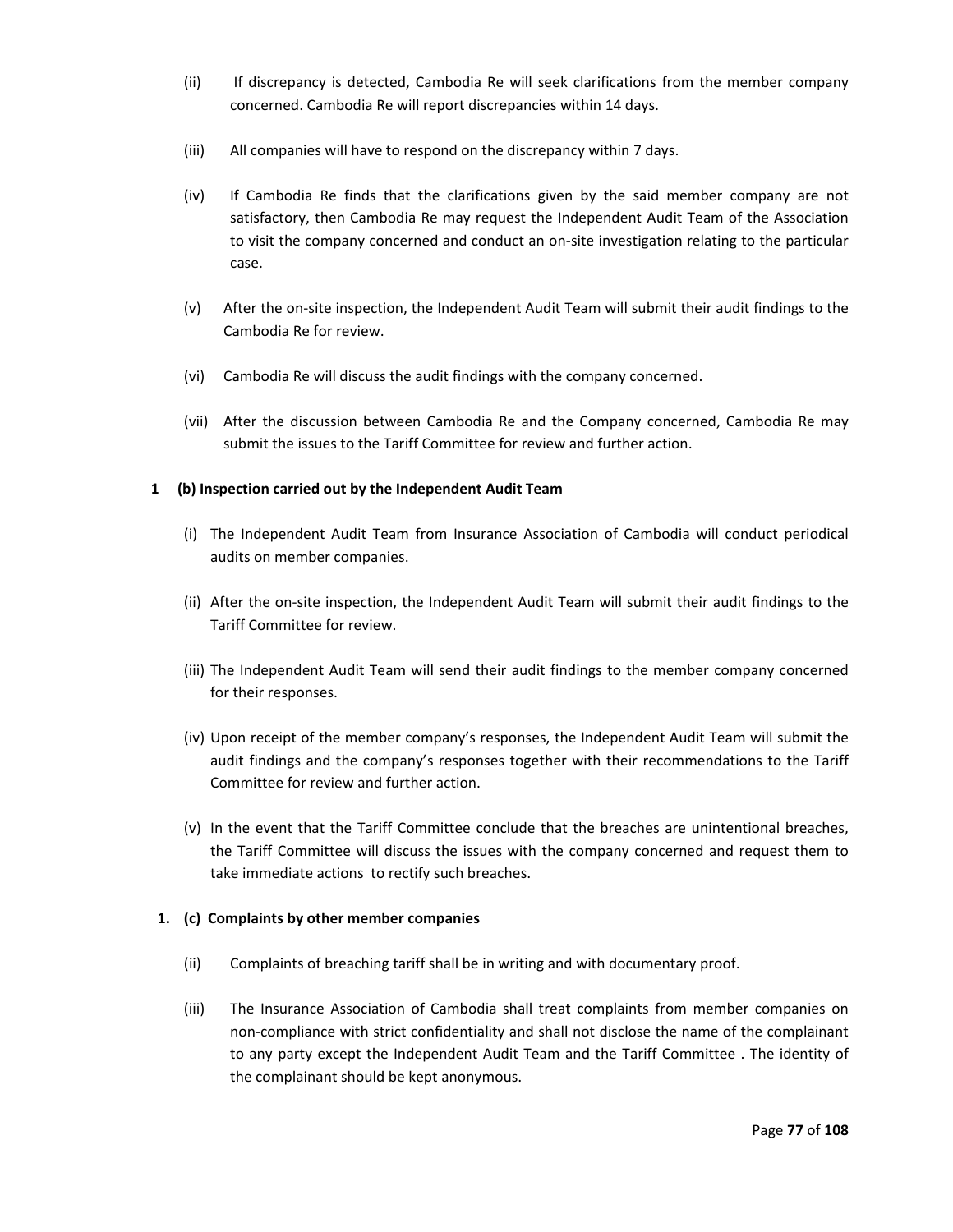- (iv) Upon receipt of any complaint or information of not complying with the Revised Fire Tariff, the Independent Audit Team of the Association with the co-operation of Cambodia Re shall conduct check and verify the information of the alleged non-compliance against the risks bordereaux submitted by the company concerned to Cambodia Re to determine as to whether or not the existence of non-compliance.
- (v) If the complaint is found to be true following verification as mentioned in (iv) above, then the Independent Audit Team of the Association should visit the company concerned and conduct an on-site investigation relating to the particular case.
- (vi) After the on‐site inspection, the Independent Audit Team will submit their audit findings to the Tariff Committee for review.
- (vii) The Independent Audit Team will send their audit findings to the member company concerned for their responses.
- (viii) Upon receipt of the member company's responses, the Independent Audit Team will submit the audit findings and the company's responses together with their recommendations to the Tariff Committee for review and further action.
- (ix) In the event that the Tariff Committee conclude that the breaches are unintentional breaches, the Tariff Committee will discuss the issues with the company concerned and request them to take immediate actions to rectify such breaches.
- **2.** When the Tariff Committee of the Association conclude by majority vote that a non-compliance has occurred, the case will be referred to the Management Committee for appropriate action.

## **Clause 7 – Rectification of Non Compliance**

In the event of any non-compliance has been concluded positively by Cambodia Re or the Tariff Committee, the member company who commits the non‐compliance shall:‐

- (i) take immediate steps to correct the non‐compliance; and
- (ii) submit documentary proof to Cambodia Re or the Tariff Committee of the Association, as the case may be, that the non-compliance has been rectified within 7 days from the date of notification of the noncompliance by Cambodia Re or the Tariff Committee.

## **Clause 8 – Co‐operation of Member Companies**

All member companies shall render the fullest co-operation to the Association in enforcing the Revised Fire Tariff.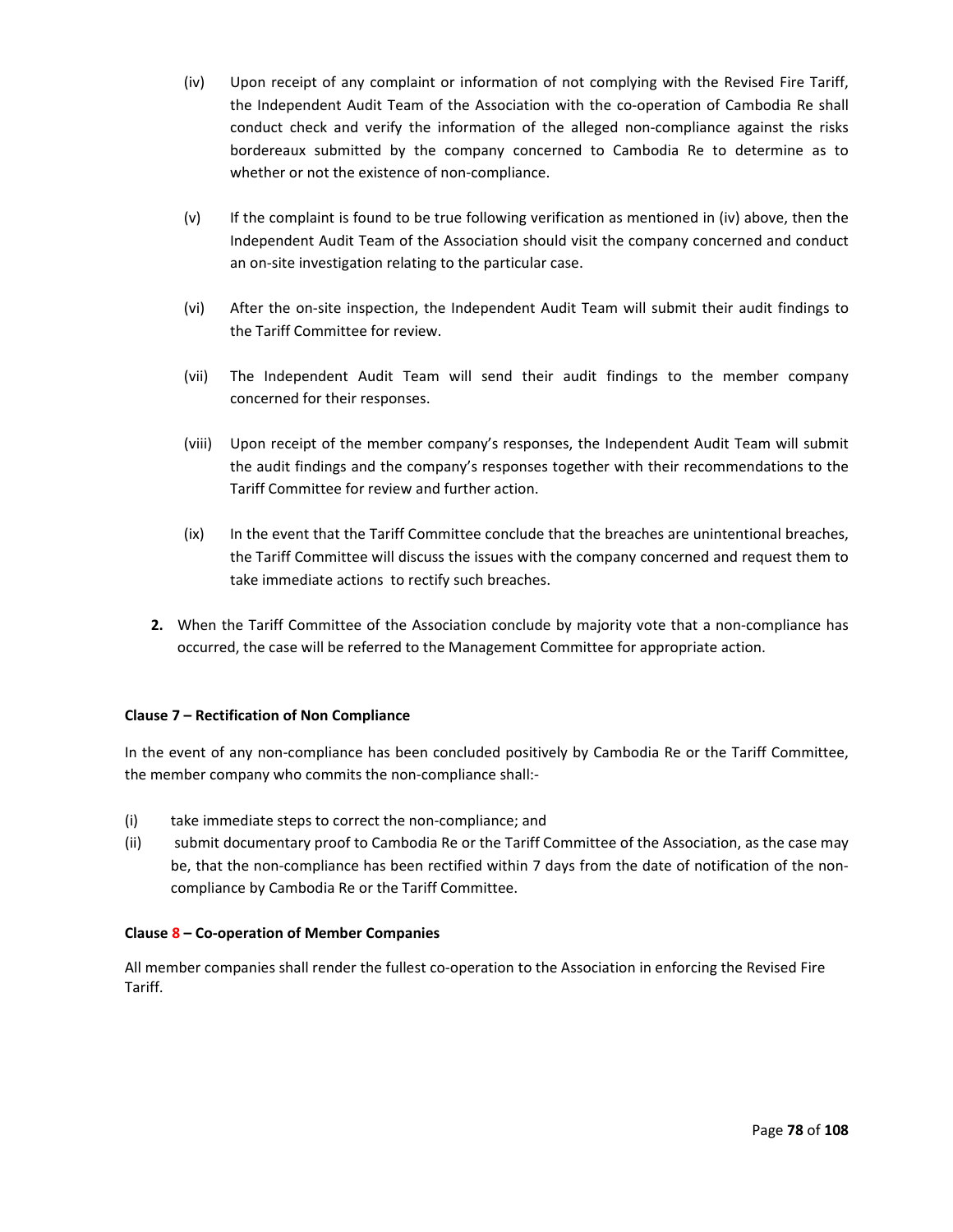# **SECTION 11**

# **RULES FOR FIRE CONSEQUENTIAL LOSS INSURANCE**

- **1.0** This section applies to all fire consequential loss insurances, loss of profits and any other insurances providing similar cover other than loss of profits insurance under the Engineering Class, Marine Insurance and Property All Risks or Industrial All Risks insurance with sum insured more than USD10,000,000 (Fire Material Damage and Fire Consequential Loss separately or combined) at one location.
- **2.0** The rates under the rules for fire consequential loss insurance are minimum rates and excess to be applied. Members may apply higher rates/excess subject to individual company's underwriting.

#### 2.1 **Average Base Rate**

The rate for fire consequential loss insurance shall not be less than the basic fire and/or perils for material damage insurance on the property concerned before any form of discounts other than discounts for fire extinguishing appliances when actually allowed.

In the event that more than one location are insured under the applicable fire material damage insurance, and that different rates are applicable to one or more of these locations, the rates for the fire consequential loss insurance shall be the average base rate for material damage insurance for all the locations concerned.

The average base rate should be arrived at by taking the total of all material damage premiums (as defined above) and dividing by the corresponding total of sums insured for material damage.

For the purpose of this section, the material damage premium shall be computed by ignoring the loading or discount factors associated with the following clauses.

- escalation clause

- voluntary deductibles for material damage insurance

The average base rate shall be determined as at policy inception and thereafter at every renewal or extension of period of cover. The rate shall also be reviewed when there are changes to the material damage policy that cumulatively will result in a reduction or increase of 20% or more of the last determined consequential loss rate.

All existing fire consequential loss rates which do not conform to this section shall be discontinued.

# **3. MULTIPLIERS**

The premium charged for fire consequential loss insurance shall not be less than the sum produced by applying the basic fire and/or perils for material damage insurance on the property concerned or the average base rate (as the case may be) to the multiplier value as shown hereinafter and the sum insured for each item.

# 3.1 **MULTIPLIERS FOR GROSS PROFITS, GROSS REVENUE , GROSS RENTAL OR NET TAKINGS ONLY**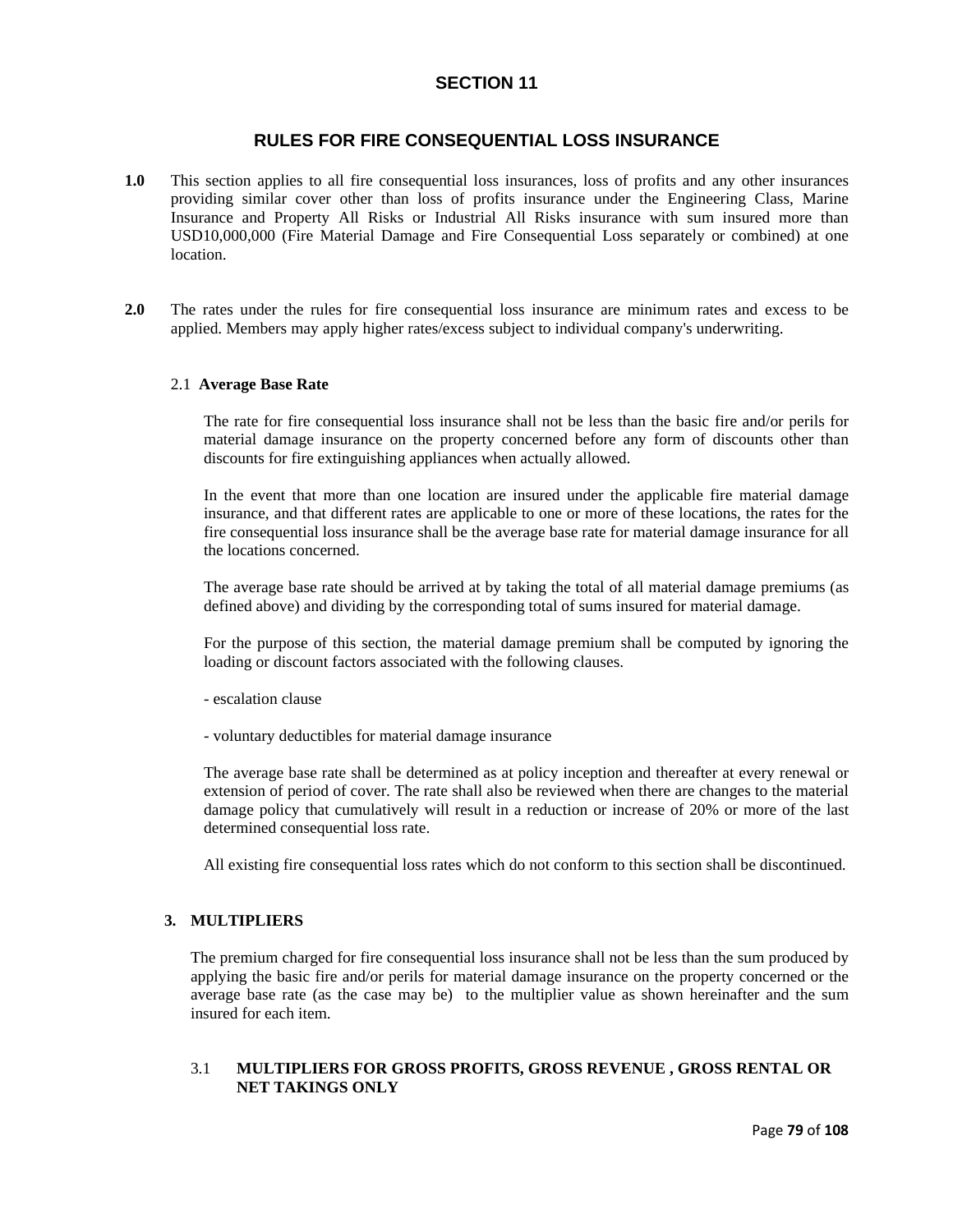The following multipliers shall apply in respect of gross revenue, gross rental, gross profit items with or without payroll, or Net Takings :-

| <b>Indemnity Period</b> | <b>Multiplier</b> |
|-------------------------|-------------------|
| 6 months or less        | 75%               |
| 12 months               | 100%              |
| 18 months               | 90%               |
| 24 months               | 85%               |
| 36 months               | 80%               |
| 48 months               | 75%               |

If the indemnity period falls between any two periods as indicated above, the higher multiplier shall be used.

## 3.2 **MULTIPLIERS FOR WAGES ON DUAL BASIS**

Where the wages are insured on the dual basis, the multipliers and the alternative period shall be based on the Wages Dual Basis - Rating and Alternatives Period Tables attached under Appendix 1.

#### 3.3 **MULTIPLIERS FOR INCREASE COST OF WORKING**

A minimum multiplier of 100% must be applied in respect of Increase Cost of Working and Additional Increase Cost of Working.

# 3.4 **MULTIPLIERS FOR AUDITORS' FEES**

A minimum multiplier of 100% must be applied in respect of Auditors fees.

#### **4.0 MININIUM DEDUCTIBLE AND DISCOUNT FOR IMPOSING HIGHER DEDUCTIBLE**

- 4.1 The minimum deductible for Fire Consequential Loss Insurance to be applied is 5 working days.
- 4.2 No company is allowed to reduce the minimum deductible prescribed in the Tariff.
- 4.3 The following Discount may be allowed at the discretion of the company for imposing higher deductible.

| Deductible      | <b>Maximum Discount Allowed</b>   |
|-----------------|-----------------------------------|
| 10 working days | 5% discount on the policy premium |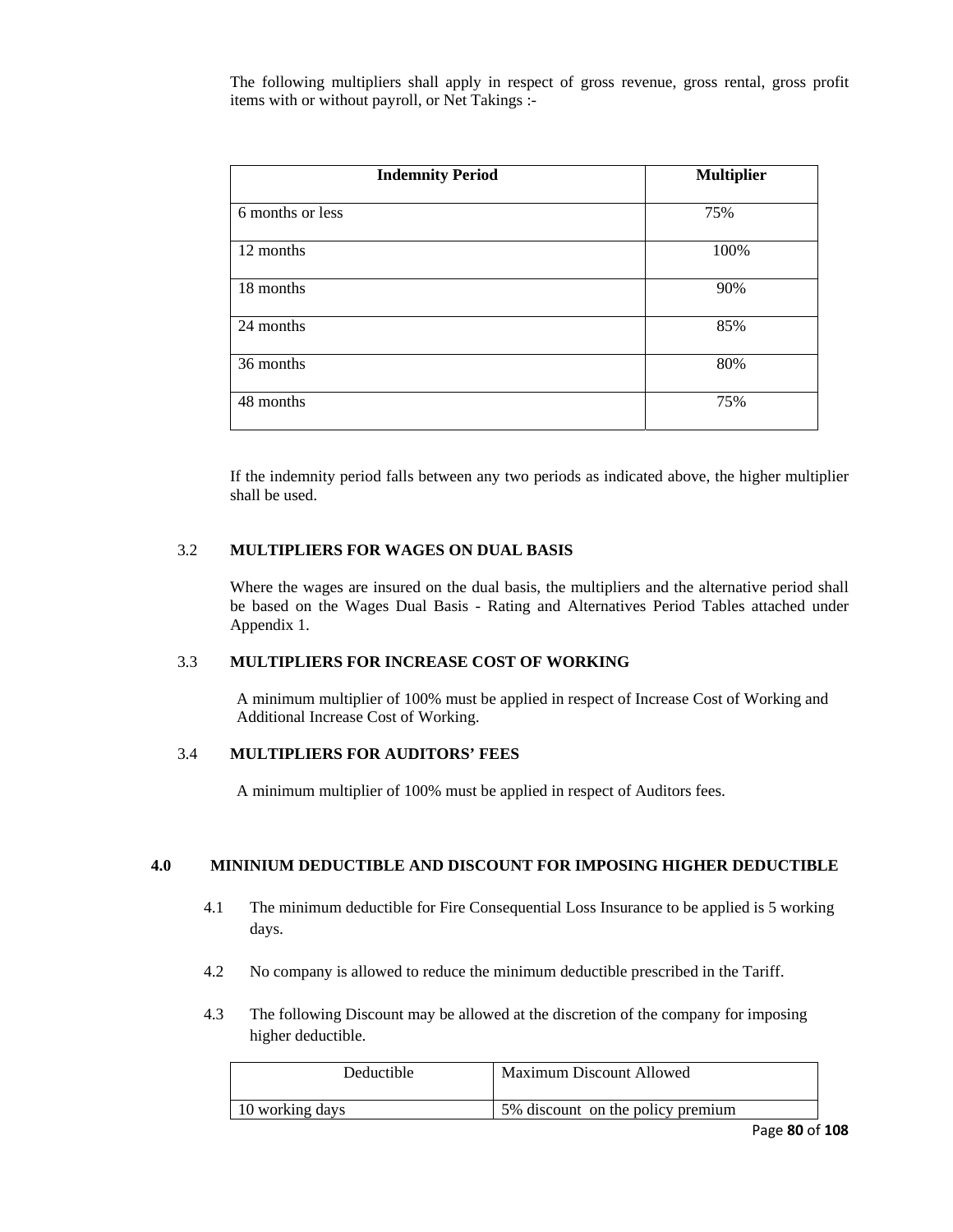| 15 working days | 1.5% discount on the policy premium |
|-----------------|-------------------------------------|
| 30 working days | 15% discount on the policy premium  |
| 60 working days | 30% discount on the policy premium  |

- 4.4 Where the deductible falls within any two deductibles as indicated in the above table, the lower of the discount is to be applied. For example, if the deductible is 21 days, the discount to be applied is 7.5%.
- 4.5 Computation of premium in the policy must reflect the deductible discount.

## **5.0 EXTENSIONS**

It is not permissible to extend a fire consequential loss policy to cover any other contingencies except when the contingencies are limited to those included in this section and subject to the rates and wordings hereof.

# **5.1 SUPPLIERS'/CUSTOMERS' EXTENSIONS**

## **5.1.1 Specified Supplier Extension**

A consequential loss policy may be extended to cover loss arising from damage to specified suppliers' premises located in Cambodia only.

The profits rate for one specified supplier is calculated by applying the percentage limit to the appropriate rate for Standard and Special Perils.

When the extension relates to more than one specified supplier, rating is the cumulative and the following method should be adopted:-

- (i) Each supplier is rated individually under the base rate and then listed in descending order of rates.
- (ii) The profits rate charged is :

100% of the highest rate brought out by

the calculation in (i)

Plus 50% of the second highest rate

Plus 25% of the third highest rate

Plus 10% of each of the remaining individual rates

An example (together with a worksheet) to calculate the Consequential Loss insurance premium is attached in Appendix II.

It is not permissible to provide cover for loss arising from damage at unspecified Suppliers' premises.

The minimum Deductible for this extension is 5 working days.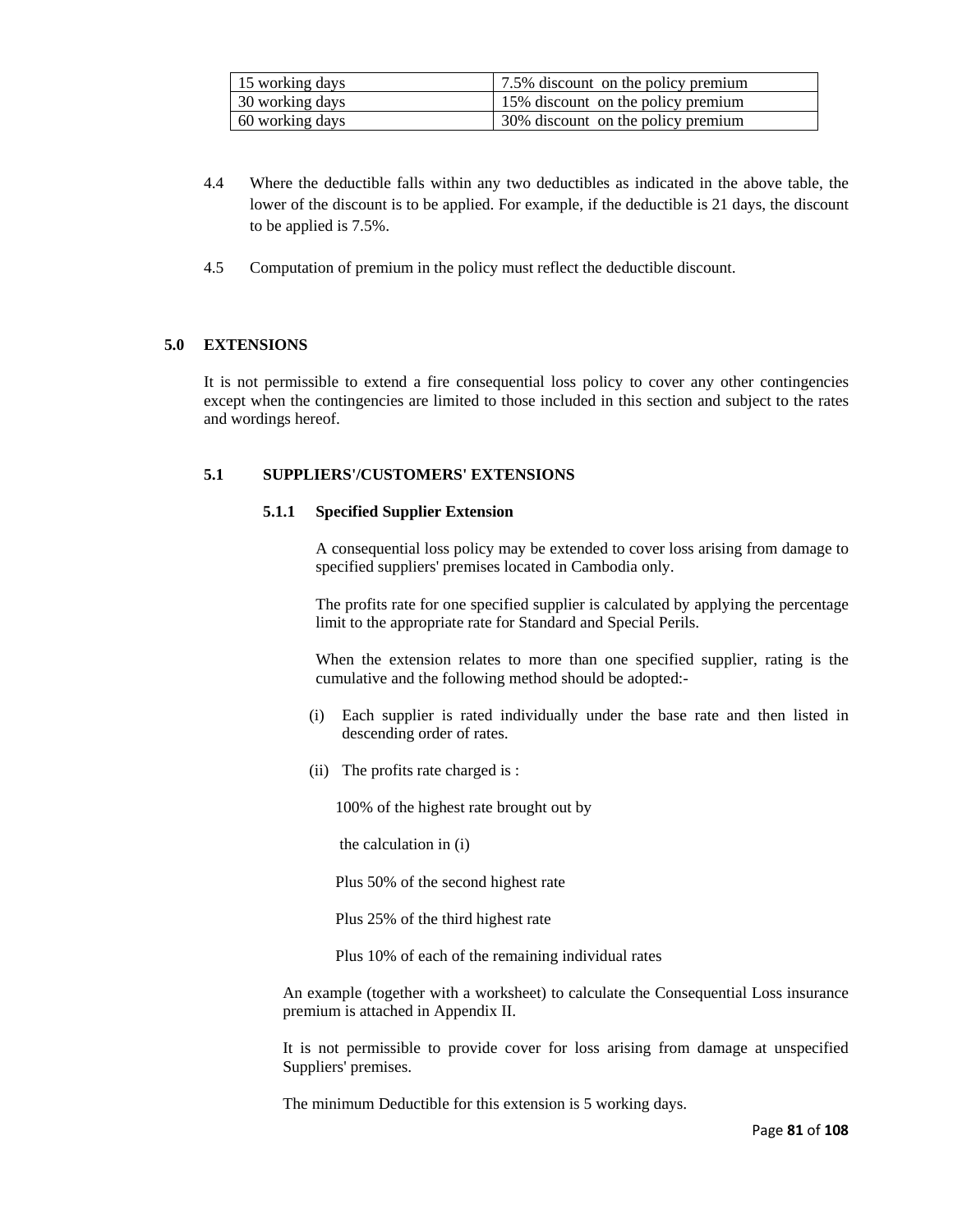### **5.1.2 Specified Customer Extension**

A consequential loss policy may be extended to cover loss arising from damage to specified customers' premises located in Cambodia only.

The specified customer extension shall be rated in the same way as the specified supplier extension.

It is not permissible to provide cover for loss arising from damage at unspecified customers' premises.

The minimum Deductible for this extension is 5 working days.

#### **5.2 Prevention of Access Extension**

A consequential loss policy may be extended to provide cover for loss resulting from damage elsewhere than at the Insured's premises which shall prevent or hinder the use of, or access to, the Insured's premises notwithstanding that the Insured's premises or property therein be not damaged.

The maximum allowable Limit for this extension is 10% of the sum insured of Fire Consequential Loss Policy.

It is not permissible to provide a limit higher than 10% but the Insurer can at their discretion allow to grant a lower limit than 10%.

The minimum Deductible for this extension is 5 working days.

#### **5.3 Public Utilities Extension**

A consequential loss policy may be extended to provide cover for loss resulting from failure of public supply of electricity/water arising from damage by an insured peril at the terminal point of the supply undertaking feed to the Insured's premises.

The minimum Deductible for this extension is 5 working days.

## **5.4 INFECTIONS OR CONTAGIOUS DISEASES, MURDER, SUICIDE, PEST, FOOD OR DRINK POISONING; OR DEFECTIVE SANITARY ARRANGEMENTS**

A consequential loss policy may be extended to provide cover for loss resulting from infections or contagious diseases, murder, suicide, pest, food or drink poisoning; or defective sanitary arrangements which directly and solely results in the restriction of use of the Premises (whether total or partial) by the order of the competent public authority.

The maximum allowable Limit for this extension is 10% of the sum insured of Fire Consequential Loss Policy.

It is not permissible to provide a limit higher than 10% but the Insurer can at their discretion allow to grant a lower limit than 10%.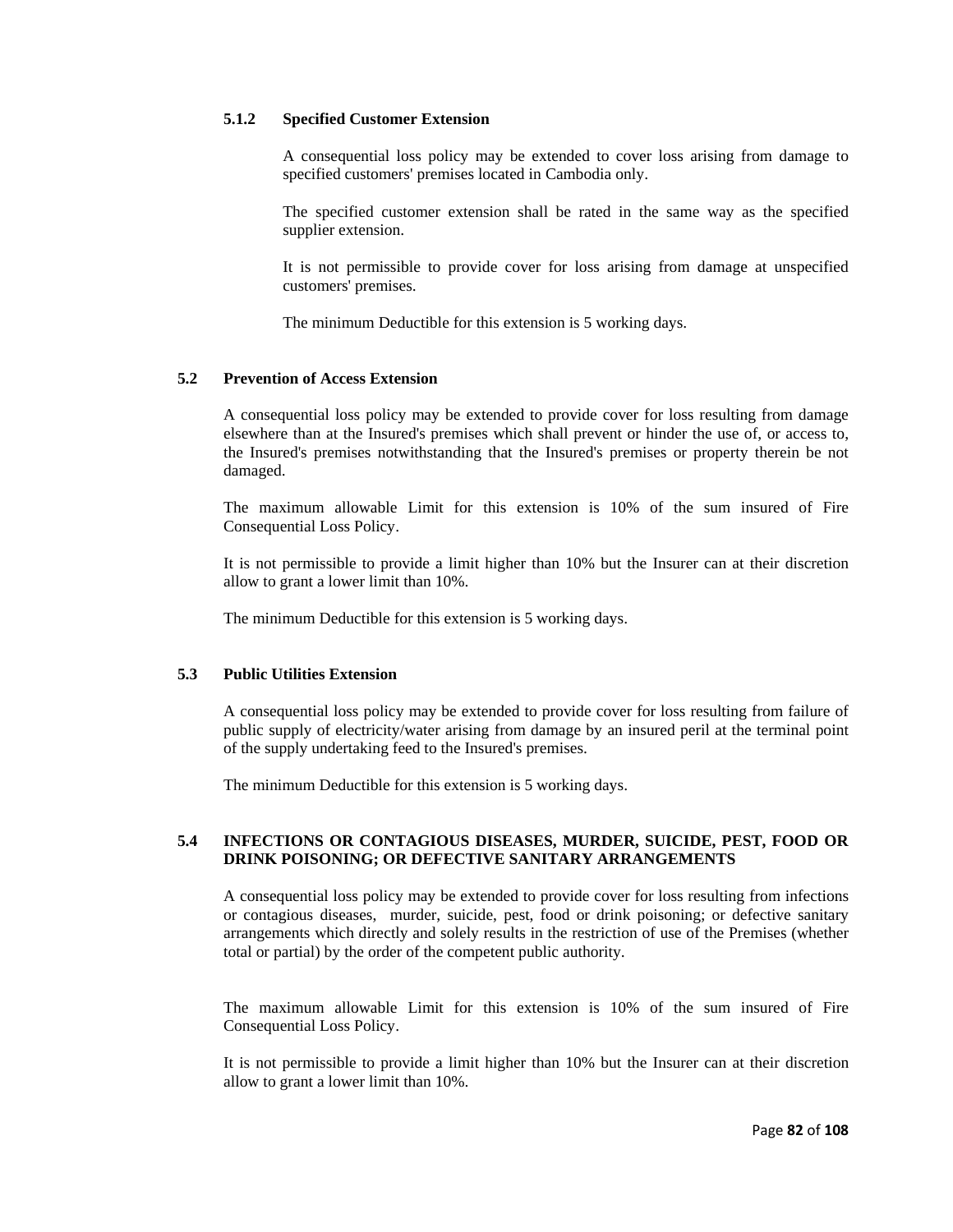The minimum Deductible for this extension is 5 working days.

# **6.0 RATING TABLE FOR EXTENSIONS**

|                |                                                                                                                                       | <b>Additional Rate</b> |
|----------------|---------------------------------------------------------------------------------------------------------------------------------------|------------------------|
| $\overline{1}$ | <b>SPECIFIED SUPPLIERS</b>                                                                                                            | 0.15%                  |
| $\overline{2}$ | <b>SPECIFIED CUSTOMERS</b>                                                                                                            | 0.15%                  |
| 3              | PREVENTION OF ACCESS                                                                                                                  | 0.015%                 |
| $\overline{4}$ | PUBLIC UTILITIES                                                                                                                      | 0.025%                 |
| 5              | INFECTIOUS OR CONTAGIOUS DISEASES,<br>MURDER, SUICIDE, PEST, FOOD OR DRINK<br>POISONING; OR DEFECTIVE SANITARY<br><b>ARRANGEMENTS</b> | 0.010%                 |

#### N.B

1) Where the maximum indemnity period exceed 12 months, the rates for PREVENTION OF ACCESS, PUBLIC UTILITIES and INFECTIONS OR CONTAGIOUS DISEASES, MURDER, SUICIDE, PEST,FOOD OR DRINK POISONING; OR DEFECTIVE SANITARY ARRANGEMENTS may be reduced to that proportion of the rates indicated above which 12 months bear to the maximum indemnity period.

# **7.0 STANDARD EXTENSION WORDINGS**

#### **7.1 SPECIFIED SUPPLIERS' PREMISES**

In consideration of the payment of an additional premium which is included in the premium hereon, it is hereby agreed and declared that, subject to the conditions of the policy, loss as insured by Items(s) No.(s)........... of this policy resulting from interruptions of or interference with the business in consequence of damage (as within defined) to property at the undernoted situations shall be deemed to be loss resulting from damage to property used by You at the premises in Cambodia.

Provided that the liability under this memorandum in respect of any one location under (each of) Item(s) No(s)...... shall not exceed the percentage of the sum insured thereunder shown against each situation.

| Name of Supplier | Location | Our Limit of Liability |
|------------------|----------|------------------------|
|                  |          |                        |
|                  |          |                        |

We will only be liable for any loss indemnifiable under this extension once the period of the loss has exceeded Five (5) working days from the time that You are first impacted by a shortage in supplies and shall continue until such time that supplies have been restored in sufficient quantities to enable You to maintain the pre loss level of production.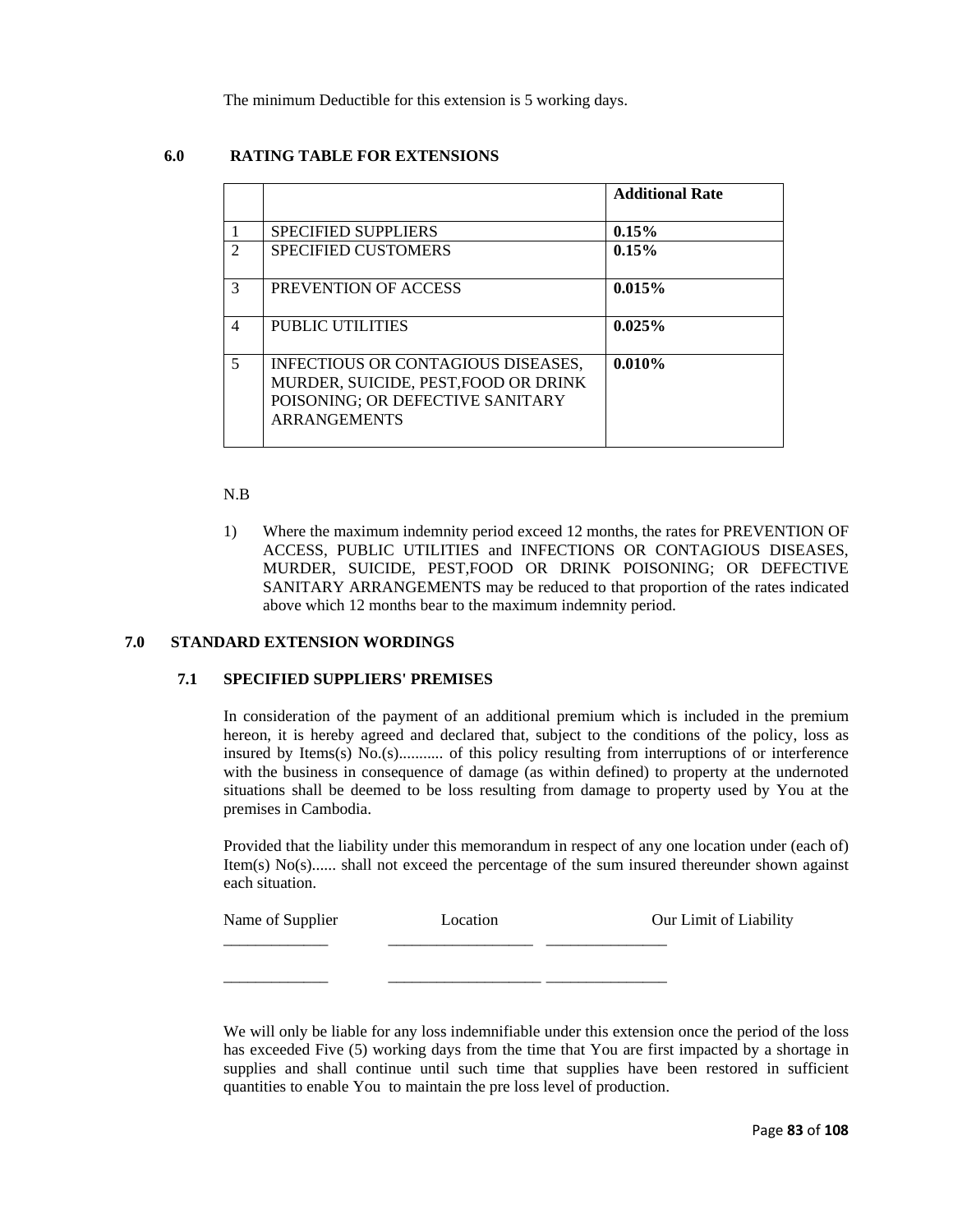## **7.2 SPECIFIED CUSTOMERS' PREMISES**

In consideration of the payment of an additional premium which is included in the premium hereon, it is hereby agreed and declared that subject to the conditions of the policy, loss as insured by Item(s) No(s) ......... of this policy resulting from interruption or interference with the business in consequence of damage (as within defined) to property at any premises in Cambodia of the undernoted customer(s) shall be deemed to be loss resulting from damage to property used by You at the premises.

Provided that if the percentage shown below against the name of the Customer at whose premises damage has occurred shall be less than the percentage of the annual turnover derived by You from that customer, the amount otherwise payable under the terms of this memorandum in respect of that customer shall be proportionately reduced.

| Name of Customer | Location | Our Limit of Liability |
|------------------|----------|------------------------|
|                  |          |                        |
|                  |          |                        |

PROVIDED that We shall not be liable for any loss insured by this extension unless interruption of or interference with Your Business exceeds a period of Five (5) working days and Our liability under this extension shall apply only to such period in excess of Five (5) working days.

## **7.3 PREVENTION OF ACCESS**

n consideration of the payment of an additional premium which is the premium hereon, it is hereby agreed and declared that subject to the conditions of the Policy, loss as insured by Item(s) No(s) ...... of this Policy resulting from interruption of or interference with the business in consequence of damage by insured peril (as within defined) to property in the vicinity of Your premises which shall prevent or hinder the use thereof or access thereto, whether Your premises or property therein shall be damaged or not, shall be deemed to be loss resulting from damage to property used by You at the premises. Indemnity Period shall mean the period during which the results of the Business shall be affected in consequence of the accident, beginning with the date of the occurrence and ending not later than the Maximum Indemnity Period thereafter.

Maximum Indemnity Period shall mean \_\_\_\_ months. Our liability under this memorandum shall not exceed **10% of the Sum Insured or US\_\_\_\_\_ million**, whichever is lower, in any one period of insurance, after the application of all other terms and conditions of the policy.

PROVIDED that We shall not be liable for any loss insured by this extension unless interruption of or interference with Your Business exceeds a period of Five (5) working days and Our liability under this extension shall apply only to such period in excess of Five (5) working days.

## **7.4 PUBLIC UTILITIES**

In consideration of the payment of additional premium, it is hereby declared that subject to the conditions of the Policy loss as insured by this Policy resulting from interruption of or interference with the business consequent upon failure of public supplies of electricity and/or water resulting from a damage as defined in the Policy at any :

- generating station or substation of the public electricity supply undertaking,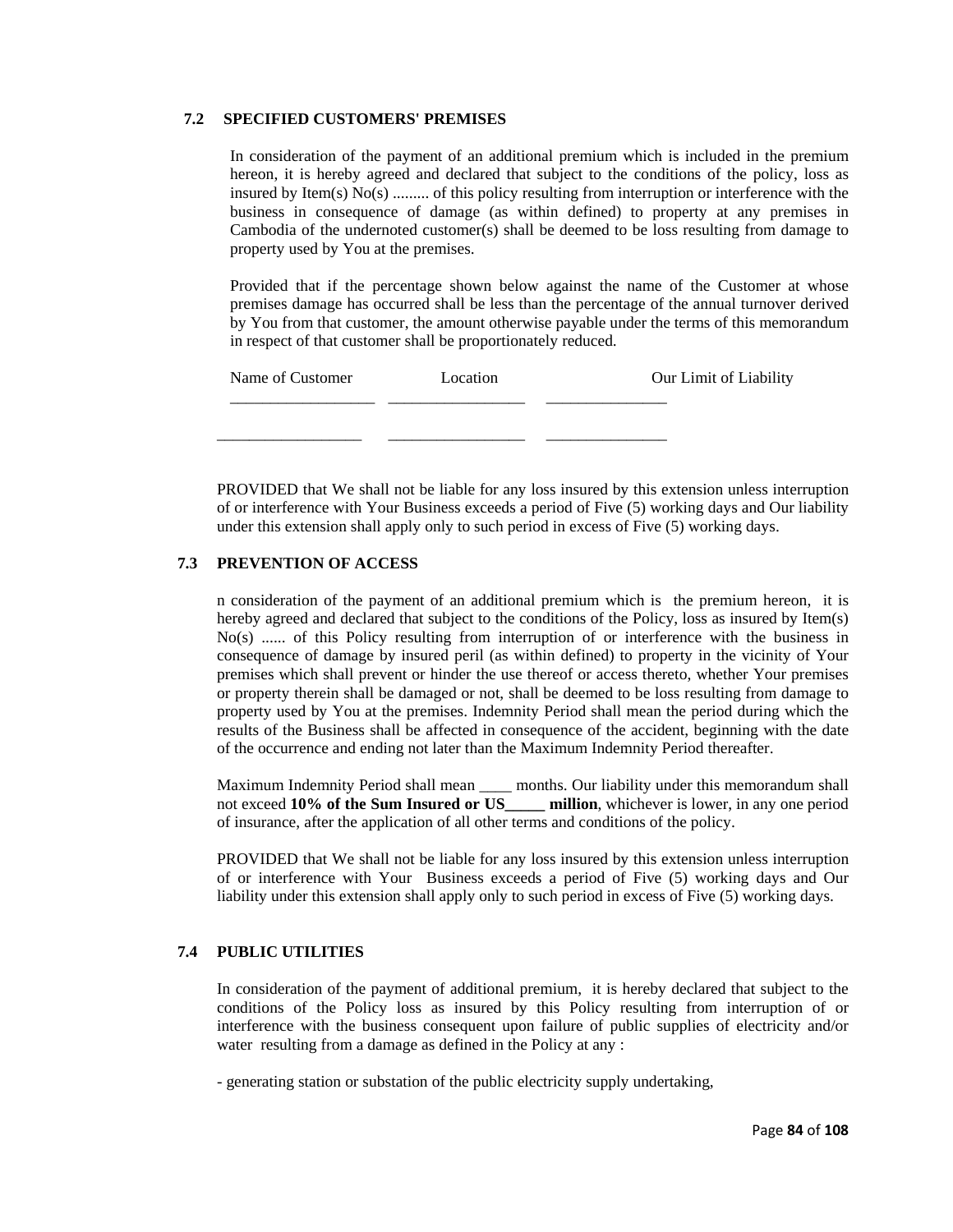- water works or pumping station of the public water supply undertaking, from which the Insured obtains water,

shall be deemed to be loss resulting from damage to property used by You at the premises. Any transmission lines or pipes feeding to Your premises are not included.

A deliberate act of the supply undertaking not performed for the purpose of safeguarding life or protecting the system and rationing not necessitated solely by accidental damage to the supply undertaking's equipment are excluded.

PROVIDED that We shall not be liable for any loss insured by this extension unless failure of the public supplies of electricity/water\* exceeds a period of Five (5) working days and Our liability under this extension shall apply only to such period in excess of Five (5) working days .

## **7.5 INFECTIOUS OR CONTAGIOUS DISEASES, MURDER, SUICIDE, PEST, FOOD OR DRINK POISONING; OR DEFECTIVE SANITARY ARRANGEMENTS**

It is hereby agreed and declared that the insurance of this Policy is extended to cover contingencies hereunder specified :-

- (i) Human infectious or contagious disease manifested within any person whilst in the Premises
- (ii) Murder or suicide occurring at the Premises
- (iii) Injury or illness sustained by any person arising from or traceable to foreign injurious matter in the food or drink provided on the Premises
- (iv) Vermin or pests at the Premises
- (v) Defects in the drains and other sanitary arrangements at the Premises

which directly and solely results in the restriction of use of the Premises (whether total or partial) by the order of the competent public authority.

Any interruption of or interference with Your Business in accordance with the provisions herein contained in the Schedule shall be deemed to be DAMAGE as defined under the Policy.

## **SPECIAL CONDITIONS**

- 1. Notifiable Disease or illness shall mean illness sustained by any person resulting from :
	- a) food or drink poisoning, or
	- b) any human infectious or human contagious disease[excluding Acquired Immune Deficiency Syndrome (AIDS)] an outbreak of which the competent local authority has stipulated shall be notified to them.
- 2. For the purpose of this memorandum, Indemnity Period shall mean the period during which the results of the Business shall be affected in consequence of the occurrence discovery or accident, beginning:
	- a) in the case of  $(i)$ , $(iv)$  and  $(v)$  above, with the date of the occurrence or discovery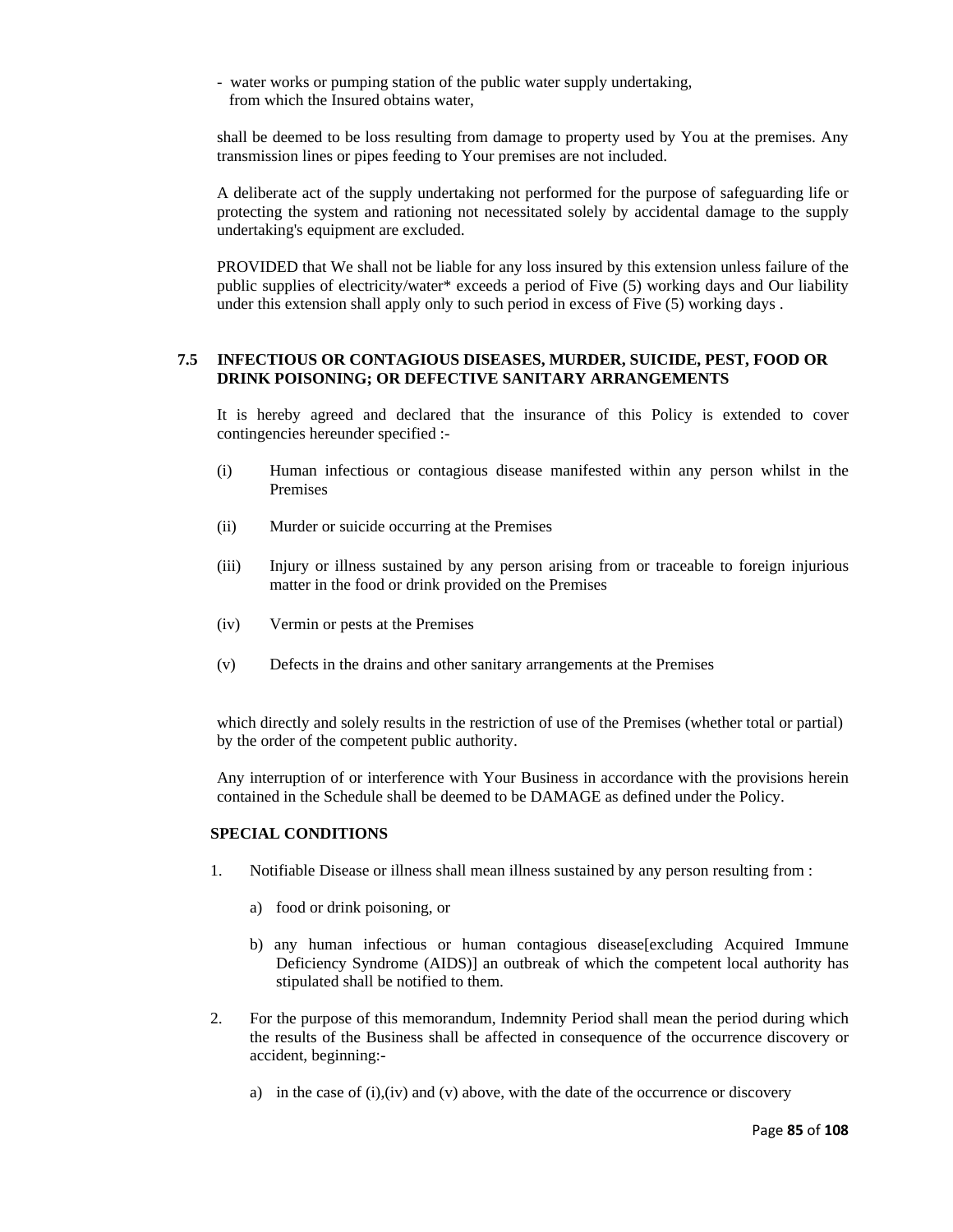b) in the case of (ii) and (iii) above, with the date from which the restrictions on the Premises are applied and ending not later than when restrictions are lifted or the Maximum Indemnity Period thereafter, whichever is the shorter period.

Maximum Indemnity Period shall mean **\_\_\_\_\_\_\_\_\_\_\_ months**

Premises shall mean only those locations stated in the Premises definition; in the event that the policy includes an extension which deems loss destruction or damage at other locations to be an Incident such extension shall not apply to this memorandum.

- 3. We shall not be liable under this memorandum for any costs incurred in the cleaning, repair, replacement, recall or checking of property.
- 4. We shall only be liable for the loss arising at those Premises which are directly affected by the occurrence discovery or accident.
- 5. Our liability under this memorandum shall not exceed **10% of Sum Insured or USD\_\_\_\_\_\_ million**, whichever is lower, in any one period of insurance, after the application of all other terms and conditions of the policy.

PROVIDED that We shall not be liable for any loss insured by this extension unless interruption of or interference with Your Business exceeds a period of Five (5) working days and Our liability under this extension shall apply only to such period in excess of Five (5) working days.

#### **8.0 CLAUSES**

#### **8.1 ACCOUNTANTS' CLAUSE**

Any particulars or details contained in Your books or documents which may be required by Us under Condition No. 8 of this Policy for the purpose of investigating or verifying any claim hereunder may be produced by professional accountants if at the time they are regularly acting as such for You and their report shall be prima facie evidence of the particulars and details to which such report relates.

#### **8.2 PAYMENT ON ACCOUNT CLAUSE**

Payment on account will be made to You if desired provided that it is established that the loss is indemnifiable under this policy.

#### **8.3 DEPARTMENTAL CLAUSE**

If the business be conducted in departments the independent trading results of which are ascertainable the provisions of Clauses (a) and (b) of Item 1 of the specifications attached shall apply separately to each Department affected by the damage except that if the Sum Insured by the said item be less than the aggregate of the Sums produced by applying the rate of Gross Profit for each department of the business (whether affected by the damage or not) to the relative annual output thereof the amount payable shall be proportionately reduced.

#### **8.4 ALTERNATIVE BASIS CLAUSE**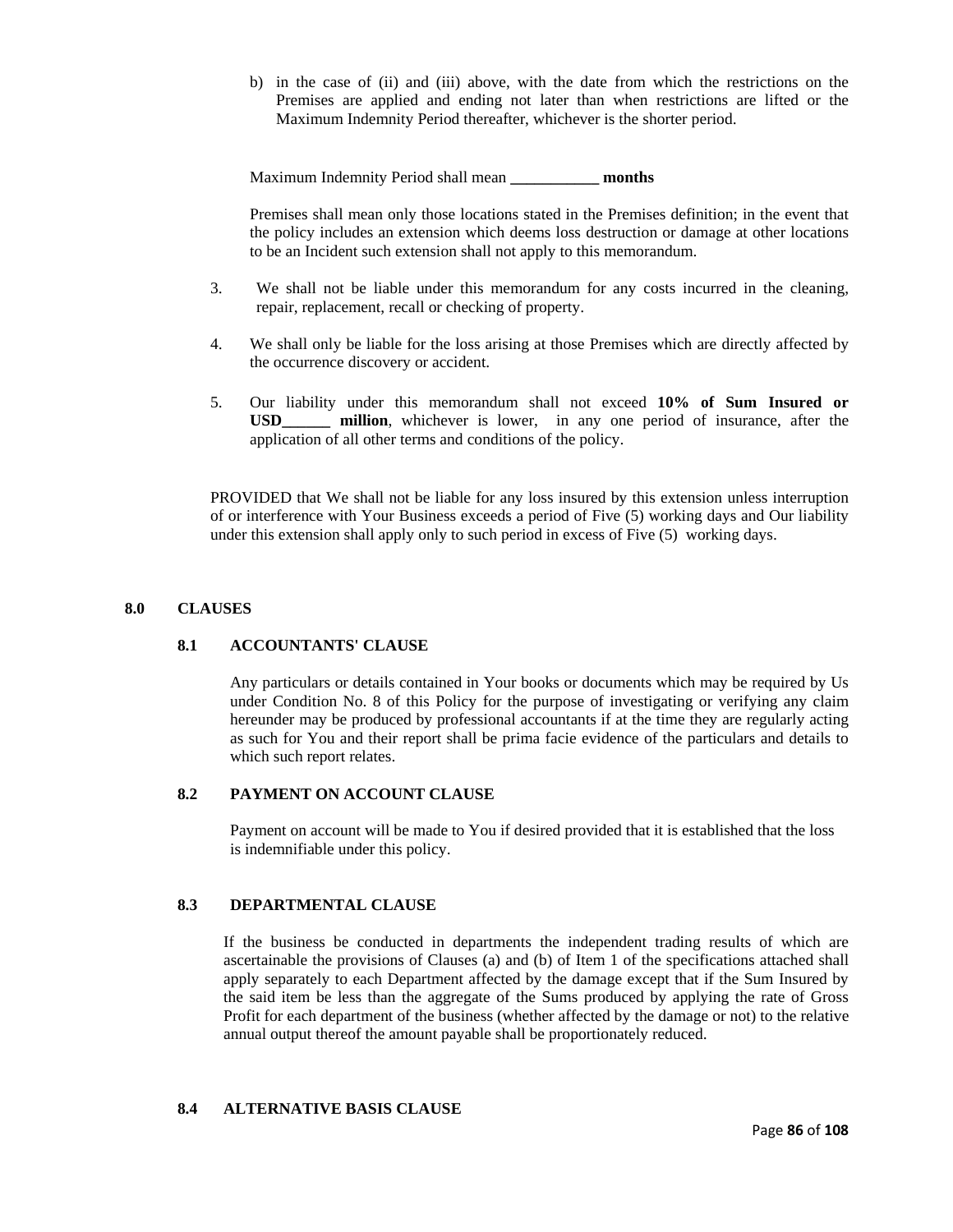It is agreed and declared that in the event of a claim, adjustment may be based on 'Turnover or Output' whichever affords the most equitable result, and except in the definition of turnover the word 'Turnover' wherever used in this Policy shall read as 'Turnover or Output'. 'Output' shall mean sale value of goods manufactured by, or sold by, You in the course of the Business at the Premises, provided that:

- (a) only one such meaning shall be operative in connection with any one occurrence involving damage as within defined.
- (b) if the meaning set out in this Clause be used, the Alternative Trading Clause shall be held to be altered to read as follows:

Alternative Trading Clause

If during the Indemnity Period goods shall be manufactured elsewhere than at the Premises affected by the damage for the benefit of the Business either by You or by others on the Your behalf the sale value of the goods so manufactured shall be brought into account in arriving at the output during the Indemnity Period.

#### **8.5 SALVAGE SALES CLAUSE**

If, following damage giving rise to a claim under this Policy, You shall hold a salvage sale during the Indemnity Period, Clause (a) of Item No.1 of the specifications attached shall for the purpose of such claim read as follows:-

a) IN RESPECT OF REDUCTION IN TURNOVER: the sum produced by applying Rate of Gross Profit to the amount by which the Turnover during the Indemnity Period (less the Turnover for the period of the salvage sale) shall in consequence of the damage, fall short of the Standard Turnover from which sum shall be deducted from the Gross Profit actually earned during the period of the salvage sale.

### **8.6 MATERIAL DAMAGE PROVISO WAIVER CLAUSE**

It shall not be a condition precedent to liability in respect of interruption or interference in consequence of destruction or damage that the payment shall have been made or liability admitted under the Insurance covering Your interest in the property at the premises against such destruction or damage if no such payment shall have been made nor liability admitted solely owing to the operation of a proviso in such insurance excluding liability for losses below a specified amount.

#### **8.7. INTERDEPENDENCY CLAUSE**

It is hereby expressly declared and agreed that if damage to any of joint Insured's premises/property should result in another of the Insured suffering a reduction in turnover or increase in cost of working then such loss is deemed to be covered by this Policy notwithstanding that no material damage was sustained by the latter premises/property.

Note : The Interdependency Clause may only be used for joint insureds who stand in the relationship as parent and subsidiary companies.

## **8.8 ACCUMULATION OF STOCK CLAUSE**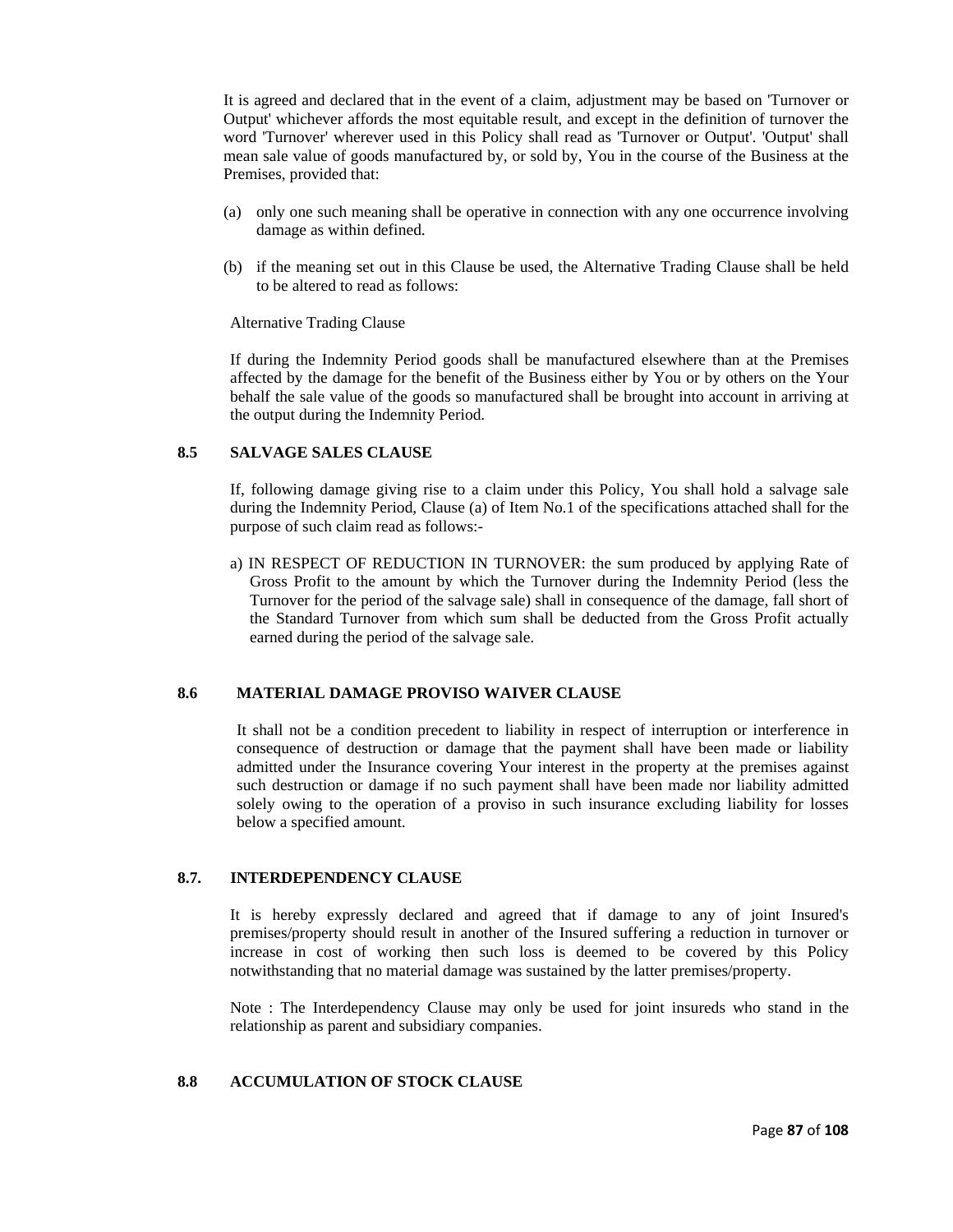In adjusting any loss account shall be taken and an equitable allowance made if any shortage of turnover due to the damage is postponed by reason of the turnover being temporarily maintained from accumulated stocks of finished goods in warehouses and/or depots.

# **8.9 NEW BUSINESS CLAUSE**

For the purpose of any claim arising from damage occurring before the completion of the first year's trading of the business at the premises, the terms, Rate of Gross Profit' Annual Turnover' and Standard Turnover' shall bear the following meanings and not as within stated:-

#### **Rate of Gross Profit**

| ) to which such adjustment                                 |
|------------------------------------------------------------|
| ) shall be made as may be                                  |
| ) necessary to provide                                     |
| commencement of the business ) for the trend of the        |
| ) business and the                                         |
| ) variations in or special                                 |
| ) circumstances affecting                                  |
| ) the business either                                      |
| The proportional equivalent for ) before or after the      |
| ) damage or which would                                    |
| ) have affected the                                        |
| ) business had the damage                                  |
| commencement of the business ) not occurred, so that the   |
| ) figures thus adjusted                                    |
| ) shall represent as nearly                                |
| ) as may be reasonably                                     |
| ) practicable the results                                  |
| The proportional equivalent for ) which but for the damage |
| ) would have been obtained                                 |
| ) during the relative                                      |
| ) period after the damage                                  |
|                                                            |
|                                                            |
|                                                            |
|                                                            |

After twelve months of trading have been completed the normal specification wording operates.

## **N.B.** : **The gross profit specification wordings is shown as an example only. Member companies are required to substitute other wordings used other than gross profit.**

#### **8.10 Self-Insurance Clause**

It is hereby declared and agreed that You agree to self-insure and that the sum(s) insured nominated under [Item(s) no(s) \_\_\_\_ of] this Policy represent(s) only \_\_\_\_ % of the actual amount on the interest insured herein.

In consequence of the foregoing, You agree to be his own insurer for the difference of \_\_\_\_\_% and undertakes to bear that rateable proportion of :-

(a) each and every loss or damage (including any amounts in respect of fees charges costs and expenses) payable under this Policy.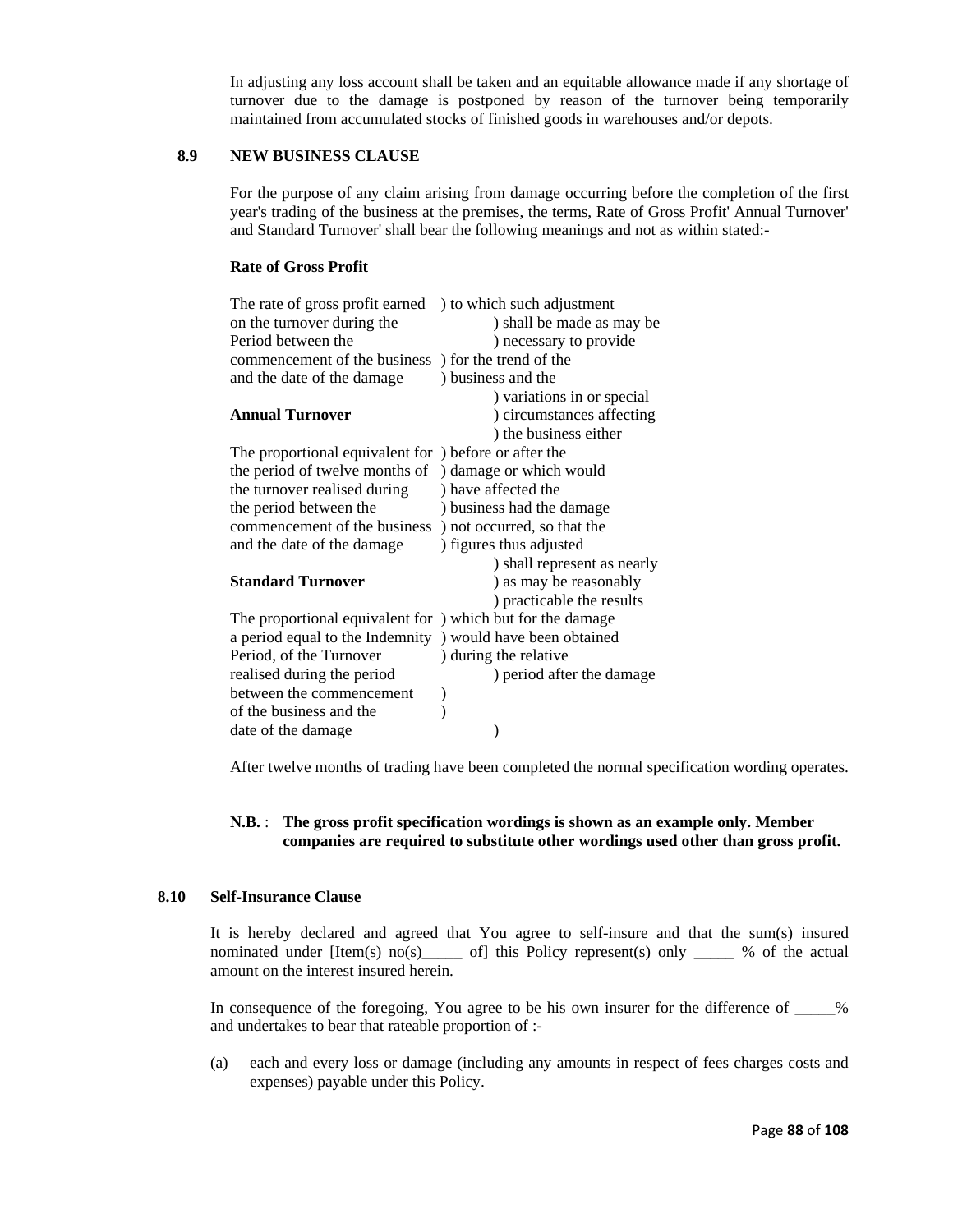- (b) any expenditure payable in the exercise of Condition 11 of this Policy; and
- (c) any refund premium due in accordance to the terms and provisions of the Premium Adjustment Clause where such a Clause is provided for and form part of this Policy.

It is further declared and agreed that in the event the sum(s) insured under [Item(s) no(s)\_\_\_\_\_\_\_ of] this Policy is less than \_\_\_\_\_\_% of the actual amount of the interest insured herein at the time of loss, the Condition of Average expressed in the specification of this Policy shall apply accordingly.

(N.B. This Clause can be used only in conjunction with The specifications)

## **9.0 CONSEQUENTIAL LOSS POLICY WORDINGS**

**Uniform Fire Consequential Loss Insurance Policy** 

#### **Definitions**

**We/Us/Our** refer to the  $\qquad \qquad$  (Insurance Company).

You/Your/Yourself refer to the Insured.

**Period of Insurance** refers to the duration of this Policy for the period specified in the Schedule, or any renewal period for which the appropriate premiums are paid in each case.

**Policy** refers to this Policy together with any Schedule, Specification and Endorsement.

#### **Our Agreement**

In consideration of the You having applied to Us to for insurance by a proposal and declaration which shall be the basis of this contract and having paid or agreed to pay to Us the Premium stated in the Policy Schedule, We will indemnify You against loss or damage as described in the Policy occurring during the Period of Insurance subject to the terms, conditions, endorsements, clauses or warranties forming part of this Policy.

#### **Loss or Damage to Your Property**

We agree (subject to the Conditions contained herein or endorsed or otherwise expressed thereon) that if any building or other property or any part thereof used by You at the Premises for the purpose of the Business be destroyed or damaged by:-

- 1) Fire,
- 2) Lightning,
- 3) Explosion, in a building in which gas is not generated and which does not form part of any gasworks, of gas used therein for illuminating or domestic purposes,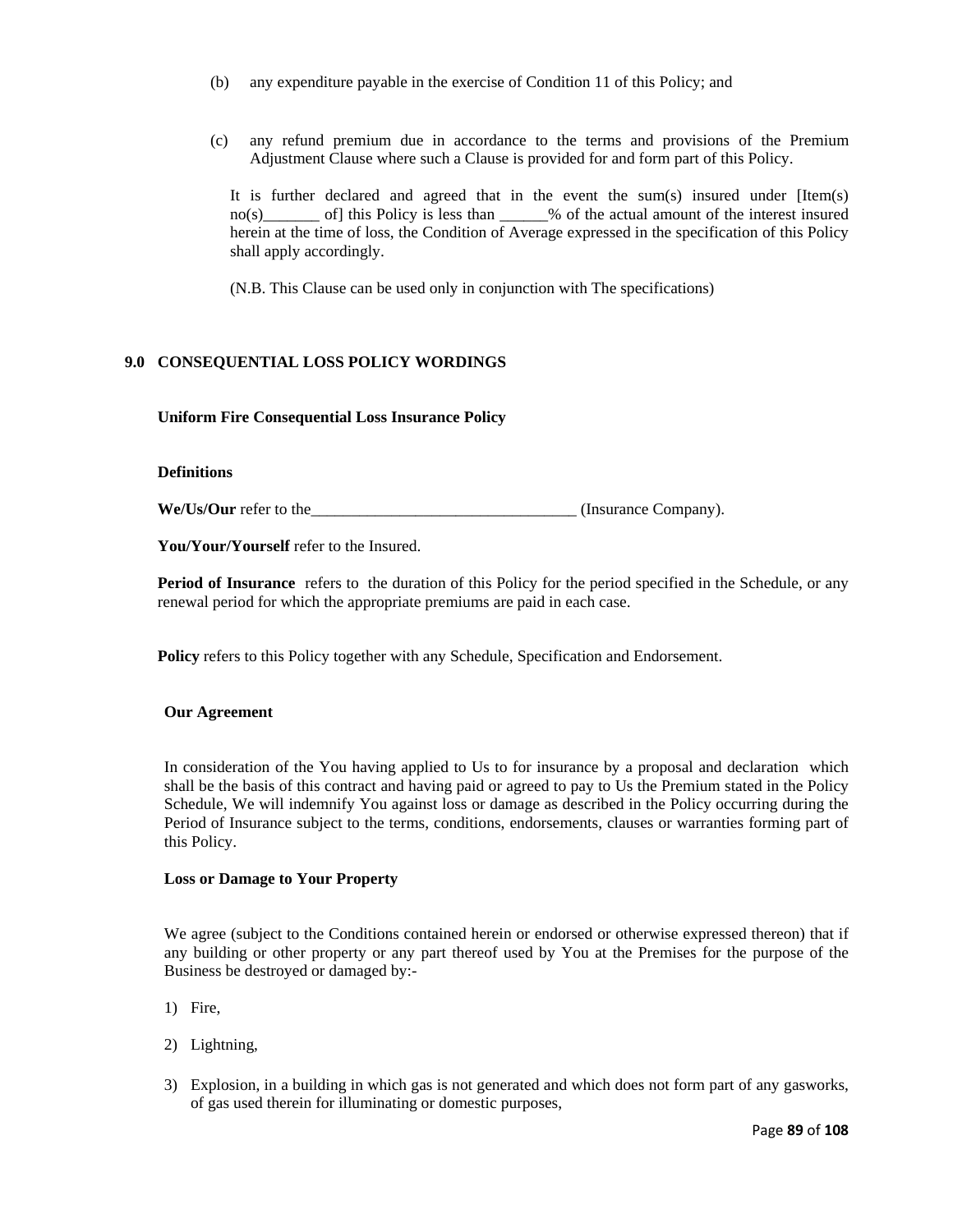(destruction or damage so caused being hereinafter termed Damage) at any time during the Period of Insurance or any subsequent period in respect of which We agree to accept the premium required for the renewal of this Policy and the Business carried on by You at the premises be in consequence thereof interrupted or interfered with.

#### **BASIS OF COMPENSATION**

We will pay You in respect of each item in the Schedule hereto the amount of loss resulting from such interruption or interference in accordance with the provisions therein contained.

Provided that at the time of the happening of the Damage there shall be in force an insurance covering Your interest in the property at the premises against such Damage and that payment shall have been made or liability admitted therefor under such insurance.

And that Our liability shall in no case exceed in respect of each item the sum expressed in the said Schedule to be insured thereon or in the whole the total sum insured hereby or such other sum or sums as may hereafter be substituted therefor by memorandum signed by or on behalf of Us.

#### **Exclusions**

- (1) We shall not be liable in so far as the interruption loss is increased :-
	- (a) by extraordinary events taking place during the interruption,
	- (b) by restrictions imposed by the authorities on the reconstruction or operation of the business,
	- (c) due to the insured's lack of sufficient capital for timely restoration or replacement of property destroyed, damaged or lost.
- (2) We will not cover loss or damage:-
	- (i) to property occasioned by its own fermentation, natural heating or spontaneous combustion or by its undergoing any heating or drying process.
	- (ii) occasioned by or through or in consequence of:-
		- (iv) the burning of property by order of any public authority
		- (v) Subterranean Fire
		- (vi) Loss or damage directly or indirectly caused by or arising from or in consequence of or contributed to by nuclear weapons material.
	- (iii) directly or indirectly caused by or arising from or in consequence of or contributed to by ionising radiations or contamination by radioactivity from any nuclear fuel or from any nuclear waste from the combustion of nuclear fuel. For the purposes of this Exclusion 2 (iii) only combustion shall include any self-sustaining process of nuclear fission.
	- (iv) occasioned by or through or in consequence, directly or indirectly, of any of the following occurrences, namely: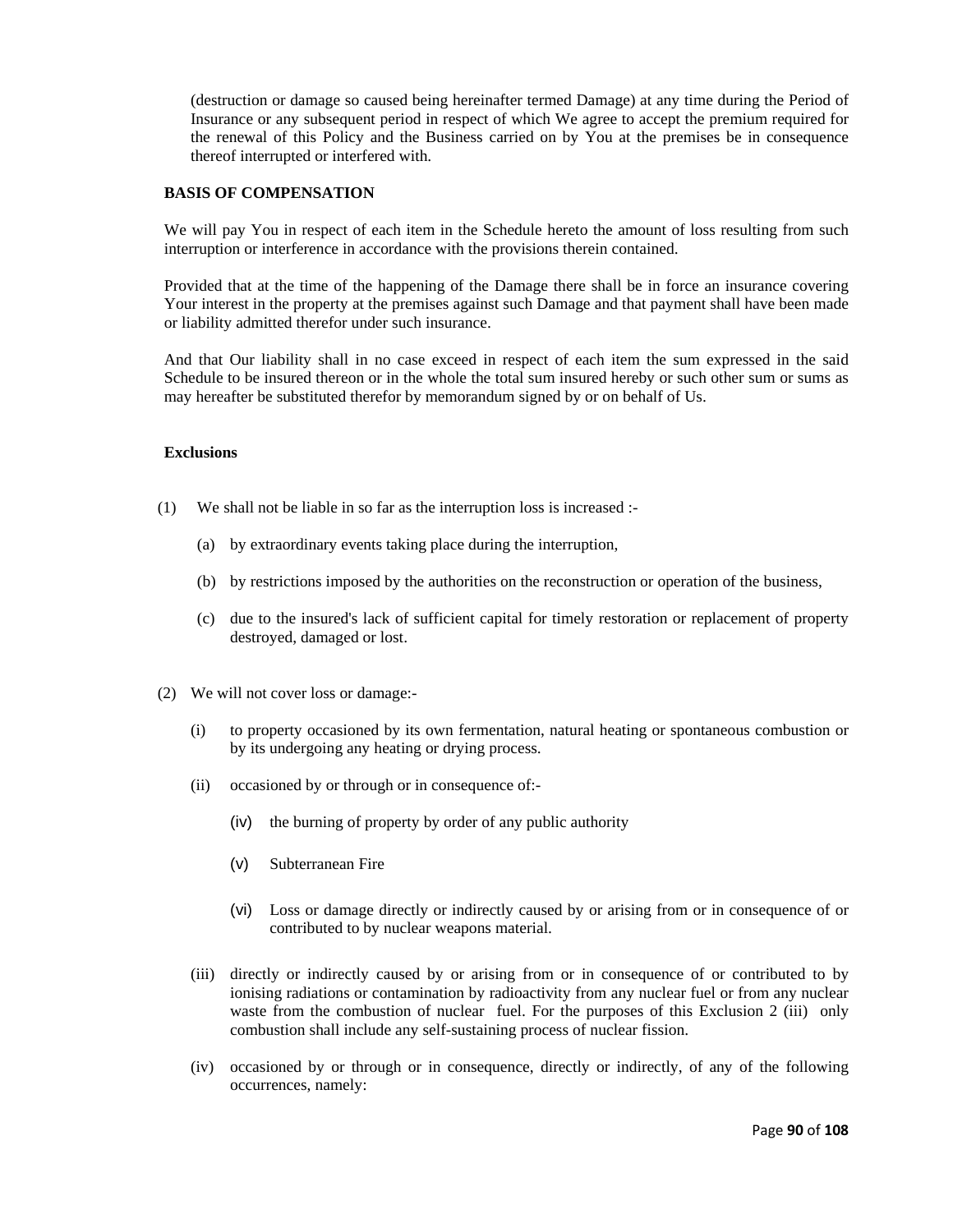- (xiii) Earthquake, volcanic eruption, landslip, landslide, subsidence or other convulsion of nature.
- (xiv) Hail, windstorm, typhoon, hurricane, tornado, cyclone or other atmospheric disturbance.
- (xv) Explosion **except** loss or damage by explosion of domestic boilers and gas used for illuminating or domestic purposes in a building in which gas is not generated and which does not form part of any gas works
- (xvi) Flood
- (xvii) Bursting or overflowing of water tanks apparatus or pipes, or accidentally discharged or leaking of water from the automatic sprinkler installation and/or drencher and/or fire suppression or extinguishing installation or apparatus
- (xviii) Impact by any road vehicle or animals
- (xix) Aircraft or other aerial devices and/or articles dropped therefrom
- (xx) Vandalism and Malicious Damage
- (xxi) Smoke other than smoke originating from a fire occurring in the location insured
- (xxii) War, invasion, act of foreign enemy, hostilities or warlike operations (whether war be declared or not) or civil war.
- (xxiii) Mutiny, riot, military or popular rising, insurrection, rebellion, revolution, military or usurped power, martial law or state of siege or any of the events or causes which determine the proclamation or maintenance of martial law or state of siege.
- (xxiv) Any act of terrorism. For this purpose an act of terrorism means an act, including but not limited to the use of force or violence and/or the threat thereof, of any person or group(s) of persons, whether acting alone or on behalf of or in connection with any organisation(s) or government(s), committed for political, religious, ideological or similar purposes including the intention to influence any government and/or to put the public, or any section of the public, in fear.

Any loss or damage happening during the existence of abnormal conditions (whether physical or otherwise) which are occasioned by or through or in consequence, directly or indirectly, of any of the said occurrences shall be deemed to be loss or damage which is not covered by this insurance, except to the extent that the You shall prove that such loss or damage happened independently of the existence of such abnormal conditions.

In any action, suit or other proceeding where We alleges that by reason of the provisions of this condition any loss or damage is not covered by this insurance, the burden of providing that such loss or damage is covered shall be upon You.

## **CONDITIONS**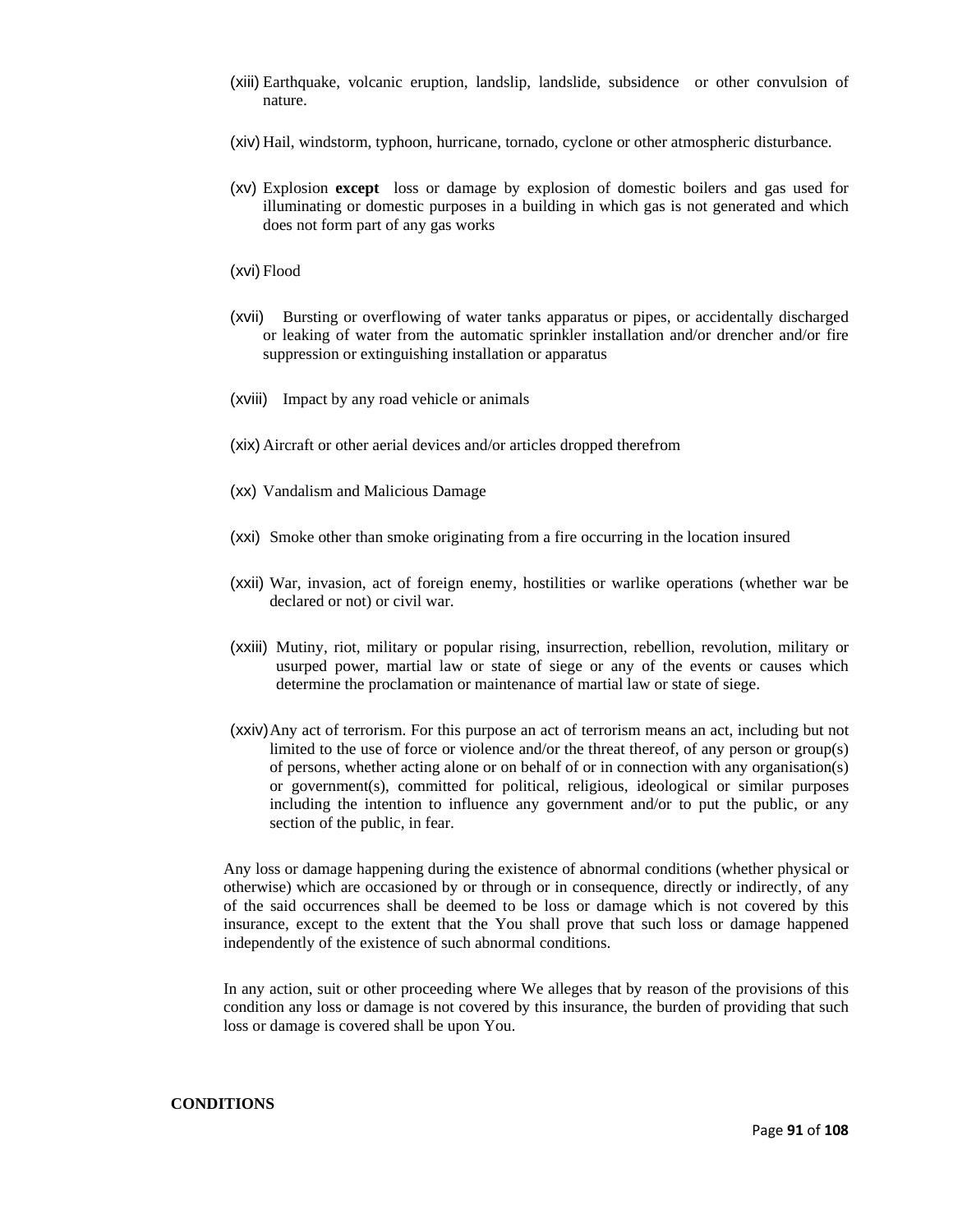### **1. MISDESCRIPTION**

If there be any material misdescription of the Business or Premises to which this insurance refers or any misrepresentation as to any fact material to be known for estimating the risk, or any omission to state such fact, We shall not be liable upon this Policy.

#### **2. PREMIUM PAYMENT**

No payment in respect of any premium shall be deemed to be payment to Us unless a printed form of receipt for the same signed by an Official or duly appointed Agent of Us shall have been given to You.

#### **3. OTHER INSURANCE**

You shall give notice to Us of any insurance or insurances already effected, or which may subsequently be effected, covering any of the loss hereby insured against and unless such notice be given and the particulars of such insurance or insurances be stated in or endorsed on this Policy by or on behalf of Us before the occurrence of any Damage, all benefits under this Policy shall be forfeited.

## **4. DISPLACEMENT**

Immediately upon any fall or displacement :-

- (a) of any building Damage to which might give rise to a claim under this Policy;
- (b) of any part of such building;
- (c) of the whole or any part of any range of buildings or of any structure of which such building forms part.

The insurance under this Policy shall cease in respect of loss resulting from Damage to such building or property therein.

## **PROVIDED THAT –**

- (i) Such fall or displacement is of the whole or a substantial or important part of such building or impairs the usefulness of such building or any part thereof or leaves such building or any part thereof or any property contained therein subject to increased risk of Damage or is otherwise material;
- (ii) Such fall or displacement is not caused by Damage, loss resulting from which is covered by this Policy or would be covered if such building or range of buildings or structure were included in the Premises to which this Policy refers.

If any claim be made upon this Policy in consequence of Damage whether occurring before, during or after such fall or displacement You shall produce such proof as may reasonably be required that the loss was not, either in origin or in extent, directly or indirectly, proximately or remotely; occasioned by or contributed to by any such fall or displacement and did not either in origin or extent, directly or indirectly, proximately or remotely, arise out at or in connection with any such fall or displacement.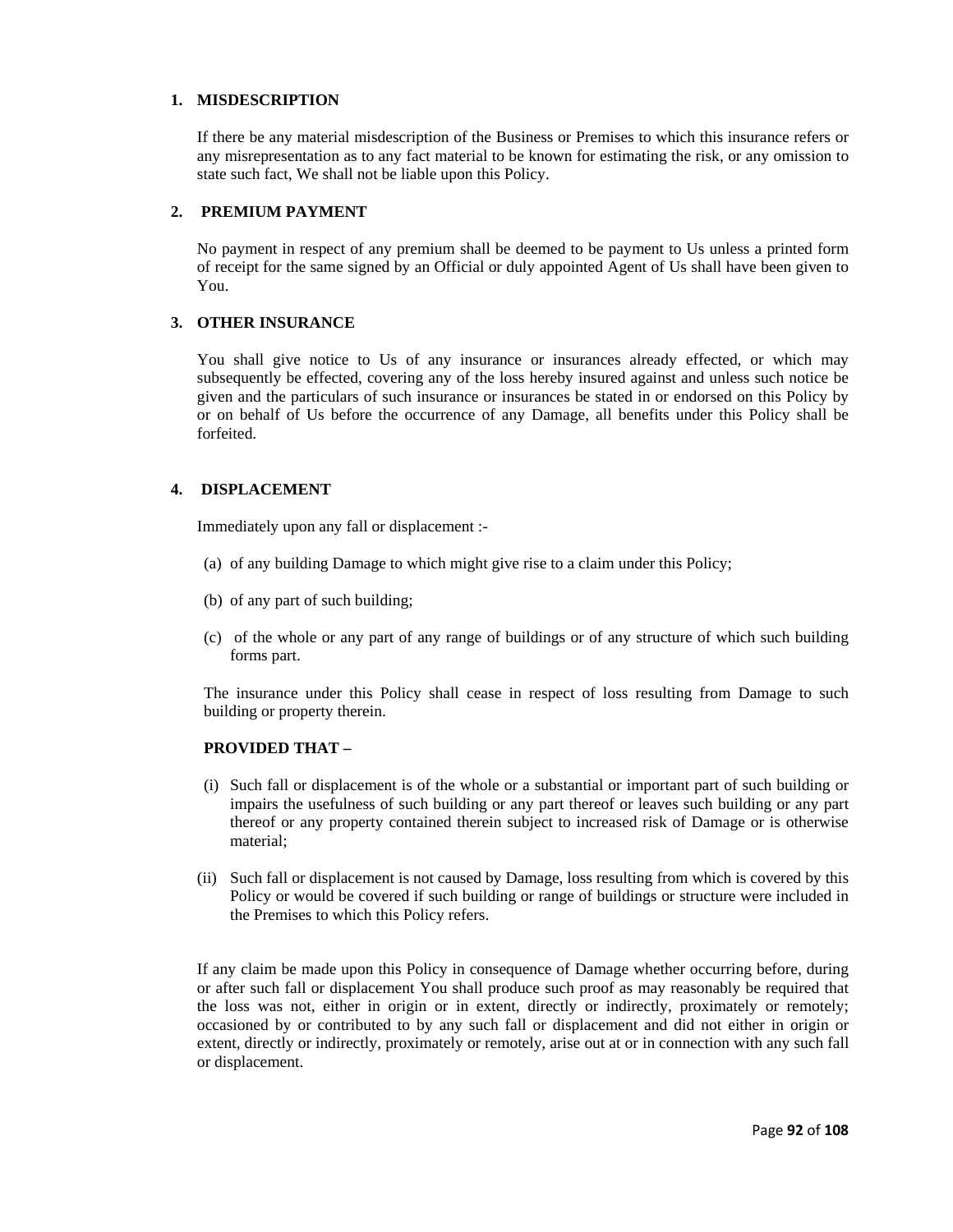### **5. CHANGE IN RISK**

The insurance by this Policy shall cease if:-

(a) the Business be wound up or carried on by a Liquidator or Receiver or permanently discontinued

or

(b) Your interest cease otherwise than by death

or

(c) any alteration be made either in the Business or in the Premises or property therein whereby the risk of Damage is increased, at any time after the commencement of this insurance, unless its continuance be admitted by memorandum signed by or on behalf of Us.

#### **6. INCREASE IN RISK**

Notice shall be given to Us and, if required, an additional premium paid, if the rate of premium payable in respect of the insurance covering Your interest in the property at the Premises against Damage shall be increased.

#### **7. CANCELLATION**

This Insurance may be terminated at Your request by giving notice in writing, in which case We will return to the You 90% of the proportionate part of the premium corresponding to the unexpired period of insurance from the date of cancellation provided that no claims have been made during the current policy year. This Insurance may also be terminated at Our option by sending fourteen (14) days' notice by registered letter to You at Your last known address, in which case We shall be liable to repay on demand a rateable proportion of the premium for the unexpired term from the date of cancellation.

## **8. CLAIM PROCEDURE**

On the happening of any Damage in consequence of which a claim is or may be made under this Policy, You shall forthwith give notice thereof to Us and shall with due diligence do and concur in doing and permit to be done all things which may be reasonably practicable to minimise or check any interruption of or interference with the Business or to avoid or diminish the loss and in the event of a claim being made under this Policy shall, not later than thirty days after the expiry of the Indemnity Period or within such further time as We may in writing allow, at his own expense deliver to Us in writing a statement setting forth particulars of his claim, together with details of all other insurances (if any) covering the Damage or any part of it or consequential loss or any kind resulting therefrom.

You shall at his own expense produce, procure and give to the Company such books of account and other business books, vouchers, invoices, balance sheets and other documents, proofs, information, explanation and other evidence as may reasonably be required by or on behalf of Us for the purpose of investigating or verifying the claim together with a declaration on oath or in other legal form of the truth of the claim and of any matters connected therewith.

No claim under this Policy shall be payable unless the terms of this condition have been complied with and in the event of non-compliance therewith in any respect, any payment on account of the claim already made shall be repaid to the Company forthwith.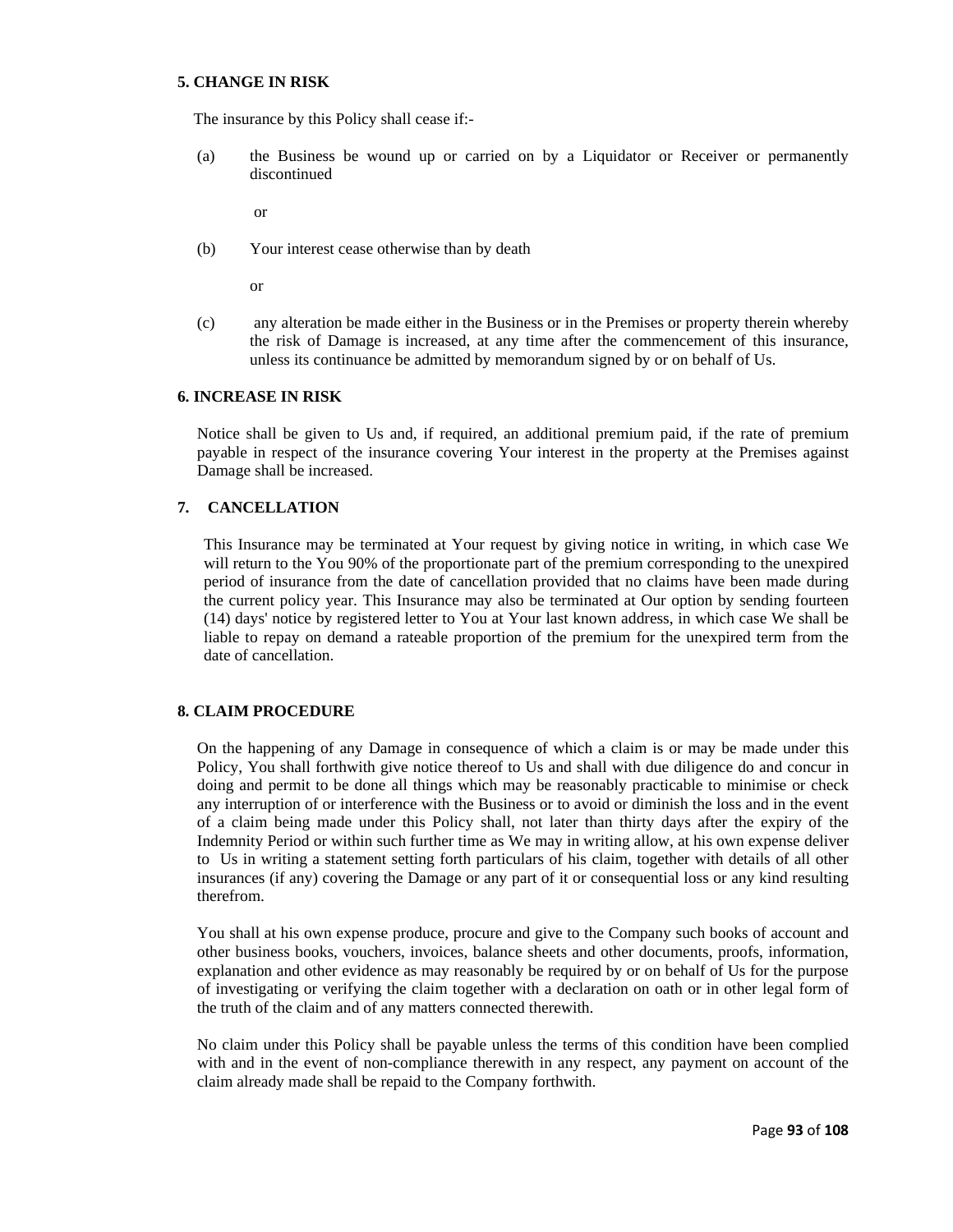#### **9. FRAUD**

If the claim be in any respect fraudulent, or if any false declaration be made or used in support thereof, or if any fraudulent means or devices are used by You or any one acting on Your behalf to obtain any benefit under this Policy; or if the Damage be occasioned by Your wilful act, or with Your connivance; or, if the claim be made and rejected and an action or suit be not commenced within three months after such rejection, or (in case of an arbitration taking place in pursuance of the 12th Condition of this Policy) within three months after the Arbitrator or Arbitrators or Umpire shall have made their award, all benefit under this Policy shall be forfeited.

#### **10. CONTRIBUTION**

If at the time of any loss under this Policy there be any other subsisting insurance, whether effected by You or by any other person or persons covering such loss or any part of it, We shall not be liable to pay or contribute hereunder more than its rateable portion of such loss.

#### **11. SUBROGATION**

You shall, at Our expenses, do and concur in doing, and permit to be done, all such acts and things as may be necessary or reasonably required by Us for the purpose of enforcing any rights and remedies, or of obtaining relief or indemnity from other parties to which We shall be or would become entitled or subrogated, upon its paying for any loss under this Policy, whether such acts and things shall be or become necessary or required before or after his indemnification by Us.

#### **12. ARBITRATION**

Any difference arising out of this Policy shall be referred to an Arbitrator who shall be appointed in writing by You and Us. In the event that You and We are unable to agree on who is to be the Arbitrator within one month of being required in writing to do so, then You and We shall be entitled to appoint an Arbitrator each who shall proceed to hear the differences together with an Umpire to be appointed by both Arbitrators. However this is provided that any disclaimer of liability by Us for any claim hereunder must be referred to an Arbitrator within twelve months from date of Our Disclaimer to You.

#### **13. TIME LIMITATION**

In no case whatever shall We be liable in respect of any claim under this Policy after the expiration of :-

- (a) one year from the end of the Indemnity Period, or if later,
- (b) three months from the date on which payment shall have been made or liability admitted by Us covering the Damage giving rise to the said claim,

unless the claim is the subject of pending action or arbitration.

#### **14. MEANING**

This Policy and the Schedule annexed (which forms an integral part of this Policy) shall be read together as one contract and words and expressions to which specific meanings have been attached in any part of the Policy or of the Schedule shall bear such specific meanings wherever they may appear.

# **15. NOTICE**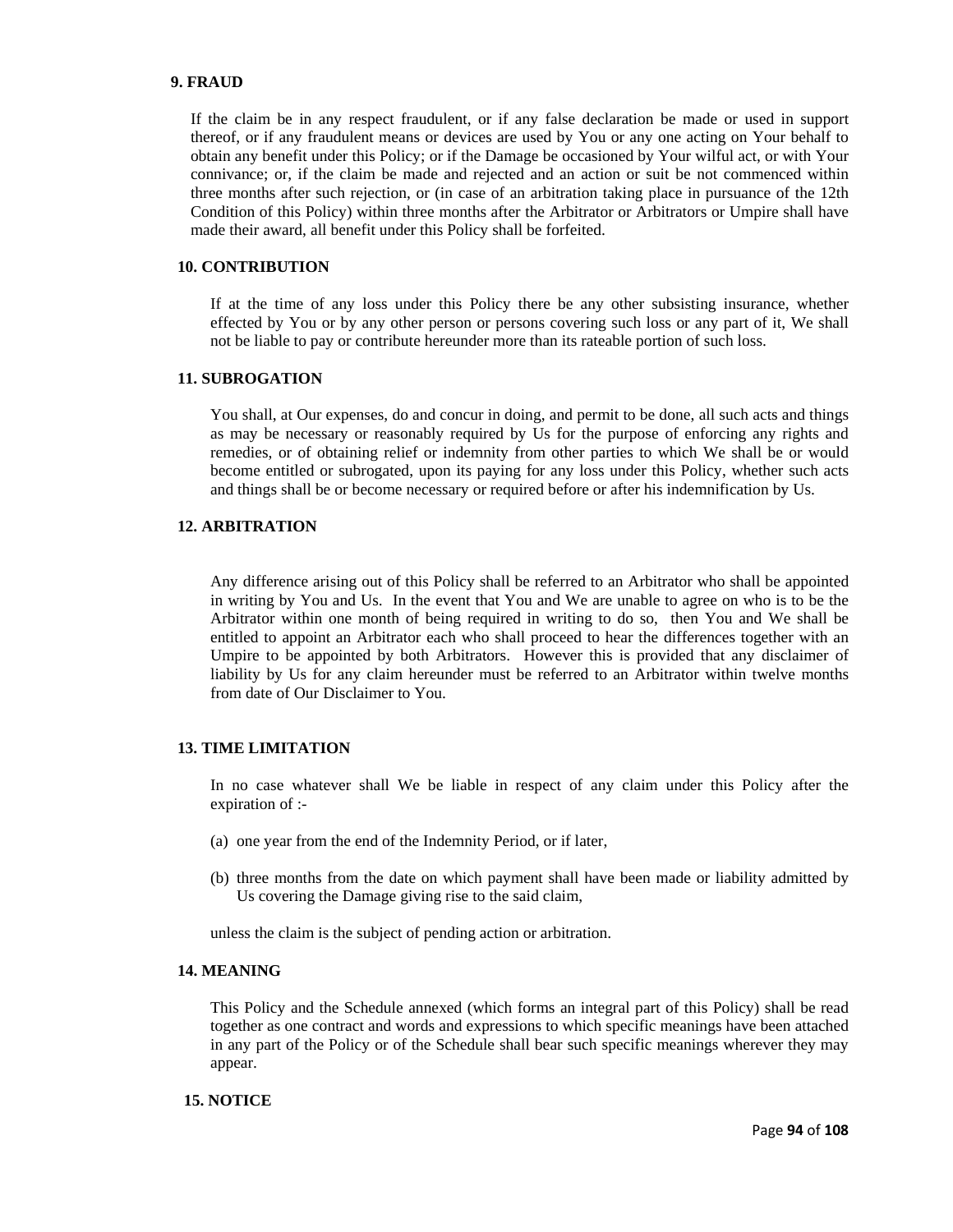Every notice and other communication to Us required by these conditions must be written or printed.

### **WARRANTY APPLICABLE TO THIS POLICY**

## **PREMIUM WARRANTY**

It is fundamental and absolute special condition of this contract of Insurance that the premium due must be paid and received by Us within thirty (30) days from the inception date of this Policy / Endorsement / Renewal Certificate.

If this condition is not complied with then this contract is automatically cancelled and We shall be entitled to the pro-rata premium for the period they have been on risk.

Where the premium payable pursuant to this warranty is received by an authorised agent of Us , the payment shall be deemed to be received by Us for the purposes of this warranty and the onus of proving that the premium payable was received by a person, including an insurance agent, who was not authorised to receive such premium shall lie on Us.

Subject otherwise to the terms and conditions of this Policy.

# **10. SPECIFICATIONS WORDINGS**

The use of the following specification wordings is mandatory. However, where a combination of cover is desired (for example, gross profit with wages on dual basis), the specification wordings may be suitably combined.

The use of any other specification wordings other than those specified in this section are prohibited.

#### **10.1 GROSS PROFIT (DIFFERENCE BASIS) WORDING**

SPECIFICATION referred to in Policy No : \_\_\_\_\_\_\_\_\_\_\_\_\_\_\_\_\_\_\_\_\_ in the name of and forming an integral part of that policy.

#### **Item No.** Sum Insured

1. On Gross Profit

THE INSURANCE UNDER ITEM NO. 1 is limited to loss of Gross Profit due to (a) REDUCTION IN TURNOVER and (b) INCREASE IN COST OF WORKING and the amount payable as Indemnity thereunder shall be :

(a) IN RESPECT OF REDUCTION IN TURNOVER : The sum produced by applying the Rate of Gross Profit to the amount by which the Turnover during the Indemnity Period shall inconsequence of the damage fall short of the Standard Turnover.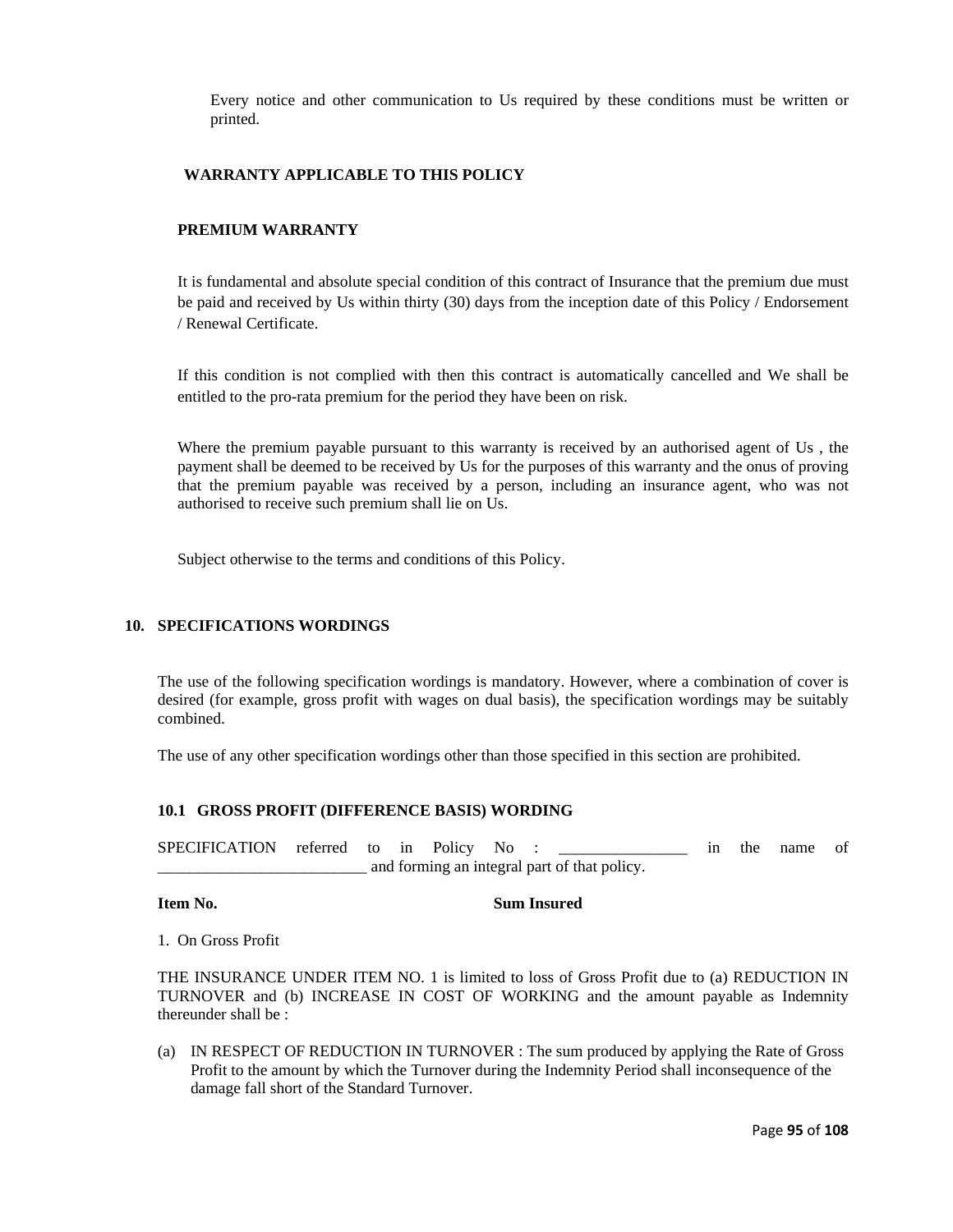(b) IN RESPECT OF INCREASE IN COST OF WORKING : The additional expenditure (subject to the provisions of the Uninsured Standing Charges Clause) necessarily and reasonably incurred for the sole purpose of avoiding or diminishing the reduction in Turnover which but for that expenditure would have taken place during the Indemnity Period in consequence of the damage but not exceeding the sum produced by applying the Rate of Gross Profit to the amount of the reduction thereby avoided :

less any sum saved during the Indemnity Period in respect of such of the charges and expenses of the business payable out of Gross Profit as may cease or be reduced in consequence of the damage :

provided that if the Sum Insured by this Item be less than the sum produced by applying the rate of Gross Profit to the Annual Turnover (or to a proportionately increased multiple thereof where the Maximum Indemnity Period exceeds twelve months) the amount payable shall be proportionately reduced.

#### **DEFINITIONS**

| <b>GROSS PROFIT</b>                                           | Working Expenses.                                                                                                                                                     | The amount by which the sum of the Turnover, Closing Stock and Work-in-Progress<br>shall exceed the sum of the Opening Stock, Work-in- Progress and the Specified                                                       |  |  |  |
|---------------------------------------------------------------|-----------------------------------------------------------------------------------------------------------------------------------------------------------------------|-------------------------------------------------------------------------------------------------------------------------------------------------------------------------------------------------------------------------|--|--|--|
|                                                               | N.B.1                                                                                                                                                                 | The amount of the Opening and Closing Stocks shall be arrived at in accordance with<br>the Insured's normal accountancy methods, due provision being made for depreciation.                                             |  |  |  |
|                                                               | N.B. 2<br>this specification.                                                                                                                                         | The words and expressions used in this Definition shall have the meaning usually<br>attached to them in the books and accounts of the Insured unless otherwise defined in                                               |  |  |  |
| <b>SPECIFIED</b><br><b>WORKING</b><br><b>EXPENSES</b>         |                                                                                                                                                                       |                                                                                                                                                                                                                         |  |  |  |
| <b>TURNOVER</b>                                               | The money (less discount allowed) paid or payable to the Insured for goods sold and<br>delivered and for services rendered in course of the business at the premises. |                                                                                                                                                                                                                         |  |  |  |
| <b>INDEMNITY</b><br><b>PERIOD</b>                             |                                                                                                                                                                       | The period beginning with the occurrence of the damage and<br>ending not later than the Maximum Indemnity Period thereafter during which the<br>results of the business shall be affected in consequence of the damage. |  |  |  |
| <b>MAXIMUM</b><br><b>INDEMNITY</b><br><b>PERIOD</b>           |                                                                                                                                                                       | months                                                                                                                                                                                                                  |  |  |  |
|                                                               |                                                                                                                                                                       |                                                                                                                                                                                                                         |  |  |  |
| <b>RATE OF GROSS PROFIT</b>                                   |                                                                                                                                                                       |                                                                                                                                                                                                                         |  |  |  |
| The rate of Gross Profit earned<br>on the turnover during the |                                                                                                                                                                       | ) to which such adjustment<br>) shall be made as may be                                                                                                                                                                 |  |  |  |
| financial year immediately                                    |                                                                                                                                                                       | ) necessary to provide for                                                                                                                                                                                              |  |  |  |
| before the date of damage.                                    |                                                                                                                                                                       | ) the trend of the business                                                                                                                                                                                             |  |  |  |
|                                                               |                                                                                                                                                                       | ) and for variations in or                                                                                                                                                                                              |  |  |  |
|                                                               |                                                                                                                                                                       | ) special circumstances                                                                                                                                                                                                 |  |  |  |
| <b>ANNUAL TURNOVER</b>                                        |                                                                                                                                                                       |                                                                                                                                                                                                                         |  |  |  |
|                                                               |                                                                                                                                                                       |                                                                                                                                                                                                                         |  |  |  |
| The Turnover                                                  |                                                                                                                                                                       | ) affecting the business                                                                                                                                                                                                |  |  |  |
| during the twelve months                                      |                                                                                                                                                                       | ) either before or after the                                                                                                                                                                                            |  |  |  |
| immediately before the date of                                |                                                                                                                                                                       | ) damage or which would have                                                                                                                                                                                            |  |  |  |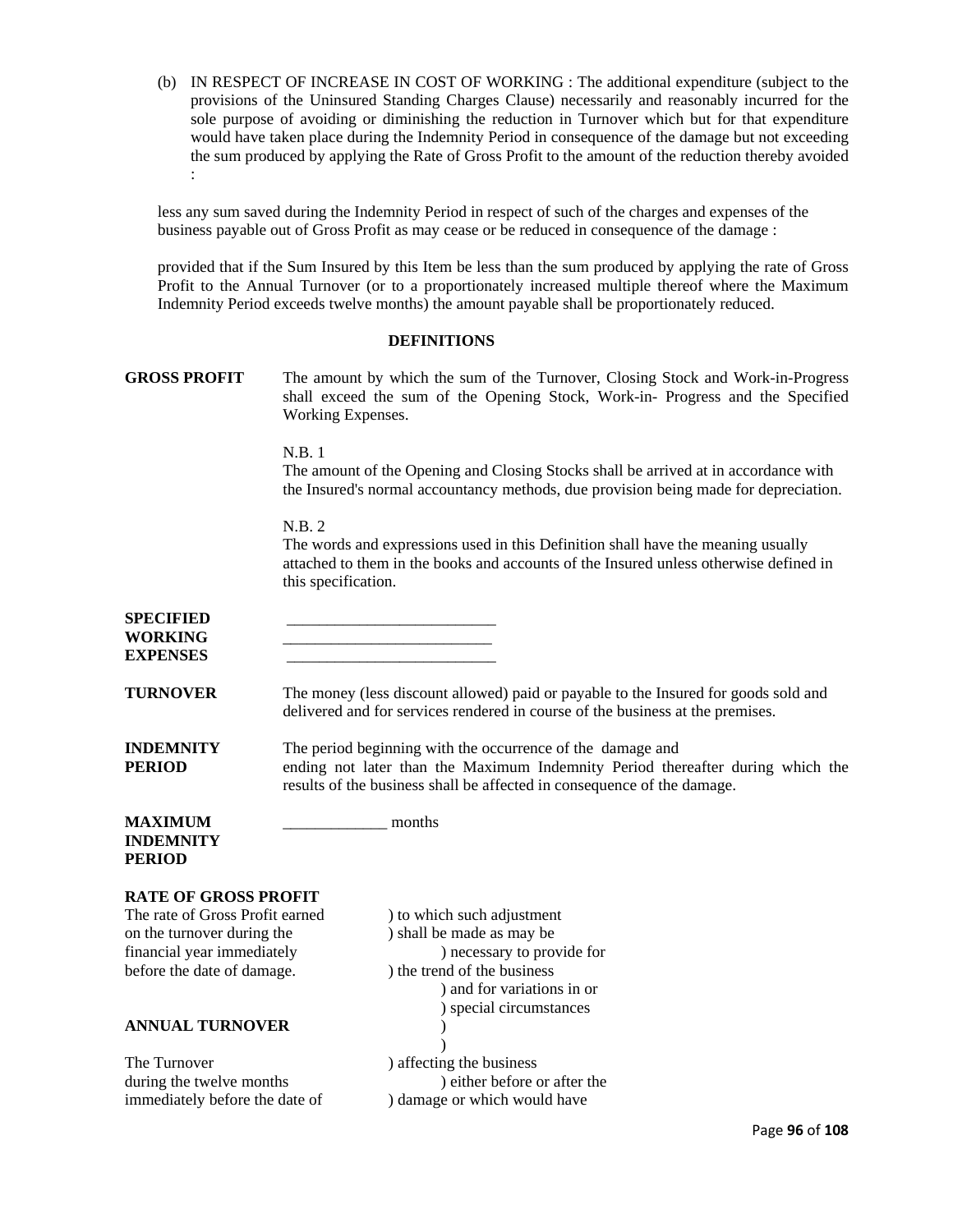## **STANDARD TURNOVER** )

The Turnover ) so that the figures thus twelve months immediately ) as nearly as may be before the date of the damage ) reasonably practicable the which corresponds with the ) results which but for the

the damage  $)$  affected the business had ) the damage not occurred during that period in the ) adjusted shall represent Indemnity Period.  $\Box$  ) damage would have been ) obtained during the ) relative period after the ) damage.

## **Alternative Trading Clause**

If during the Indemnity Period goods shall be sold or services shall be rendered elsewhere than at the premises for the benefit of the business either by the Insured or by others on his behalf the money paid or payable in respect of such sales or services shall be brought into account in arriving at the Turnover during the Indemnity Period.

#### **Uninsured Standing Charges Clause**

If any standing charges of the business be not insured by this policy (having been deducted in arriving at the Gross Profit as defined herein) then in computing the amount recoverable hereunder as Increase in Cost of Working that proportion only of the additional expenditure shall be brought into account which the Gross Profit bears to the sum of the Gross Profit and all the Uninsured Standing Charges.

#### **Premium Adjustment Clause**

In the event of the Gross profit (or a proportionately increased multiple thereof where the Maximum Indemnity Period exceeds twelve months) earned during the accounting period of twelve months most nearly concurrent with any period of insurance as certified by the Insured's Auditors, being less than the sum insured thereon a pro-rata return of

premium not exceeding fifty per cent (50%) of the premium paid on such sum insured for such period of insurance will be made in respect of the difference. If any damage shall have occurred giving rise to a claim under this section, such return shall be made in respect only of so much of the said difference as is not due to such damage.

This Premium Adjustment Clause is only valid for twelve (12) months from the date of expiry of the Policy.

## **10.2 DUAL BASIS WAGES WORDING**

SPECIFICATION referred to in Policy No : \_\_\_\_\_\_\_\_\_\_\_\_\_\_\_\_\_\_ in the name of \_\_\_\_\_\_\_\_\_\_\_\_\_\_\_\_\_\_\_\_\_\_ and forming an integral part of that policy.

#### **Item No.** Sum Insured

1. On Wages

THE INSURANCE UNDER ITEM NO. 1 is limited to loss in respect of Wages and the amount payable as indemnity thereunder shall be :

(a) IN RESPECT OF REDUCTION IN TURNOVER :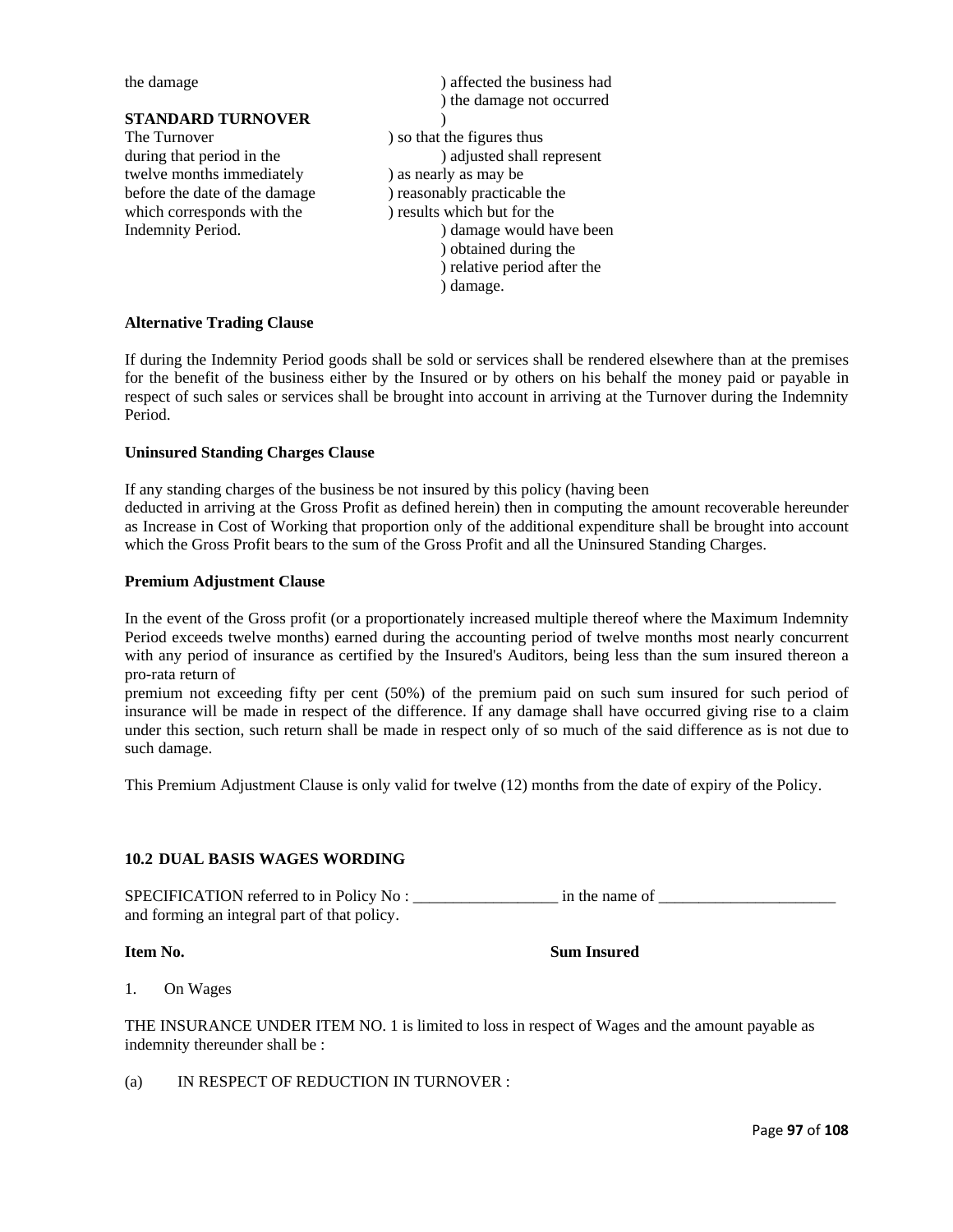- (i) during the Initial Period : the sum produced by applying the Rate of Wages to the shortage in Turnover during such period less any saving during such period through reduction in consequence of the damage in the amount of Wages paid.
- (ii) during the remaining portion of the Indemnity Period : the sum produced by applying the Rate of Wages to the shortage in Turnover during such period less any saving during period through reduction in consequence of the damage in the amount of Wages paid but not exceeding the sum produced by applying the remainder percentage of the Rate of Wages to the shortage in Turnover during the said remainder portion of the Indemnity Period increased by such amount as is deducted for savings under the terms of Clause (i).
	- Note : At the option of the Insured the Alternative Period may be substituted for the Initial Period provided that the amount arrived at under the provisions of Clause (a) (ii) shall not exceed such amount as is deducted under Clause (a) (i) for savings effected during the Alternative Period.

#### b) IN RESPECT OF INCREASE IN COST OF WORKING :

so much of the additional expenditure described in Clause (b) of the relative gross profit item as exceeds the amount payable thereunder :

but not more than the additional amount which would have been payable in respect of Reduction in Turnover under the provisions of Clause (a) (i) and (ii) of this Item had such expenditure not been incurred :

Provided that if the Sum Insured by this Item be less than the sum produced by applying the Rate of Wages to the Annual Turnover (or to a proportionately increased multiple thereof where the Maximum Indemnity Period exceeds twelve months) the amount payable under this Item shall be proportionately reduced.

#### **DEFINITIONS**

| <b>INDEMNITY</b><br><b>PERIOD</b>                   | The period beginning with the occurrence of the damage and<br>ending not later than the Maximum Indemnity Period thereafter during which<br>the results of the business shall be affected in consequence of the damage.                     |  |
|-----------------------------------------------------|---------------------------------------------------------------------------------------------------------------------------------------------------------------------------------------------------------------------------------------------|--|
| <b>MAXIMUM</b><br><b>INDEMNITY</b><br><b>PERIOD</b> | months                                                                                                                                                                                                                                      |  |
| <b>INITIAL</b><br><b>PERIOD</b>                     | The portion of the Indemnity Period beginning with the<br>weeks<br>thereafter.                                                                                                                                                              |  |
| <b>REMAINDER</b><br><b>PERCENTAGE</b>               | per cent.                                                                                                                                                                                                                                   |  |
| <b>ALTERNATIVE</b><br><b>PERIOD</b>                 | The portion of the Indemnity Period beginning with the<br>weeks<br>thereafter.                                                                                                                                                              |  |
| <b>WAGES</b>                                        | The remuneration (including contribution to Social Security Scheme, bonuses,<br>holiday pay or other payments pertaining to Wages) of all employees.                                                                                        |  |
| <b>RATE OF WAGES</b>                                | The Rate of Wages to Turnover during the financial year immediately before<br>the date of the damage to which such adjustments shall be made as may be<br>necessary to provide for the trend of the business and for variations in or after |  |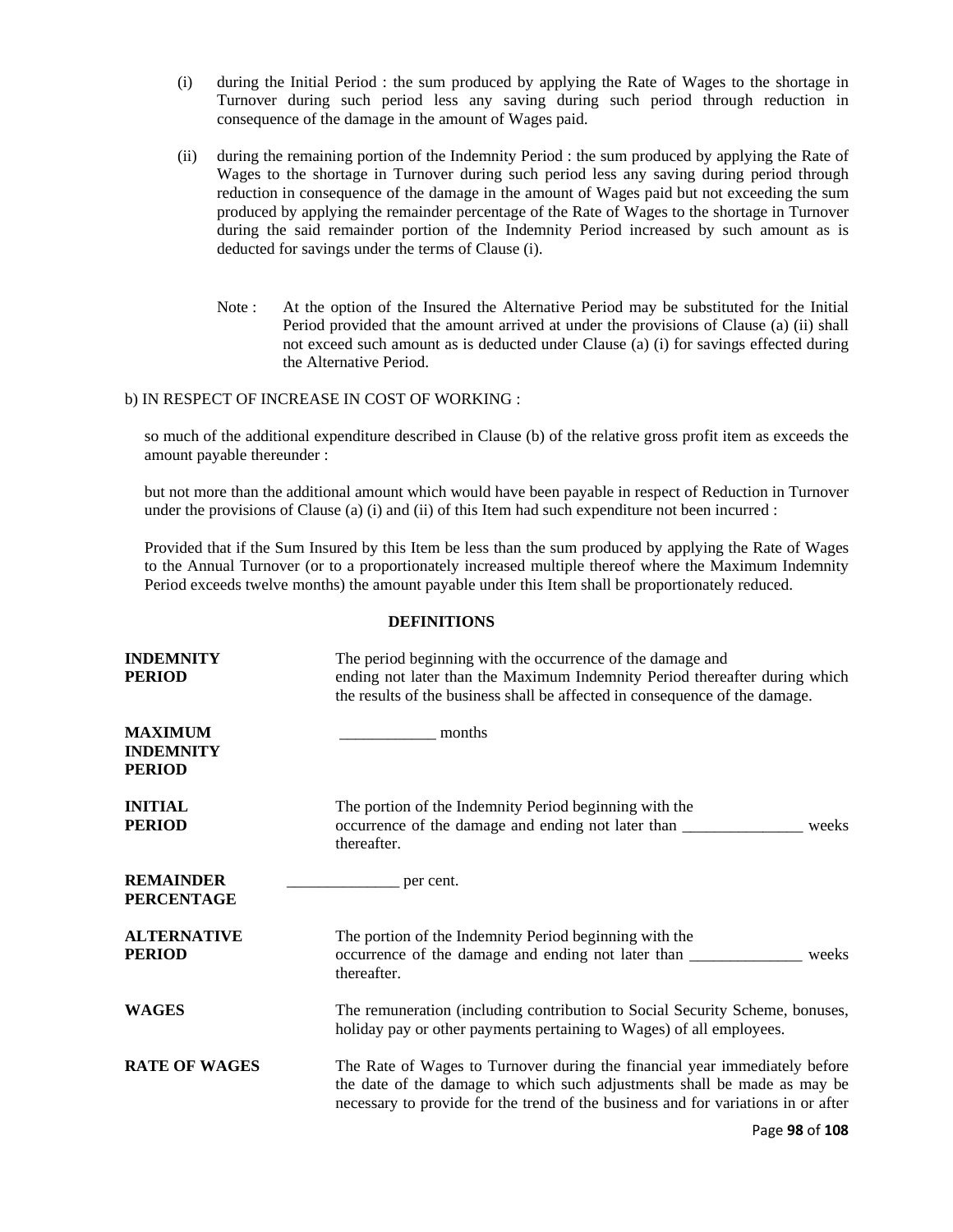|                                          | the damage or circumstances affecting the business either before or after the<br>damage or which would have affected the business had the damage not<br>occurred, so that the figures thus adjusted shall represent as nearly as may be<br>reasonably practicable the results which but for the damage would have been<br>obtained during the relative period after the damage. |
|------------------------------------------|---------------------------------------------------------------------------------------------------------------------------------------------------------------------------------------------------------------------------------------------------------------------------------------------------------------------------------------------------------------------------------|
| <b>TURNOVER</b>                          | The money (less discount allowed) paid or payable to the Insured for goods<br>sold and delivered and for services rendered in course of the business at the<br>premises.                                                                                                                                                                                                        |
| <b>ANNUAL</b><br><b>TURNOVER</b>         | The Turnover during the twelve months immediately before<br>the date of the damage.                                                                                                                                                                                                                                                                                             |
| <b>STANDARD</b><br><b>TURNOVER</b>       | The Turnover during that period in the twelve Months<br>immediately before the date of the damage which corresponds with the<br><b>Indemnity Period.</b>                                                                                                                                                                                                                        |
| <b>SHORTAGE</b><br>IN<br><b>TURNOVER</b> | The amount by which the Turnover during a period shall in<br>consequence of the damage fall short of the part of the<br>Standard Turnover which relates to that period.                                                                                                                                                                                                         |

#### **Alternative Trading Clause**

If during the Indemnity Period goods shall be sold or services shall be rendered elsewhere than at the premises for the benefit of the business either by the Insured or by others on his behalf the money paid or payable in respect of such sales or services shall be brought into account in arriving at the Turnover during the Indemnity Period.

#### **Uninsured Standing Charges Clause**

If any standing charges of the business be not insured by this policy (having been deducted in arriving at the Gross Profit as defined herein) then in computing the amount recoverable hereunder as Increase in Cost of Working that proportion only of the additional expenditure shall be brought into account which the Gross Profit bears to the sum of the Gross Profit and all the Uninsured Standing Charges.

# **Premium Adjustment Clause**

In the event of the Wages (or a proportionately increased multiple thereof where the Maximum Indemnity Period exceeds twelve months) earned during the accounting period of twelve months most nearly concurrent with any period of insurance as certified by the Insured's Auditors, being less than the sum insured thereon a pro-rata return of premium not exceeding fifty per cent (50%) of the premium paid on such sum insured for such period of insurance will be made in respect of the difference. If any damage shall have occurred giving rise to a claim under this section, such return shall be made in respect only of so much of the said difference as is not due to such damage.

This Premium Adjustment Clause is only valid for twelve (12) months from the date of expiry of the Policy.

## **10.3 GROSS REVENUE WORDING**

SPECIFICATION referred to in Policy No : \_\_\_\_\_\_\_\_\_\_\_\_\_\_\_\_ in the name of \_\_\_\_\_\_\_\_\_\_\_\_\_\_\_\_\_\_\_\_\_\_\_\_\_\_\_\_\_ and forming an integral part of that Policy.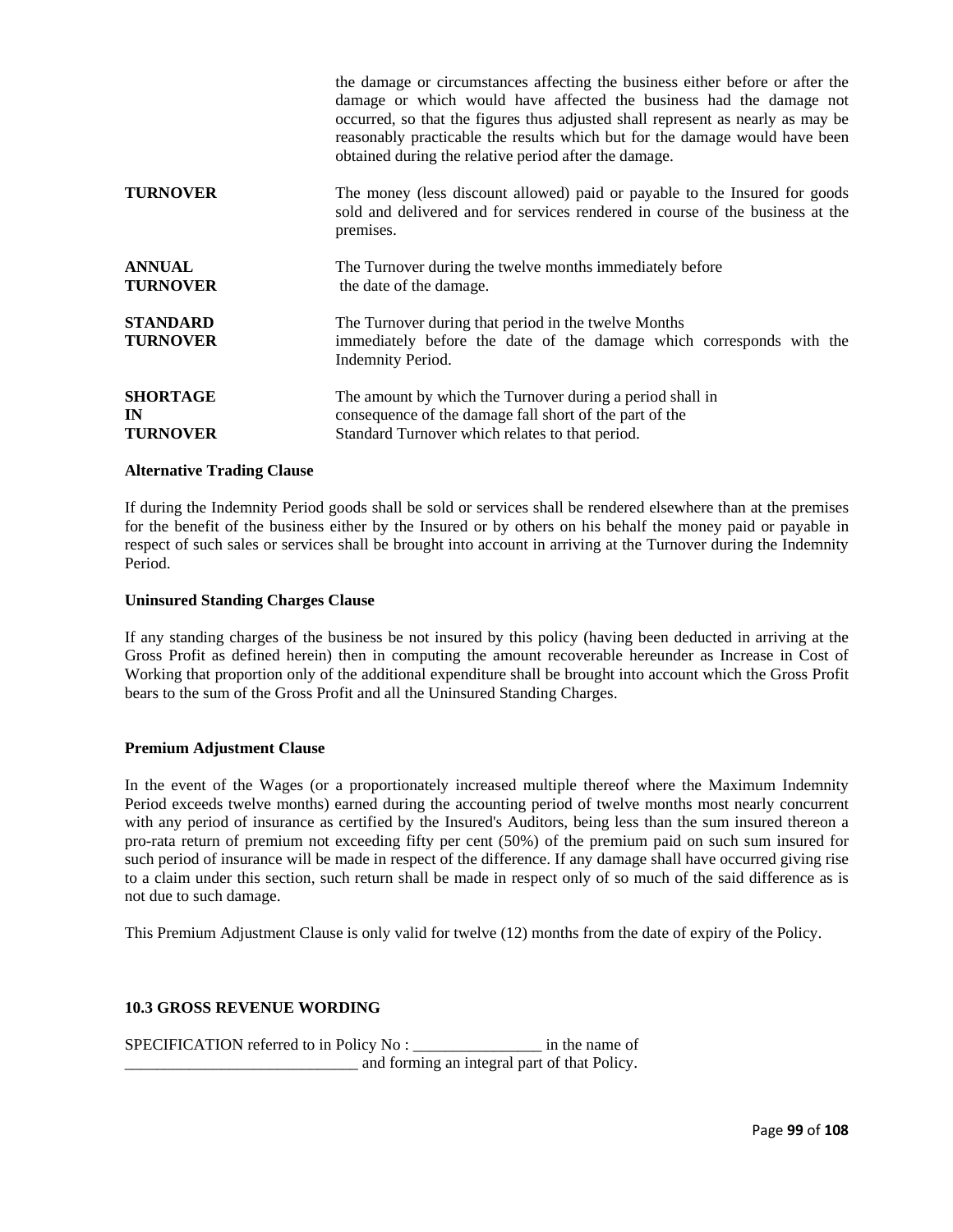### **Item No.** Sum Insured

### 1. On Gross Revenue

THE INSURANCE UNDER ITEM NO. 1 is limited to (a) LOSS OF GROSS REVENUE and (b) INCREASE IN COST OF WORKING and the amount payable as indemnity thereunder shall be:

- (a) IN RESPECT OF LOSS OF GROSS REVENUE : The amount by which the Gross Revenue during the Indemnity Period shall in consequence of the damage fall short of the Standard Gross Revenue.
- (b) IN RESPECT OF INCREASE IN COST OF WORKING : The additional expenditure necessarily and reasonably incurred for the sole purpose of avoiding or diminishing the reduction in Gross Revenue which but for that expenditure would have taken place during the Indemnity Period in consequence of the damage but not exceeding the amount of the reduction hereby avoided :

less any sum saved during the Indemnity Period in respect of such of the Working Expenses and Standing Charges of the business as may cease or be reduced in consequence of the damage :

provided that if the Sum Insured by this item be less than the Annual Gross Revenue (or to a proportionately increased multiple thereof where the Maximum Indemnity Period exceeds twelve months) the amount payable shall be proportionately reduced.

## **DEFINITIONS**

| <b>INDEMNITY</b><br>PERIOD                   | The period beginning with the occurrence of the damage and<br>ending not later than the Maximum Indemnity Period thereafter during which the<br>results of the business shall be affected in consequence of the damage. |
|----------------------------------------------|-------------------------------------------------------------------------------------------------------------------------------------------------------------------------------------------------------------------------|
| <b>MAXIMUM</b><br><b>INDEMNITY</b><br>PERIOD | months                                                                                                                                                                                                                  |
| <b>GROSS</b><br><b>REVENUE</b>               | The money paid or payable to the Insured in respect of work done<br>and services rendered in the course of the business at the premises, excluding                                                                      |

| <b>STANDARD GROSS REVENUE</b> | ) to which such adjustments      |
|-------------------------------|----------------------------------|
| -The Gross Revenue during     | ) shall be made as may be        |
| that period in the twelve     | ) necessary to provide for       |
| months immediately before     | ) the trend of the business      |
| the date of the damage        | ) and for variation in or other  |
| which corresponds with the    | ) circumstances affecting the    |
| Indemnity Period.             | ) business either before or      |
|                               | ) after the damage or which      |
| <b>ANNUAL GROSS REVENUE</b>   | ) would have affected the        |
| -The Gross Revenue during     | ) business had the damage not    |
| the twelve months             | ) occurred so that the figures   |
| immediately before the        | ) thus adjusted shall represent  |
| date of the damage            | ) as nearly as may be reasonably |
|                               | ) practicable the results which  |
|                               | ) but for the damage would have  |
|                               | ) been obtained during the       |
|                               | ) relative period after the      |
|                               | ) damage.                        |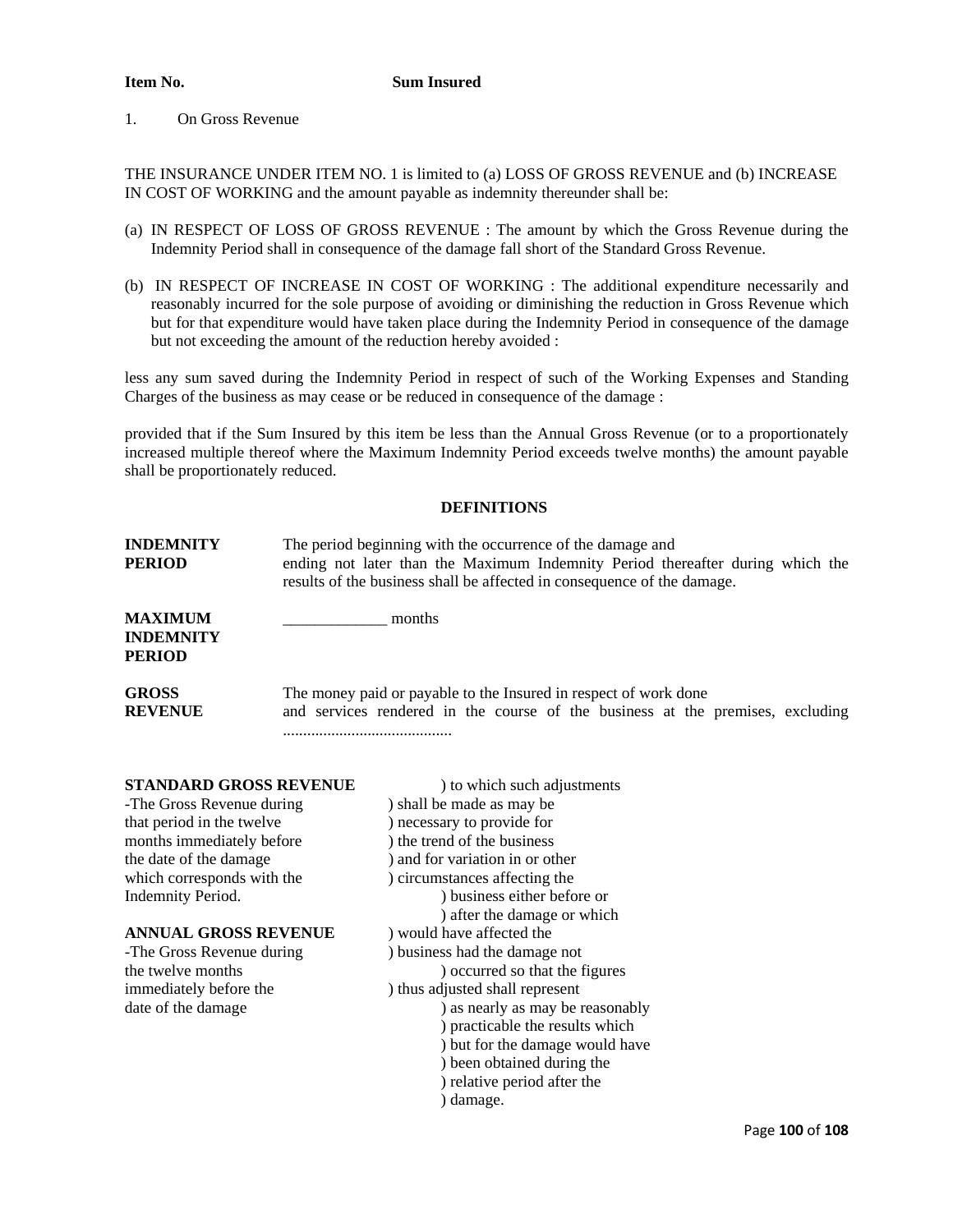## **Alternative Trading Clause**.

If during the Indemnity Period work shall be done or services shall be rendered elsewhere than at the premises for the benefit of the business either by the insured or by others on their behalf the money paid or payable in respect of such work or services shall be brought into account in arriving at the Revenue during the Indemnity Period.

### **Premium Adjustment Clause**

In the event of the Gross Revenue (or a proportionately increased multiple thereof where the Maximum Indemnity Period exceeds twelve months) earned during the financial year most nearly concurrent with any period of insurance as certified by the Insured's Professional Accountants being less than the Sum Insured thereon a pro-rata return of premium not exceeding 50 per cent of the premium paid on such Sum Insured for such period of insurance will be made in respect of the difference. If any damage shall have occurred giving rise to a claim under this policy such return shall be made in respect only of so much of the said difference as is not due to such damage.

This Premium Adjustment Clause is only valid for twelve (12) months from the date of expiry of the Policy.

## **10.4 STANDING CHARGES ONLY WORDING**

SPECIFICATION referred to in Policy No. \_\_\_\_\_\_\_\_\_\_\_\_\_\_\_\_\_\_\_\_\_\_ in the name of \_\_\_\_\_\_\_\_\_\_\_\_\_\_\_\_\_\_\_\_\_\_\_\_\_\_\_\_\_\_\_\_ and forming an integral part of that policy.

**Item No. Sum Insured** 

1. On standing charges only

THE INSURANCE UNDER ITEM NO. 1 is limited to loss in respect of INSURED STANDING CHARGES due to (a) REDUCTION IN TURNOVER and (b) INCREASE IN COST OF WORKING and the amount payable as Indemnity thereunder shall be:

- (a) IN RESPECT OF REDUCTION IN TURNOVER : The sum produced by applying the Rate Payable to the amount by which the Turnover during the Indemnity Period shall in consequence of the damage fall short of the Standard Turnover.
- (b) IN RESPECT OF INCREASE IN COST OF WORKING : The additional expenditure (subject to the provisions of Uninsured Standing Charges Clause) necessarily and reasonably incurred for the sole purpose of avoiding or diminishing the reduction in Turnover which but for that expenditure would have taken place during the Indemnity Period in consequence of the damage but not exceeding the sum produced by applying the Rate Payable to the amount of the reduction thereby avoided:

less any sum saved during the Indemnity Period in respect of such of the Insured Standing Charges as may cease or be reduced in consequence of the damage:

provided that if the Sum Insured by this Item be less than the sum produced by applying the Rate Payable to the Annual Turnover (or to a proportionately increased multiple thereof where the Maximum Indemnity Period exceeds twelve months) the amount payable shall be proportionately reduced.

## **DEFINITIONS**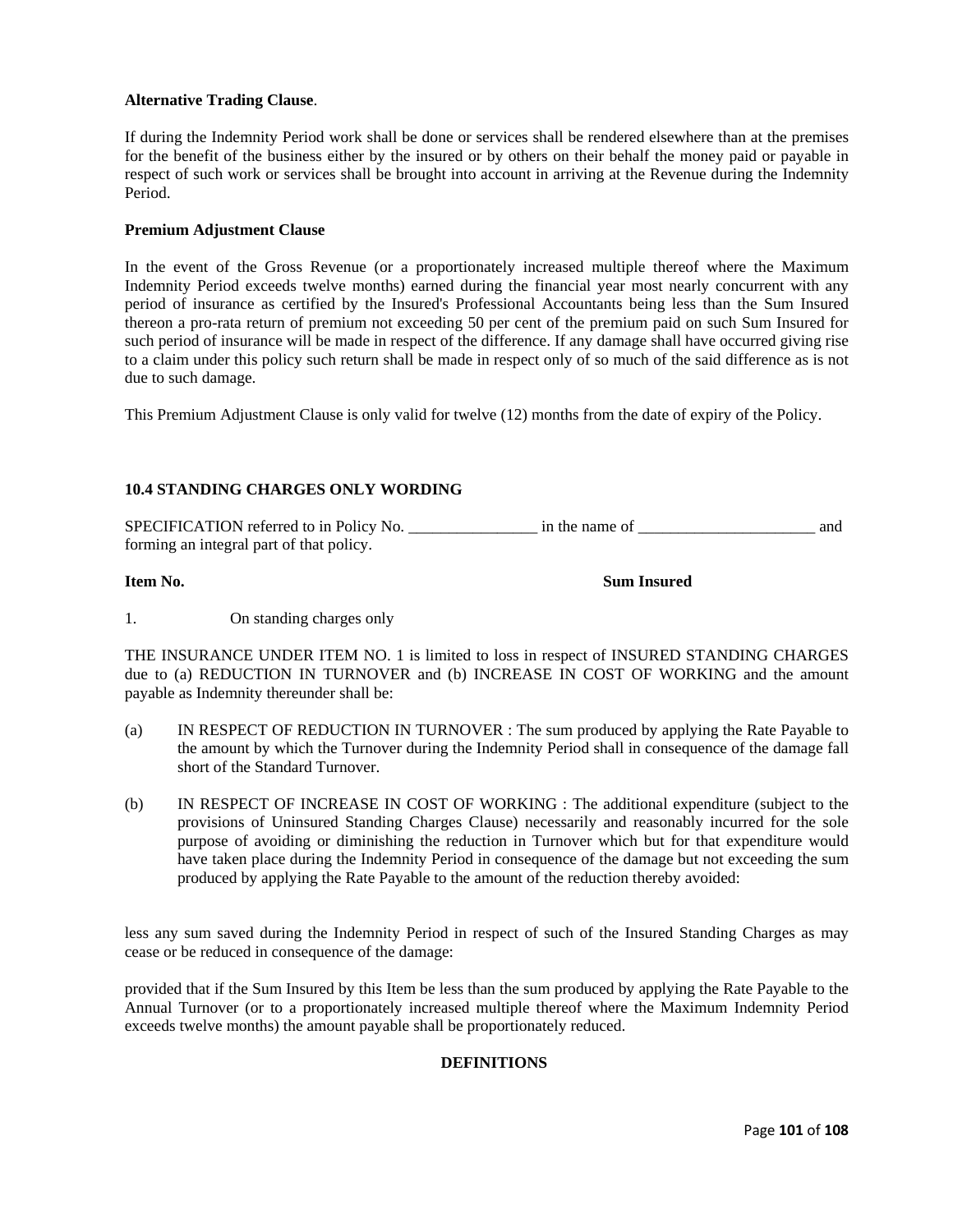| <b>NET PROFIT</b>                                                                                                                                                                            | The net trading profit (exclusive of all and accretions and all outlay properly<br>chargeable to capital) resulting from the business of the Insured at the premises<br>after due provision has been made for all standing and other charges including<br>depreciation but before the deduction of any taxation chargeable on profits. |  |  |
|----------------------------------------------------------------------------------------------------------------------------------------------------------------------------------------------|----------------------------------------------------------------------------------------------------------------------------------------------------------------------------------------------------------------------------------------------------------------------------------------------------------------------------------------|--|--|
| <b>INSURED STANDING</b><br><b>CHARGES</b>                                                                                                                                                    | The amount for the undermentioned Insured Standing<br>Charges, or if the business is showing a net trading loss the amount of the said<br>Insured Standing Charges less such a proportion of any net trading loss as the<br>amount of the Insured Standing Charges bears to all the Standing Charges of<br>the business.               |  |  |
| <b>LIST OF INSURED</b><br><b>STANDING CHARGES</b>                                                                                                                                            |                                                                                                                                                                                                                                                                                                                                        |  |  |
| <b>TURNOVER</b>                                                                                                                                                                              | The money paid or payable to the Insured for goods sold and delivered and for<br>services rendered in the course of the business at the premises.                                                                                                                                                                                      |  |  |
| <b>INDEMNITY PERIOD</b>                                                                                                                                                                      | The period beginning with the occurrence of the damage and ending not later<br>than the Maximum Indemnity Period thereafter during which the results of the<br>business shall be affected in consequence of the damage.                                                                                                                |  |  |
| <b>MAXIMUM</b><br><b>INDEMNITY</b><br><b>PERIOD</b>                                                                                                                                          | months                                                                                                                                                                                                                                                                                                                                 |  |  |
| <b>RATE PAYABLE</b> - The percentage<br>that the Insured Standing<br>Charges bears to the Turnover<br>during the financial year<br>immediately before the date<br>of damage.                 | ) to which such adjustment<br>) shall be made as may be<br>) necessary to provide for<br>) the trend of the business<br>) and for variations in or<br>) special circumstances                                                                                                                                                          |  |  |
| <b>ANNUAL TURNOVER - The Turnover</b><br>during the twelve months<br>immediately before the date of<br>damage.                                                                               | ) affecting the business<br>) either before or after the<br>) damage or which would have<br>) affected the business had<br>) the damage not occurred so<br>) that the figures thus                                                                                                                                                     |  |  |
| <b>STANDARD TURNOVER - The</b><br>Turnover during that period in<br>the twelve months immediately<br>before the date of the damage<br>which corresponds with the<br><b>Indemnity Period.</b> | ) adjusted shall represent as<br>) nearly as may be reasonably<br>) practicable the results<br>) which but for the damage<br>) would have been obtained<br>) during the relative period<br>) after the damage.                                                                                                                         |  |  |
| <b>Alternative Trading Clause.</b>                                                                                                                                                           |                                                                                                                                                                                                                                                                                                                                        |  |  |

If during the Indemnity Period goods shall be sold or services shall be rendered elsewhere than at the premises for the benefit of the business either by the Insured or by others on their behalf the money paid or payable in respect of such sales or services shall be brought into account in arriving at the turnover during the Indemnity Period.

# **Uninsured Standing Charges Clause**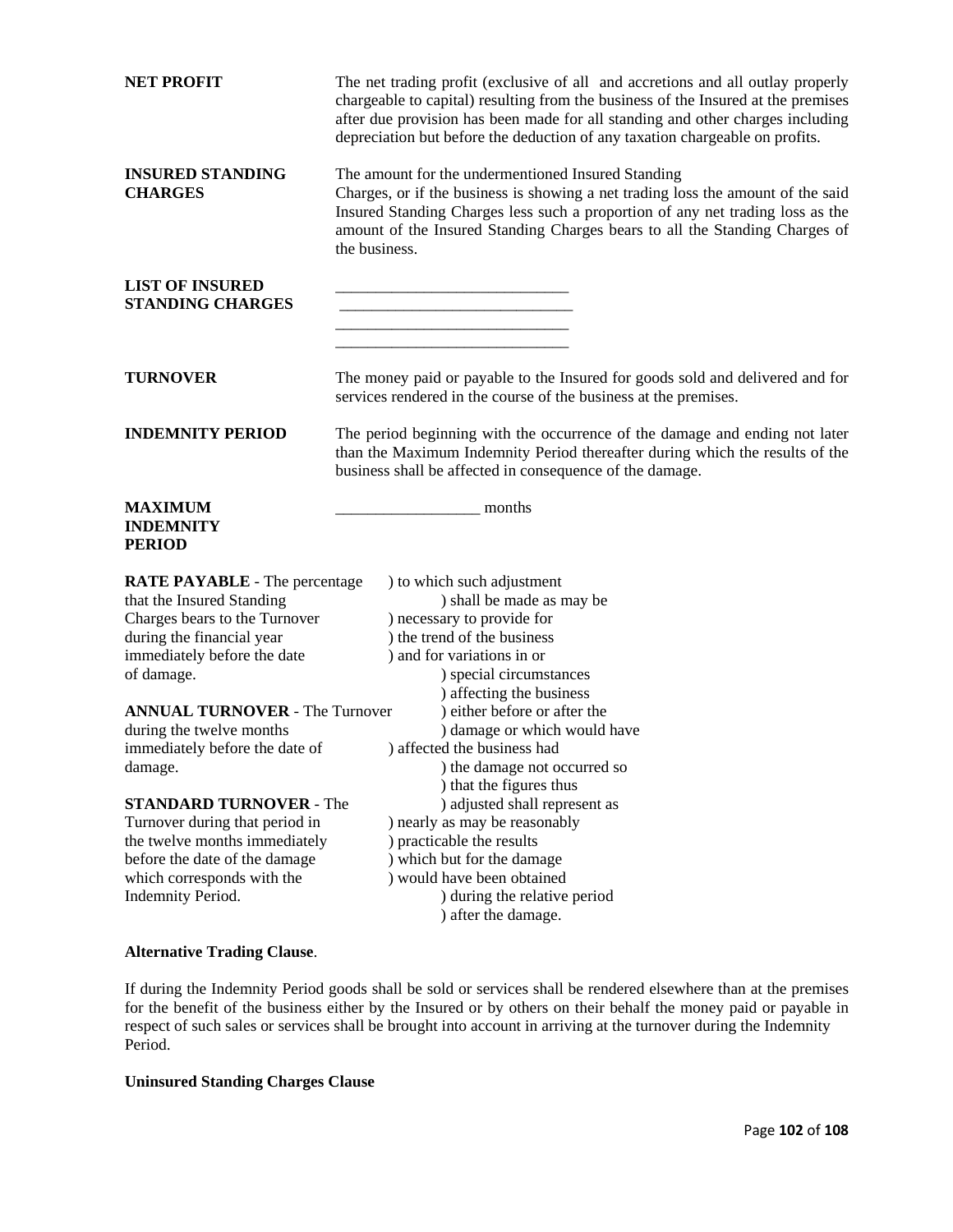If any standing charges of the business be not insured by this policy then in computing the amount recoverable hereunder as Increase in Cost of Working that proportion only of the additional expenditure shall be brought into account which the sum of the Net Profit and the Insured Standing Charges bears to the sum of Net Profit and all the Standing Charges.

#### **10.5 GROSS RENTAL WORDING**

SPECIFICATION referred to in Policy No. \_\_\_\_\_\_\_\_\_\_\_\_\_\_\_\_\_\_\_\_\_\_ in the name of \_\_\_\_\_\_\_\_\_\_\_\_\_\_\_\_\_\_\_\_\_\_\_\_\_\_\_\_\_\_\_\_ and forming an integral part of that policy.

**Item No. Sum Insured** 

1. On Gross Rental

THE INSURANCE UNDER ITEM NO. 1 is limited to (a) LOSS OF GROSS RENTAL and (b) INCREASE IN COST OF WORKING and the amount payable as indemnity thereunder shall be :

- (a) IN RESPECT OF LOSS OF GROSS RENTAL : The amount by which the Gross Rental during the Indemnity Period shall in consequence of the damage fall short of the Standard Gross Rental
- (b) IN RESPECT OF INCREASE IN COST OF WORKING : The additional expenditure necessarily and reasonably incurred for the sole purpose of avoiding or diminishing the Loss of Gross Rental which but for that expenditure would have taken place during the Indemnity Period in consequence of the damage but not exceeding the amount of the reduction in Gross Rental thereby avoided :

less any sum saved during the Indemnity Period in respect of such of the expenses and charges payable out of Gross Rental as may cease or be reduced in consequence of the damage :

provided that if the sum insured by this item be less than the Annual Gross Rental (or to a proportionately increased multiple thereof where the Maximum Indemnity Period exceeds twelve months) the amount payable shall be proportionately reduced.

#### **DEFINITIONS**

| <b>GROSS RENTAL</b>                                           | The money paid or payable to the insured by tenants in respect of rental of the<br>Premises.                                                                                                                 |
|---------------------------------------------------------------|--------------------------------------------------------------------------------------------------------------------------------------------------------------------------------------------------------------|
| <b>INDEMNITY</b><br><b>PERIOD</b>                             | The period beginning with the occurrence of the damage and<br>ending not later than the Maximum Indemnity Period thereafter during which the Gross<br>Rental shall be affected in consequence of the damage. |
| <b>MAXIMUM</b><br>months<br><b>INDEMNITY</b><br><b>PERIOD</b> |                                                                                                                                                                                                              |
|                                                               | <b>STANDARD GROSS RENTAL</b> - The ) to which such adjustments                                                                                                                                               |
| Gross Rental during the                                       | ) shall be made as may be                                                                                                                                                                                    |
| period corresponding with the                                 | ) necessary to provide for                                                                                                                                                                                   |
| Indemnity Period in the                                       | ) the trend of the business                                                                                                                                                                                  |
| twelve months immediately                                     | ) and for variations in or                                                                                                                                                                                   |
| before the date of the damage                                 | other circumstances                                                                                                                                                                                          |

which corresponds with the ) affecting the business

Indemnity Period ) either before or after the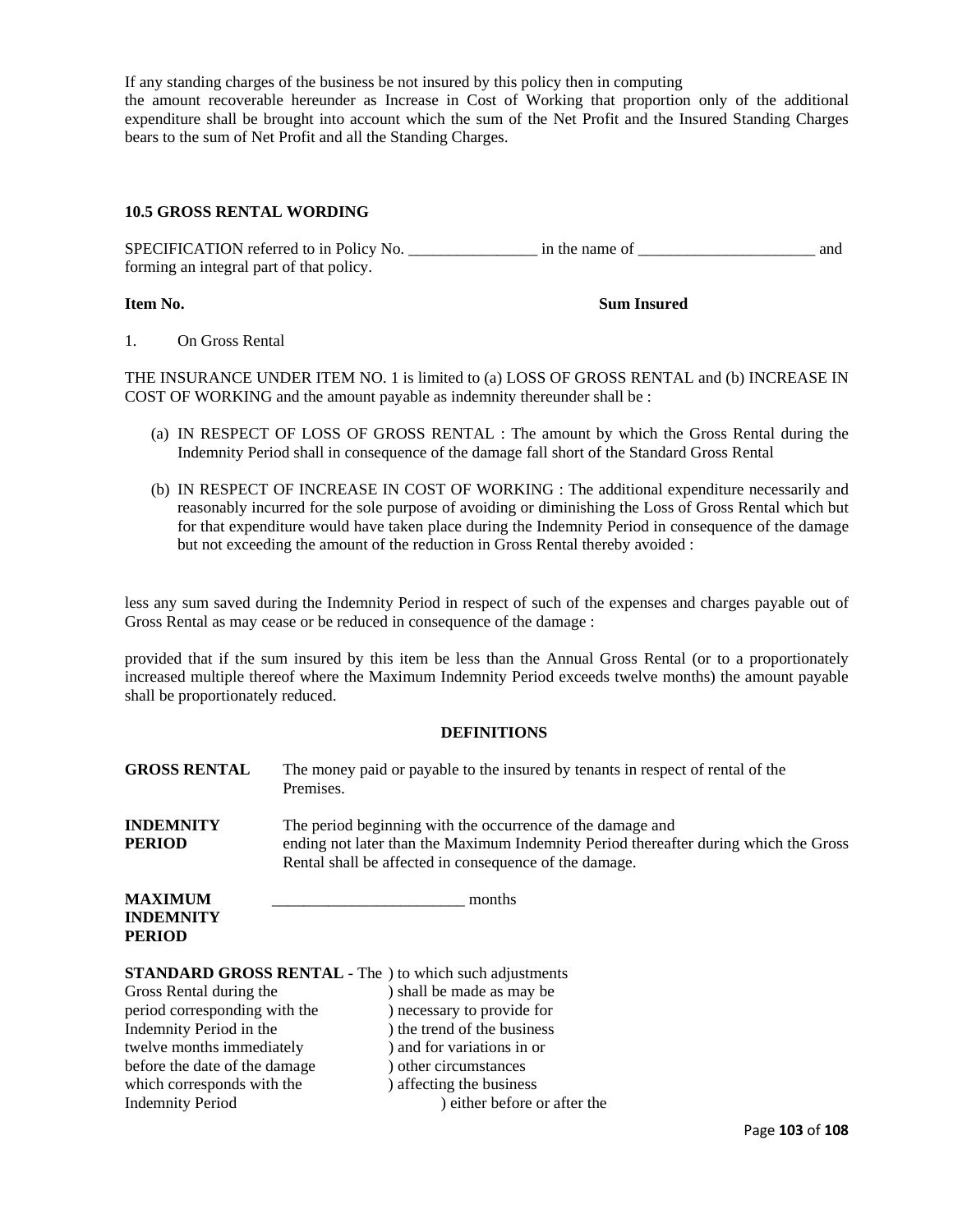**ANNUAL GROSS RENTAL - The ) affected the business had** Gross Rental during the  $\qquad$  ) the damage not occurred so twelve months immediately ) that the figures thus before the date of the damage ) adjusted shall represent as

) damage or which would have ) nearly as may be reasonably ) practicable the results ) which but for the damage ) would have been obtained ) during the relative period ) after the damage.

#### **Alternative Trading Clause**.

If during the Indemnity Period the business shall be conducted elsewhere than at the premises the money paid or payable to the Insured in respect of rent at such other premises shall be brought into account in arriving at the Gross Rental during the Indemnity Period.

#### **Premium Adjustment Clause**

In the event of one time the Gross Rental (or a proportionately increased multiple thereof where the Maximum Indemnity Period exceeds twelve months) during the accounting period of twelve months most nearly concurrent with any period of insurance as certified by the Insured's auditors being less than the sum insured thereon a pro rata return of premium not exceeding 50 percent of the premium paid on such sum insured for such period of insurance will be made in respect of the difference. If any damage shall have occurred giving rise to a claim under this policy such return shall be made in respect only of so much of the said difference as is not due to such damage.

This Premium Adjustment Clause is only valid for twelve (12) months from the date of expiry of the Policy.

## **10.6 ADDITIONAL INCREASE COSTS OF WORKING**

The insurance under item No. \_\_\_\_\_\_\_\_\_\_\_\_\_\_\_ is limited to such further additional expenditure beyond that recoverable under clause (b) of item No. \_\_\_\_\_\_\_\_\_\_\_ on gross profit and item No. on wages/payroll as the insured shall necessarily

and reasonably incur during the indemnity period in consequence of the damage for the purpose of avoiding or diminishing the reduction in turnover.

# **10.7 AUDITORS' FEES CLAUSE**

The insurance under item No.  $\qquad \qquad$  of this Policy is limited to reasonable fees payable by the Insured to their Auditors for producing and certifying any particulars or details contained in the Insured's books of account or other business books or documents or such other proofs, information or evidence as may be required by the Company under the terms of condition 8 of this policy.

#### **10.8 NET TAKINGS BASIS ( applicable to small retail business only for e.g. sundry shops, coffee shops, grocery stores).**

SPECIFICATION referred to in Policy No. \_\_\_\_\_\_\_\_\_\_\_\_\_ in the name of and forming an integral part of that policy.

**Item No.** Sum Insured

1. On Net Takings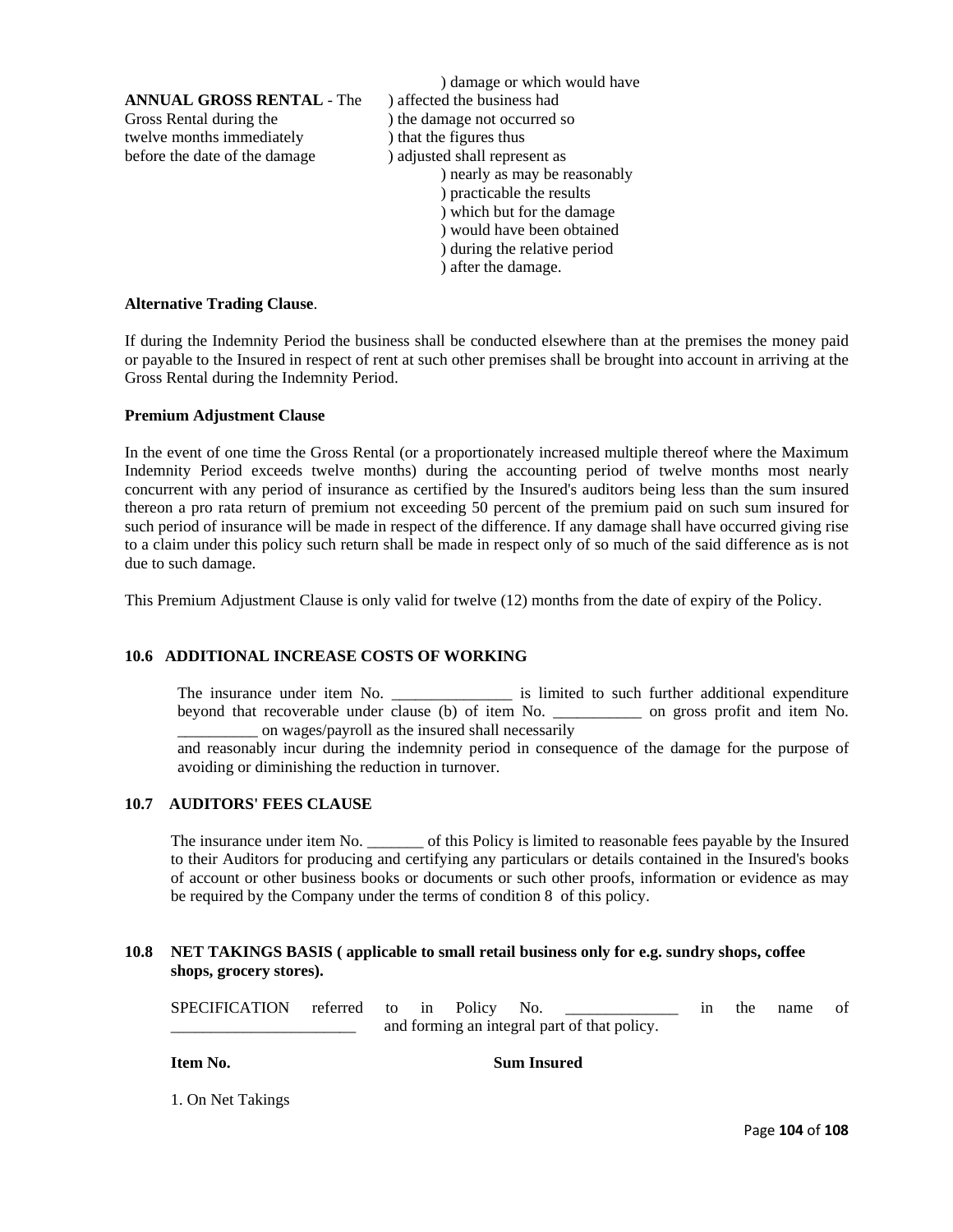THE INSURANCE UNDER ITEM NO. 1 is limited to (a) Loss of Net Takings and (b) Increase in Cost of Working, and the amount payable as indemnity thereunder shall be:

- (a) IN RESPECT OF REDUCTION IN TURNOVER: the sum produced by applying the Rate of Net Takings to the amount by which the Turnover during the Indemnity Period shall, in consequence of the damage, fall short of the Standard Turnover.
- (b) IN RESPECT OF INCREASE IN COST OF WORKING: the additional expenditure necessarily and reasonably incurred for the sole purpose of avoiding or diminishing the reduction in Turnover which but for that expenditure would have taken place during the Indemnity Period in consequence of the damage, but not exceeding the sum produced by applying the Rate of Net Takings to the amount of the reduction thereby avoided: less any sum saved during the Indemnity Period in respect of such of the charges and working expenses of the business payable out of Net Takings as may cease or reduced in consequence of the damage: provided that if the Sum Insured by this Item be less than the sum produced by applying the Rate of Net Takings to the Annual Turnover, the amount payable shall be proportionately reduced.

#### **DEFINITIONS**

#### **NET TAKINGS**

The amount by which the Turnover shall exceed the amount of the Purchases relative thereto.

# **TURNOVER**

Net value of Sales made and charges for work done in course of the business at the premises.

| <b>INDEMNITY</b> | The period beginning with the occurrence of the damage          |                                            |  |
|------------------|-----------------------------------------------------------------|--------------------------------------------|--|
| <b>PERIOD</b>    | and ending not later than                                       | months thereafter during which the results |  |
|                  | of the business shall be affected in consequence of the damage. |                                            |  |
|                  |                                                                 |                                            |  |

#### **MAXIMUM INDEMNITY** months **PERIOD**

#### **RATE OF NET TAKINGS**

The rate of Net Takings ) to which such adjustments earned on the Turnover ) shall be made as may be during the financial year (a) necessary to provide for immediately before the date ) the trend of the business

corresponds with the ) period after the damage.

the damage ) and for variations in or ) other circumstances affecting **ANNUAL TURNOVER** ) the business either before The Turnover during the ) or after the damage or twelve months immediately ) which would have affected before the date of the ) the business had the damage damage ) not occurred, so that the ) figures thus adjusted shall **STANDARD TURNOVER** ) represent as nearly as may The Turnover during that  $)$  be reasonably practicable period in twelve months ) the results which but for immediately before the date ) the damage would have been of the damage which ) obtained during the relative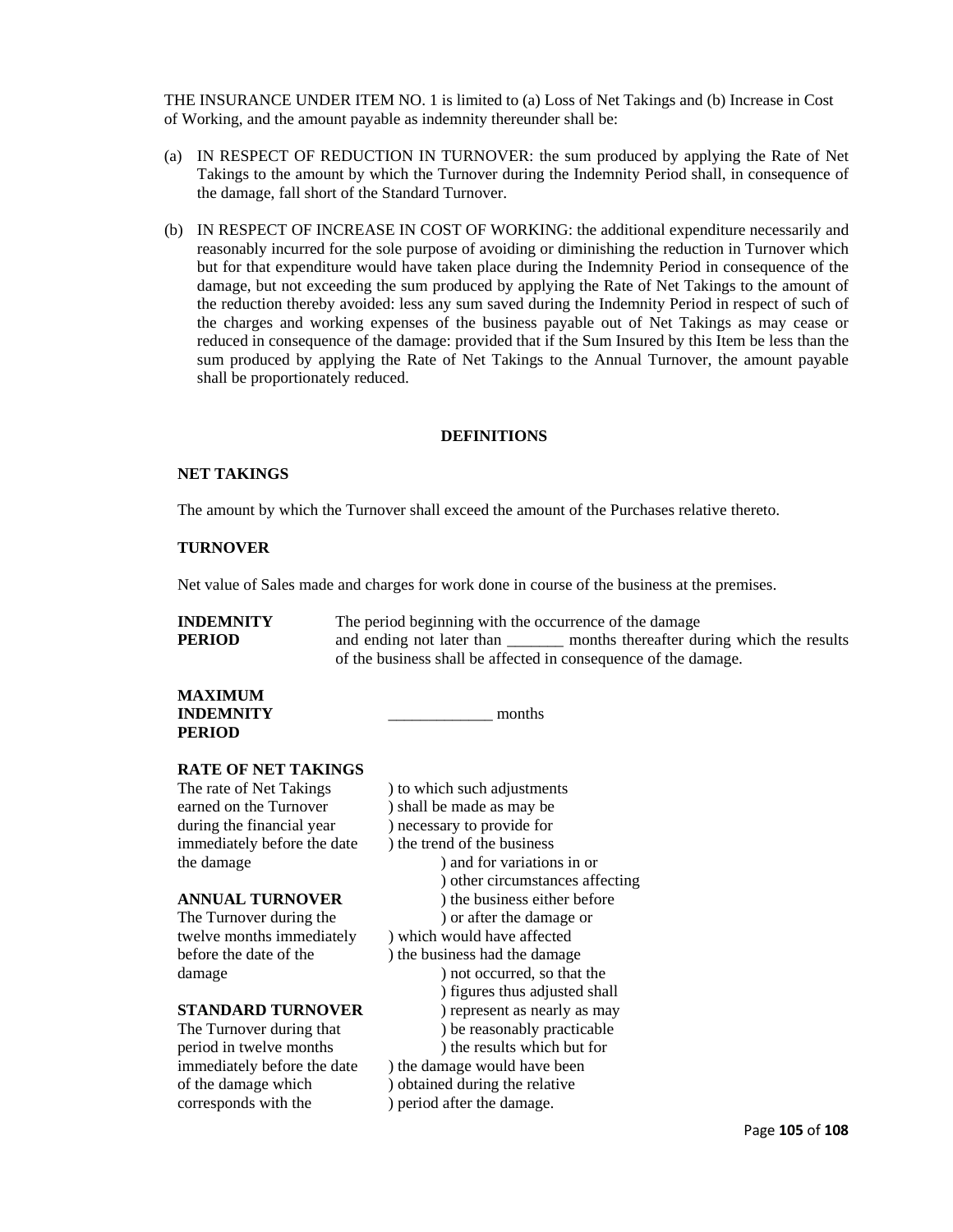#### Indemnity Period )

Memo 1. If during the Indemnity Period goods shall be sold or services shall be rendered elsewhere than at the premises for the benefit of the business either by You or by others on Your behalf, the money paid or payable in respect of such sales or services shall be brought into account in arriving at the Turnover during the Indemnity Period.

#### **11.0 ADDITIONAL PERILS ENDORSEMENT** (To be incorporated into policy when the Fire Consequential Loss Policy is extended to cover additional perils)

It is hereby agreed and declared that notwithstanding anything in the within written Policy contained to the contrary the term Damage as defined in this Policy shall extend to include destruction or damage (by fire or otherwise) caused by the additional perils as covered by the Material Damage Insurance Policy No..................

Provided that the liability of the Company shall in no case under this Endorsement and the Policy exceed the sum insured by this Policy.

All the conditions of this Policy shall apply in all respects to the insurance granted by this Endorsement save in so far as the same are expressly varied hereunder.

# **12. MODEL PROPOSAL FORM**

.

#### **FIRE CONSEQUENTIAL LOSS INSURANCE PROPOSAL FORM**

## **STATEMENT PURSUANT TO ARTICLE NO.20 OF THE INSURANCE LAW OF THE KINGDOM OF CAMBODIA OR ANY SEBSEQUENT AMENDMENT THEREOF**

You are to disclose in this proposal form, fully and faithfully, all the facts which you know or ought to know, otherwise the policy issued hereunder may be void.

#### **DETAILS OF PROPOSER:**

Name of Proposer:

Postal Address:

Situation of Premises to which the insurance is to apply:

Nature of Business carried on therein:

Period of Insurance: From.…………….to……………….(Both dates inclusive)

#### **Item No. The Indemnity Sum Insured (USD)**

1.Gross Profits/Revenue/Rental/Net Takings ----------

2. Dual Wages (100% for…….weeks and